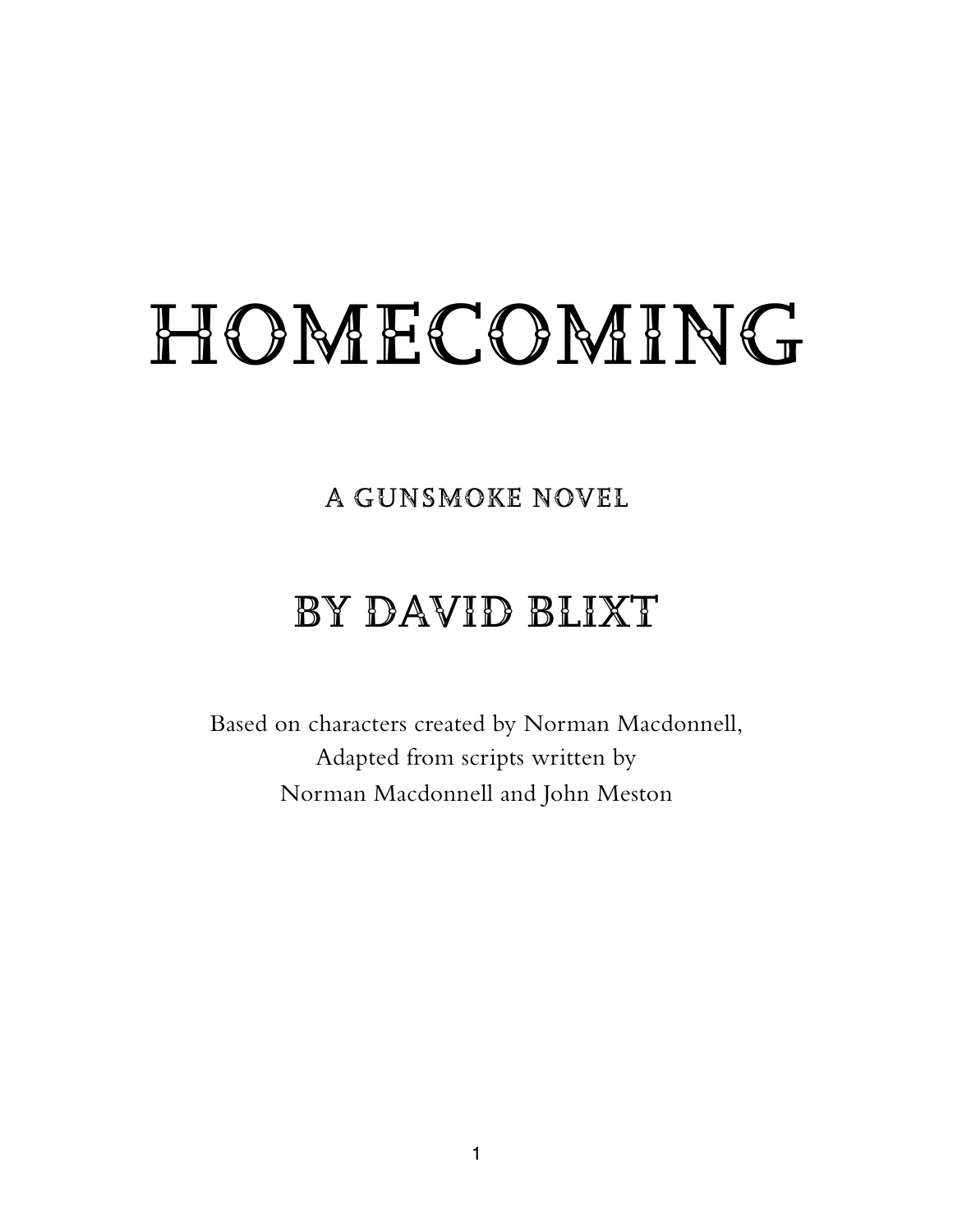This novel is based on episodes of the popular Gunsmoke radio series. This was written for fun, for my father, and for my own enjoyment. I do not hold the rights to this story nor these characters. Therefore this remains a work of love, and not for sale.

- DB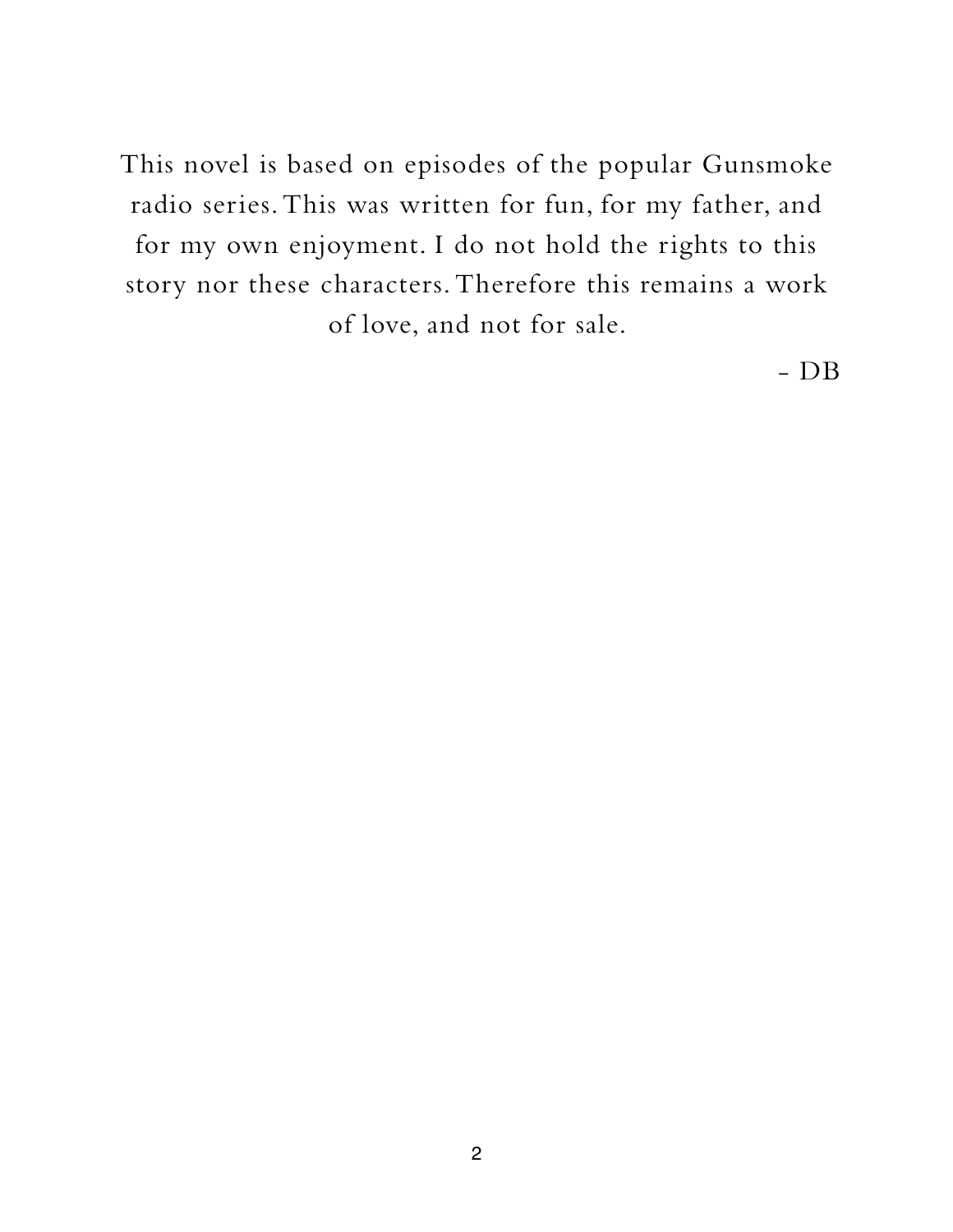*Around Dodge City and in the territory on west, there's just one way to handle the killers and the spoilers, and that's with a U.S. Marshal and the smell of… Gunsmoke.* 

*Gunsmoke – the story of the violence that went west with young America, and the story of a man that moved with it.* 

*I'm that man – Matt Dillon, United States Marshall. The first man they look for and the last they want to meet. It's a chancy job, and it makes a man watchful.* 

*And a little lonely…*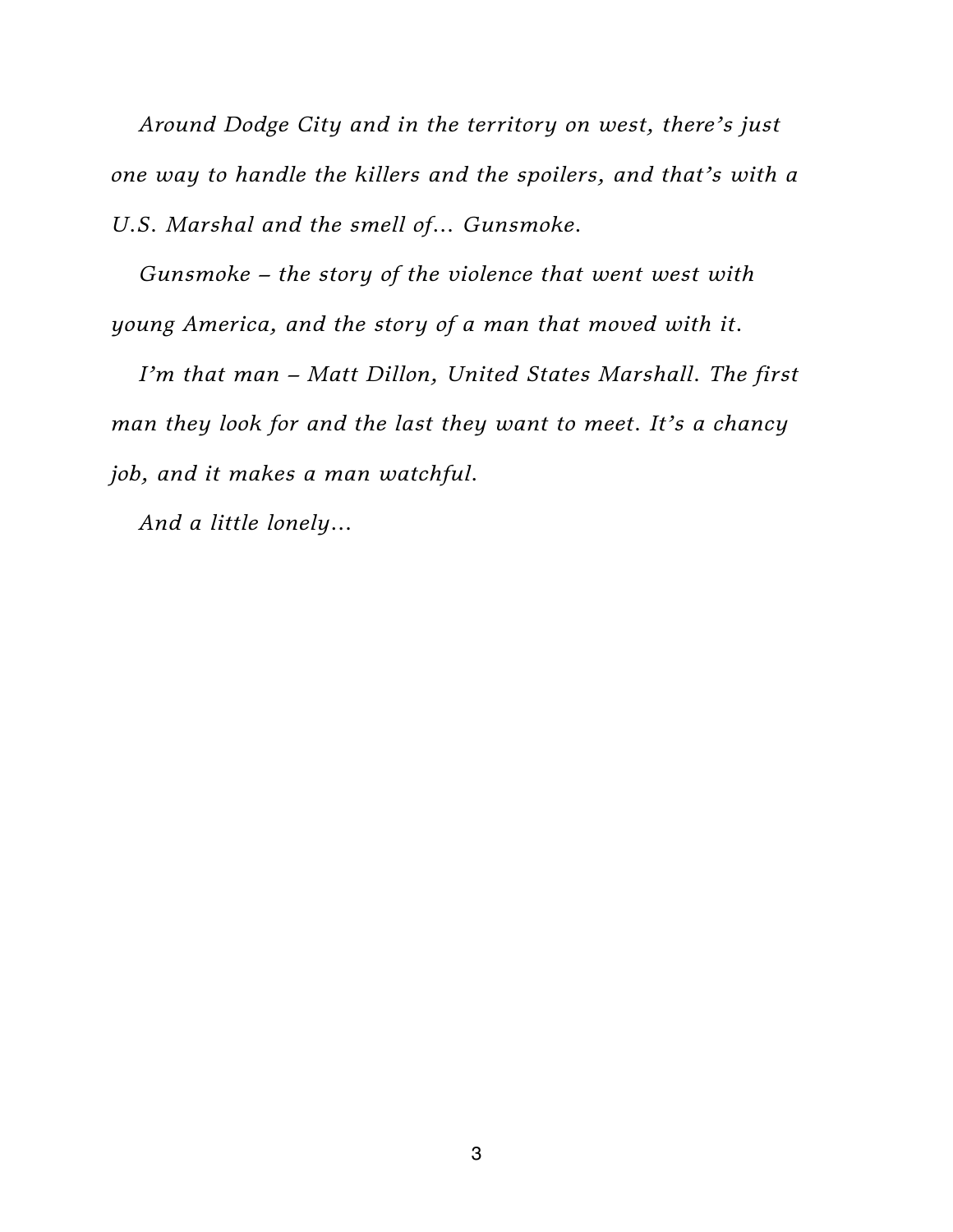# Chapter One

"Wanted for murder…"

"Wanted for murder."

"Clay Richards…"

"Clay Richards."

"Aged thirty-one…"

"Mmmm."

"Height, six feet…"

"Six feet…"

"Eyes Brown, hair red."

"Brown, Red…" Hightower looked up from his pencil. "Hey, how'd you like me to print his picture on these notices! I got a woodcut – let me show you. Ernie!"

From the back of the shop Ernie poked his head out. "Yep?"

"Fetch the Marshal a copy of that front page." Hightower twisted his fancy swivel chair back to face me. "Interviewin' Clay's wife yesterday, I noticed a tin-type settin' up on the mantle – their wedding photograph. So, first thing you know, I snipped it."

"Very thoughtful," I said.

"Yeah," agreed Hightower with a bald grin. "Oh, I'll take that, Ern. And then I propped it up in front of me and carved up this woodcut. Ain't she prime? Ain't she just elegant?"

"Real elegant," I said.

"Good likeness, don't you think? Of course, he was seven or eight years younger then. Had his hair cut shorter…"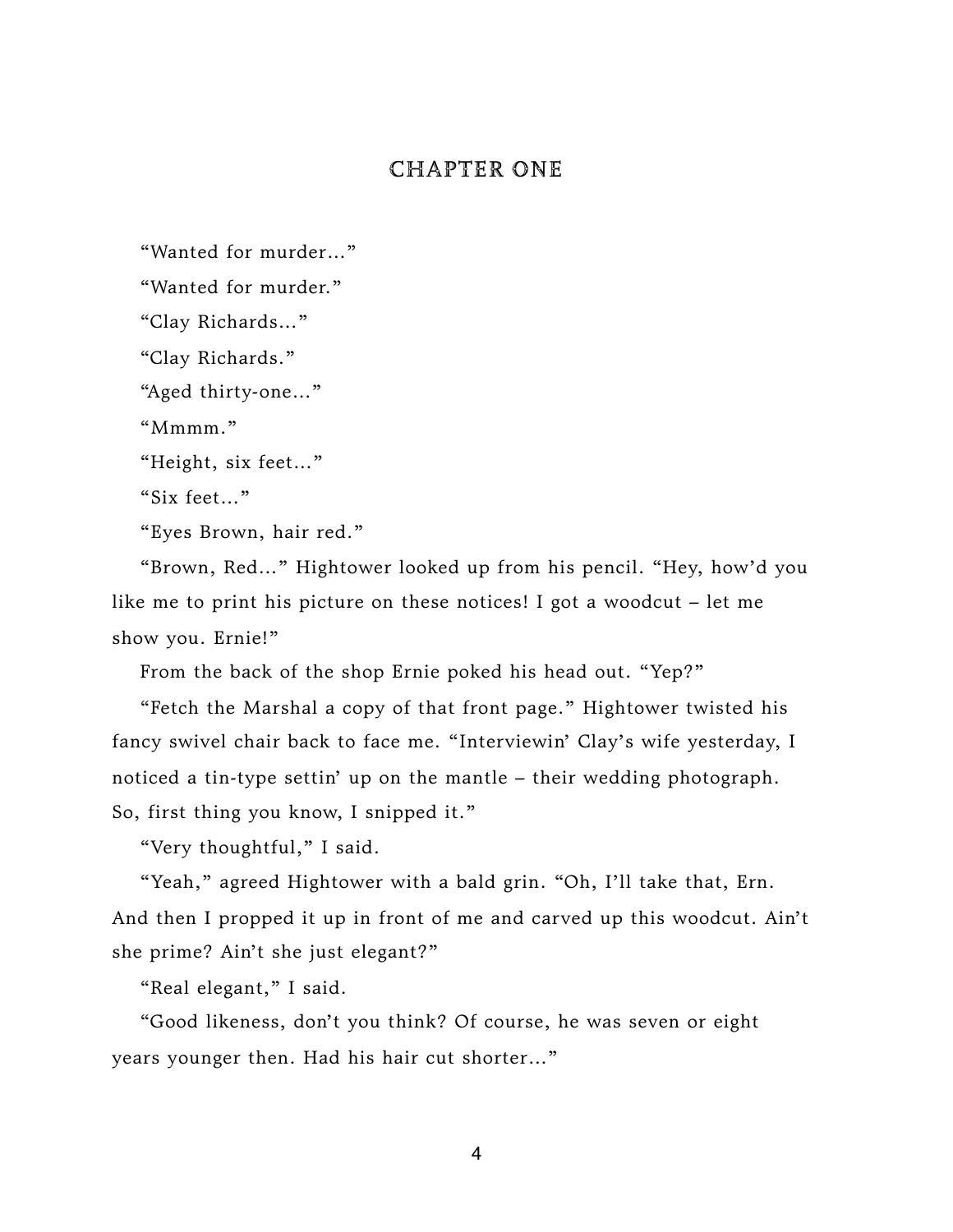The short newspaperman prattled on as I studied the photograph. Yeah, it was a good likeness. It didn't show what makes a law-abiding man suddenly rob a bank. And he didn't look like a man who killed an old cashier and a Chinese cook who just happened to be there. But it was a good likeness.

Hightower lifted his latest edition. "A picture like this sure dresses up the front page, don't you think?"

"Yeah," I said. "It's a little masterpiece, Mr. Hightower. A notable contribution to the culture of our city."

"Well, thank you, Marshal. Does fetch the eye, don't it? I'm printing an extra five hundred copies of the weekly, and I bet I'll sell 'em all. Too bad the cashier's shot went wide. If he'd managed to kill Clay, or even wing him, why I bet I could sell a thousand extra copies!"

"We must be thankful for the blessings we do receive, Mr. Hightower," I said.

"Oh, I am, Marshal, I am! Why, just before it happened yesterday afternoon, I didn't know what I was going to fill my columns with, and then, like manna from heaven, two murders and a bank-robbery."

"Attempted bank-robbery, Mr. Hightower," I said, correcting him. "He turned and ran before he got his hands on so much as a dollar. Still, as you say, like manna."

My new deputy walked in then. Short and lean, you could almost look the Texan over without seeing a thing. He wore his fine black hair long though not in any kind of fashionable way, just to keep the sun off his neck - and his eyes were always half-lidded, unless he was squinting at you. No, Chester Proudfoot wasn't much to look at. But I liked the way he walked. And I'd seen him shoot.

"Mr. Dillon, I—"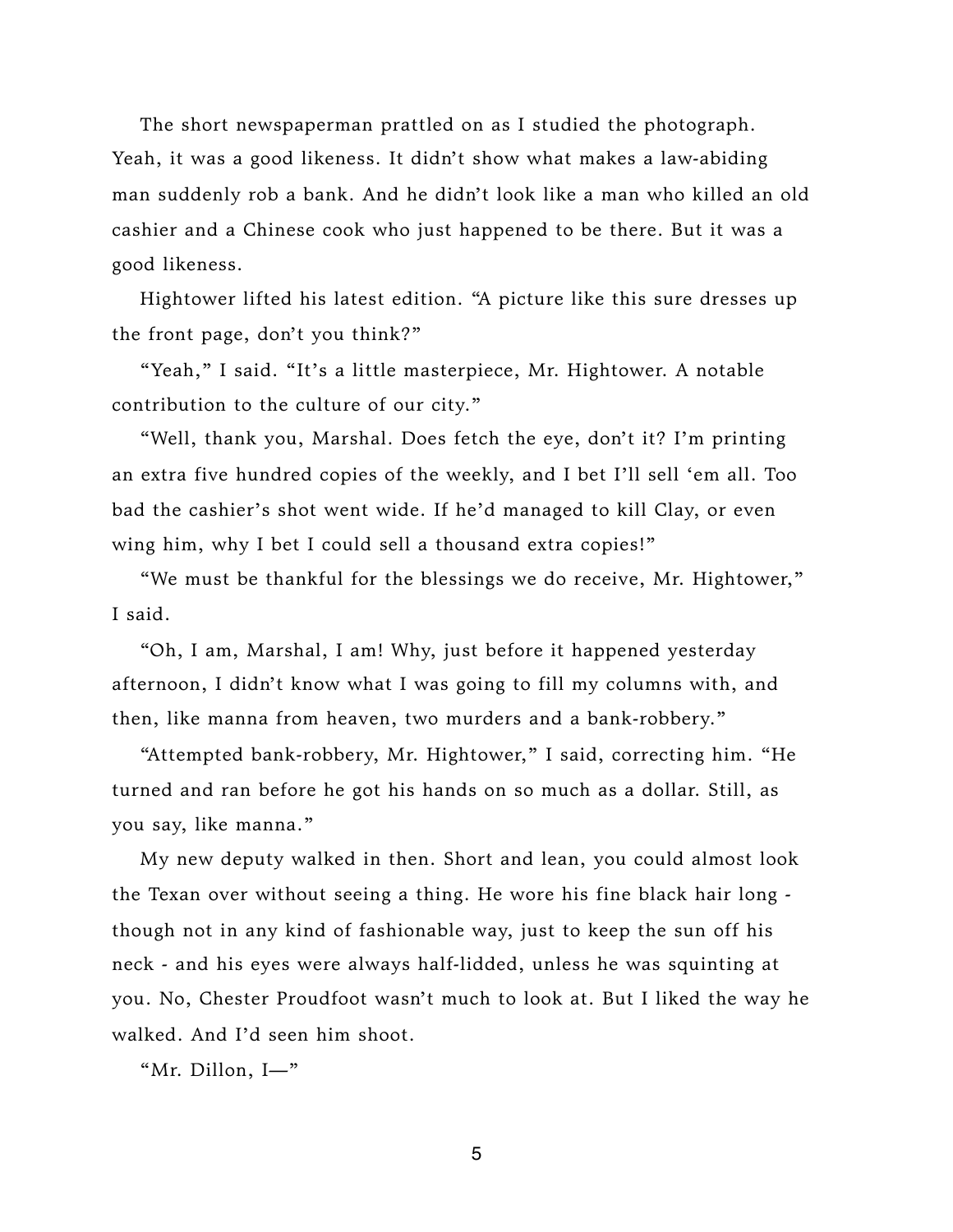"I'm talking business," I said, with a little snap to it. I hadn't meant to, but ten minutes with Hightower in a good mood will do that. A little softer, I said, "What is it, Chester?"

Chester looked put out. "It can wait, I guess, Mr. Dillon."

Deciding Chester would be all right for the moment, I turned back to the town's publisher. "Yeah, print Clay's picture on those notices, Mr. Hightower. Where was I?"

"Eyes brown, hair red," said Hightower helpfully.

"Oh yeah. Also known as Red, Brick-Top, and Sorrel. He didn't answer to any other nick-names, did he?"

"No," said Hightower, "that's what they called him."

"All right, then in big letters, four hundred dollars reward – dead or alive. And at the bottom, apply Matt Dillon, Marshal, Dodge City. Print, ah – two hundred copies. How soon can I send Chester over for them?"

"This afternoon," said Hightower, touching the nub of his pencil to his tongue.

I tugged the brim of my hat down, said, "Good morning, Mr. Hightower. Chester," and my deputy and I left the news-office.

Outside the heat was coming up off the street, making waves over the wooden sidewalks. The water troughs looked like they were boiling. The county was suffering the worst drought anybody could remember. Under my vest my shirt was soaked with sweat. It's not a bad feeling, and if you're on horseback it even feels pretty good. But walking down a dusty street with a few hours to go before the first beer, it felt pretty lousy. I was wearing my dark vest and a dark shirt – the better for the night's ride. I don't often wear a coat, although Doc thought it was pretty funny when he gave me one just like his at Christmas. Long and black, it came down to my knees. I'd just killed my first man since taking up my office in Dodge. I guess Doc thought it was a good joke.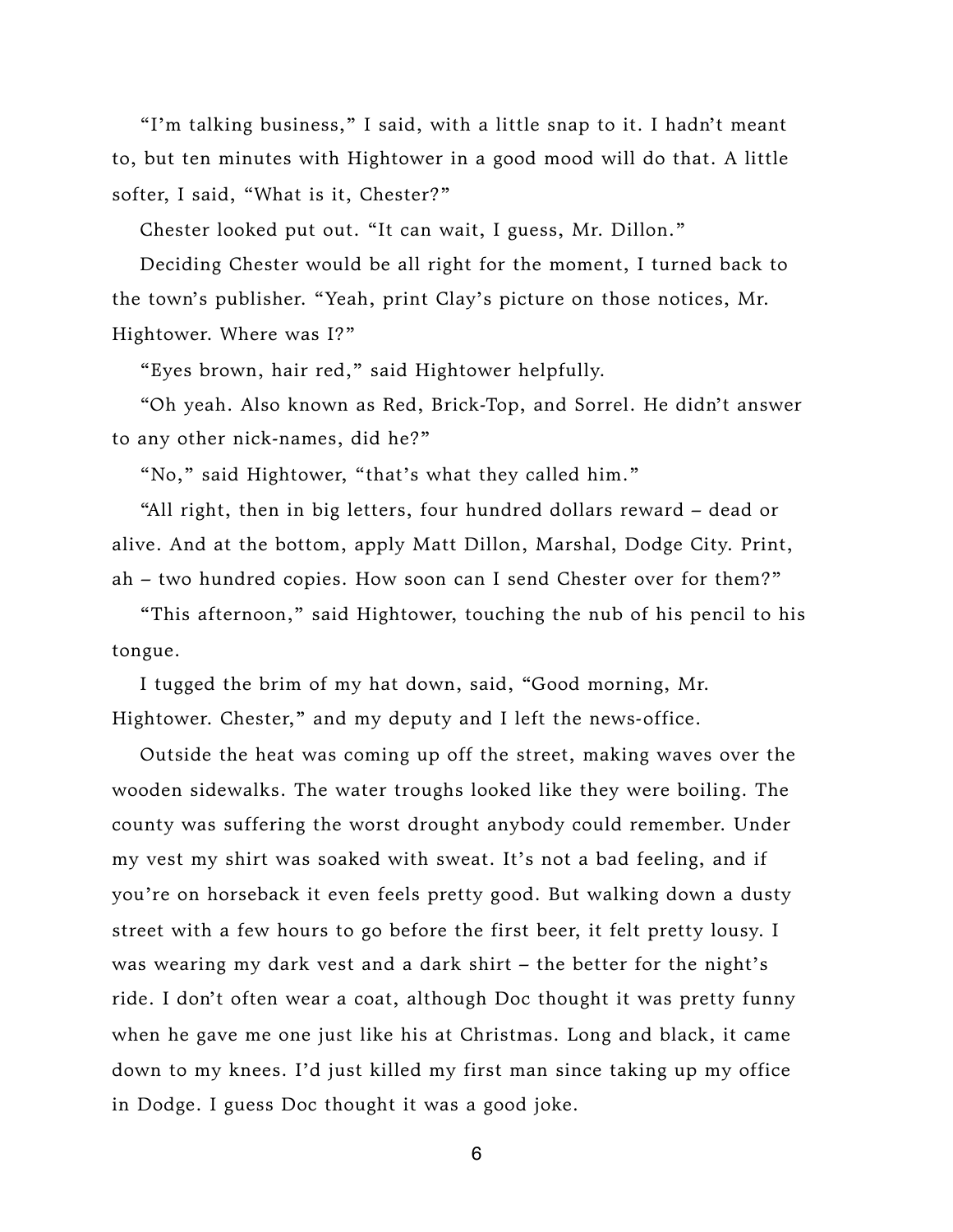I walked slowly towards my office, looking up and down the street. People were looking at me, wondering what I was going to do about Clay. It was kind of a test. And any day now the cowboys would be coming in to Dodge. My first round-up, and they'd be watching me to see how I handled things. That's the thing about a badge – there's always another test.

Chester was ranged alongside me with a couple feet between us. He said, "Think those posters'll do any good? Richards is probably over the line to Oklahoma or Colorado by now. That strawberry roan of his is the fastest in the county."

"He's got no money," I said. "He panicked and ran out of the bank before he got a penny. I think he'll try to get help from his wife or brother or some friend the first chance he has, maybe tonight. I say he's around here somewhere."

It was bothering me, why Clay had turned thief and murderer. But I couldn't do anything about that at the moment. It would have to wait until I caught up to him.

Something else bothered me more. "I, ah – I'm sorry I turned on you like that, Chester," I said.

Chester ducked his head, shrugged. "Why, that's all right, Mr. Dillon. Out all night with a posse, no sleep, a man's bound to get touchy."

"No, it's not that. It's the way – it's the way men use a thing like this. The men out riding last night enjoyed it, as if they were hunting fox or possum. Hightower back there, he acts like it's a birthday treat specially gotten up for him. Everybody finds a way to use it." I shook my head, blinked away the sweat gathering on my eyebrows. "What was it you wanted to tell me?"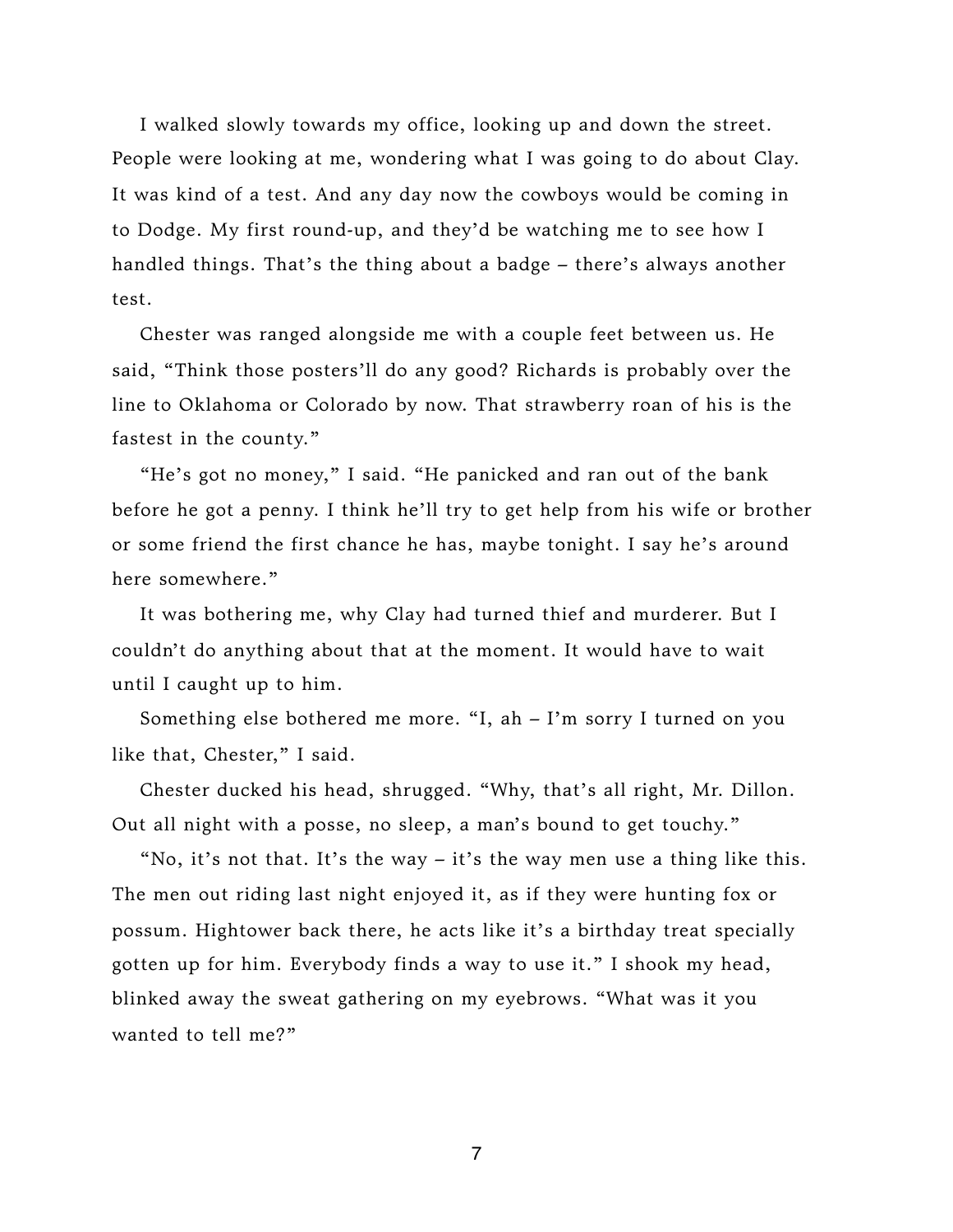"Hm? Oh! I got a kid, a little boy, locked up in a cell. Looks like he run away from home. Ed Slade turned him over to me when he come through on the stagecoach just now. Kid about twelve years old."

"Whose is he?"

"Ed doesn't know. Not from around here. He flagged Ed down for a ride on the road halfway between there and here. Soon as Ed seen him standing there with a bundle on his shoulder he knew what he was up to, so he told the kid he'd help him, and then turned him over to us when he got here."

We reached my office, a little two-room affair bought with government money. The door wasn't locked, though the gun-cabinet behind the desk was. That was a lesson a fellow I knew had learned the hard way. "All right," I said, "we'll start sending out telegrams to see if anyone around here is claiming him. Well, come on in, Chester, and shut the door."

Chester had stopped by in the doorway and was looking up the street, back the way we had come. "Mr. Dillon?

I stepped over to a trunk and pulled out a clean shirt. A white shirt. "You're letting in every horsefly in Kansas," I said.

"Mr. Dillon?" said Chester again. "I think you better cancel the order for them notices."

"What?" I just had my old shirt off and as I buttoned up the new one I walked to the door. Chester made way, and I saw Pete Ziegler, known around town as the Dutchman, coming up the street on his sad little mare. He was fair and tall, but not imposing in any way, with his slack shoulders and awkward, shambling walk. Pretty harmless to look at.

Tied to his saddle-horn was the lead for the horse that trailed along behind him. A strawberry roan. There was a body draped across the roan's back. I could tell from where I stood it was Clay Richards. Like a sack of wheat across his saddle. Last time I saw him, two days ago, he was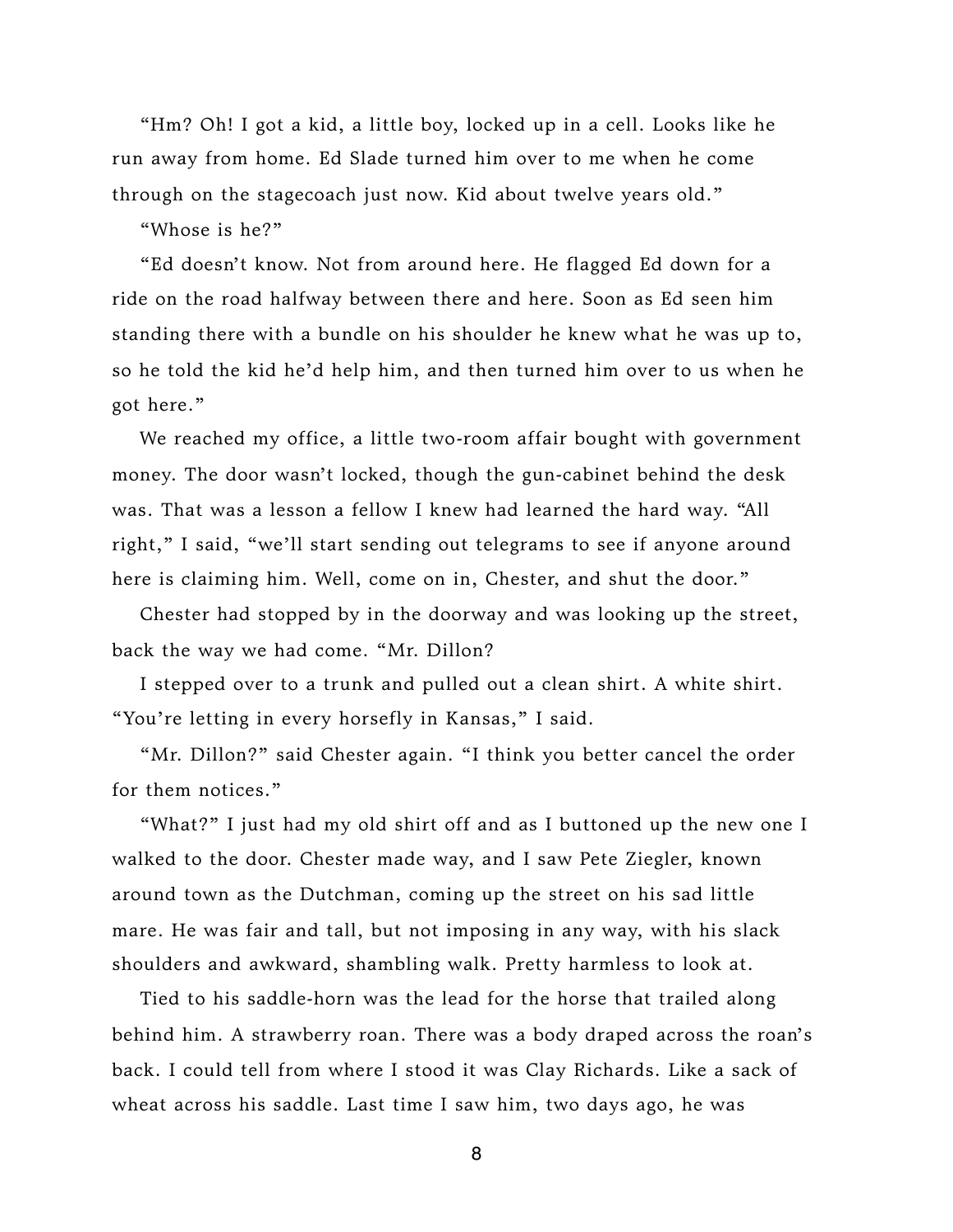standing at the bar in the Texas Trail, laughing his head off. And now he was a sack of wheat across his saddle.

The Dutchman kept right on towards us, keeping a painfully slow pace. His poor old horse was feeling the heat and was too tired to even swat the flies at her hindquarters. They were followed by half the saloon-bums and loafers in town.

"All right, Chester," I said, "make 'em keep back."

Chester walked forward with that light step I'd hired him for. "All right now, you fellers, stand back now! Stand back!" His hand was nowhere near his gun.

"Ziegler!" I called when the Dutchman was close enough. "How'd it happen, Ziegler?"

Ziegler dismounted and took off his hat – a ten-gallon looks silly on most men, and he was no exception. He pulled out an old handkerchief and mopped his face from brow to chin. "My goat, my old billy-goat, he pushes open the pens last night and runs away."

"Forget your goat, now," I said. I was still feeling a little mulish. And I hated those bums watching. "What about Clay?"

"I – I tell you," said Ziegler, a little less certain now. "This morning I go look for the goat. I walk here, and there. Near the river I see Clay. He sits there. I say, Hello Clay, vie geits?"

From out of the crowd someone shouted, "You dirty dutchman! You no good dog!"

Then someone else was picking up the mood. "Clay was your best friend! He helped you buy your farm, so you kill him for it!" The crowd was growing, and they were all shouting. Chester was looking at me.

"All right," I said, "all of you, keep back, everybody."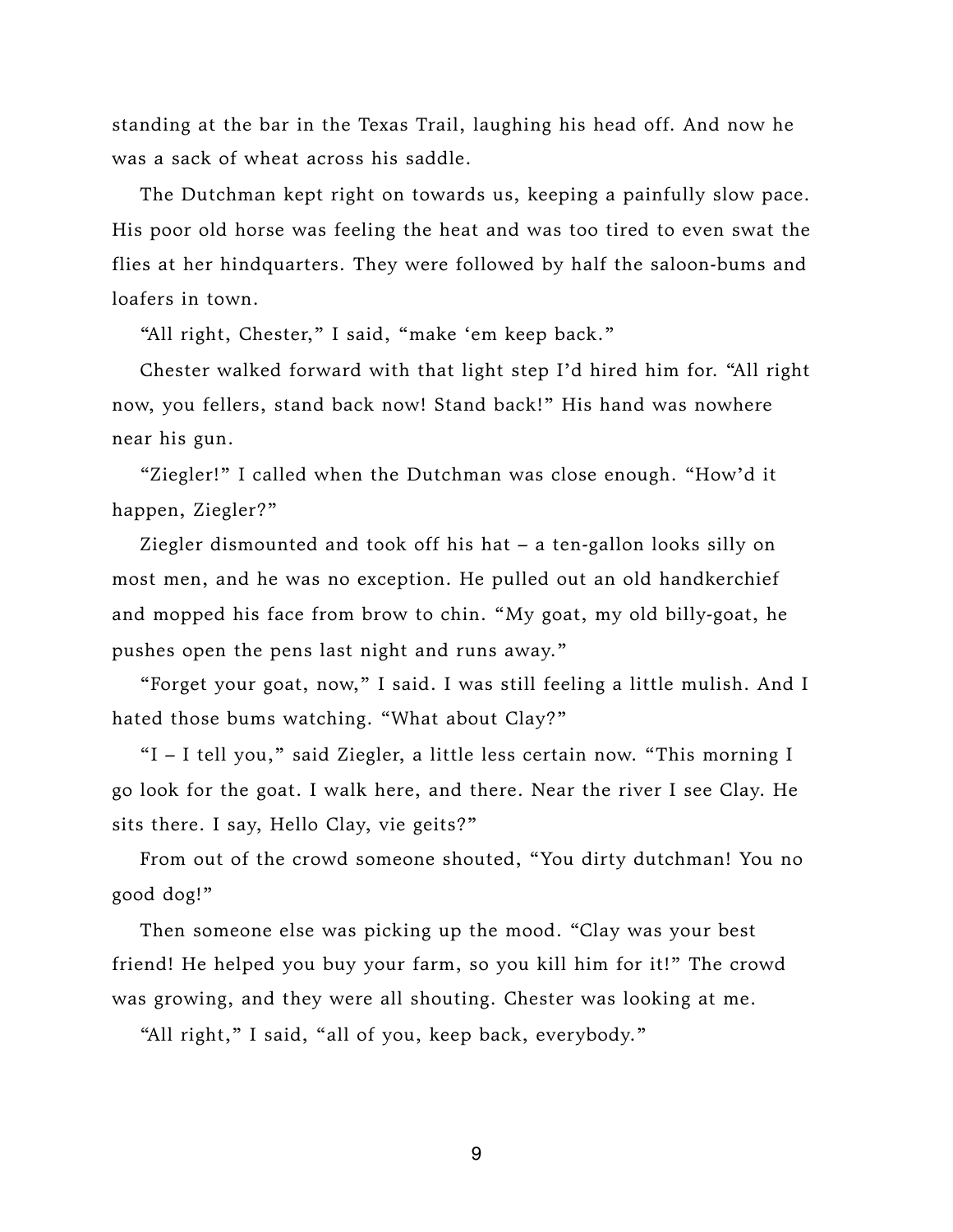The Dutchman was looking out at the crowd in confusion. "Clay? No no. My brother he was like!" There were some derisive sounds from the bums. "We was in the war together. Listen…"

He didn't know it, but he was making things worse. "You killed him for the reward!"

"Not so!" shouted Ziegler, mopping his face. "I kill nobody – not since Gettysburg. Clay is dead when I find him." He turned to me. "I don't even own a pistol."

The crowd was getting bigger, louder, and uglier. "Ziegler – get inside, quick," I said, stepping out of the doorway and into the street.

"Ja." The Dutchman ducked inside quickly.

I must've looked a poor peace officer, no coat, no vest, and my shirttails hanging out. The crowd wasn't just bums and drifters anymore. Real citizens were coming to see what was up. And what I was going to do about it. "Chester, give me a hand with Clay." I walked around the strawberry roan and didn't look at Clay's face – there'd be time enough for that inside. But before I got a handle on him I decided to do something about the crowd.

"All right, all of you. Listen." They didn't. "Shut up!" Like a fool, I let my hand drift to my gun. They shut up, but I knew I'd lost a little authority. I shouldn't have had to resort to the threat.

"I will not tolerate a disturbance," I told them. "You know me."

No, they didn't. Eight months, and easy ones at that. They didn't know me from Adam. And they trusted me even less.

"All right, Chester, take his legs."

We carried the body inside.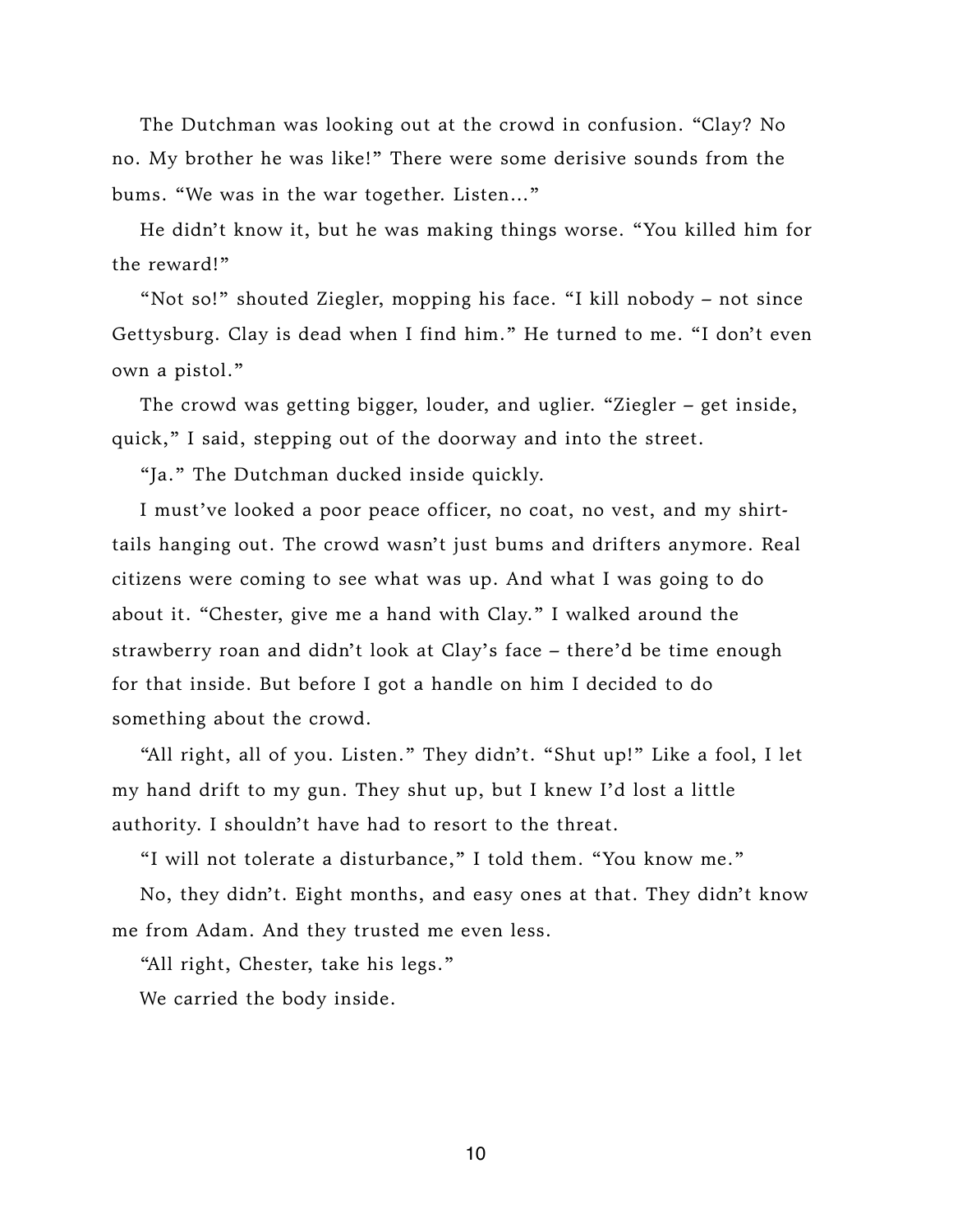# Chapter Two

"Chester, kick the door shut," I said. Chester did, and the crowd got noisier on the other side. I knew it wasn't the end of things.

Ziegler was standing in the middle of the room, his chins working up and down as he said, "Marshal, I don't kill Clay."

I ignored him. "On this table, Chester." We laid him down gently. He'd killed two men, but he'd also bought me more than one drink. I turned to Ziegler. "What'd you do with Clay's gun? His holster's empty."

"Gun?" asked Ziegler. "Clay's? I ain't got it. I don't even own one…" "Chester, see if it slipped out when we were -"

Chester was already shaking his head. "His holster was empty coming up the street. First thing I noticed," he added, then glanced at me to see if I'd be angry. I wasn't – at least, I wasn't at him. But my face might not have looked it, because he was in a rush to say, "Maybe it's over on the…"

Chester was interrupted by the arrival of Doc Adams, who came in through the back door. He didn't seem to mind the heat at all, in his long black coat and floppy tie. His white and brown mustache positively bristled with excitement. "Another customer! Three in less than a day! Oh, bountiful harvest! My fees this month will keep me in luxury! In luxury!"

"Doc," I said, "I want to have an inquest as soon as possible."

Doc Adams slapped his hands together and rubbed them. "As soon as I finish the autopsy." He had a funny way of saying that last word – or perhaps it was because he was licking his lips. "Shouldn't take long with the practice I've had this week, eh? No! Heh. But first I've got to finish up on the Chinaman before he starts to go bad. Late afternoon tomorrow all right with you? I'll take him up to my office right now. No, thank you, Chester, I can carry him all by myself here. You just open the door there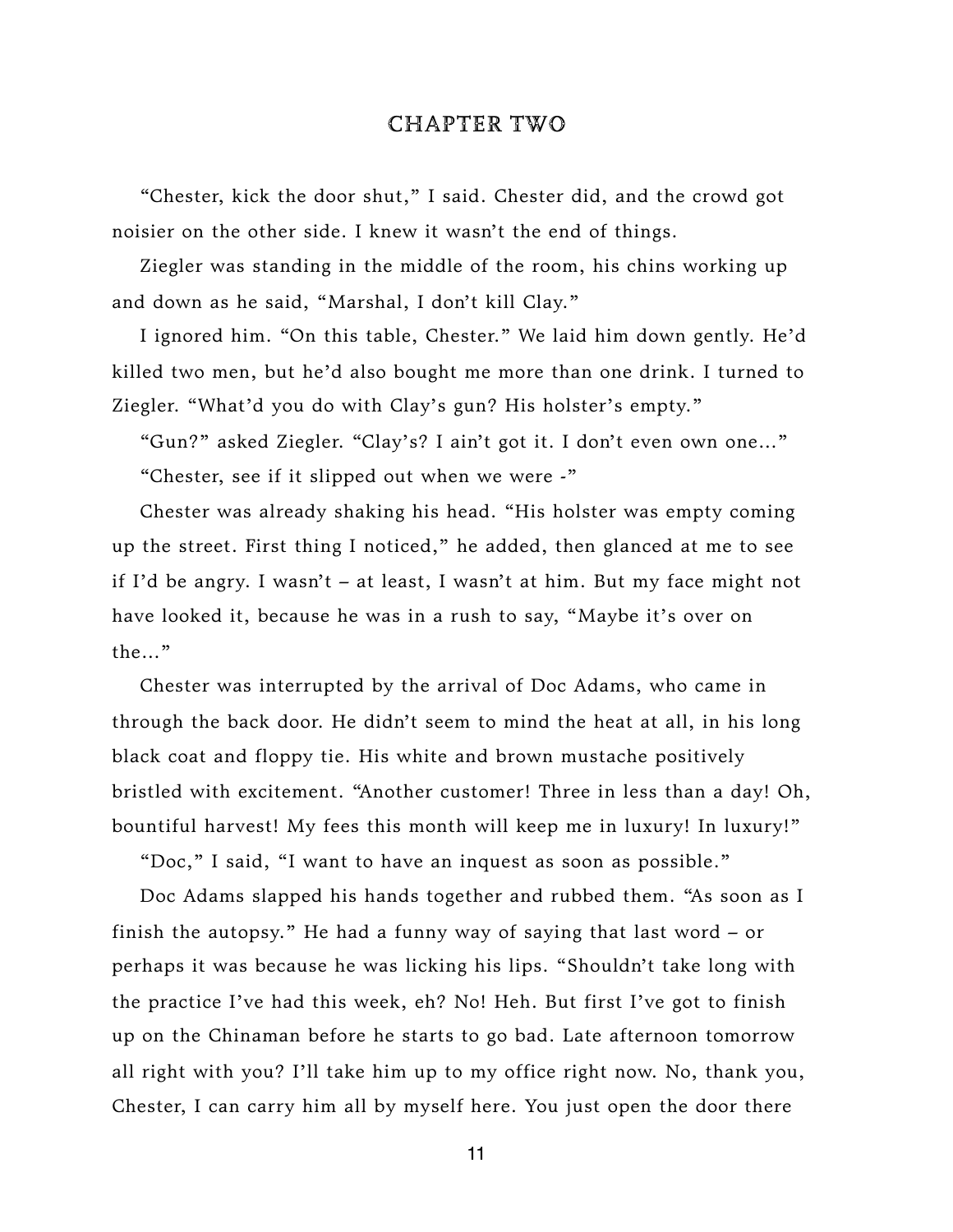like a good fellow. Marshal, tell the city fathers I'd like to make a deal, when the corpses are as famous as this one. Heh. Back in '53, in San Francisco, fella I knew earned a fortune, exhibiting the head of Joaquin Marietta! Tell them if they let me keep the remains, I'll do the autopsies for nothin'!"

"Shut the door, Chester," I said. My deputy obeyed and Doc was cut off mid-sentence. "Ziegler," I said, "where is it you met Clay on the river?"

"By the ford," said Ziegler. "This side, by the ford."

"Ride out there, Chester, see if you can find Clay's gun. Maybe he dropped it when he was shot."

"I did not shoot him," said Ziegler.

"Sure," I said.

"I did not," insisted Ziegler. "I had no reason to. I did not! I did not!"

Maybe it'd been looking at Clay lying there on my desk, maybe it was the still heat, or maybe it was standing there with my shirt-flaps covering my holster, but I could feel my temper fraying. "You listen to me! Maybe you think Dodge's got so big since I've been gone that I don't know about everything that goes on here. Well, if you do you're wrong! If you think I don't know about the bank having an overdue mortgage on your farm, you're wrong! Four hundred dollars is reason enough to a struggling sodbuster like you."

Ziegler recoiled like I'd struck him. His back was against the far wall. "No! Who could do such a thing? I am a human being!"

"To a peace officer, Ziegler, that's enough grounds for suspicion." Chester was still in the room, looking at me. I acted like I didn't notice, but I did lower my voice. "Now whether you did it or not'll be decided at your trial. In the meantime, you just stop yammering about it."

"Trial? Me?"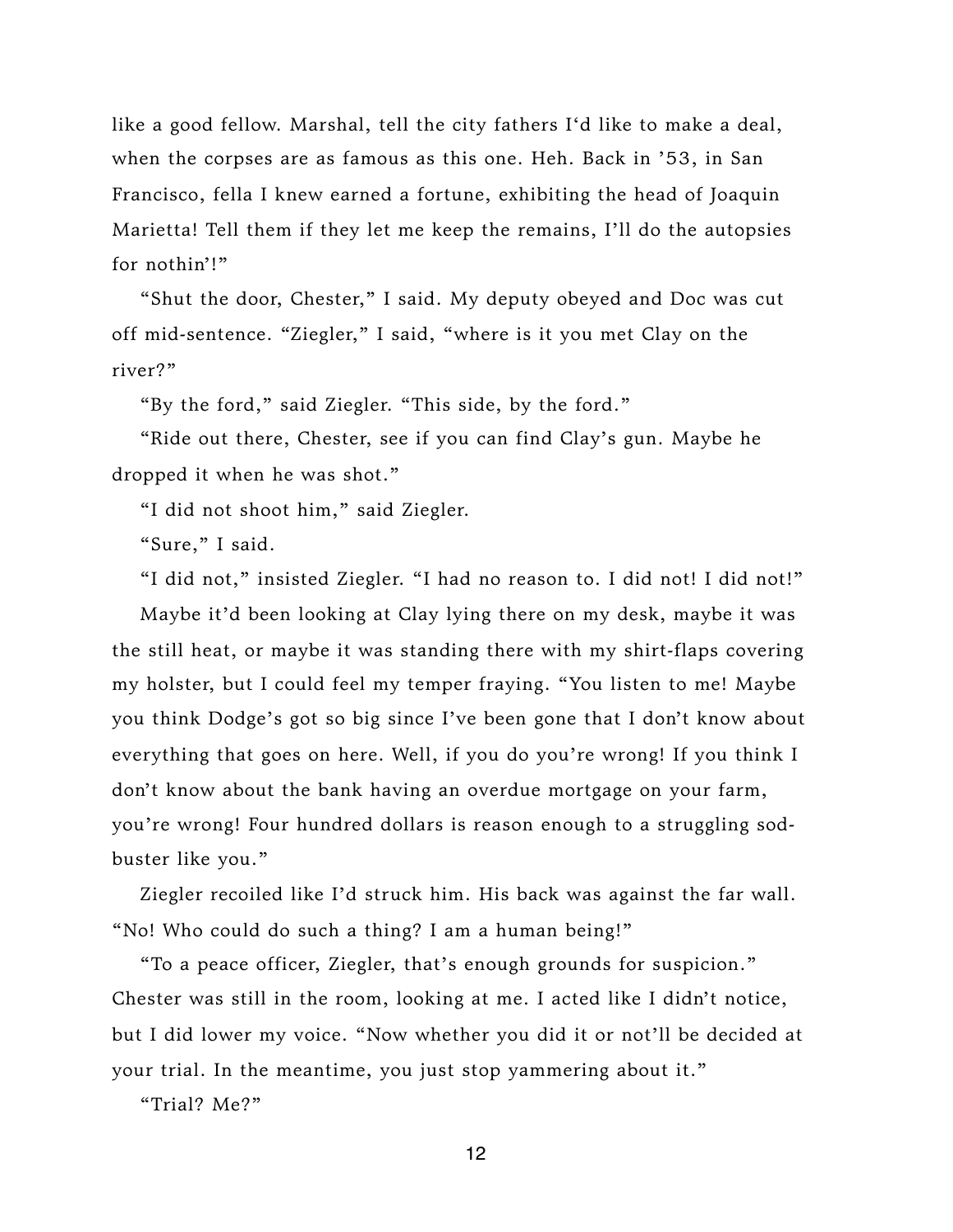"Even when I shoot somebody I have to stand trial. If they find that it's justifiable homicide – and they probably will, Clay being a wanted man – then they'll let you off. If not…" I let my voice trail off.

Ziegler was looking a little crazed. "Please, I am permitted to go now?"

That forced a laugh out of me – my first of the day. "Go? Are you crazy?"

"My farm, the stock, I must look after it  $-$ "

I walked over to him, put a hand on his shoulder, and steered him to a chair. "You sit right down. Do you want to be lynched? Are you trying to get yourself murdered? Have you forgotten about Adam?" The dead man's brother, he'd come to Dodge about the same time as Clay.

The Dutchman shook his head again. "He will not believe I shot  $-$ "

"What difference does it make if he believes or not? His brother's been killed! Everybody's looking to him to do something about it and he knows it. Right this minute he's in one of those saloons, lapping up courage to come in here and ask me to give you to him for a present. You want to know who's with him? Every loafer, every bum, every slob in town, slapping him on the back and telling him what a shame it is. Egging him on to kill you so they can have some excitement and some fun. Maybe you deserve killing, but it's my job to uphold the law, and I'm not letting you out of here."

"But,  $I - I$ —"

I walked over to my desk, tucking my loose shirt into my belt. "You might spend your time thinking up a better story. That is, if you intend to stay in this town." I dragged a chair around and sat. Leaning towards the Dutchman, I said, "All right, now think back. Didn't Clay go for his gun before you shot him?"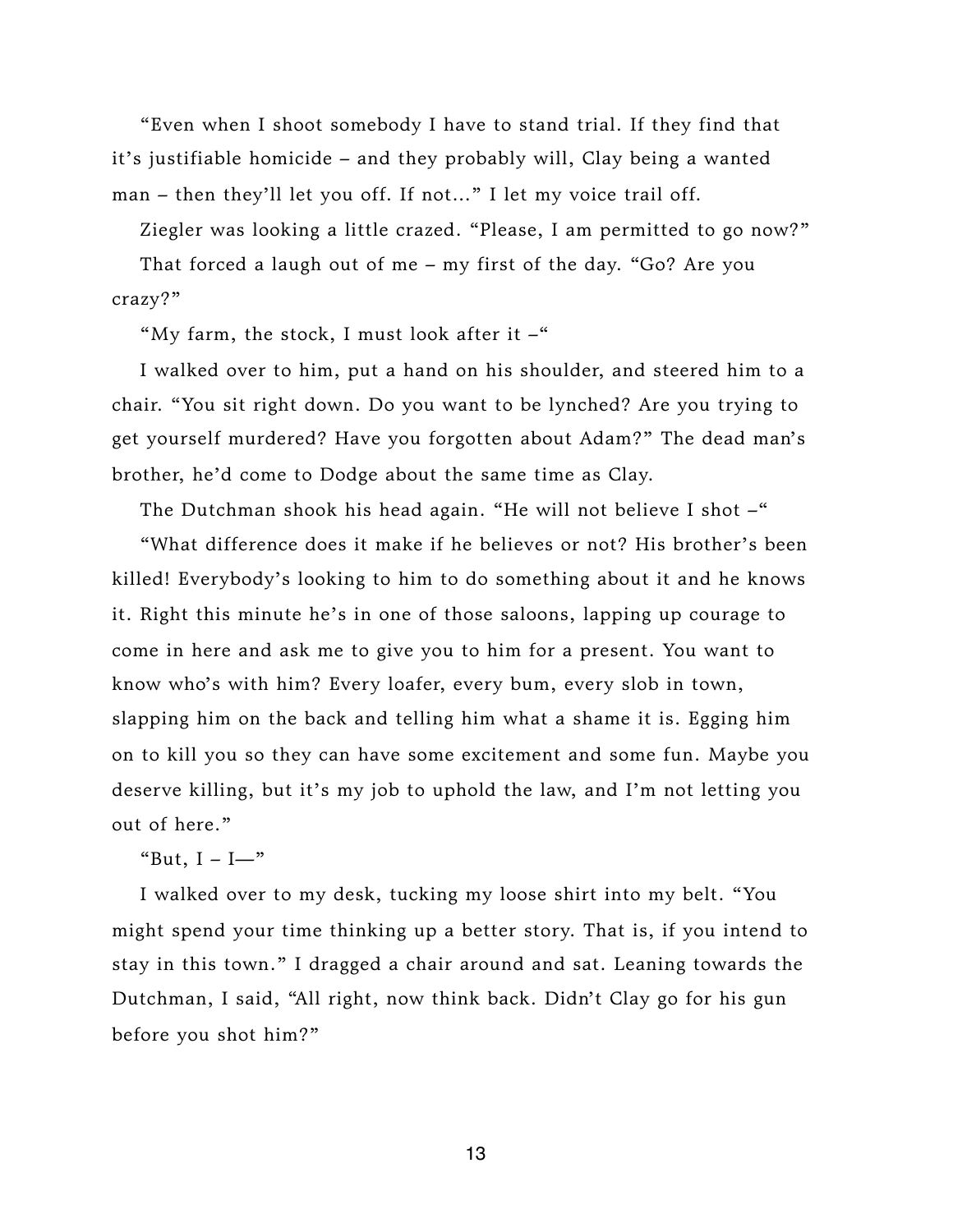Ziegler just kept shaking his head. "I tell you I didn't—" He stood. "If I'm not under arrest, you have no right to keep me here. I have to look after my farm. I go."

I stared at him for a moment, then said, "All right. Chester, lock him up."

"Yessir, Mr. Dillon." Chester walked forward with his light-footed glide and took the Dutchman by the arm. "C'mon now, Ziegler." He led the way to the back room where the cell was and I heard the keys come out as he opened the door. It was funny – we usually kept it unlocked. Then I heard him say, "Step out, sonny. This cage is bespoke."

"Who's in there, Chester?" I called.

"That li'l ol' runaway," said Chester.

"Oh," I said, getting my first real chuckle in about a day. I liked kids in general, and after chasing after a murderer all night this was a welcome diversion. "Come over here, son."

The kid was thin but tall for his age, almost five feet. He had fair hair and blue eyes so bright that they looked like cornflowers. He almost ran into the room, but about halfway to the door he stopped and began walking in a pretty good imitation of Chester. He reached where I was sitting, and with me hunched over in my seat we were about eye to eye.

"I don't suppose you want to tell me your name," I said.

"No. But I know who you are," he said.

"You do, do you?"

"You bet," he said. "You're Matt Dillon."

I nodded. "Guilty."

The kid nodded as if I hadn't spoken. "I know's ya right off. You was pointed out to me one day back home. Feller says you was the fastest gunthrower in Kansas."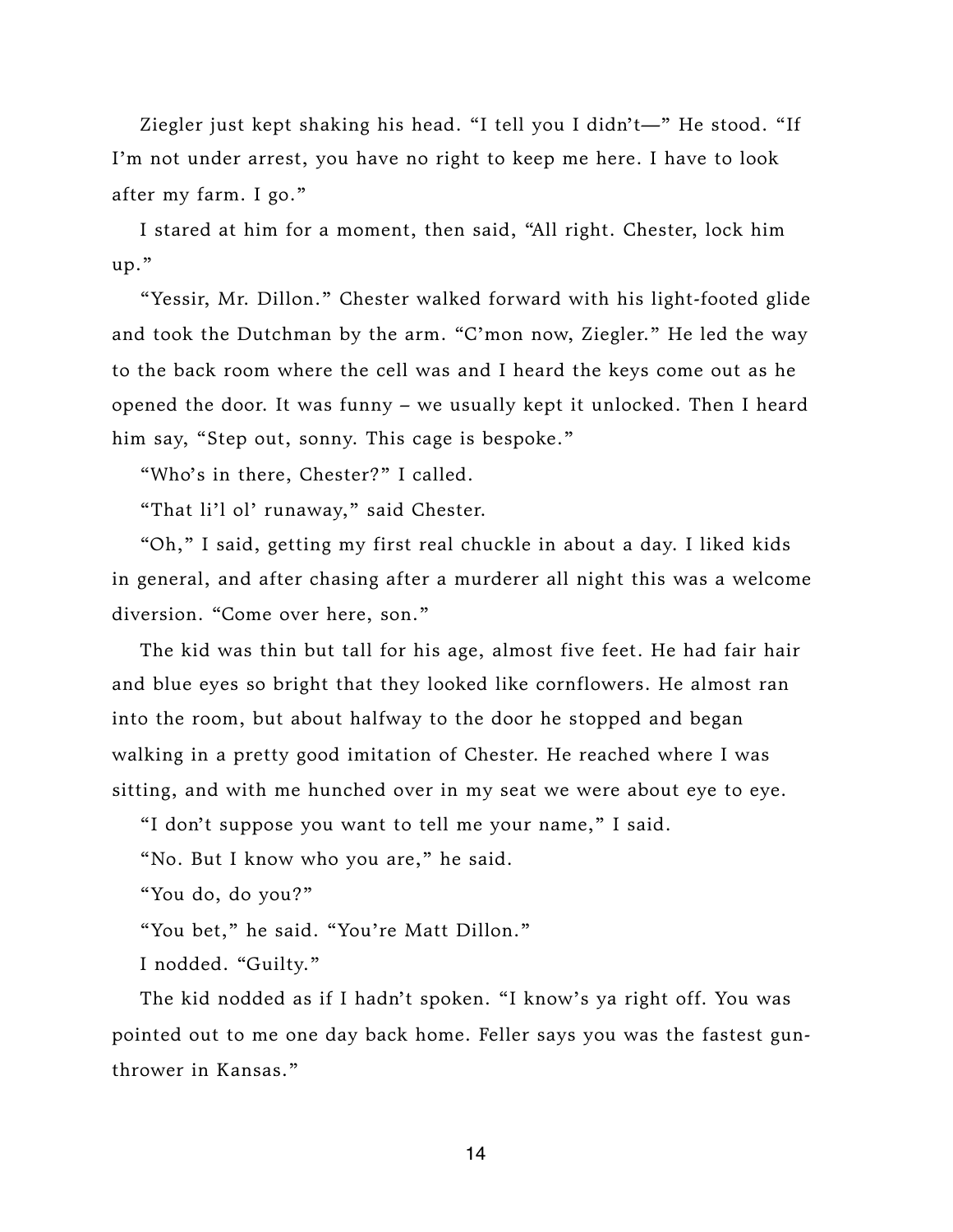"Wyatt Earp wouldn't be awful interested to hear that, I'm afraid." Earp was in Ellsworth at the time, and had made something of a name for himself by buffaloing Ben Thompson. I'd run into him over there, chasing down some rustlers – but that was before I'd come to Dodge.

"Feller says you were faster than ol' Earp. Faster than Wild Bill Hickok in Hayes City, or Bat Masterson, or any of 'em. How many fellers've you killed?"

That wiped the smile right off my face. "You don't keep score, son. It's something you try to forget."

"Not me," he said, standing tall. "Someday I'll be famous like you, an' for every feller I kill, I'll – I'll put a notch on my gun." The kid's eyes glazed over, as if he was already seeing the notches. "People'll see those notches and know they better not try anything  $-$ "

"Why'd you run away from home, bub?" I asked. "Don't you know your mother's likely to worry about you?"

"Aw, she won't worry, she's too busy workin'." His eyes got real narrow. "Y'ain't gonna make me go back, are ya? Ya wouldn't do that that, wouldya?"

"Well…"

"'Cause it wouldn't stop me for long, I'd only run away again!"

"Where're you off to in such a sweat?"

"Texas, California, Mexico. A fella can do things there – not like where I'm from. If you let me go, someday when I'm famous you can tell people you helped get me started."

"Well, ah, that's a pretty strong inducement. I'll have to think about it for awhile. Now, while I'm making up my mind, I want you to give me your word – the word of a man who'll be famous someday – you won't try to run away from me. Otherwise I'll have to have Chester lock you up again."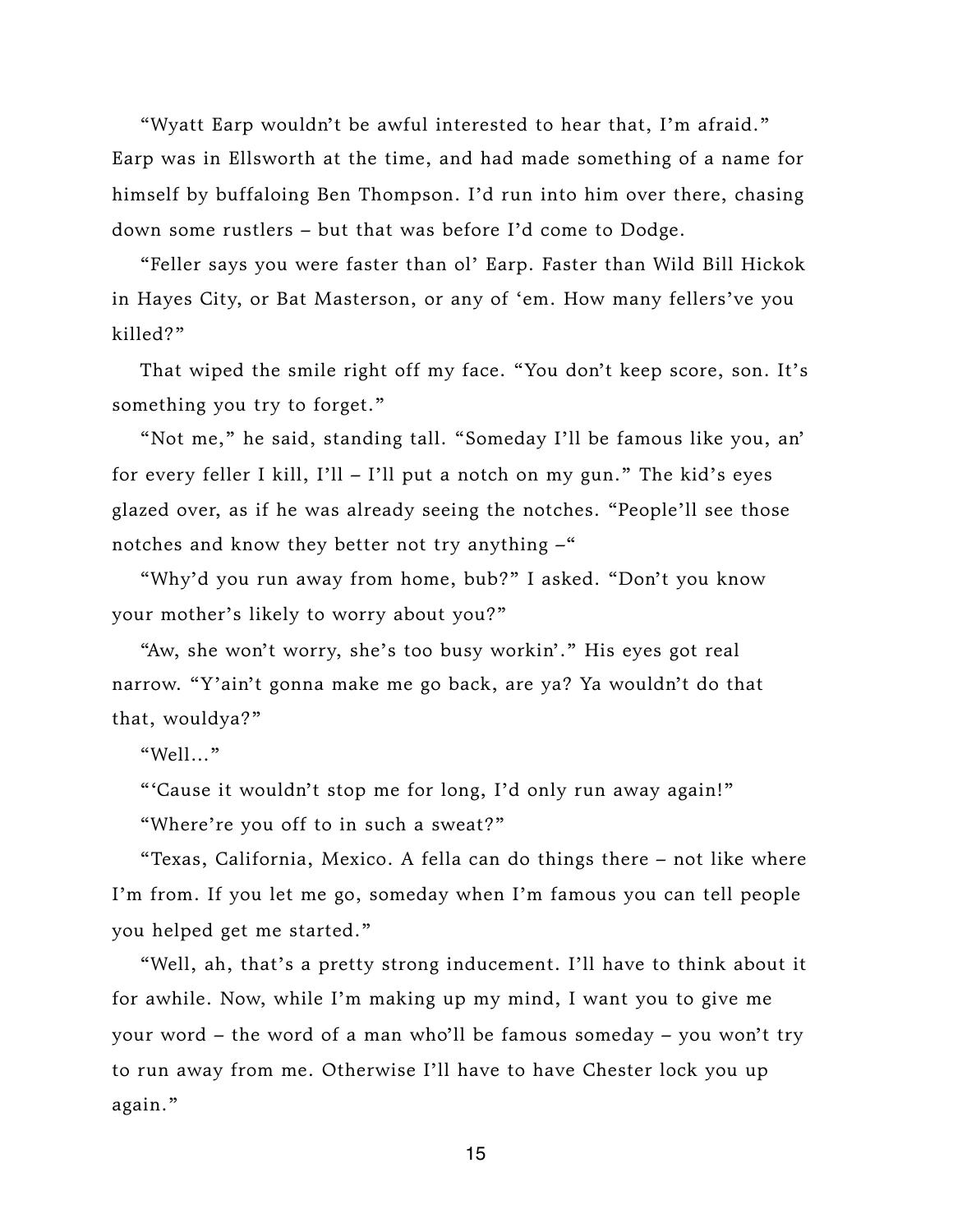The kid held out his hand. "I'll shake on that."

We shook hands. "Good, good. Chester," I said, a little louder. "I want you to go look for Clay's gun."

Chester came back into the room. "Yessir, Mr. Dillon."

"And on the way, stop off and send those telegrams."

Chester gave me a blank look.

"Y'know?" I said with emphasis.

"Oh! Those telegrams. Yessir, Mr. Dillon."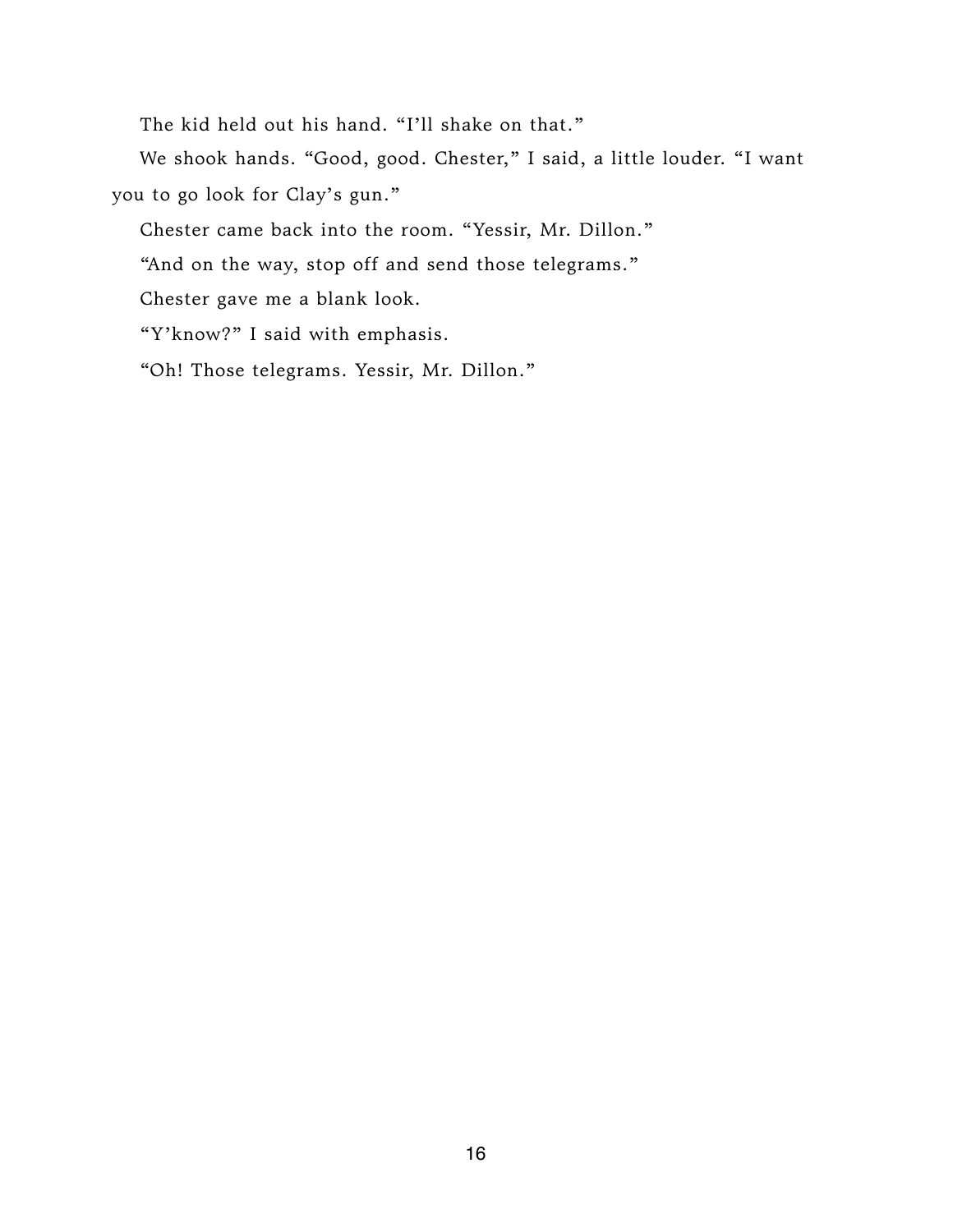#### Chapter Three

I had the kid pretty well settled in on the couch of the office. Chester had locked his little bundle of belongings in my desk drawer, but the kid didn't seem in a real hurry to get anyplace. He sat watching me as I went through the circulars and did the paperwork three killings brought in.

It was almost noon and we were making conversation about the kid's favorite subject – guns - when Adam Richards burst in. I wondered what had taken him so long. Probably the saloons had opened late on account of the heat.

"Where's Ziegler?" he demanded.

I looked over at the kid, who was startled but excited. "It's all right, bub," I told him.

"Where's that murderin' dog?" asked Adam, moving towards the back room. He spotted the caged Dutchman through the open door. "Oh, there you are, you –"

Adam was surprised to find me in his way. "Not a single step further, Adam," I said.

Adam Richards looked me up and down. I was bigger, though not by more than a few inches, but I was wider than him, too. He couldn't see around me, so he looked me in the eye with a half-drunk dead-eye stare. "I want him, Dillon. He murdered Clay, shot him down without givin' him a chance."

"How do you know?"

"'Cause Clay wouldn't let anyone catch him off-guard unless it was a friend. A friend!" Adam spat then looked at me. I could smell the liquor in him. "Now, Dillon, give me that Dutchman."

"Try to take him." There was a good yard between us. It was enough. He gave me the stink eye. "It's like that?"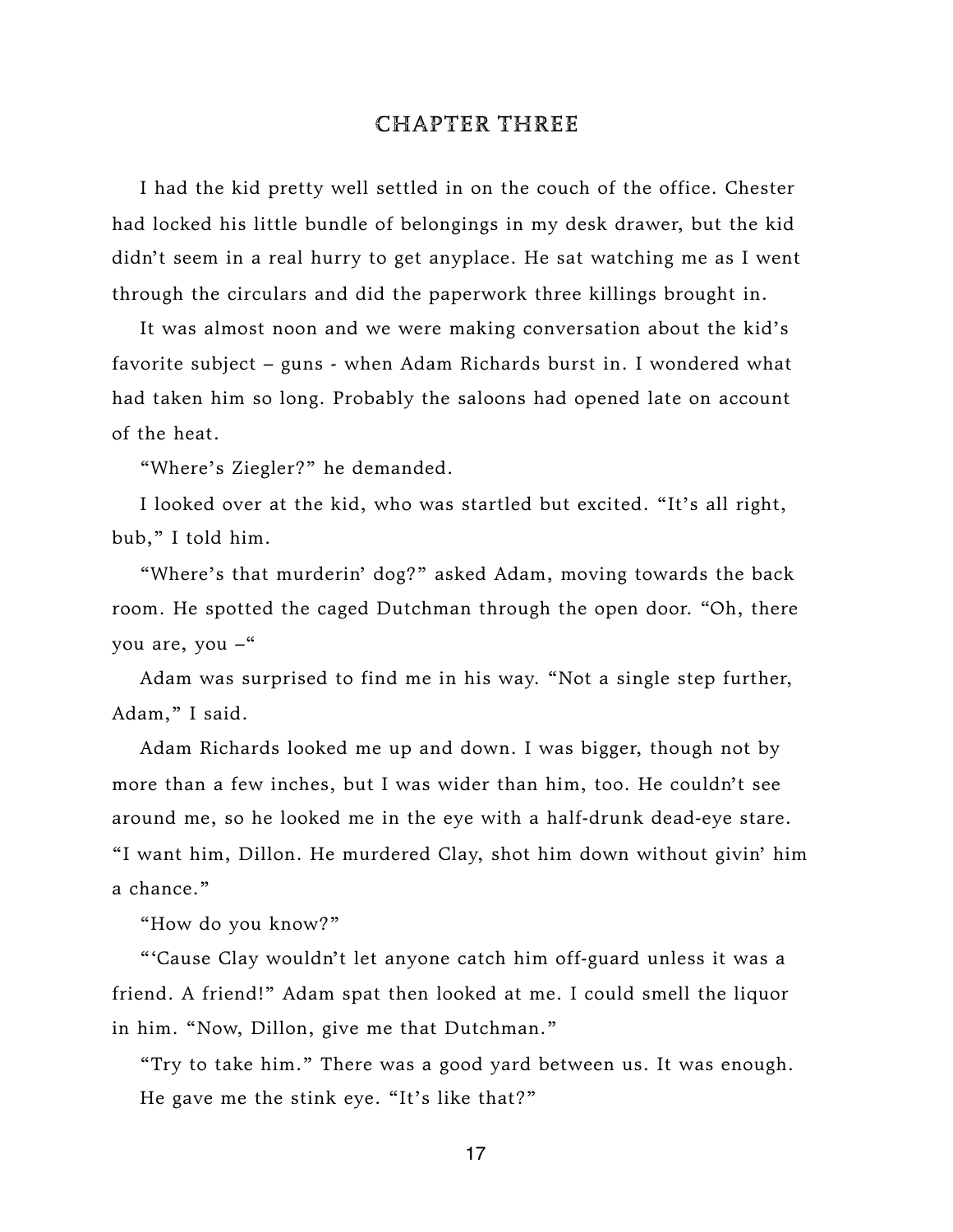"It's like that," I said.

"Then it's true what the fellas say! You made a deal with the Dutchman to give him the reward and to protect him if he killed Clay for ya!"

I made sure not to look surprised. But then I don't suppose I was. "That was the deal, was it?"

"Yeah!"

I nodded. "The fellas say why I'd make such a deal?"

"Dillon, it ain't no longer a secret around town that you and Francie want each other. But Clay was in the way! You had him killed so you could get his wife. Do you deny it?!"

Maybe it had been a mistake to come back to Dodge. Maybe there was too much history here – too much for a man to start over again. Especially a man with a badge.

"No, no," I said. "It'll serve as well as any other crazy story to work you up."

"We all know about that run-in you had with Clay."

"He was hitting his wife."

"That's a man's own business, Marshal," said Adam.

"Not in Dodge," I said. "Not anymore."

Adam had that sneering look drunks get when they're needling you. "You think you're safe behind that star, dontcha? Well, Clay had friends – lots of 'em! I'm comin' back with them friends and we'll get the Dutchman and you and anyone else who tries to stop us!"

"All right, Adam. I'll be waiting."

"Yeah, you wait!" He stomped out of my office and slammed the door. I was grateful. I didn't feel like closing it myself. It was too hot. I sat back down behind my desk.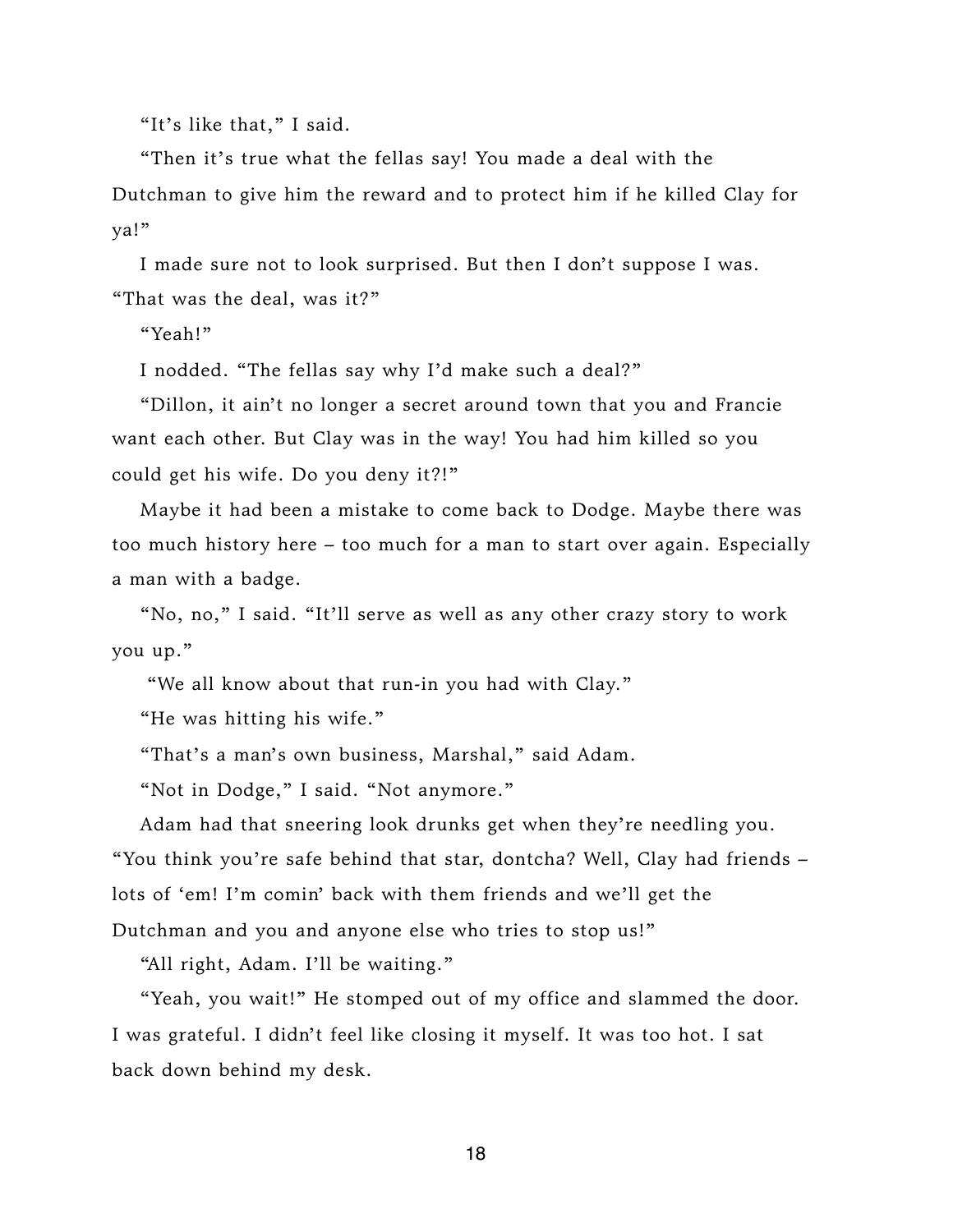The kid whistled. "I almost seen somethin' pretty there, didn't I, Mr. Dillon?"

"Yeah, almost," I said. "One more pint of whiskey oughta do it."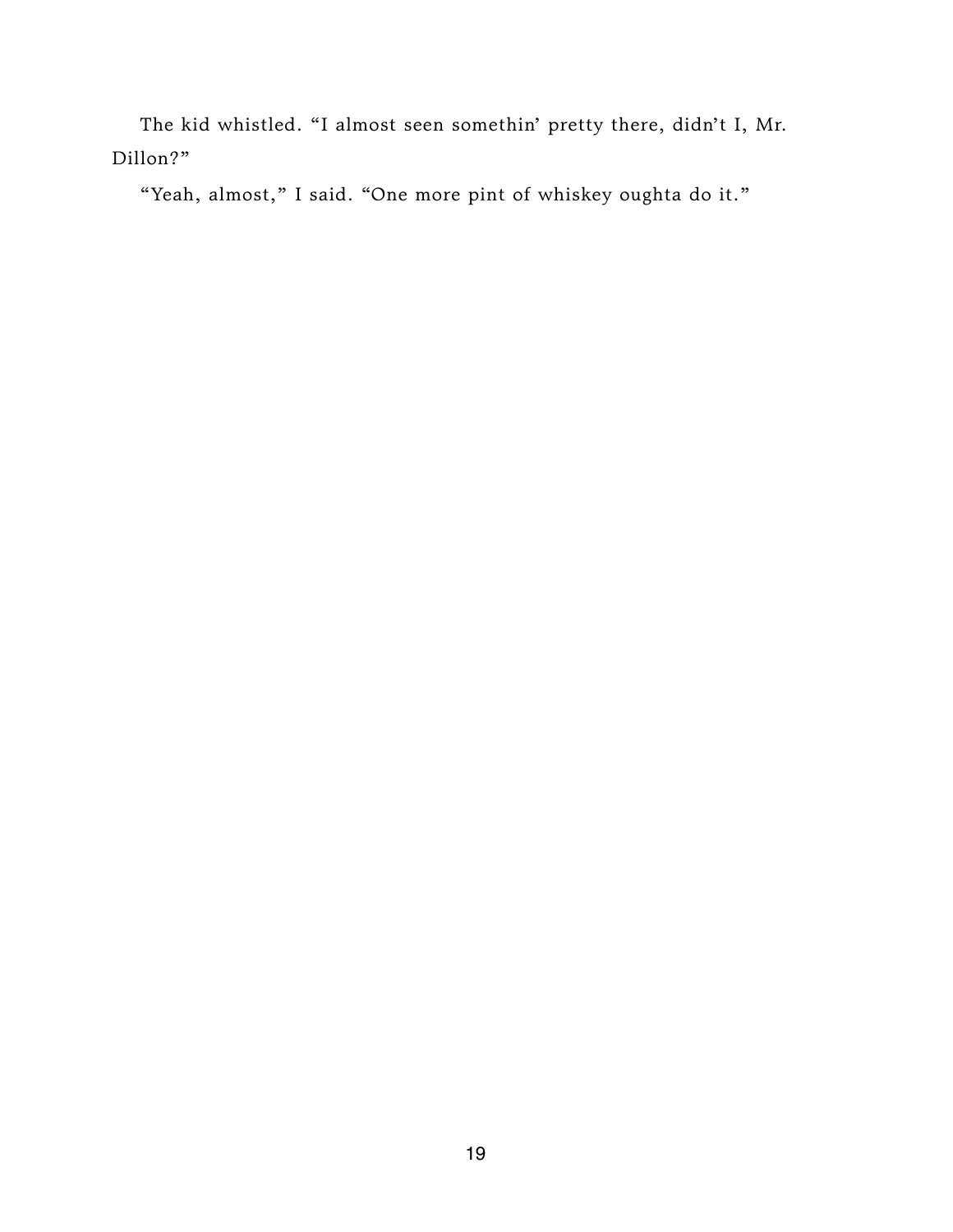# Chapter Four

I had a problem. I had to do some investigating. Figuring why the Dutchman had shot Clay wasn't that hard – the reward – but figuring why Clay had tried to rob the bank in the first place was eating at my innards. With Clay dead, most would say that ended things. But there were two other men lying over at Doc's place, and I wanted to know why.

But I was tied to my office, at least until Chester got back. Not only was I responsible for the kid, I also had to make sure that I was present when Adam Richards came back and to lynch Ziegler.

"Son?" I said.

He was sitting next to me, watching me reloading my pistol. His head snapped up. "You say somethin', Mr. Dillon?"

"Yeah, open that drawer in front of you there. You'll find a small bottle of oil in there – no, no, the one to the right. Yeah, that's right. Now, bring the little brush too."

He handed them over. "Here ya go."

"Thanks, bub."

He only had eyes for the gun. "It's a right nice gun you got there," he said.

"Yeah," I chuckled, "it's not bad. But it's a little stiff, just a little stiff."

"Don't it have a trigger? I never seen a gun without a trigger."

"You remove the trigger, or tie it back against the guard, and all you have to do is thumb the hammer." I dropped out the cartridges and showed him. "There, like that. It's faster." I ran the oiled brush up the barrel and through each of the chambers, then reloaded. There's a good ritual to reloading a gun. Someone once told me never to check a gun once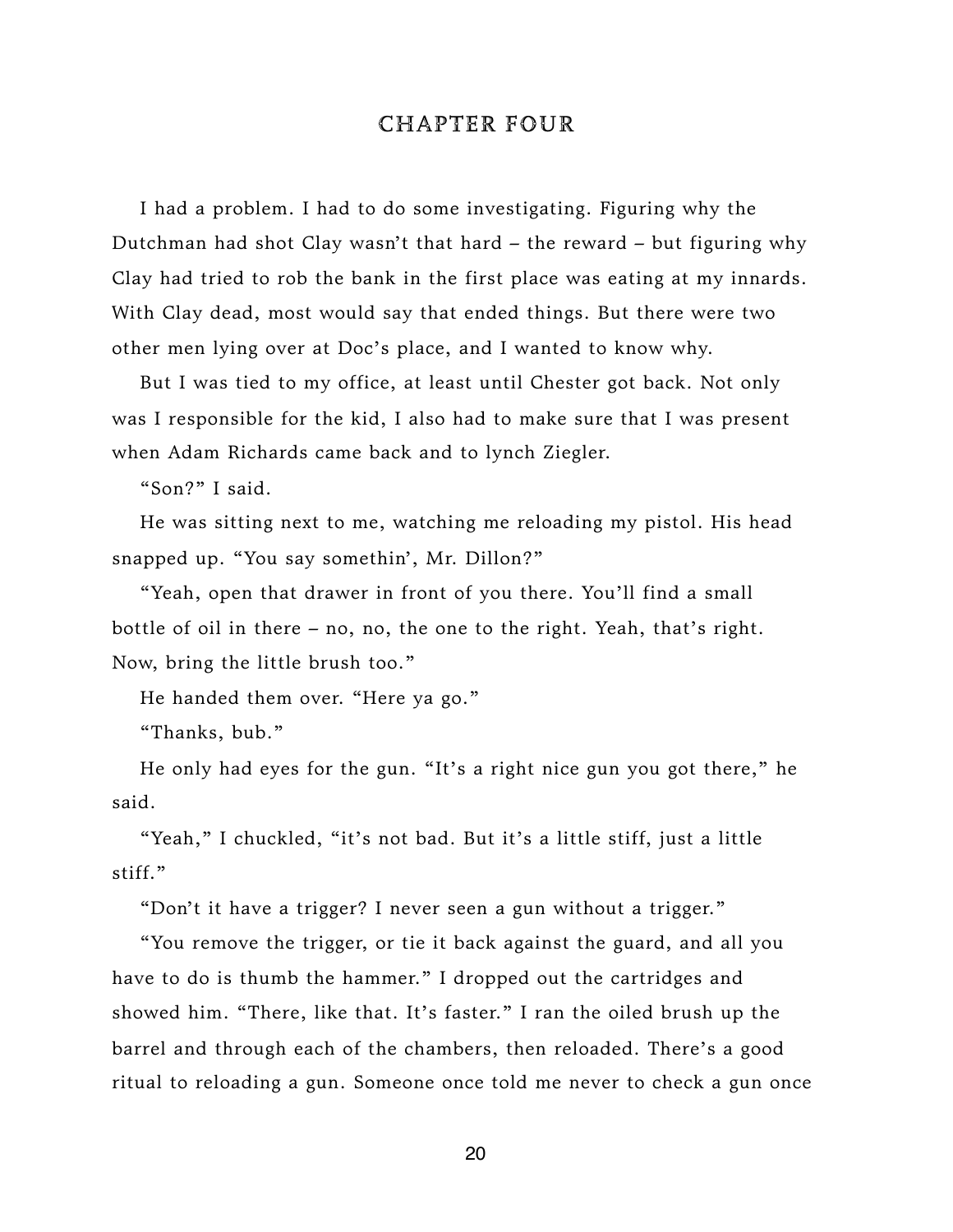you've loaded it. If you loaded it once, it stays loaded, he said. But I like to see them there, all in that small circle. "Yeah, that's better now."

"Remove the trigger," murmured the kid. "I'll remember that."

"What in the world for?" I asked.

"I remember everything you told me – 'bout the Texas holster and the spring holster and the double-roll and filin' off the sight—"

He was cut off by the door opening. I stood up and put myself between the boy and the door.

Chester came in. "It's just me, Mr. Dillon."

I sat back down. "Close that door behind you, Chester. Any luck?"

Chester already had the door shut, and he crossed to the window beside it. "No, sir, not any. I went to the store first and asked Mr. Denton what kind of ammunition Mr. Richards used to buy, and he told me Clay had a double-action 44. I scoured the riverbank a half-mile each way from the ford and not a sign of it."

I nodded. I'd half-hoped it would turn up with three shots fired – two for the dead men and one aimed at Ziegler. But wishes aren't horses.

"I got those telegrams off," Chester said.

"Good," I said.

We sat there, me at my desk, Chester by the window, the boy sitting close to me, and Ziegler sulking in the cell. I was wondering if I could leave Ziegler and the boy with Chester while I went out and asked a few questions. I suppose I could've taken the boy with me – there was something about him that I liked. There are a lot of folks who think kids ought to be seen and not heard. I like kids who ask questions. Not that I always have the answers.

So I could take the kid with me and go off hunting. But I got to wondering if, when Adam came at the jail, could Chester hold the place all by himself? Would he? He didn't seem like the type to run. But there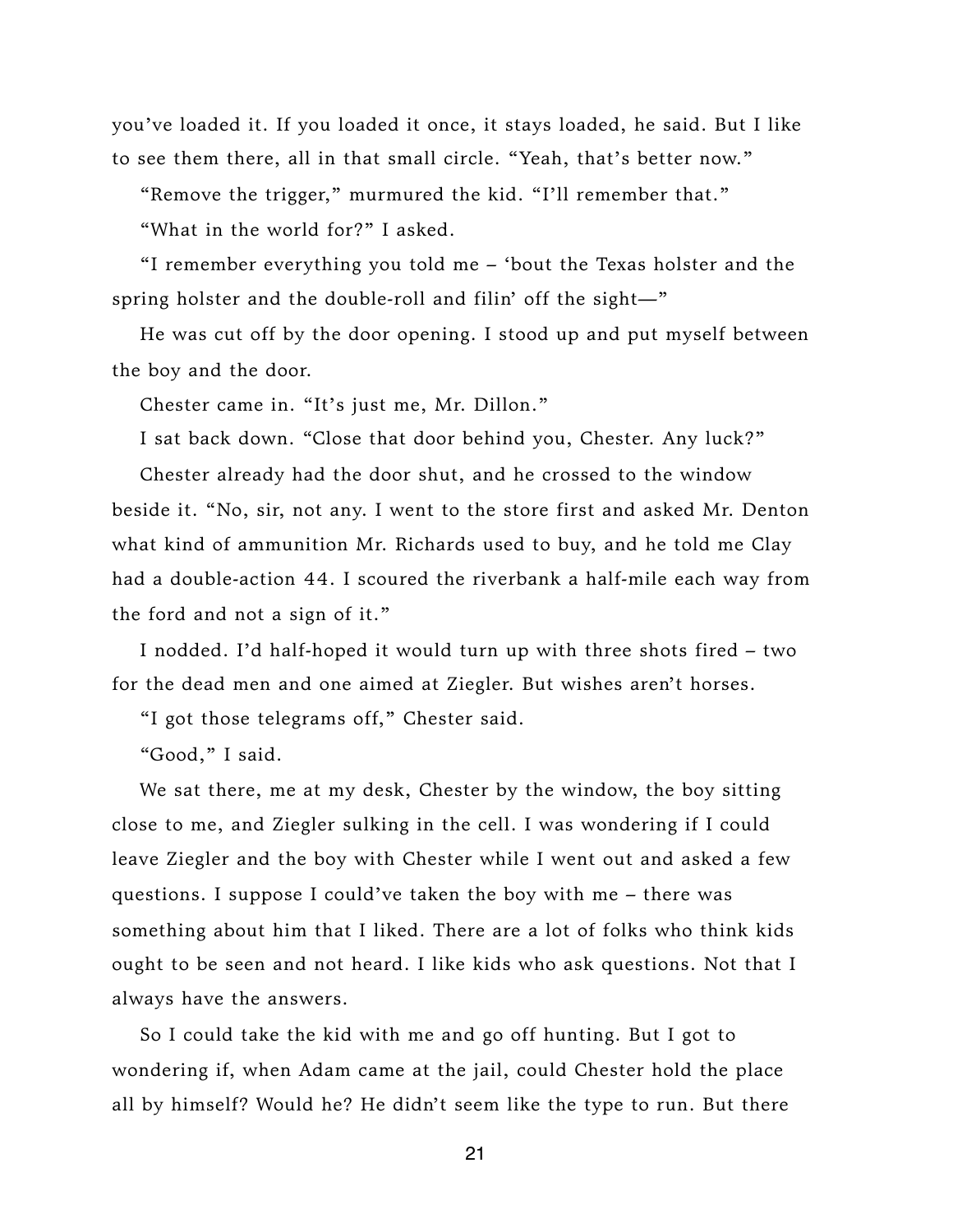was something about him. It wasn't steel. It was fluid, like water. Chester was an unknown quality. He could shoot, but shooting a tin can off a fence doesn't mean he had the – whatever it was, to kill a man. No. I'd have to wait. Wait and see.

After awhile I heard a bell ringing. "Is there a fire in town?" I asked. Chester peered out the window at an angle. "Funeral services for Mr. Grinnell."

The dead cashier. "So soon?"

Chester shrugged. "It's awful hot weather." He went back to looking down the street towards the saloons.

"Yeah," I said. "Any of your guns need oiling, Chester?"

"I don't think so."

"You sure? Adam Richards said he'd be coming back – with some friends."

"Yeah, I know," said Chester. "I stopped at the Alafreganza just now to – uh, rinse out m'mouth. Adam was there, talkin' mighty ugly and mighty big. He's got a sizable followin'."

"Mm. When do you think?"

"Any minute now, Mr. Dillon. Do you want me to take the boy outta here. To one of the hotels, maybe?"

"I wanna see it!" the kid protested.

"No," I said. "I think he'll be safer here, behind stone walls, than ducking about the streets rubber-necking."

Chester nodded. "You keep your head down now, sonny, y'hear?" "Yessir, Mr. Proudfoot."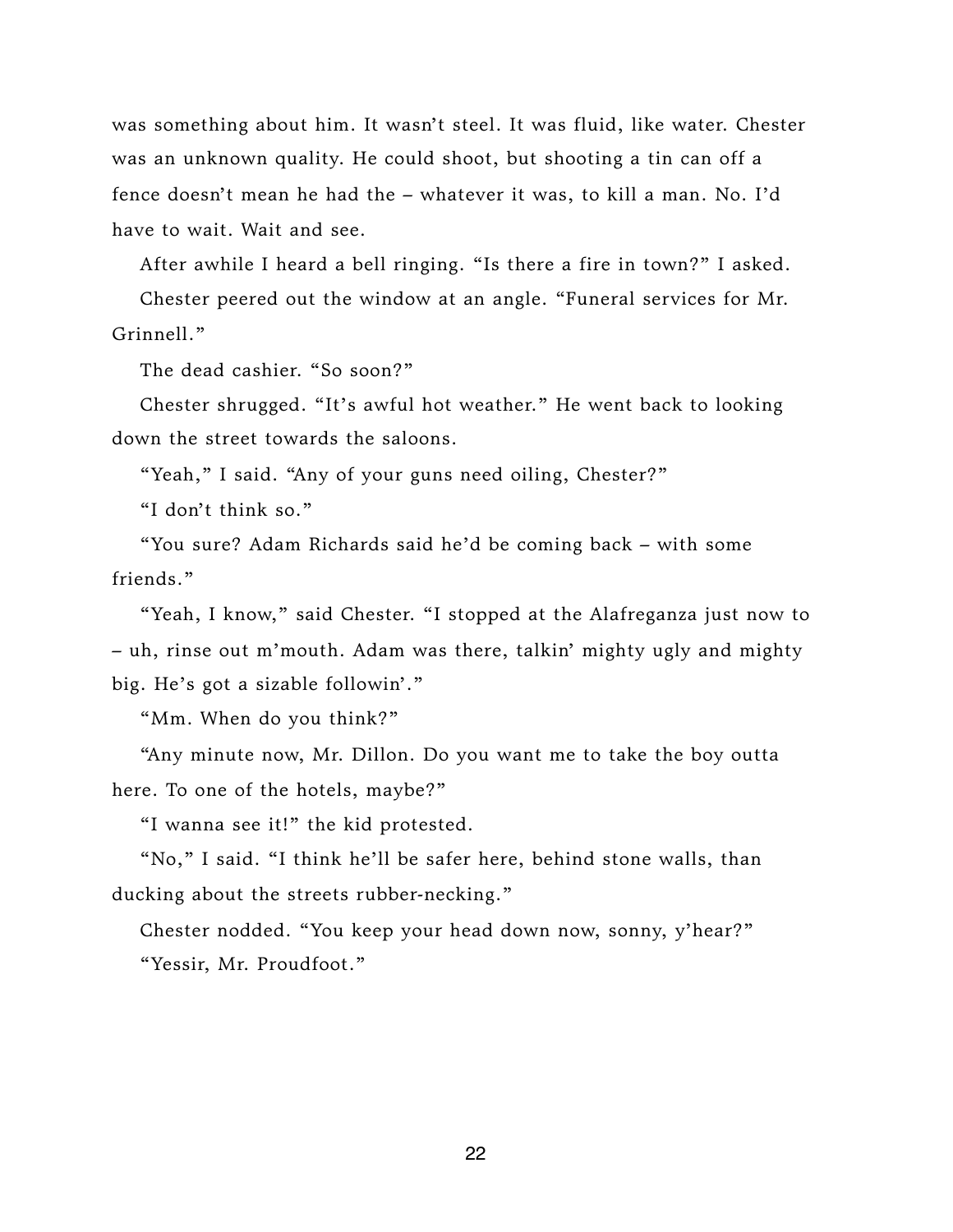#### Chapter Five

The door opened and Chester and I both stood up fast. A woman came through the door. Francie – Clay's widow. "Matt! Matt, I've got to talk to you!"

I gave Chester a look. He shrugged. It was almost an apology. Then he went back to looking out the window towards the saloons. When the girl was past him he nudged the door shut with his toe.

Francie came towards me. She should have been in mourning. If she cared for Clay at all anymore, she should have been in black.

"Matt!"

I first saw Francie twenty years ago, when we were both younger than the kid here. She's only gotten more beautiful in the time between.

"Matt, I was just at Fred's funeral -"

"Fred?" I said. "You went to Fred Grinnell's funeral?"

"Yes! And the people there were all talking about me!"

"Well, Francie – your husband did gun him down." She'd gone to the funeral. Women are funny sometimes.

"Have you heard what they're saying?" she asked me.

"What are they saying, Francie?"

"That you and me, that you made Pete Ziegler kill Clay because—" Her voice trailed off.

I nodded. "I'm sorry that got back to you."

"It's all over Dodge!" She waved a hand towards the door. "I left before the service was over and went back home, and Adam stopped me on the way. He almost stoned me before they dragged him off."

From the back room, Ziegler called out, "Francie, I didn't shoot Clay! Francie, I beg you, believe me!"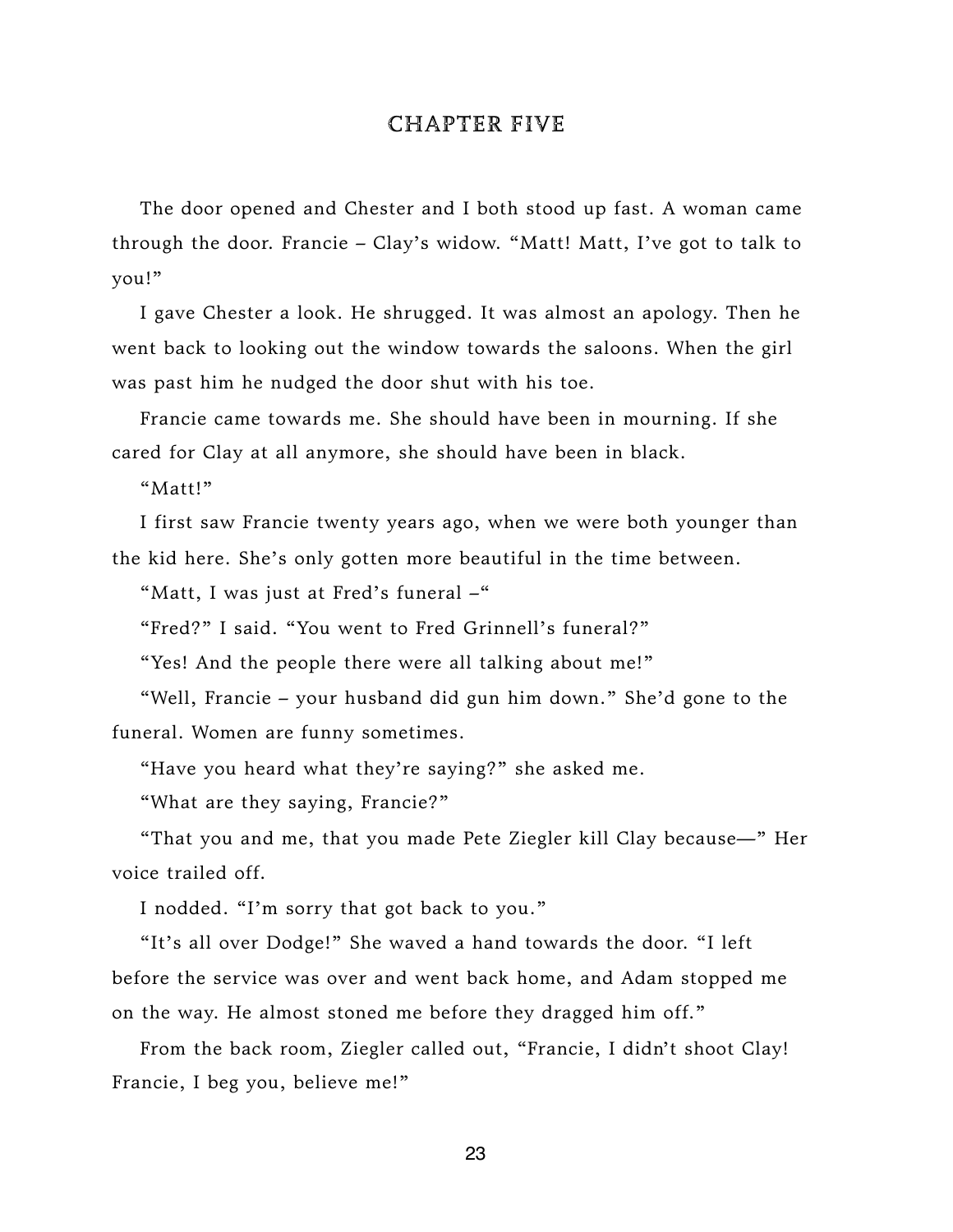"Shut up, Ziegler," I said. Ziegler didn't listen. "Francie—"

I turned my head as my temper snapped. "Shut up or I'll club you to death!" I stared at the Dutchman and he quailed, but it wasn't him I was seeing. I was remembering the last time I lost my temper. Back in Texas. Reel it in, I told myself. Uncock that gun.

Another voice in my head, the dangerous one, asked, What good is an uncocked gun?

With something like a normal tone I turned back to Francie. "It's just one of those crazy stories. They needed one and they made one up."

"But, Matt, everyone believes it! On my way down here, people were pointing, whispering. Old women, clucking their tongues at me. They believed it!"

I wanted to pat her shoulder. Chester was still looking out at the street, but I knew he was paying attention. I kept my hands by my side. "They'll forget it as soon as this is over," I said. "They'll remember that, even if we once did go with each other, it was finished and done with even before the war ended – before you even met Clay."

Francie shook her head, her blonde curls flopping around like a moppet's. "No, they won't forget it! For the rest of my life, as long as I stay here—"

"Look, Francie – go home and give matters a chance to simmer down."

That was when she settled down and looked me in the eye. "Matt… I'm going to ask you something."

"Yeah."

"Turn Pete Ziegler out," she said. "Into the street."

"What?" I must've looked as dumbfounded as I sounded. That wasn't at all what I'd expected. "Francie, they're itching to get their hands on him."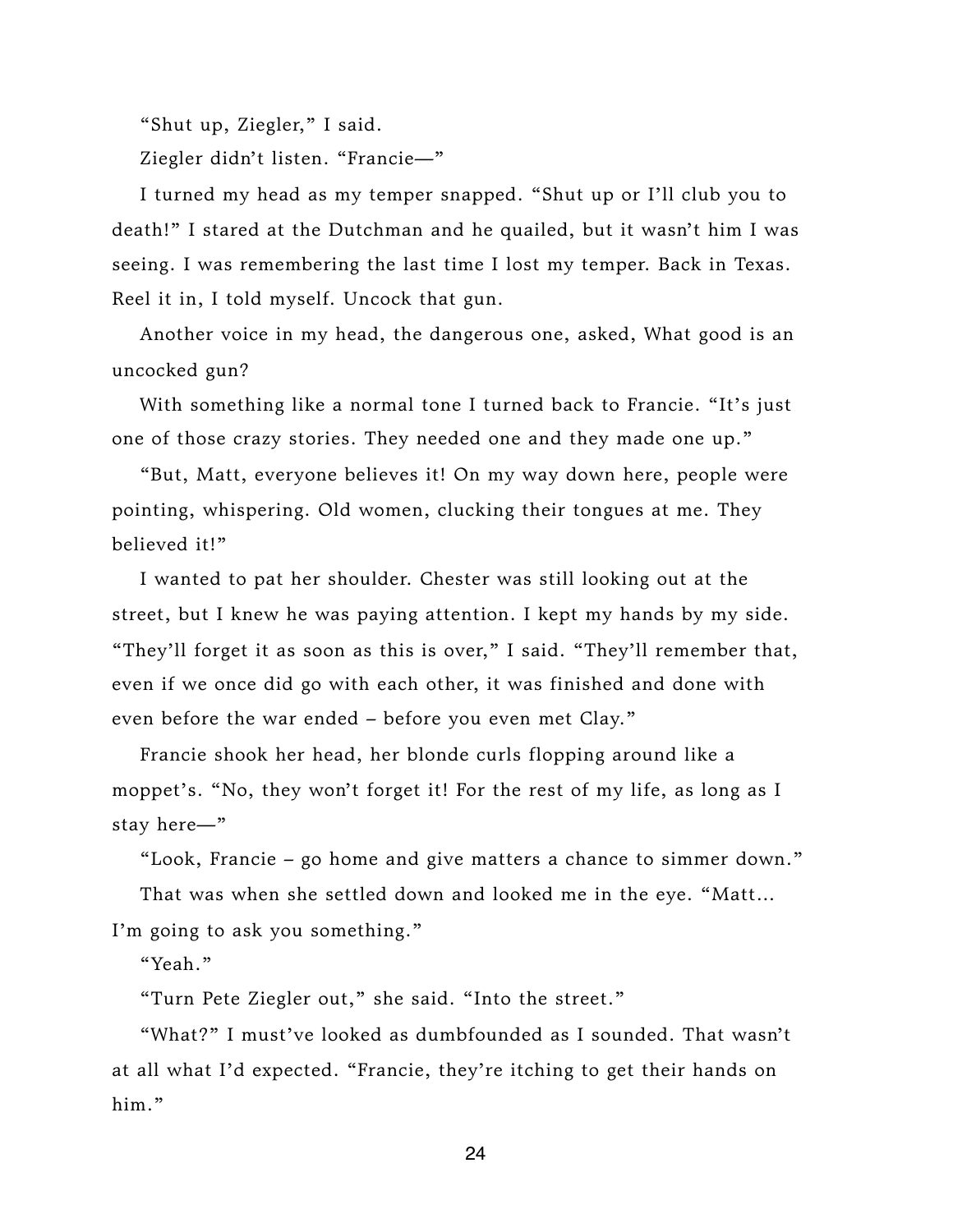"Let them have him," she said. "It'll prove that story's a lie, that you didn't make a deal with him. Please, Matt! I have to live here! I have to live here! Matt? Matt? Don't look at me like that."

I walked past her and looked at the peeling paint on the doorframe instead. "Go home, Francie."

"Matt…" She touched my arm with her little fingers.

"Go home, or leave town, or hang yourself, or anything you like. Just go away."

"But Matt…"

I looked her in the eye. "Right now."

The hand went away. She backed up like she'd never seen me before, like I'd never held that hand under a cottonwood tree up by the Arkansas. She left with that look still on her face.

Coming back to Dodge was working out swell.

Chester blinked a few times, cleared his throat, then said, "I bought me a bottle at the Alafraganza, Mr. Dillon. Would you care for a drink?" "No."

And we sat listening to the funeral bell ring.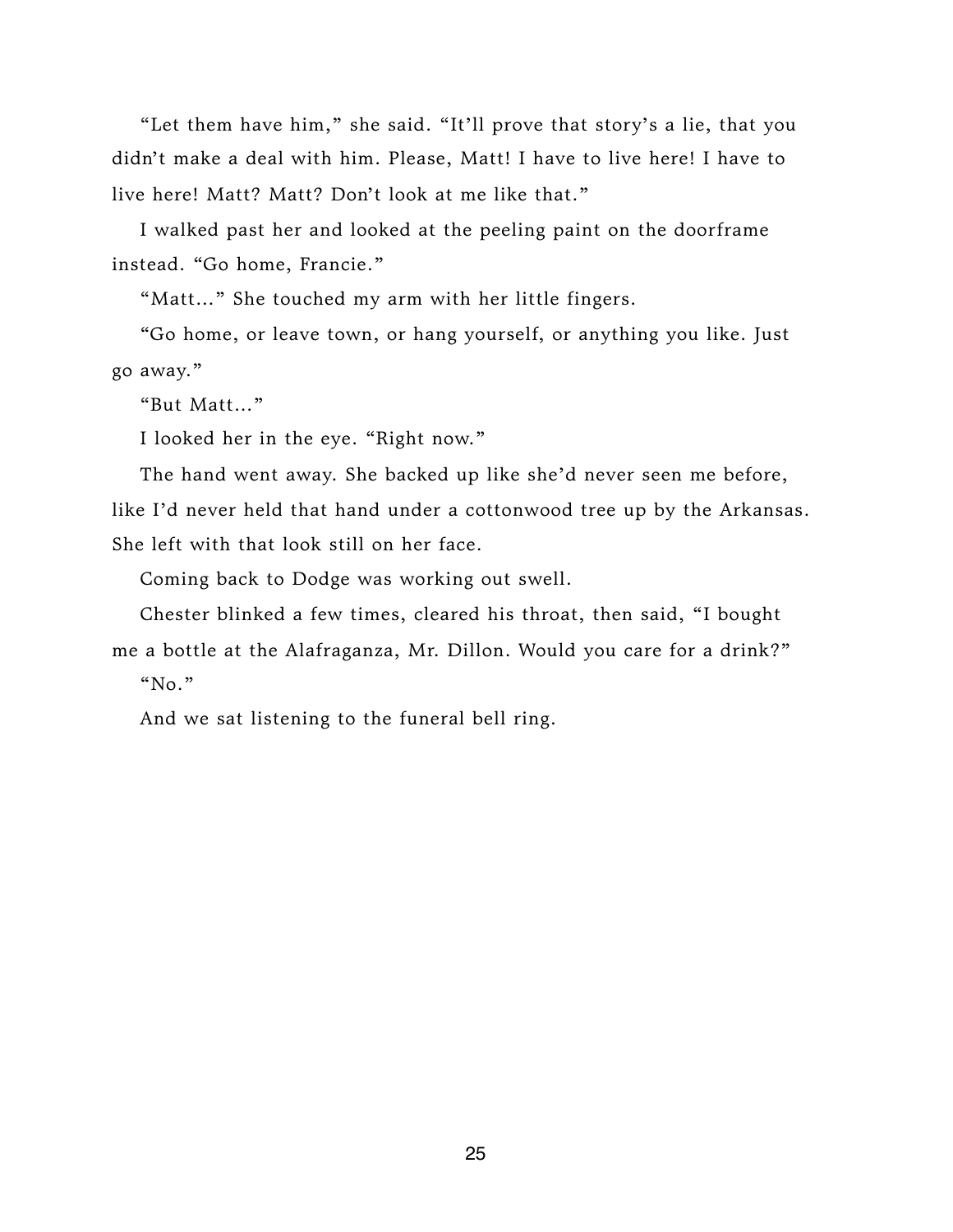### Chapter Six

It was about an hour later, and cooling off just a little. There was a breeze. Dust motes floated in the air.

"Guess the funeral's over," said Chester.

"There'll be others," I said.

"Funny, though," said Chester. "Now I miss that bell. Awful quiet, ain't it? It's about—"

Chester stopped talking when he heard them. A mob was coming down the street.

"Just about on schedule," I said. "You ready, Chester?"

"Yessir, Mr. Dillon."

I stood up and put on the coat Doc had given me at Christmas. It was too hot for it, but I put it on anyway and made sure to pin my star over the breast pocket.

"I'd use the shotgun if I were you, Chester," I said. "It's more effective when there's a mob to be dealt with."

"Oh yessir, I aim to."

I turned towards the back room. "Ziegler! And you too, son. If trouble starts, lie down flat on the floor and keep your head down all the time. Don't gawk to see what's happening. Understand me?"

The Dutchman just nodded. The kid said, "Yessir, Mr. Dillon," in a good parroting of Chester. It made me want to smile.

"All right," I said.

Outside I heard Adam Richard's voice. "Dillon! Dillon! Come on out here, Dillon!"

"Chester," I said, "I want you to stand here in the doorway after I go out where you can cover the backdoor and me at the same time."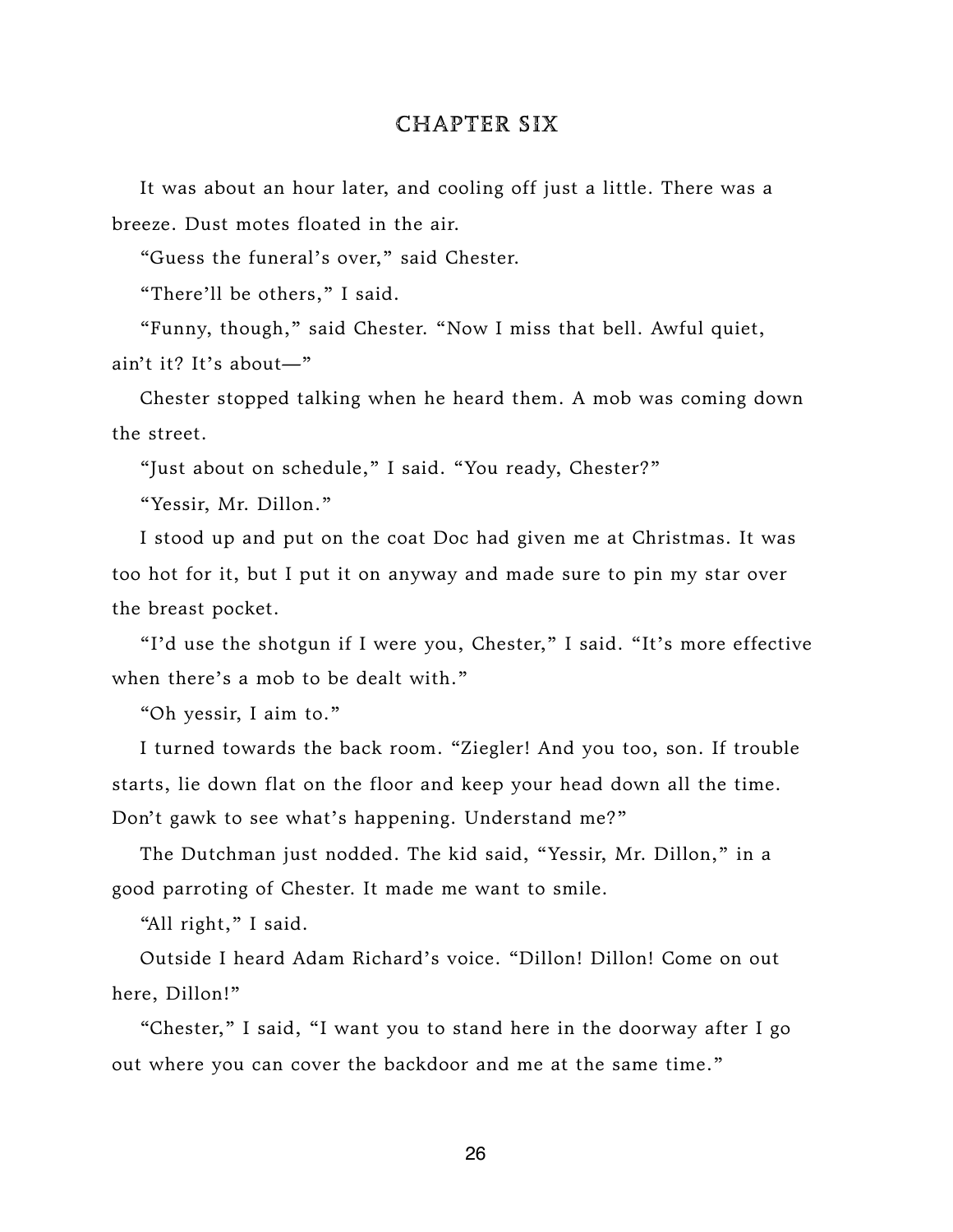"Yessir, Mr. Dillon." He had the shotgun out of the locker and resting against his shoulder.

"All right, Chester," I said. "Open the door."

I walked out to jeering and shouting. I couldn't understand too much of what was being said, but I didn't have to. Adam was in the front of the crowd, the only one not yelling. He looked sober, and he was heeled. I kept my eyes on him as I said, "It's my duty to warn all of you that you're in the breach of the peace. I've sworn to uphold the law. I've killed in order to do it, and I'm prepared to do so again."

Someone in the back called out, "Give us the Dutchmen, Dillon!"

I took a risk and took my eyes off Adam and dead-eyed the crowd. They were looking back and forth between me and Chester's shotgun. "Men! Men! I ask you to be sensible and to leave quietly! But if you refuse to listen to reason, if you insist on being fools and've already decided to act like wolves instead of humans, then there's nothing I can say to make you change your minds."

They were too far gone. This time when the bum shouted, "The Dutchman!" more voices joined in. "The Dutchman! Give us the Dutchman!"

They didn't know me. Not anymore. And not as a lawman. I felt that fire rising in my belly – the fire that had gotten me into so much trouble when I was younger, the fire I thought I had left behind in Arizona and Texas and Mexico. But it was a fire that had kept me alive.

"All right!" I said. "You want Peter Ziegler? Well, he's not more'n twenty feet behind me, so come on and get him, any of you! One at a time or all at once! Come on! Which one of you wants to die first? You? You?" They started backing up – probably because I was walking out towards them. "You, Adam?" I asked. Richards took only one step back before steeling himself. "Well, what do you say, Adam? You led 'em here! Don't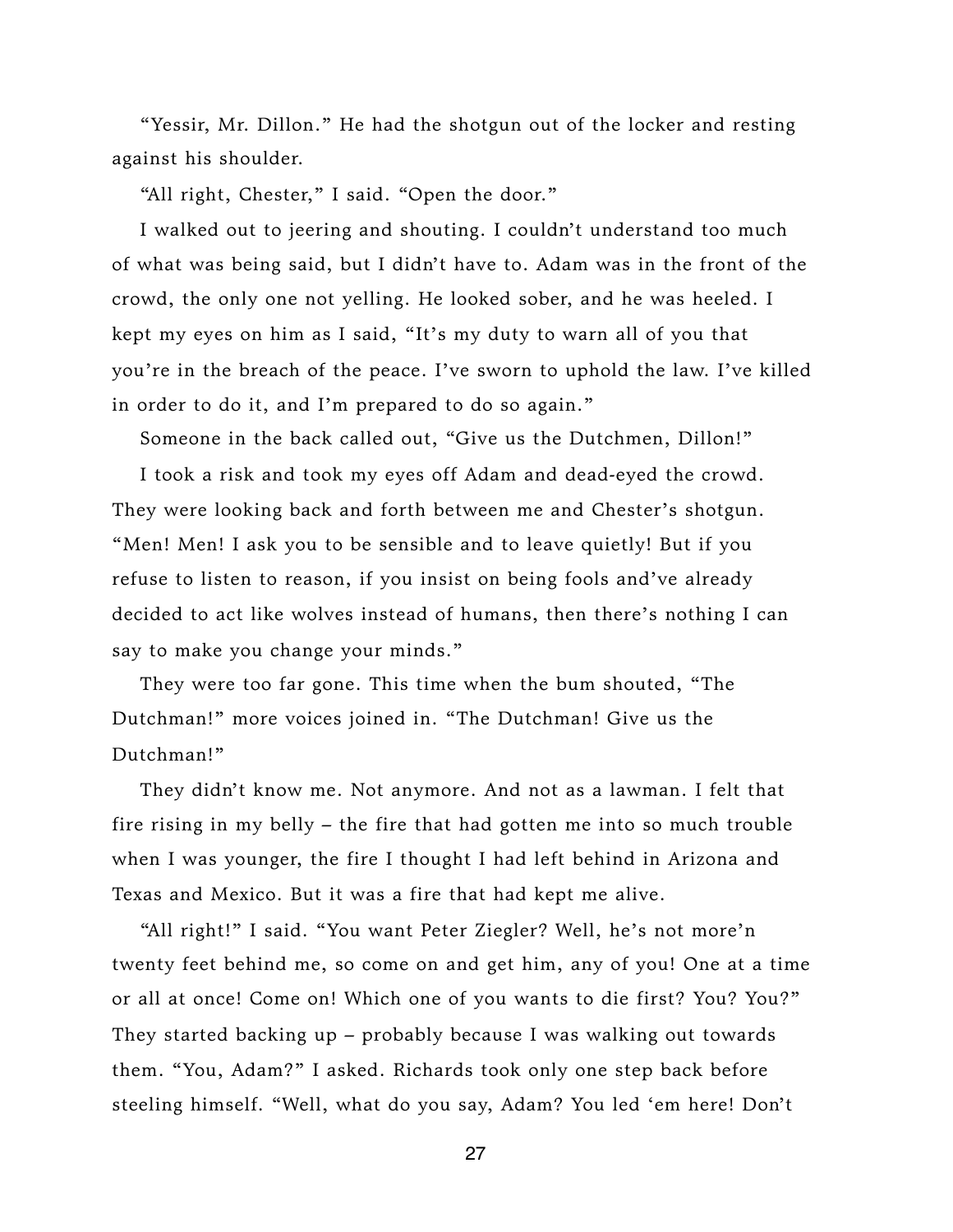let this star on my coat stop you! C'mon!" With my left hand I plucked off the star and tossed it into the dirt. "There, I'm not wearing it now. Well, c'mon, draw, Adam, draw!"

He drew. My hand dropped to my hip and I yanked my gun. My left hand was already hovering over the hammer and I hit it back once. There were three shots between us. A window shattered behind me. The smoke hung in the air. The crowd had cleared to either side of us, and they were silent now.

I heard Chester's voice. "You all right, Mr. Dillon?"

"Yeah," I said, not turning. I was eyeing the crowd. "Get his gun."

Chester hadn't budged from the doorway, but now he stepped into the street and pocketed Adam's gun. "Man alive, I couldn't even see your hand move."

Doc Adams came running up the street. "Marshal! Oh, don't tell me! Don't tell me!" He sounded positively jubilant.

I holstered my gun and rounded on him. "Doc, you make one single funny remark and I'll knock you down! You just take him to your office and get to work."

Doc was flustered. "Well, I – I never do mean to offend, Marshal. In my line of work, well, bodies, they're just so much lumber."

I reached down and picked up my star from the dirt. "Make all the jokes about him you please, but not to me and not in my hearing. In my line of work, there's nothing humorous about death." I pinned my star back in place and turned to go back into the office. "Give him a hand, Chester," I said.

"No, no," said Doc quickly. "I can handle him Marshal, thank you just the same."

"Fine," I said. "C'mon, Chester."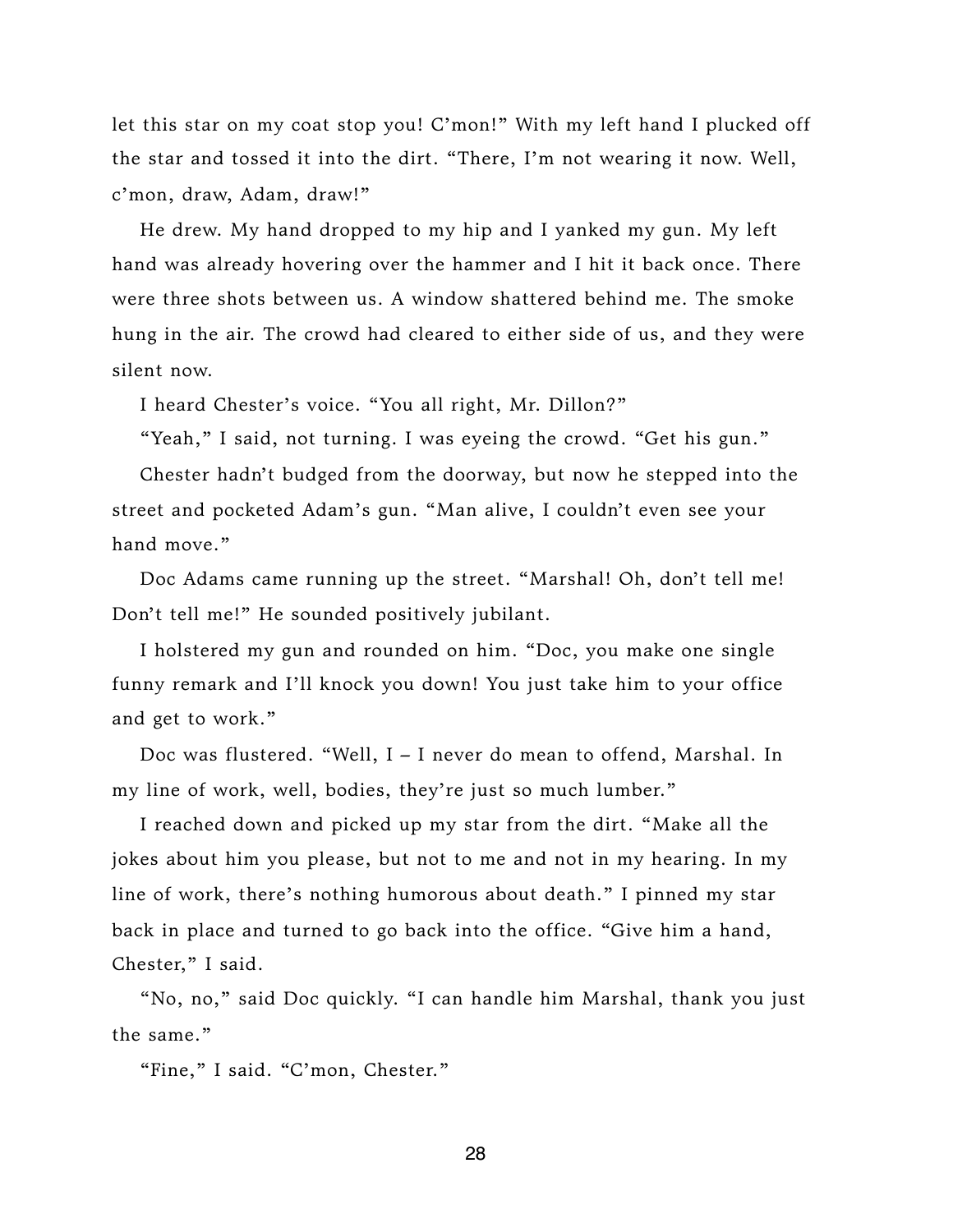Turning back towards the jail I saw a fair head duck back behind the window. One of the panes of glass was broken.

Back in my office, the kid was practically bouncing out of his skin. "That was something! You sure out-skinned 'im, Mr. Dillon. He barely cleared leather."

"Not now, son," I said. He watched as I opened the chamber of my pistol and replaced the single spent cartridge.

"Bullet went about an inch past my face – I could feel the air as it went by!"

"You should've kept your head down," said Chester. "You almost got yourself killed."

"Not me!" said the boy. "I ain't gonna die unless it's in a real gunfight. Then I can't die, 'cause I'll be faster'n anybody. Faster'n Mr. Dillon, even!" He made to draw an imaginary gun. "Pow!"

"Chester," I said, "I'm going over to the Texas Trail for supper. Think you can keep our young friend here company?"

"Why, sure, Mr. Dillon."

"I wanna go with you," said the kid.

"Saloon's no place for a youngster," said Chester.

I took off the coat. It made me look like an undertaker. I didn't want people to see that I was heeled, but I also wanted them to think of me as a lawman, not a gunslinger. Fella I know used to wear a coat like that. A dentist turned gambler and gunslinger. I didn't want to be like him.

"In about an hour, you can cut Ziegler loose," I told Chester. "There won't be any more trouble until the trial."

"Yessir, Mr. Dillon."

I nodded towards the kid. "Don't let him shoot off your guns or anything."

"No, sir," said Chester.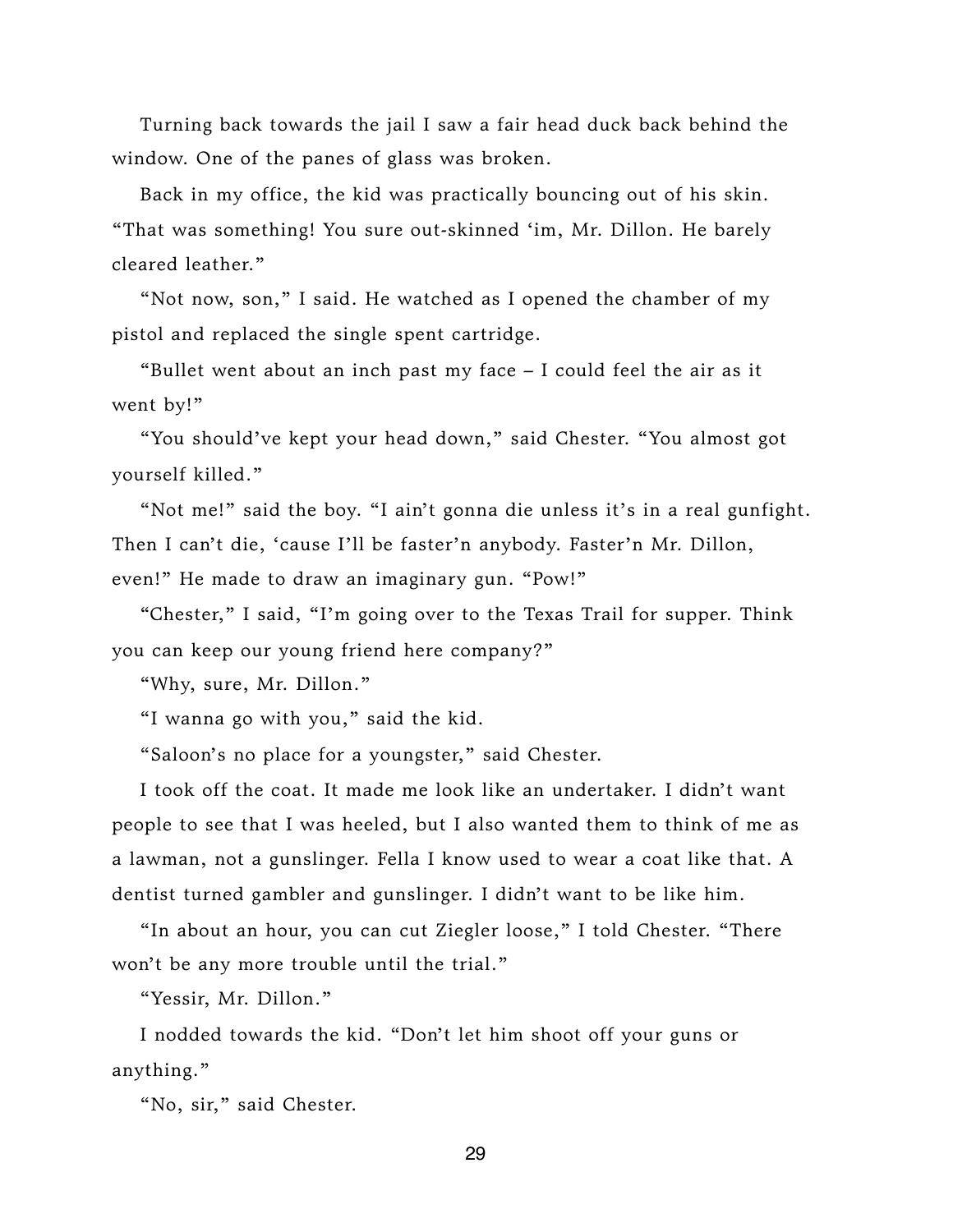"And Chester?" "Yessir?" "I'll send over a couple of steaks and some beer." Chester smiled. "Thank you, Mr. Dillon."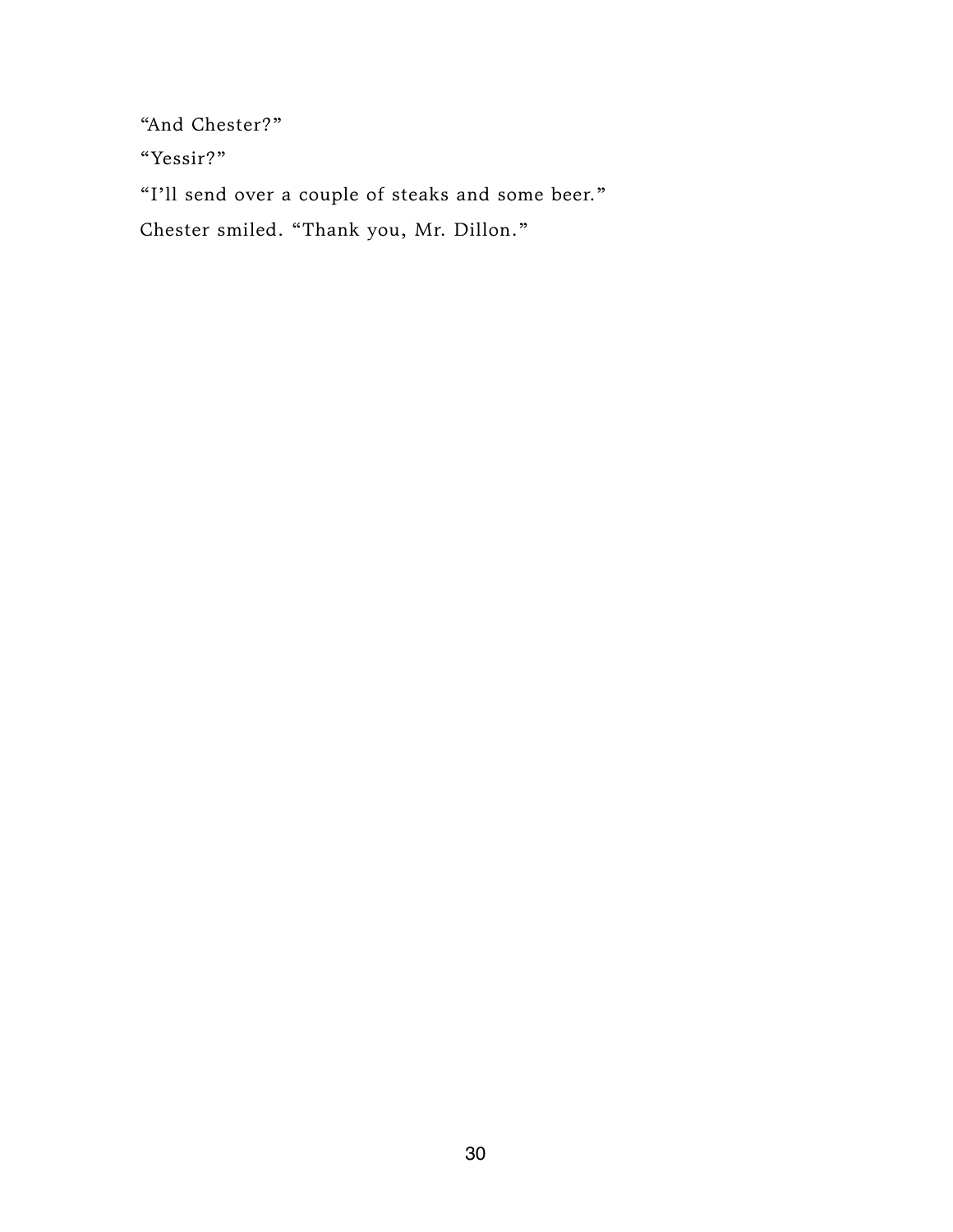#### Chapter Seven

The Texas Trail was along Front Street, down by the Longhorn and the Oasis, kitty-corner to the Alafraganza. I've always liked saloons. There's something very comfortable there. You always know what you're going to get there - booze, cards, and girls. I suppose as a peace officer I should have liked them less. All three led to the same thing. Trouble. But I wasn't always a marshal. And my idea of fun is the same as any man's. So I went to the saloons and watched and enjoyed the atmosphere. I drank sometimes, and every once in awhile I played a hand of cards in a friendly game, but that was as far as it went.

In the few months since I'd come back to Dodge I'd made it my habit to eat with Big Kate, the Texas Trail's owner, once every couple of weeks. It's nice to have feminine company, and Kate was enough older than me that there wasn't much for folks to speculate about. Other nights, though, I sat in the bar and watched the tables and listened to the sounds and tried not to stare at the girl Kitty, who worked downstairs. She was a finelooking girl, with dark-red hair and a sassy smile. She must've been a couple years younger than me, though not more than a couple, but there was a look in her eye that told me she'd seen more of life than I had.

Sam Noonan was at the bar when I came in. "Evenin', Marshal," he said. "Heard you had you some trouble."

"Yeah, Sam," I said. "I did." He didn't ask anything more and I was grateful. Noonan was a good bartender – just the right amount of gab. I ordered my food and asked for something to be run over to Chester. Sam poured me a beer and I took it to a corner table.

Things were just getting lively, though they quieted down some when I came in. There were even a few cowboys at the bar, looking around like they planned to rob the place. Maybe they did, until they saw me. It was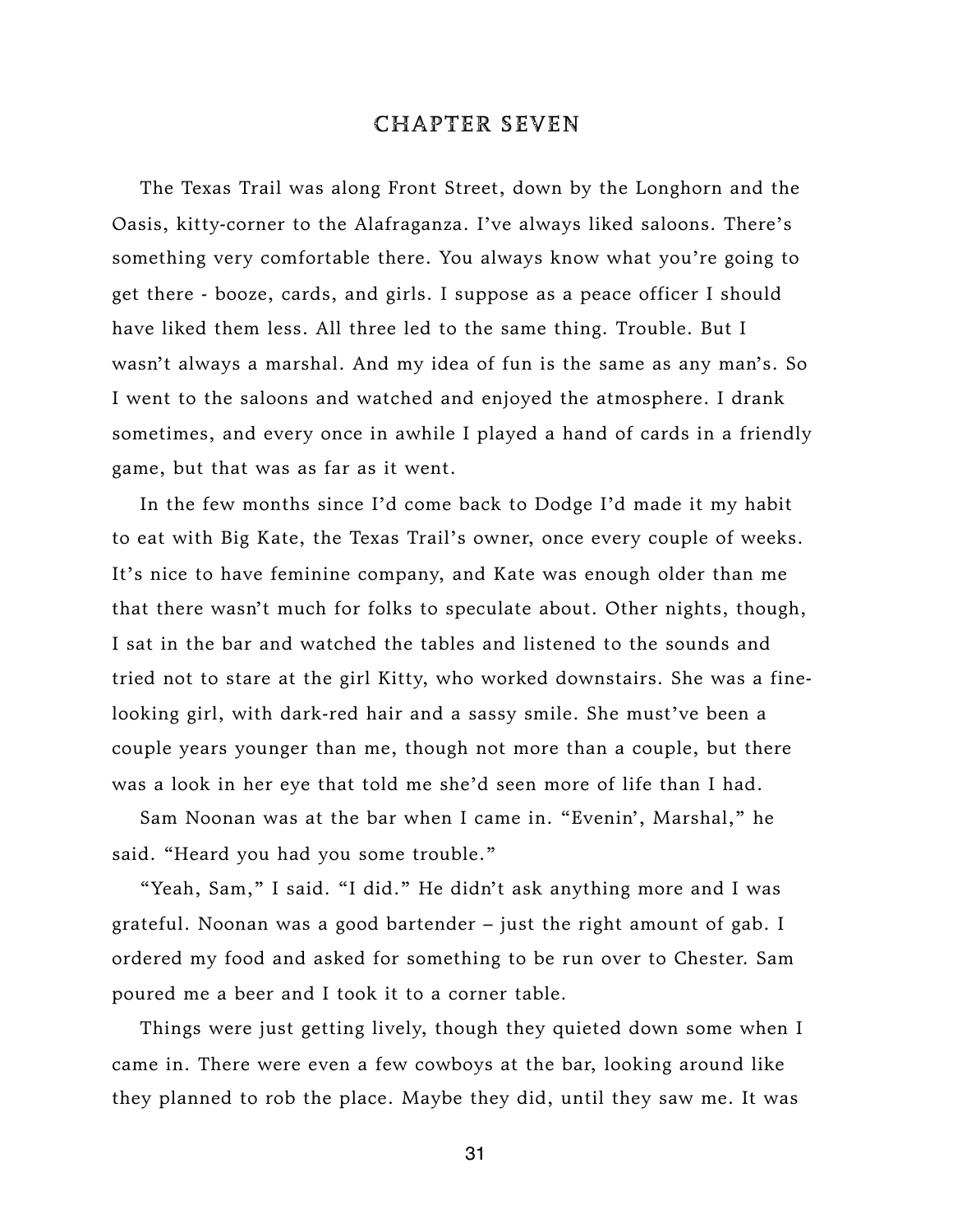the time of year that troubles a lawman most – the cattle were starting to come in from Texas and New Mexico. That meant cowboys, and drinking, and fights, and killings. Rustling, too, probably. Sipping my beer, I thought about the town. They'd be watching to see how I handled things. The six months or so here had been a good sojourn, and now I had to make good. I worked for the government, there was no chance of me losing my job. But if I wanted to be accepted here, I had to handle the next few weeks just right. If I could just keep my temper.

"You look like you just lost your dog, Marshal."

I looked up. Kitty was standing over me, with a steak on a plate. She half-smiled down at me.

"My dog, Miss Kitty?"

"A man looks sadder over losing his dog, I've noticed, than over his wife."

I laughed and stood. "I suppose he does at that."

She set the plate down in front of me. "You're not married, right?" "No, Miss Kitty." She knew I wasn't.

"So I figure it has to be your dog. Or maybe you lost a bet."

My smile went away slowly. "I had to shoot a man."

Her smile went away, too. "I know, Marshal."

We stood there for a moment, looking at each other. There was just something about the girl – though we hadn't passed more than a dozen words in a row since I'd come to Dodge, I felt like she – she understood me. Or understood something. There was a connection, that's all I knew.

I gestured to an empty seat across from me. "Would you care to sit, Miss Kitty?"

Her smile came back. "Don't mind if I do, Marshal."

"Call me Matt."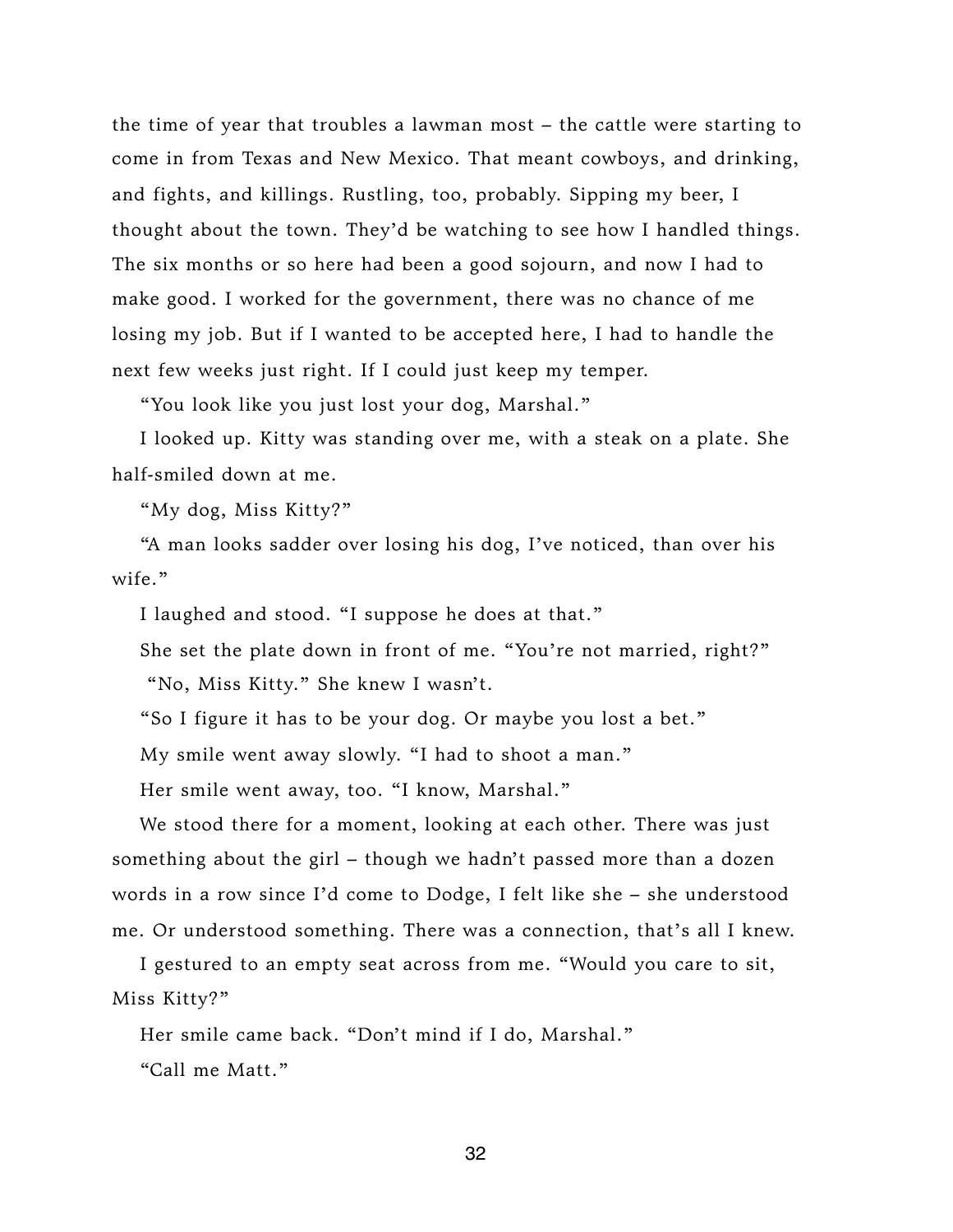"Only if you drop this Miss Kitty stuff. Plain Kitty does well enough between friends."

I laughed. "It's a deal, Kitty." I held out her chair for her and she sat. I went back to my seat and started in on my steak.

"This is real good," I said, just to be saying something.

"Made it myself," said Kitty.

"I didn't know you cooked, Kitty," I said.

"There's a lot you don't know about me, Matt," said Kitty.

"That's the truth," I said.

"I heard you got a kid over at the jail," she said.

"Runaway," I said.

"Any idea where he came from?"

Around a mouthful of steak I said, "Chester sent out some telegrams.

No word yet. I'm hoping to hear something before the week's out. I'd hate to send him to one of those foundling homes."

"How old is he, Matt?"

"Eleven or twelve. Hard to say for sure, but he acts like a real kid." "You like kids, Matt?" asked Kitty.

I put down my fork and wiped my lips. "Yeah. Yeah, I do."

She nodded and smiled. It wasn't the smile one of the bar-girls gives a mark. It was real, and it was for me. At least, I liked to think it was. The connection between us was strong, but comfortable. Not a lot had to be said about it, but we were both working at it anyway.

"Would you like another beer, Matt?" she asked.

"Sure, Kitty."

She got up and ducked behind the bar and pulled the beer herself. She brought it back and sat down again opposite me. "Big Kate likes you," she said. "Your beer is free."

"But not the whiskey," I said.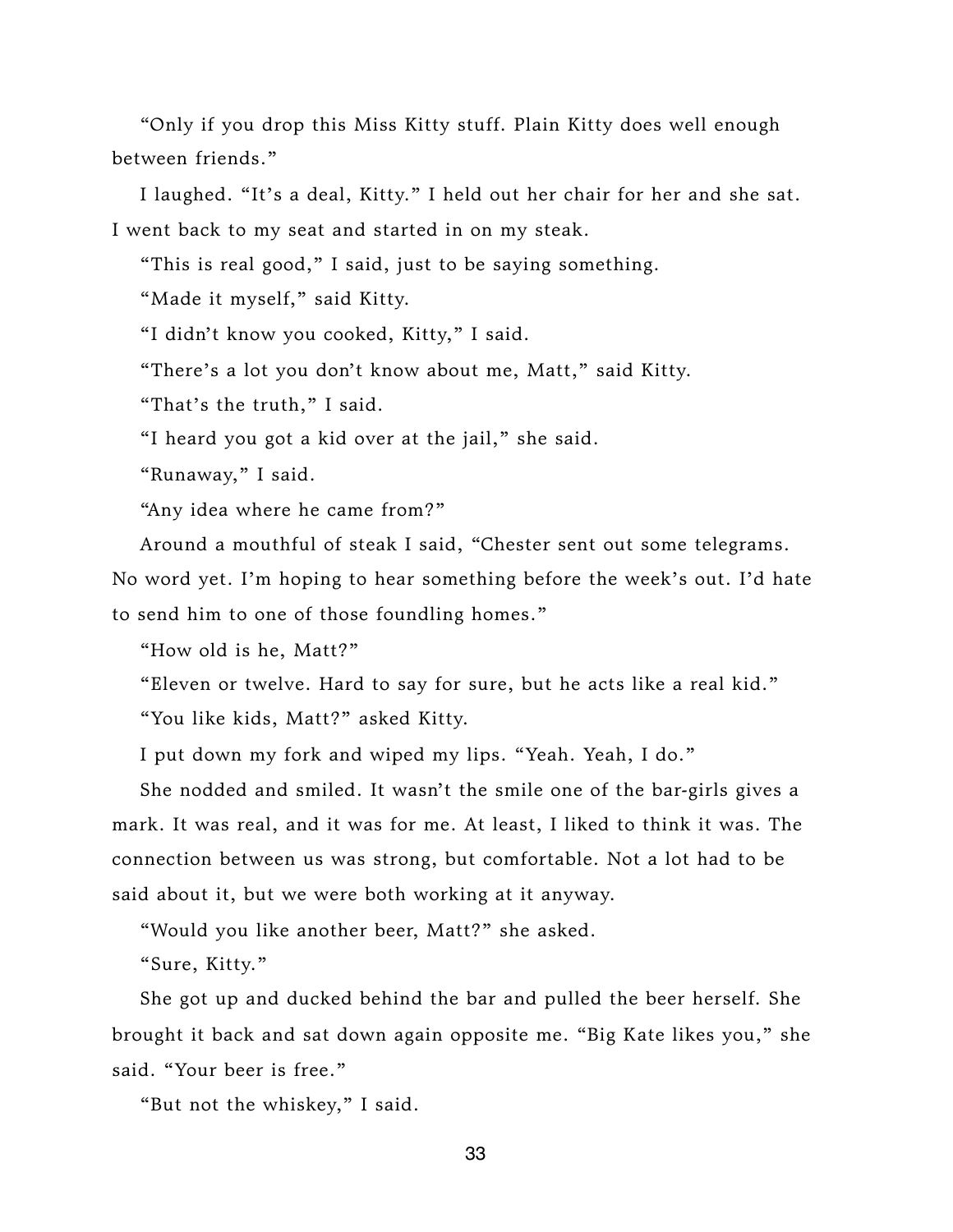"No," said Kitty with a smile. "Not unless she's drinkin' it with you." "Her whiskey's better'n what they serve down here, anyway," I said. "That's true."

Across the room a couple of cowboys started getting a little rowdy. I could tell they had money burning a hole in their pockets. I'd have to find someone to look after the kid tonight – maybe Shiloh over at the Dodge House would take him. In another few hours I was gonna need Chester. Come midnight these cowboys'd be looking to tear the town apart.

But I didn't want to be looking at cowboys. As I sipped my beer I turned back to Kitty.

"Cowboys are in town," I said.

"From the Drag-R herd, they said," Kitty told me.

I nodded. I was staring, but she didn't seem to mind. And I wasn't feeling embarrassed about it for some reason. She wasn't as pretty as, say, Francie, but there was more life in her than in a hundred town ladies.

Thinking of Francie, I said, "Say, Kitty. Couple days back, Clay Richards was in here, having a drink. Did you talk to him any?"

"Some," said Kitty. "Seemed like he was celebrating somethin'."

"Did he say what?"

"No, not that I recall. Why?"

"I'm trying to figure why he robbed that bank – or tried to, anyway. Was he having money-trouble?"

"His tab was paid up here, far as I know," said Kitty. "Why'n't you ask his wife?"

"Francie's a little out of sorts right now. She needs some time to cool down."

"Sure," said Kitty. "But I know what you mean. Clay was happy as a lark the other night. The next day he goes and shoots two people. It don't figure."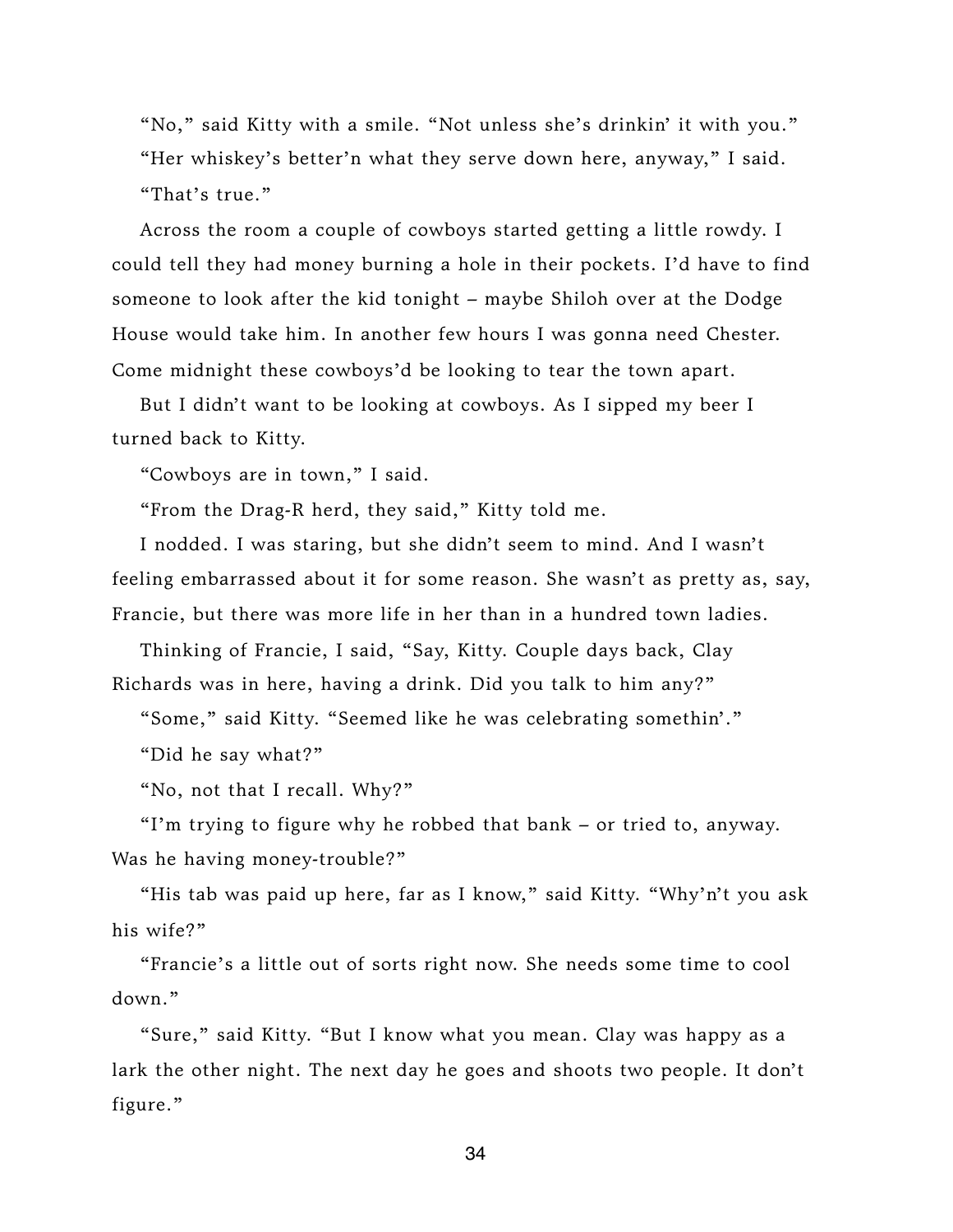"No," I said, "it don't figure."

I sat there thinking about Clay, and the cashier, and the Chinaman. And that got me to thinking about Ziegler and Adam. Four hundred dollars. A missing gun. Nothing fit. None of it.

"Wow," said Kitty.

I blinked at her. "What?"

"I'm glad I didn't break any law," she said.

I smiled at her. "What do you mean?"

"I just saw you at work, and it's not something I'd want to be on the other end of. You'd be a bad man to be up against – so to speak."

I flushed. "I'm sorry, Miss Kitty…"

"Matt," she said, laying a hand on mine. "It's Kitty."

It was like being in a lightning storm, having her touch my hand. All my senses were alert and my heart beat faster.

"Sorry, Kitty."

"No worries, Matt."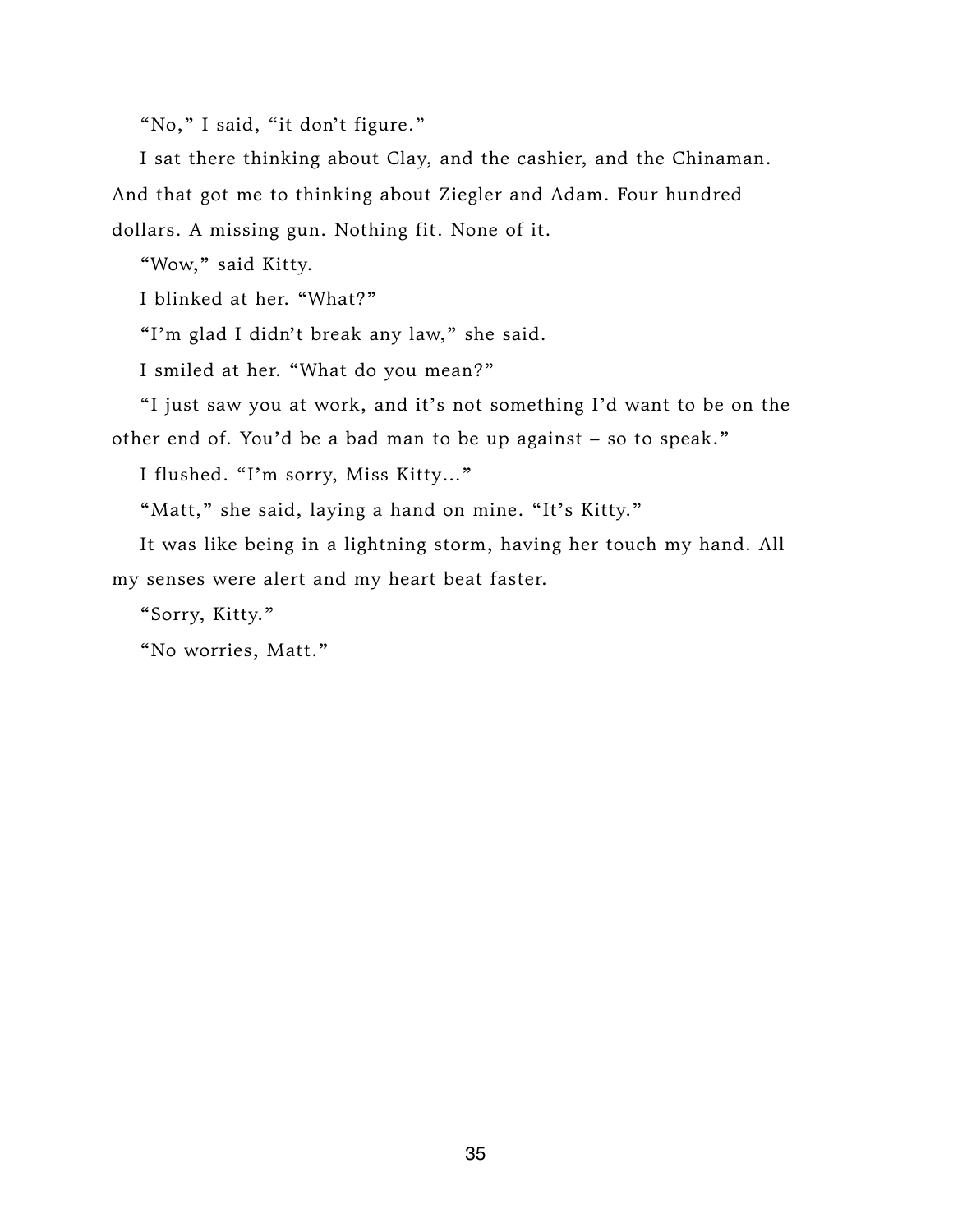## Chapter Eight

I finished my steak and Kitty brought me another beer and we talked about all kinds of things – the weather, the town, a new horse I was thinking of buying. We'd been talking awhile when one of the two cowboys came over and asked Kitty for a dance.

"She's busy," I said.

"But she ain't doin' nothing but gabbin' wit'you," the cowboy protested. He was in his middle thirties and smelled of the saddle, whiskey, and manure.

"That's so," I said.

"Matt," said Kitty.

"She's a dancing girl, ain't she?" said the cowboy. "Oughtn't she t'dance, then?"

"She's busy," I said again.

"Look, mister," said Kitty, standing and smiling at him. "There're plenty of girls around tonight. And I promise to save a dance for you a little later, when I'm done talking with my friend, the Marshal." I don't know how she did it, but just standing up there seemed to be a vague sensuality, an undefined sense of what she'd move like if she weren't hampered by all those clothes. It was something I liked.

The cowboy liked it too. He glanced over at me. "Marshal, eh?"

"Yep," I said. I liked how she'd managed to let that piece of information drop so casual-like.

"Never met me a Marshal before."

"But I've met plenty of cowboys," I said. "They're all the same."

"Is that so?" he said, rocking on his heels.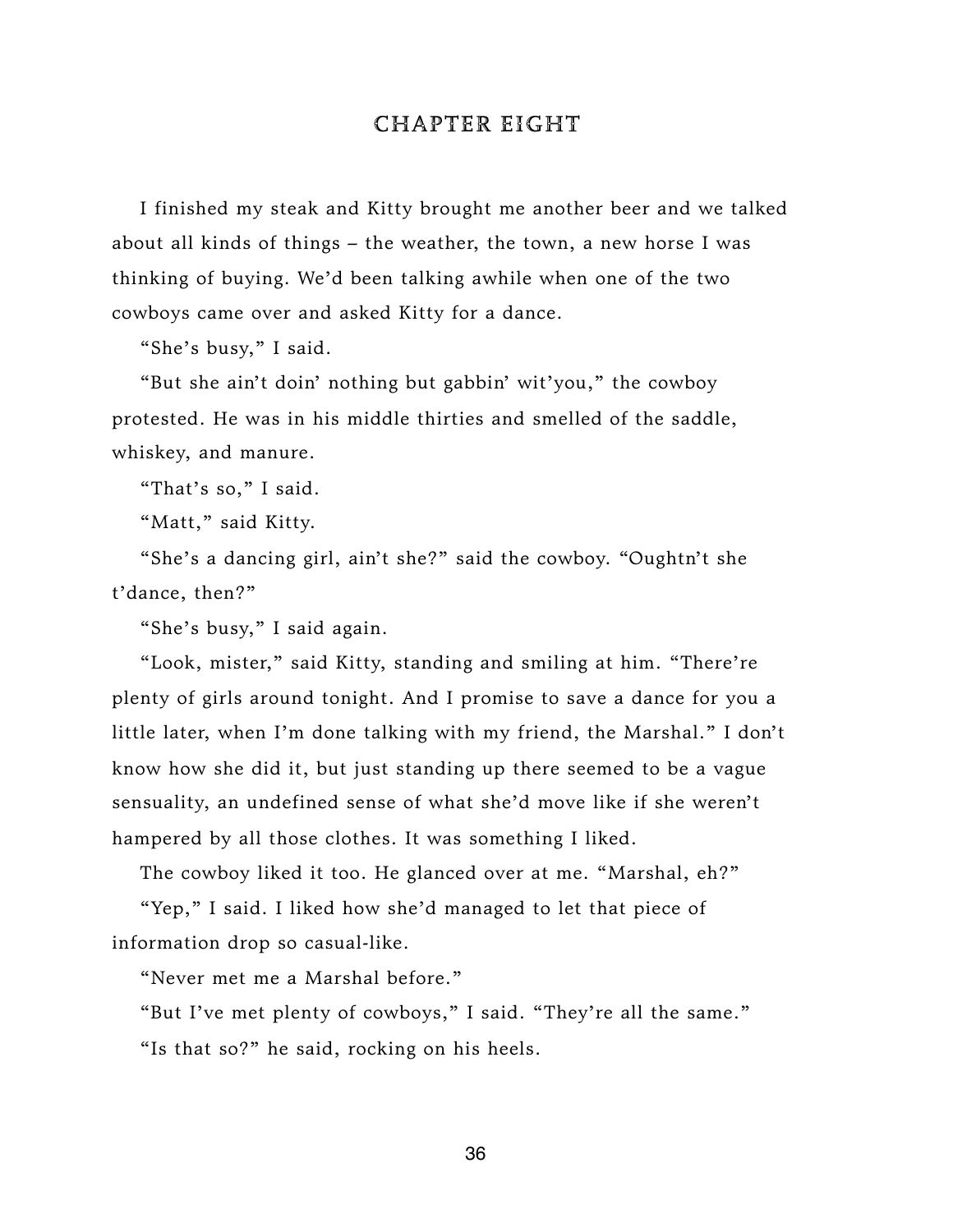"Yeah. That's so." I stayed sitting, but I picked up my beer with my left hand.

Kitty moved between us. "Look, mister, why don't you go over to the bar and tell Sam that your next round's on me."

The cowboy used the flat of his left hand to move Kitty aside. "And what are all cowboys like, Marshal?"

Kitty shot me a pleading look. I'd already shot one man today. I decided to back off.

"They're all looking for something," I said, "and when they've got it, they want to get rid of it as fast as they can. Otherwise they're not cowboys anymore."

That puzzled the drunk, but it didn't sound like an insult. "Well, I know what I'm lookin' fer, mister Marshal. And that's a dance."

"I already promised you that dance," said Kitty. "Now why don't you get back to your friend. Look, Sam's bringing out another couple of beers for you."

The cowboy turned as saw two beers heading for his lone friend. He was clearly worried that he wouldn't get his share, but he didn't want it to look like he was backing down. He looked at Kitty. "I'll remember 'bout that dance. Don't think I won't."

"I'm looking forward to it," said Kitty with a big smile that showed all her teeth. They were good looking teeth.

The cowboy looked at me. "I'll remember about you, too."

"Yeah, well, I've forgotten you already." I took another sip of beer. He lurched away from our table and back to his friend, who had a hand on both glasses of beer.

Kitty waved at Sam, who nodded back to us as he cleaned a dirty glass on his apron. Kitty sat down again.

"What am I going to do with you?" she asked.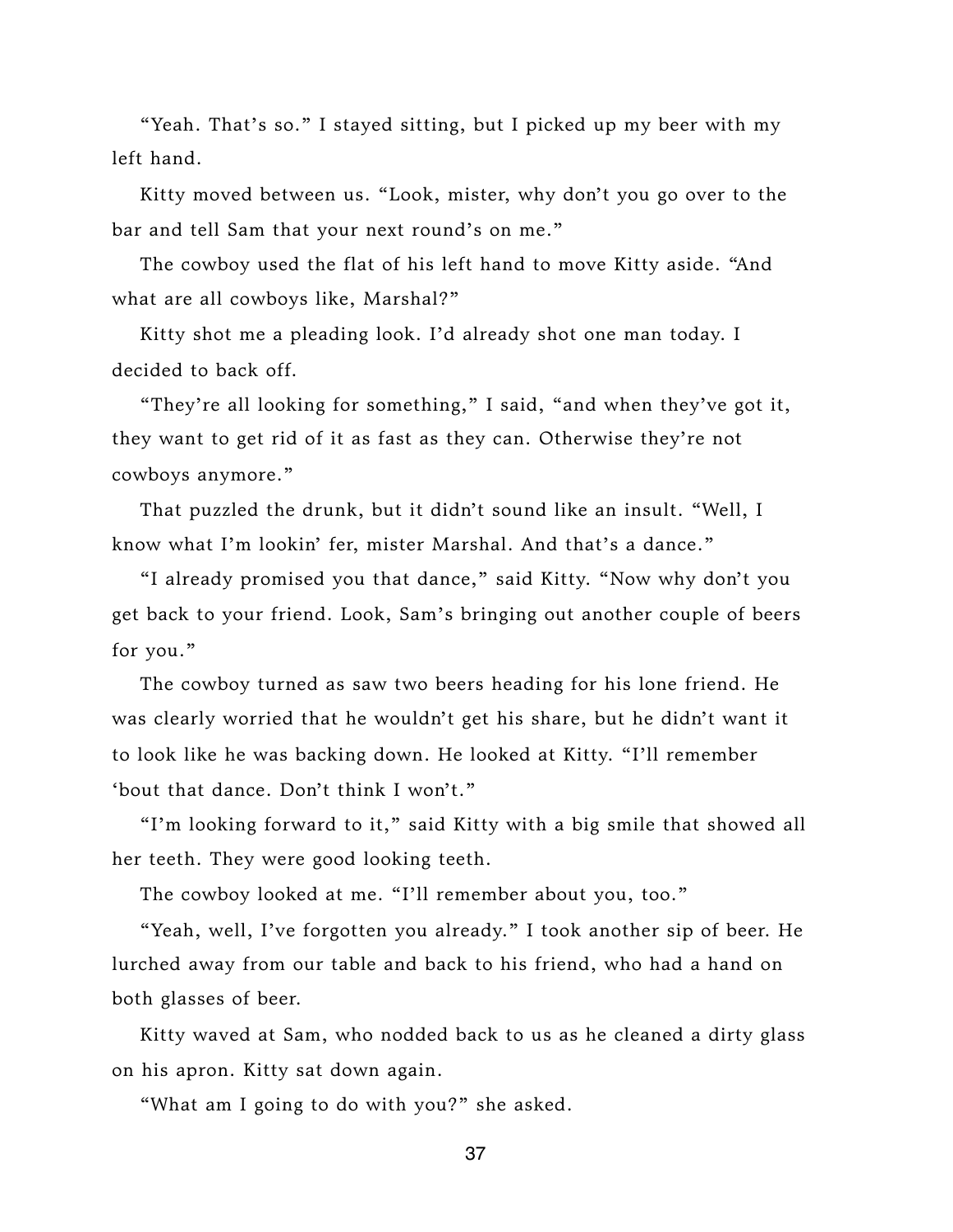I shrugged.

"Were you trying to get into a fight with him?"

"No," I said. "But I wasn't avoiding one, either."

"Is it the Marshal's job to pick fights?"

"No," I said.

"Then why were you egging him?"

I shrugged. I felt like Chester. "I didn't like the cut of his coat, is all."

Kitty smiled. "He wasn't wearing one."

I shrugged. "That must be it."

"So you're a man who likes trouble."

I didn't like the sound of that – not coming from Kitty. "No," I said. "But I'm good at certain things. I figure I can either make money by following the law, or by breaking it. I've made my choice. If that means trouble comes my way, I'm not going to dodge it."

Kitty nodded, then added in a wry voice, "Besides, what would the people think?"

I set my beer down. "Kitty, if I wanted a safe life I'd go buy a plot of land and raise some hogs or corn or something."

"But you've killed men. Not just today, but before."

"Yeah. Some. But I'll tell you this, Kitty – I never killed a man who wasn't out to kill me or someone else. Even before I took up this badge."

"So, tell me, Matt – what were you like before you became so holy?" She was laughing, and I wanted to laugh with her.

"Just a cowboy. A drifter, sometimes."

"I bet you were a real wild one."

"I guess maybe I was."

"Ever get on the wrong side of the law?"

"Not in any serious way," I said. "At least, nobody's after me."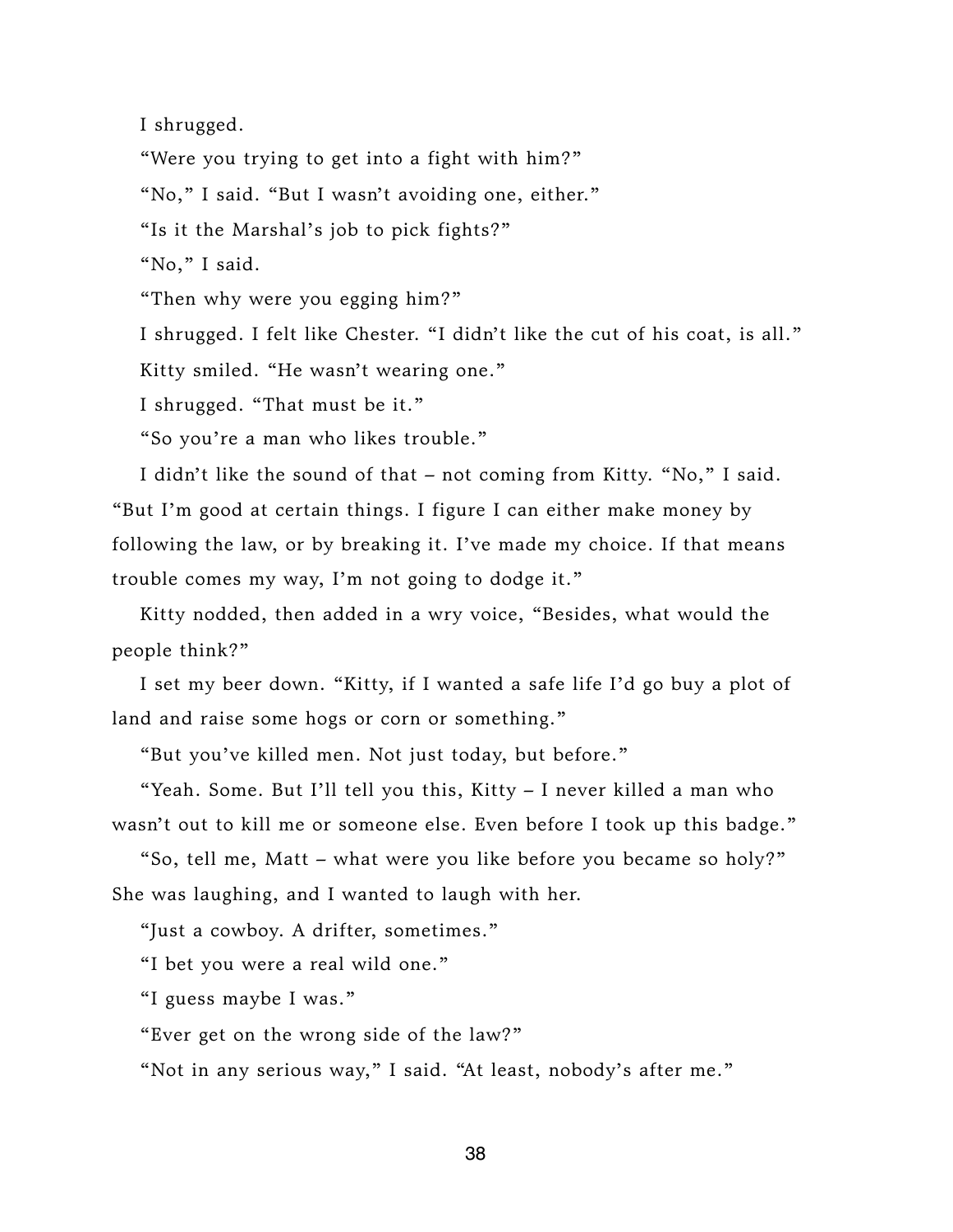"That's a pretty answer. Where did you do all of this nothing, Matt? In Kansas?"

"No. Texas, for awhile, then Arizona. I went down to Mexico a couple of times."

"Did you ever make it as far as San Francisco?"

" $No.$ "

"Were you born out there?"

 "No. Funny enough, I was born right here – well, about thirty miles from here, but close enough."

"So the prodigal son returns."

I nodded and took a sip of my beer. "I guess so."

"Did you ever have a woman?"

I nodded. "Sure, sure. Almost got married a couple of times."

"What happened?"

"It's hard to tell. Say, Kitty, what's with all these questions?"

Kitty's eyes glittered in the darkening room. "It's all a plot, Marshal.

You see, now I know everything about you."

"Well," I said, leaning forward, "what about you, Kitty?"

"What about me?"

"I mean, what's your story?"

Kitty fanned her face and laughed. It was a good laugh, full of fun and teasing and life. "You'll just have to keep wondering, I guess."

The cowboy who'd bothered Kitty was at the bar again. His friend had gone outside to relieve himself and make way for more alcohol. The rangy youth was giving Sam Noonan some lip. I let my gaze drift off of Kitty and focused on listening for a minute.

"I said whiskey!" the cowboy said real loud.

"And whiskey is what I gave ya," said Sam in his best calm.

"I don't mean a shot! I wan' a whole bottle!"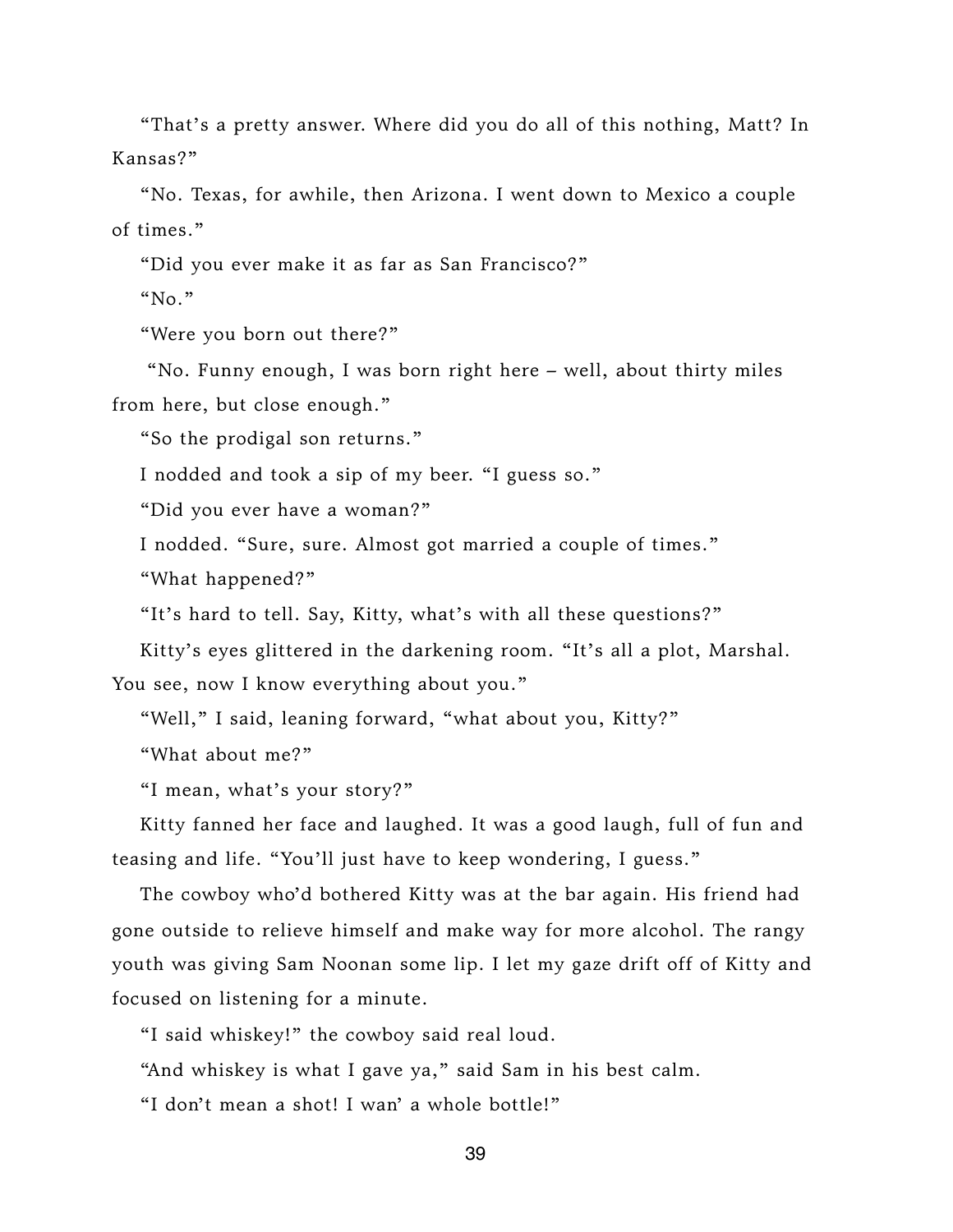"You didn't say that," said Sam.

"Well, y'shoulda known! Whaddya think I am, a dude? Can't handle my whiskey? Izzat it?"

"No, mister," said Sam, still calm. I saw his hand drop behind the bar, though, to the place where he kept his shotgun. I'd seen him use it often enough, though he'd never had to fire it. The sight of that thing in pointing across the bar tends to calm things down in a hurry. And it made a pretty fair club, too.

The cowboy must've seen Sam's hand drop, though, and he wasn't so drunk that he couldn't figure out that it wasn't a bottle of whiskey Sam was reaching for. He grabbed Sam's searching arm from behind the bar, yanked it towards him, and slammed it down on the mahogany counter. There was a sharp crack and Sam yelped.

I was already moving as Sam reared back, and before he and the cowboy could really come to blows I had my gun out and I slammed the butt of it into the back of the cowboy's head. He crumpled like a blown buffalo and looked about as useless.

"How's the arm, Sam?"

"How the hell do you think it is, Marshal?" said Sam loudly, cradling it.

"Broken."

"Damn right!"

"Get over to Doc's. I'll tell Big Kate, and Kitty can watch the bar for you."

Sam shook his head. "I'll tell Kate. You go find this fella's friend. He'll be gunning for one or both of us if he hears, an' I ain't in no shape to draw." He tried to take off his apron, and winced as he shifted his broken arm.

"Sounded like a clean break," I said.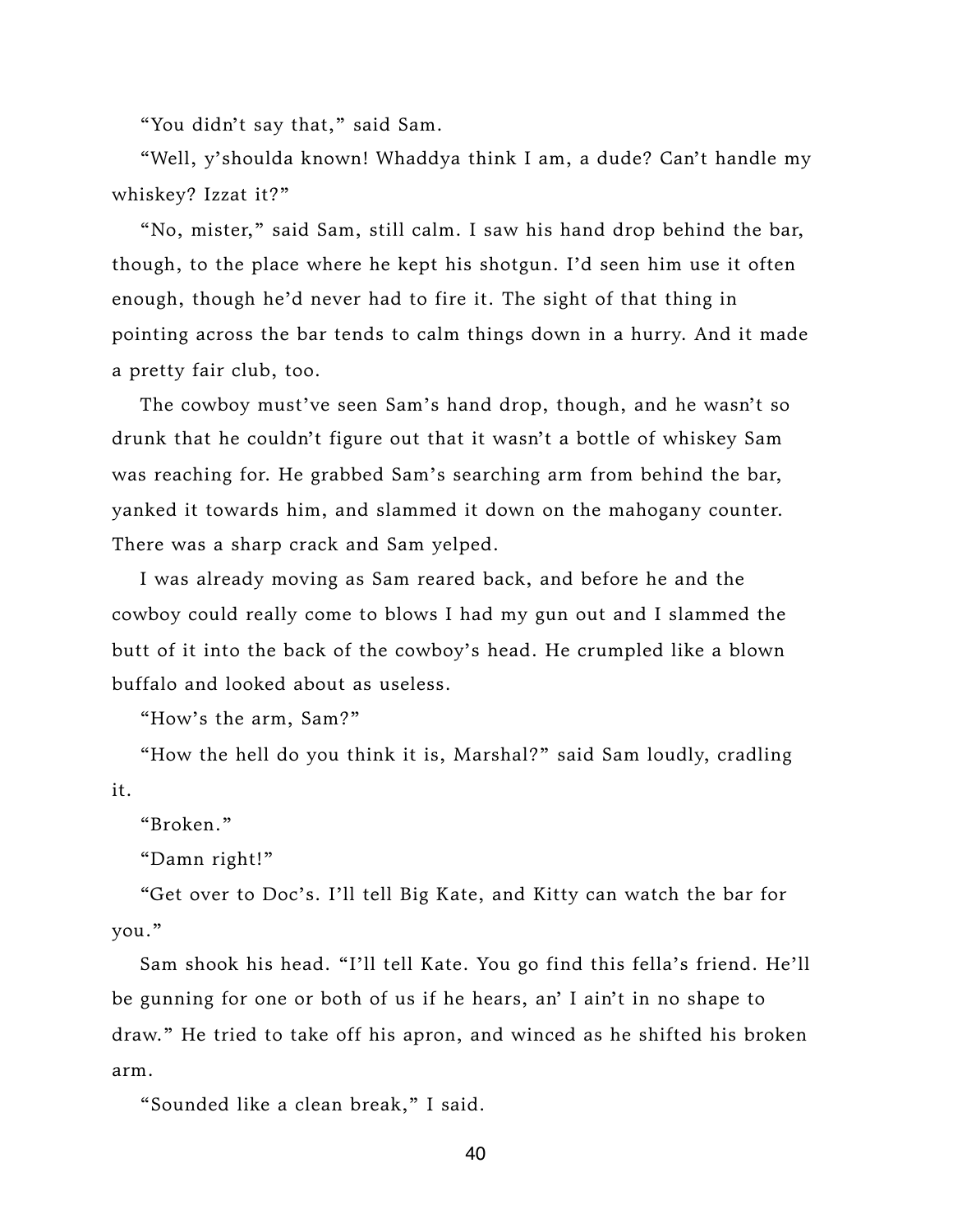"Silver linings don't mean there ain't clouds, Marshal."

"True enough."

Kitty was by my side. "Say, Kitty," I said. "Could you find someone to run over to the jail and have Chester come and haul this sorry poke back to the lock up? I've got some more business, I expect."

"Sure, Matt," said Kitty. "Did you have to hit him so hard?"

"Not much point to hitting him if he doesn't fall down."

"I suppose not."

"And now you don't have to dance with him."

Kitty smiled at me. "My hero."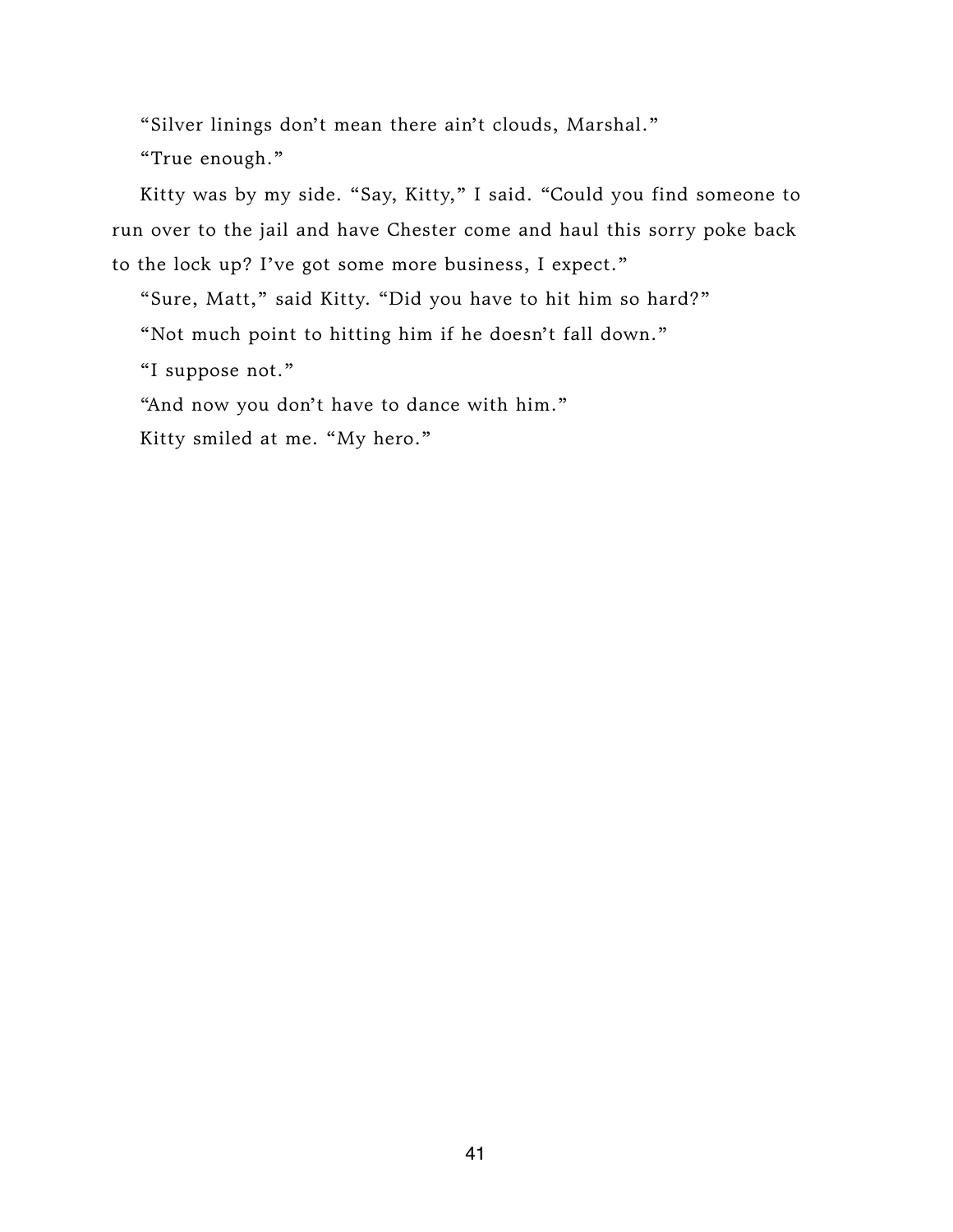## Chapter Nine

I came into the office a little late the next morning. It had been a long night. There had been four more encounters like my one at the Texas Trail, and all of them had ended the same way. If this kept up I'd have to check the butt of my six-gun for dents.

Chester was in the office already. He was wearing a new shirt. In the short time I'd known him, I'd discovered him to have a little of the dandy in him. He liked buying new shirts. Whenever he won money playing cards – which wasn't all that often – he went out and spent the better part of a morning picking out a new shirt. It was strange, because in the time I'd known him I'd never seen him wear anything but the same striped pants. Or maybe he had lots of pairs of the same pants. But he was real neat about them. And they never drew your eyes away from his nice crisp new shirts.

 "I turned 'em all loose this morning, Mr. Dillon," said Chester, "like you said." The keys to the jail were on my desk.

"Good, Chester. Thanks."

"It's a good thing you had me let Ziegler go. Otherwise we'd've been hard pressed for accommodations. They was the sorriest lookin' cowboys I ever did see."

I chuckled. "Well, I guess I didn't really hurt any of 'em, Chester."

"Yeah, but bein' banged on the head with a six-gun ain't the gentlest way to end an evenin's pleasure. Still, they'll live," he added.

"Well, they started taking their pleasure too seriously."

"Yessir, well, things quieted down a little after you locked them up. There might've been real trouble otherwise."

"Well, it isn't over yet," I said. I was looking out the open window.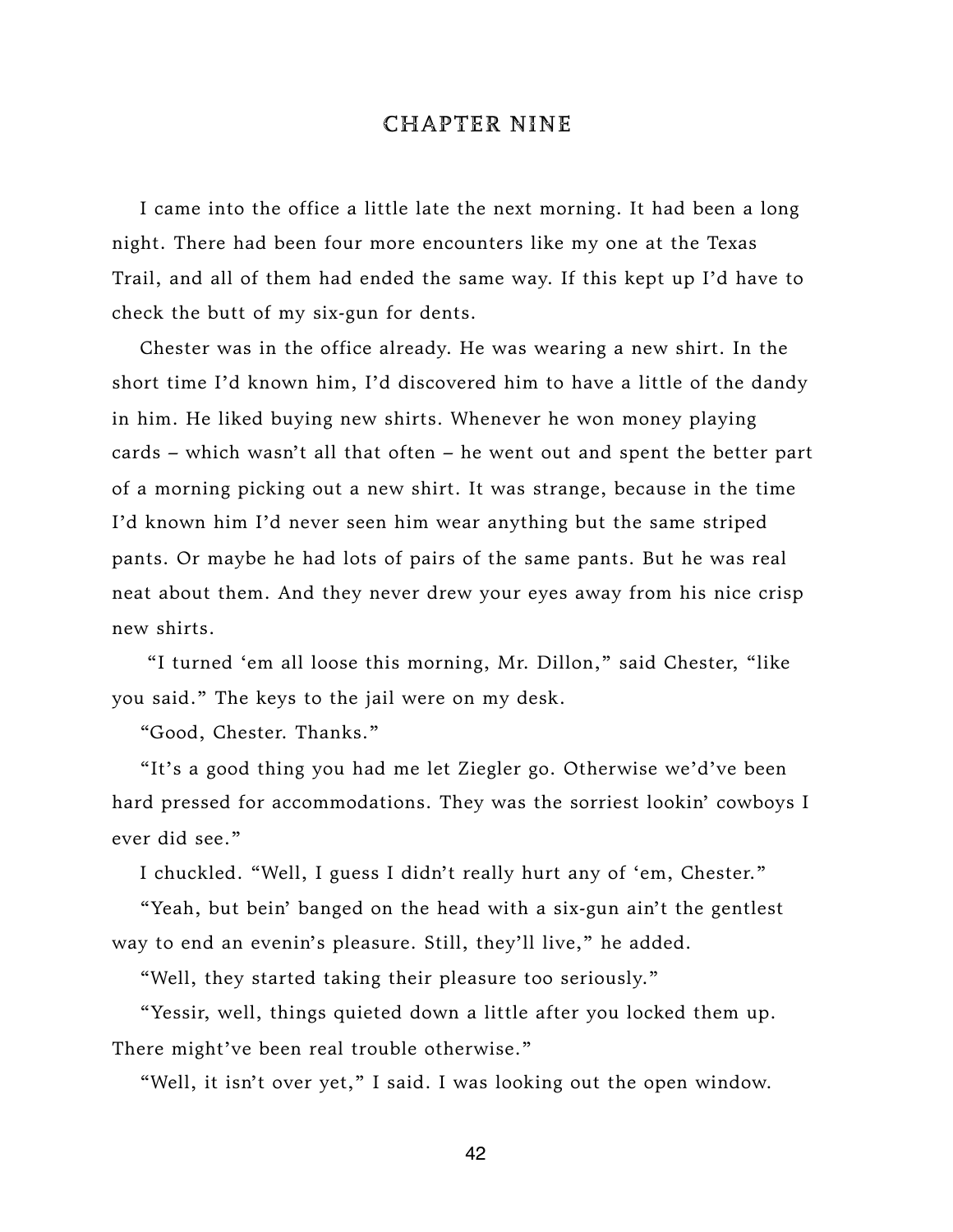"What?" asked Chester from where he lay on the couch.

The front door opened and a thick man with skin dyed by the sun walked in. "You Marshal Dillon?" he said.

"Yeah," I said, leaning on the edge of my desk. "Yeah, I am."

"M'name's Rance," he said. His voice was deep and gruff. I knew voices like that, voices that had shouted a lot over dry prairies.

"Glad to know you, Rance," I said.

"I bossed the Drag-R herd up here from outta Matagorda," said Rance. "That's in Texas, Marshal," he added.

"Yeah," I said. "I've been there."

"You have?" He sounded surprised. "Well, you better not go back."

I had a sense of where this was going. "Oh?"

Rance nodded. "We might give you the kinda welcome you're givin'  $\overline{11S}$ ."

Chester had stood up and was now leaning against the far wall. His holster was clear. I walked around my desk as sat in my chair. "What's your complaint, Rance?"

"Buffaloin' my men," he said. "Five of 'em come into camp this mornin' with blood in their hair. They said you done it."

"Yeah, yeah, I did. If I hadn't they mighta been shot. Or shot somebody else."

"Good thing for you you took 'em on one at a time."

"I'd have taken them anyway," I said. "Look, Rance, this town was on the edge of a riot last night. I stopped it, and I stopped it without any killin'."

"Man's own business if he wants to pull out his gun," said Rance.

"Not around here, it isn't," I said.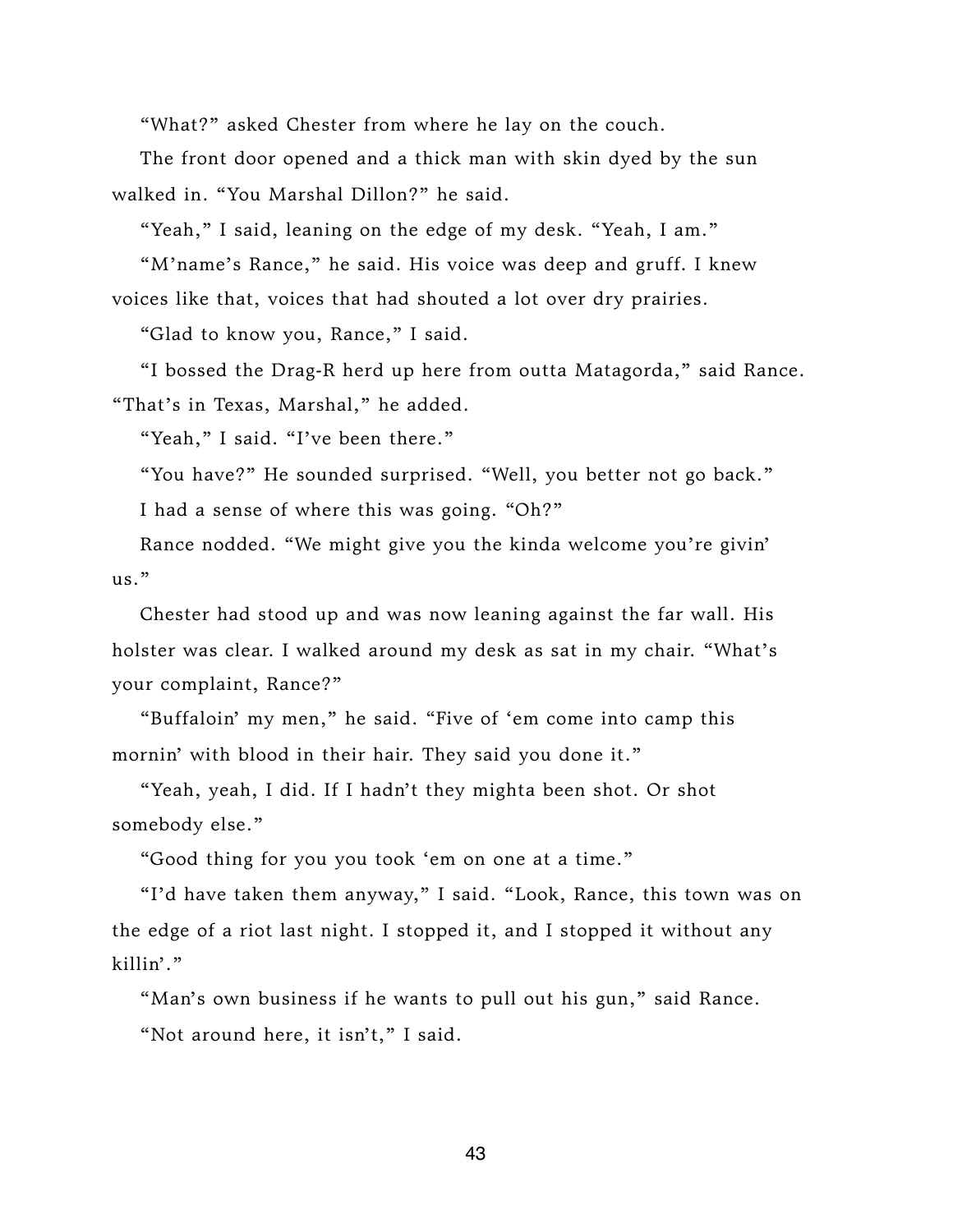"Marshal, I can't ask men to come up here the way they do and stick to drinkin' soda water and talkin' in whispers." He looked really perplexed. "What kind of a town is this, anyway?"

"It's a good town, Rance," I said. "Now, you and your men can drink and gamble all they want. But they can't shoot the mirror off the wall at the Alafraganza, and they can't grab townswomen on the street, and they can't break the bartender's arm in the Texas Trail, and they can't offer to shoot anyone that tries to stop 'em. It isn't that kind of a town."

"Well, sure," said Rance, "they get a little frisky, but there's no harm in it I can see."

"Sooner or later it'd lead to killing," I said. "I've got to draw the line somewhere."

"So do I, Marshal," he said.

"Oh? What does that mean?"

Rance looked grim. "I mean I won't drive cattle to Dodge no more. I'll spread the word it's a no-good town, and you people can live offa sodbusters and buffalo hunters. This place'll starve to death."

I stared at him. "I'm hired to keep the peace, Rance. Any way I can." "Keep it, then. We won't bother Dodge no more. Good-bye, Marshal." He turned and left, leaving the door open behind him so the flies came

in. Already the day was turning into another scorcher.

"I guess it's like you said," observed Chester.

"How's that, Chester?"

"It ain't over yet."

"No," I said. "I guess it's not."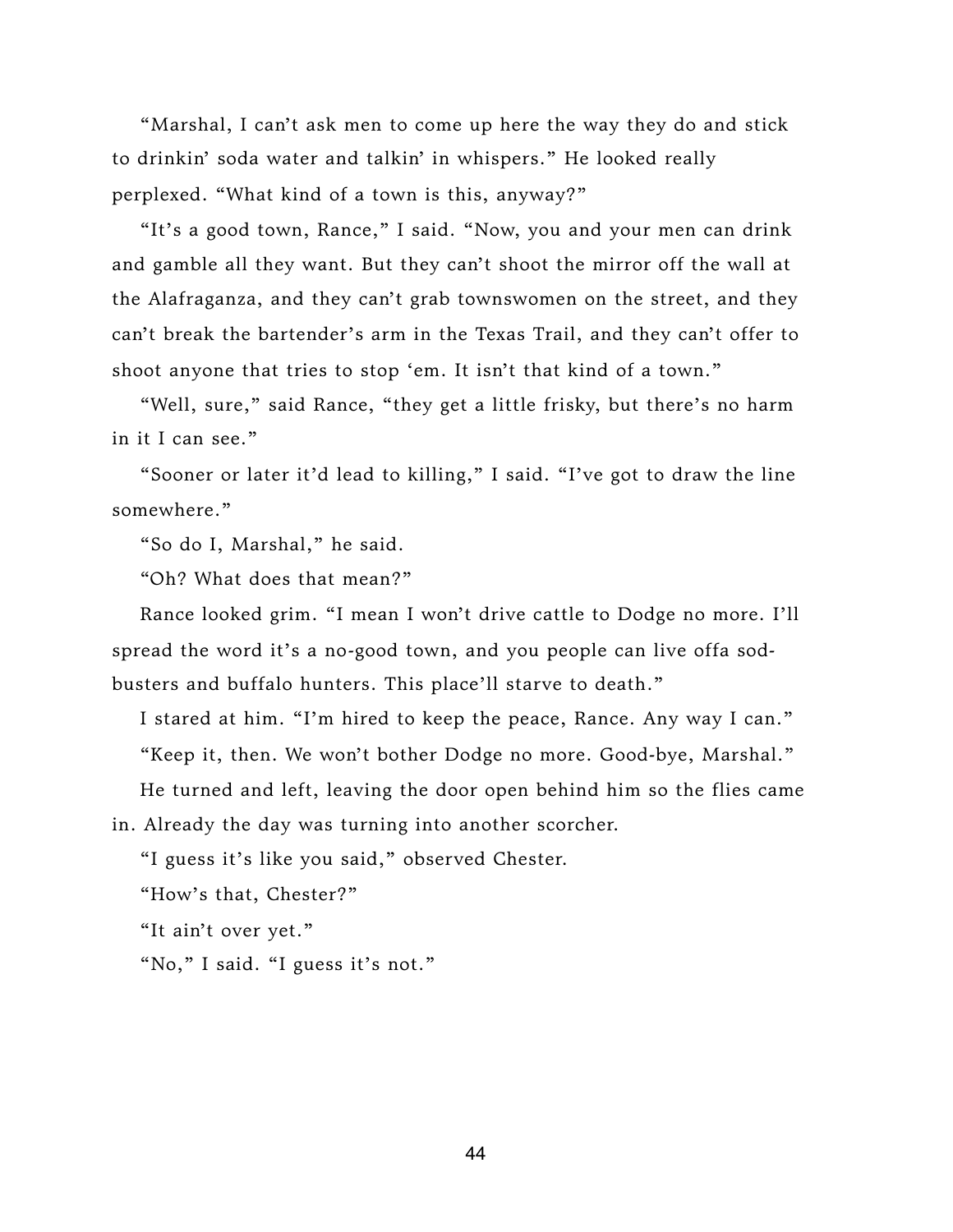# Chapter Ten

The day was another scorcher. The drought out in the prairie was the worst I'd ever seen. Everybody in Dodge was a little edgy about a prairie fire, and I couldn't blame them. All it would take was one fool with a cigar and the whole of Dodge could burn to the ground. But that wasn't the kind of thing a Marshal can do something about. The law only reaches so far.

The kid was with Shiloh for the day – I'd convinced the ex-cowboy to take the boy out hunting, with instructions to keep to traps and away from guns. If he was determined to keep running, catching some game would be a useful lesson. There was still no sign of anyone looking for him.

I sent Chester over to Clay Richard's place to ask Francie to come see me when she was feeling up to it. I knew if I went over to her place the day after her husband had been shot I'd only make things worse for her in town, and I probably wouldn't get anything useful out of her.

While Chester was out I went through the answers to my telegrams about the kid. There were a few runaways folks were looking for, but none that matched mine. I wondered if I should even be bothering. Another couple of years and he'd be off west without a care anyway. But I'd hate to have his ma worrying about him.

Chester came in. "She'll be here in a minute, Mr. Dillon. She said she wasn't feelin' too well, and for me to go ahead."

"I suppose that's understandable," I said. "After all that happened yesterday. Francie's always had a delicate constitution."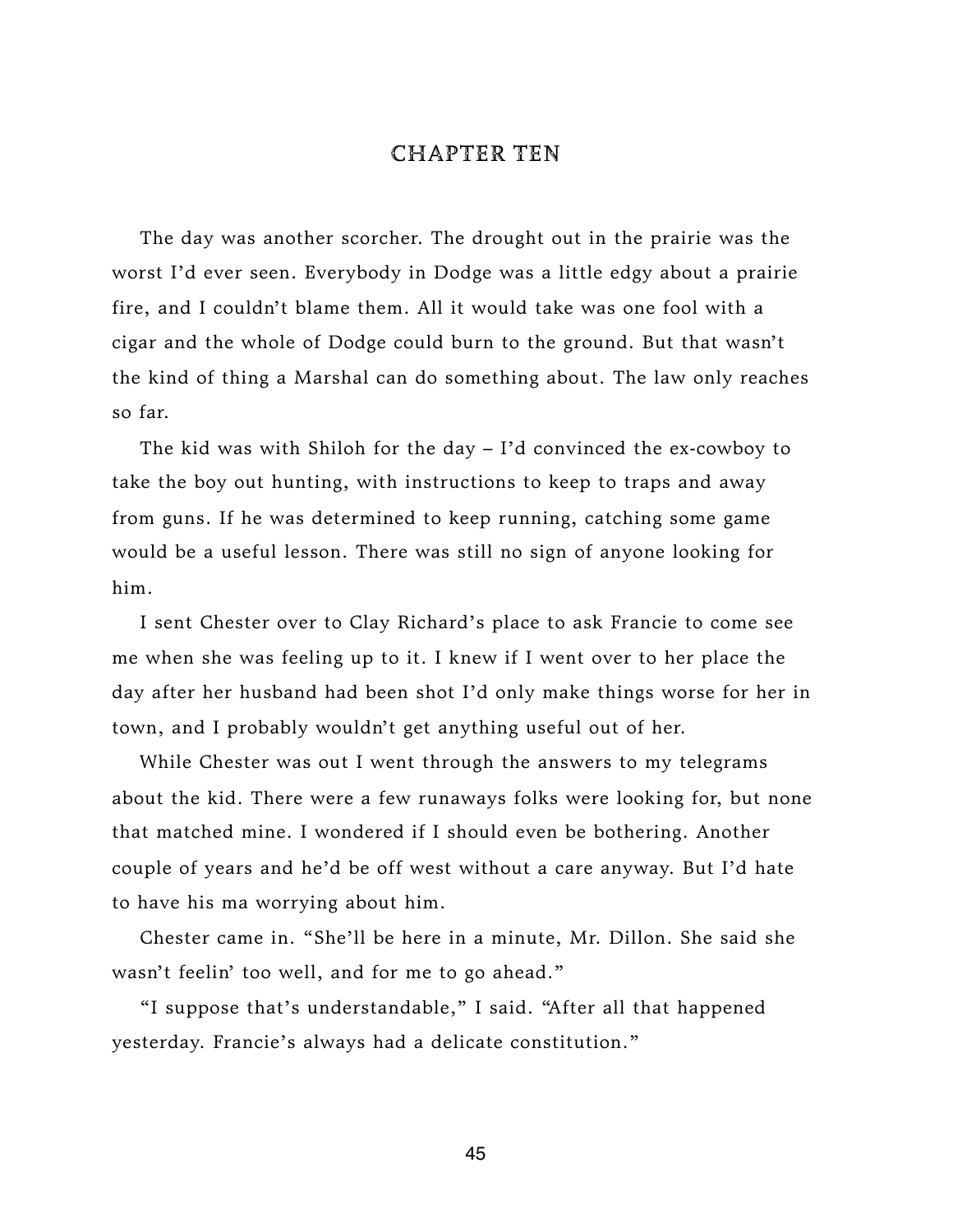Chester nodded and said, "And I ran into Mr. Green from over at the Alafraganza. He asked if you could come over to the town hall 'bout one, Mr. Dillon."

"Did he say what for?"

"He said they was havin' a businessman's meetin', and they'd appreciate it if you'd drop by."

"I'm sure they would."

Chester nodded and glanced out the door behind him. "Here comes Mrs. Richards," he said. "Do you want me to leave, Mr. Dillon?"

I stared at him. "You stay right where you are, Chester."

"Yessir." It was almost sheepish.

Francie had finally put on mourning clothes, though perhaps there was a little too much ankle to her dress. She looked like she'd dressed up for a play where she was acting the widow.

"Hello, Matt," she said.

"Hello, Francie. Come in, come in."

"I shouldn't be here, Matt," she told me. "You shouldn't've asked me here."

"Couldn't be helped, Francie," I said, holding out a chair for her.

She sat down and glanced at Chester, who was busy brushing his hat. "Matt – I hear you shot Adam."

"He didn't give me a choice, Francie," I said. It wasn't quite true. I'd pushed him, just like those bums had. I'd lost my temper. I'd stopped the mob from rushing the jail. That was something. But it didn't stop me from feeling raw about it.

"I know," she said, though she didn't. "Matt – I'm sorry."

"What for?"

"For asking you to  $-$ "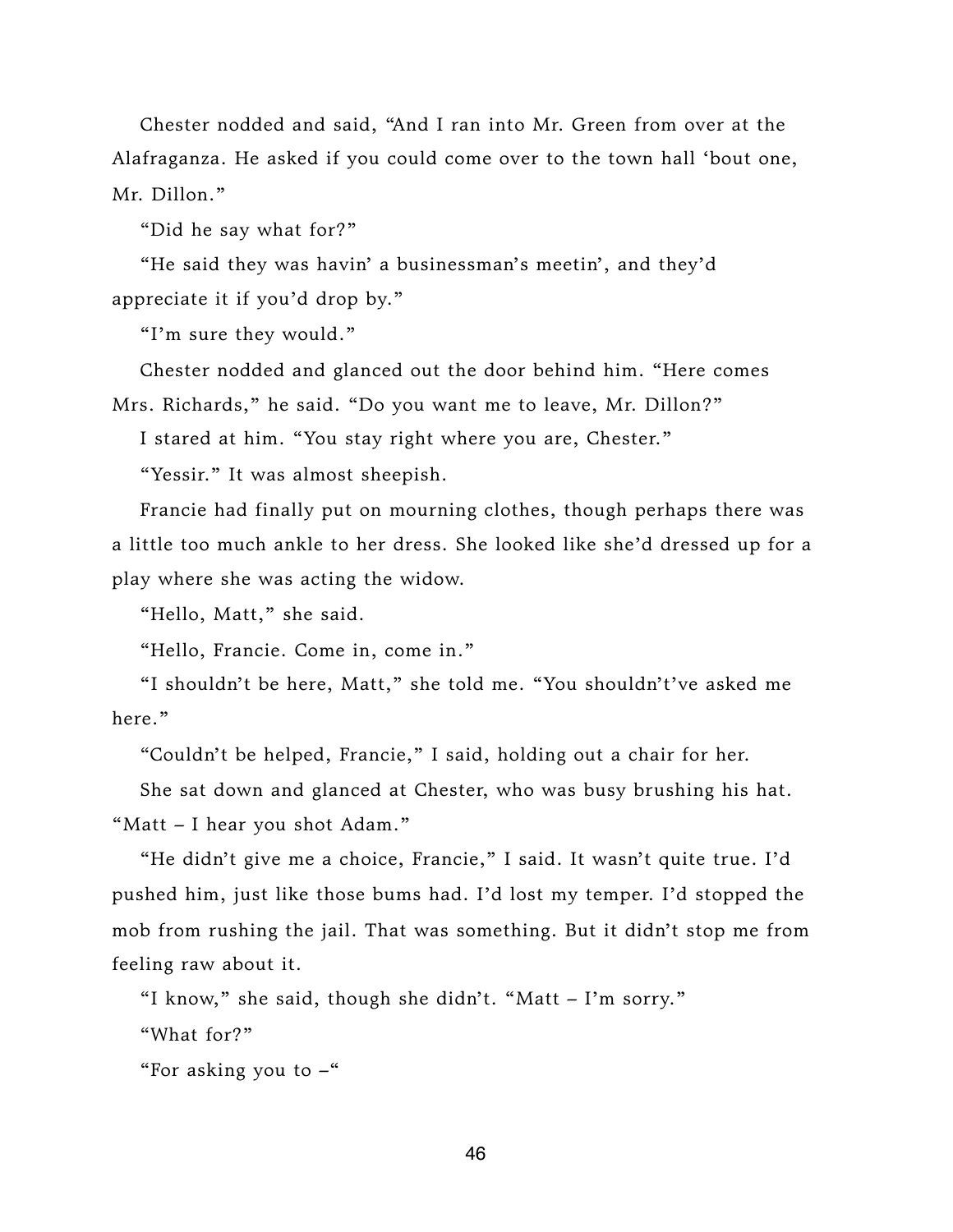"Throw Ziegler to the mob?" I said. "That's alright, Francie. You weren't thinking clear. But now I've got to ask you a few questions. About Clay."

"You already asked me, the day he  $-$ "

"I asked you where he might go," I said. "There wasn't time for anything more. But now that it doesn't matter, I've got a few more things I'd like to know. Like this – why did he try and rob that bank?"

Francie shook her head. "How would I know?"

"You're his wife, Francie. Wives know their men. Even if they aren't friendly," I added.

"He wasn't a bad man," said Francie. "But he had his moods."

"Most men do."

"He beat me."

"I know," I said.

"I should've come to you, but  $-$ "

"I know. He was your husband."

"Yes."

She'd done well, not crying. But the tears were there behind her eyes. I was sitting on the edge of my desk and she fell against me. Her breath was coming in sobs and her shoulders shook. I held her and tried not to smell her hair. It was the smell of my youth. Chester was focused on some invisible spot on his hat.

"You had a fight with him, over me," she said.

"I told him not to hit you," I said. "That's all. There wasn't any fight." "How did you know?"

"Francie," I said, "everybody knew."

She looked down at her hands. "And if I'd come to you?"

"I'd have put him in jail."

She looked into my eyes. "Just that?"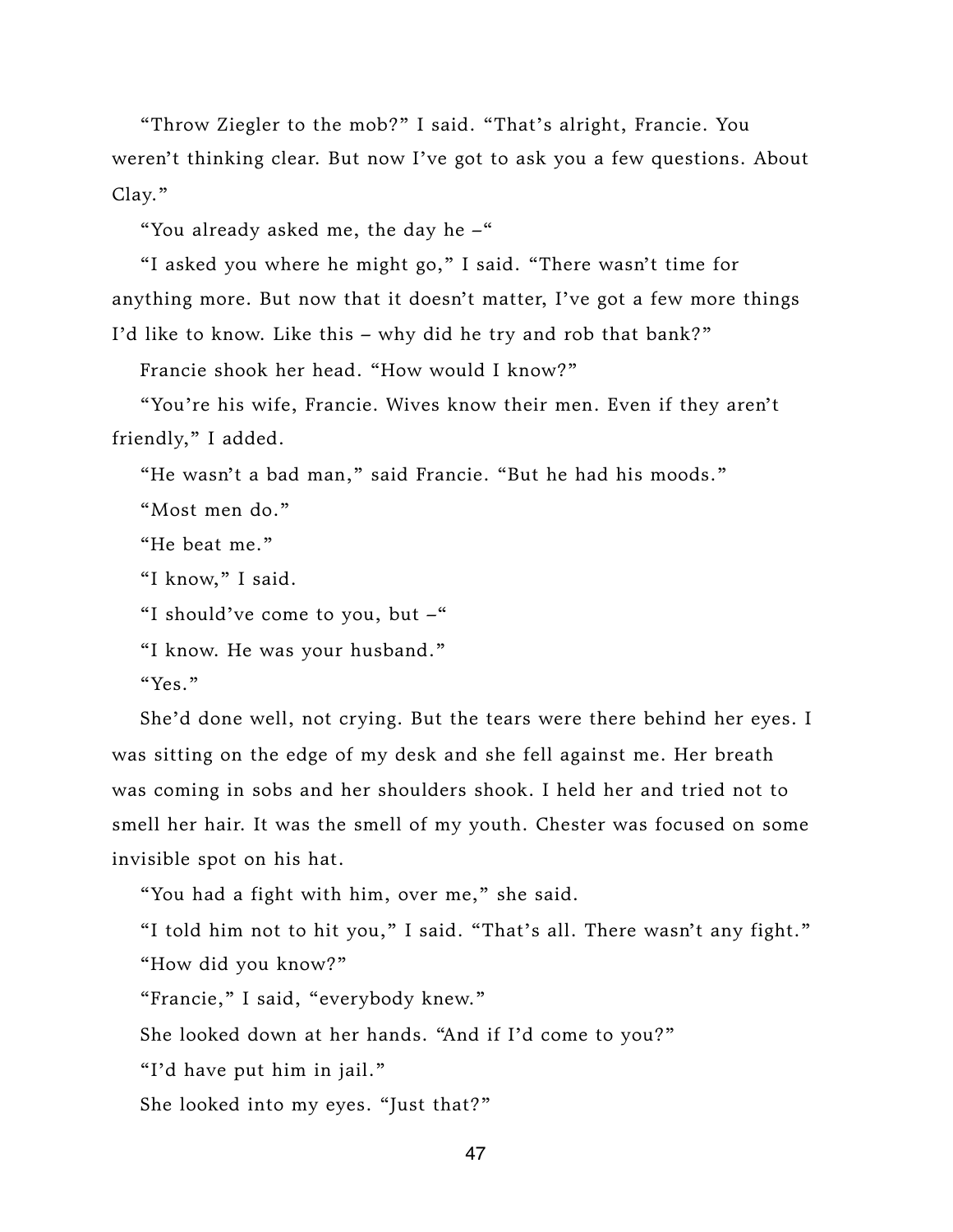"I might have hit him once or twice. But no more than that."

"Matt!" Doc came bursting through the door. "Matt!  $I - oh$ ."

I didn't recall ever telling him to call me Matt. "Yeah, Doc, what is it?"

Doc face broke into a broad grin. "Am I interrupting?"

"What is it, Doc?" I said again.

"Heh. Autopsy's finished. I examined his liver and lights as  $-$ "

"This is Mrs. Richards, Doc," I said.

Doc's hat popped off his head like I'd shot it. "Oh!" he said. "I beg your pardon ma'am. You know I meant no disrespect for the departed."

Francie sniffled and I said, "Can you come back in a few minutes,

Doc?"

"Sure, sure." Again with the grin.

"Thanks, Doc."

On his way out, the Doc bowed to Francie. "Please accept my

condolences, Mrs. Richards."

"Chester," I said, "close the door. Now, Francie, I've still got to ask you – do you know why he tried to rob that bank?"

She wiped her eyes with her handkerchief and said she didn't.

"He was out the other night," I said, "and he was celebrating

something. Do you have any idea what that was?"

"Celebrating?" she asked. "No. No, I've no idea."

It's always hard to tell with women, but I thought she was lying. I've been lied to a lot. You get to know the feeling.

I tried for another few minutes, but there was nothing else to get out of Francie – at least, nothing I wanted that she would tell me. She had lots to say about Clay, but none of it helped me. I let her cry her fill, then sent her home with Chester while I sat back and thought about what a man could celebrate that his wife wouldn't know about.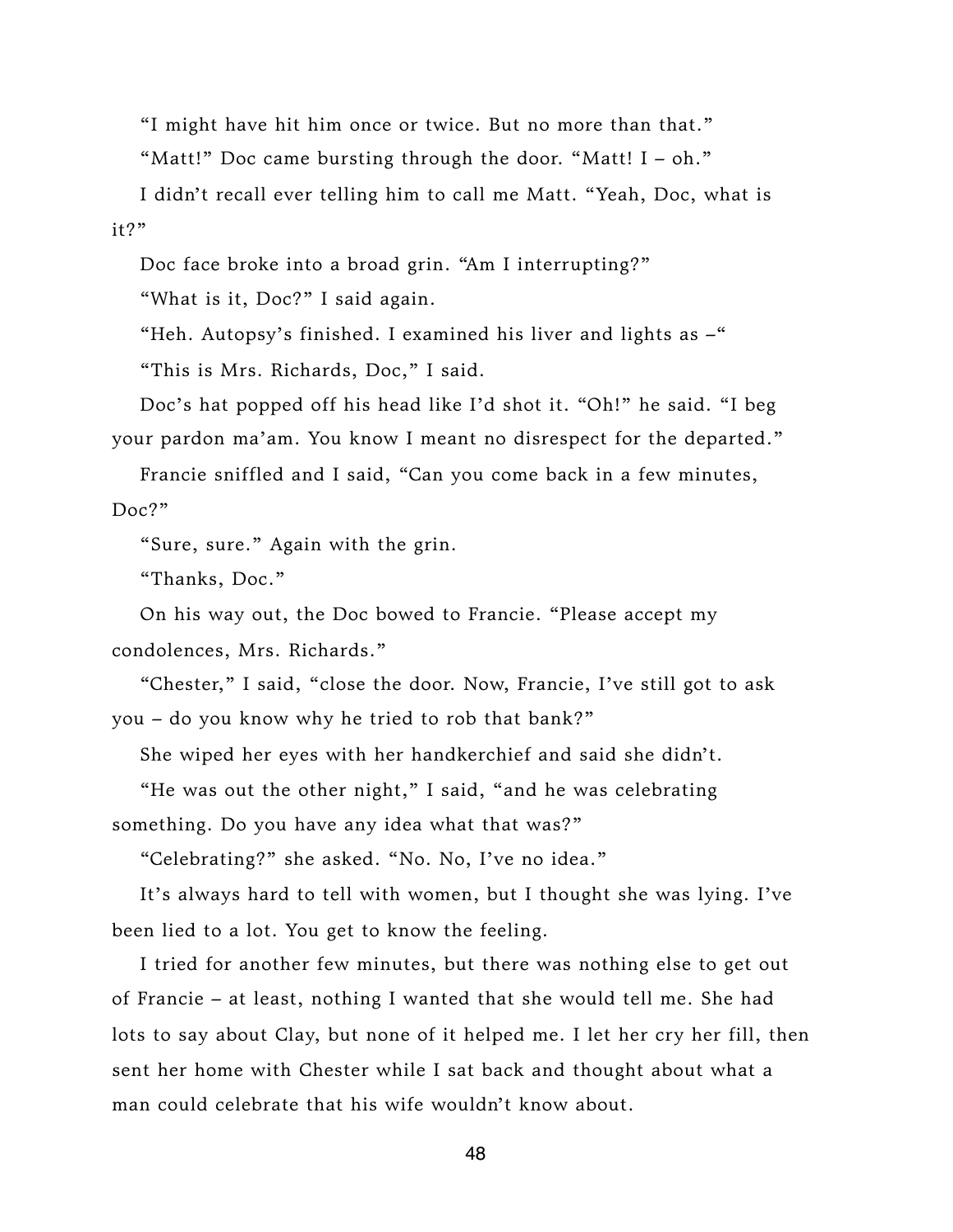Or that his wife would lie about.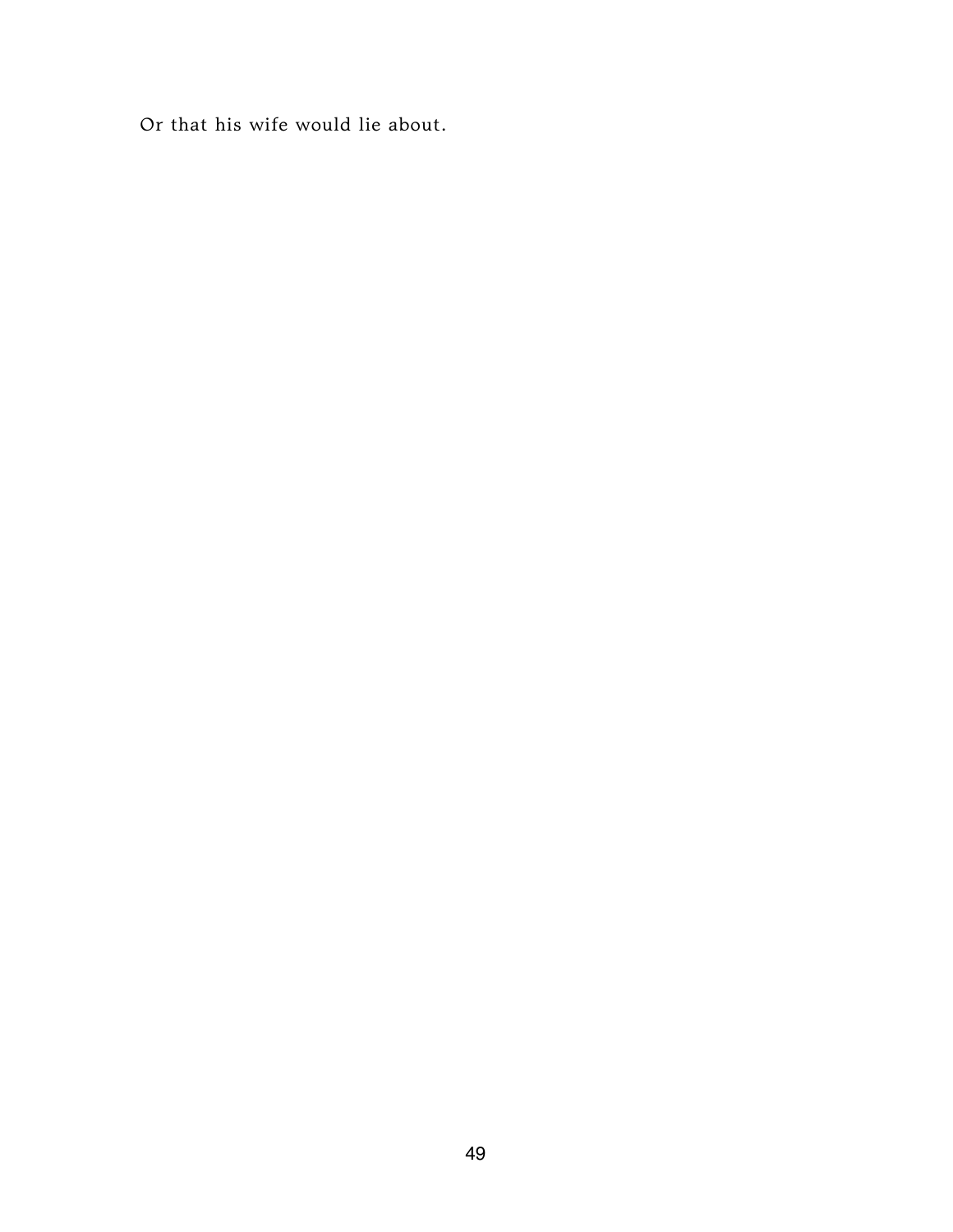## Chapter Eleven

"Well, Clay was shot, all right," said Doc, "but from the meat of the wound and the quagginess of the blood, I'd say it happened sometime the day before yesterday – the day of the robbery. I'd say the cashier's bullet didn't go wild after all."

That didn't make any sense. "Doc, how could a dead man gallop away?" I asked.

Doc held up a hand. "But the wound wasn't what killed Clay. The ball hit the ribcase and bounced off. Twenty-two caliber, it was. What did kill him was the stab in the back, right through the spine, inflicted sometime early the next morning. Now, near as I can tell, by a small blade – oh, two, three inches long. It could have been a Barlow knife."

"A knife." I stood up from my desk and started to pace. I remembered the Dutchman saying he didn't even own a gun. I suppose he could've knifed Clay – but Pete Ziegler didn't seem the sort to stab a man in the back, no matter how desperate he was for the reward. A shooting, maybe. But a knife? A knife takes work, a knife takes will. No, the more I thought about Clay, the less I liked Pete for the killing.

There was also Francie and the lie. Clay had been celebrating something two days before he'd shot two men while trying to steal a hefty chunk of cash. Then he'd been stabbed in the back. It all added up to something I didn't like.

The Doc watched me as I paced the room. "You call the inquest any time you're ready, Marshal," he said.

"Yeah, Doc," I said absently. "Thanks."

"Marshal, you're giving yourself a case of nerves. Prob'ly been shot at too many times."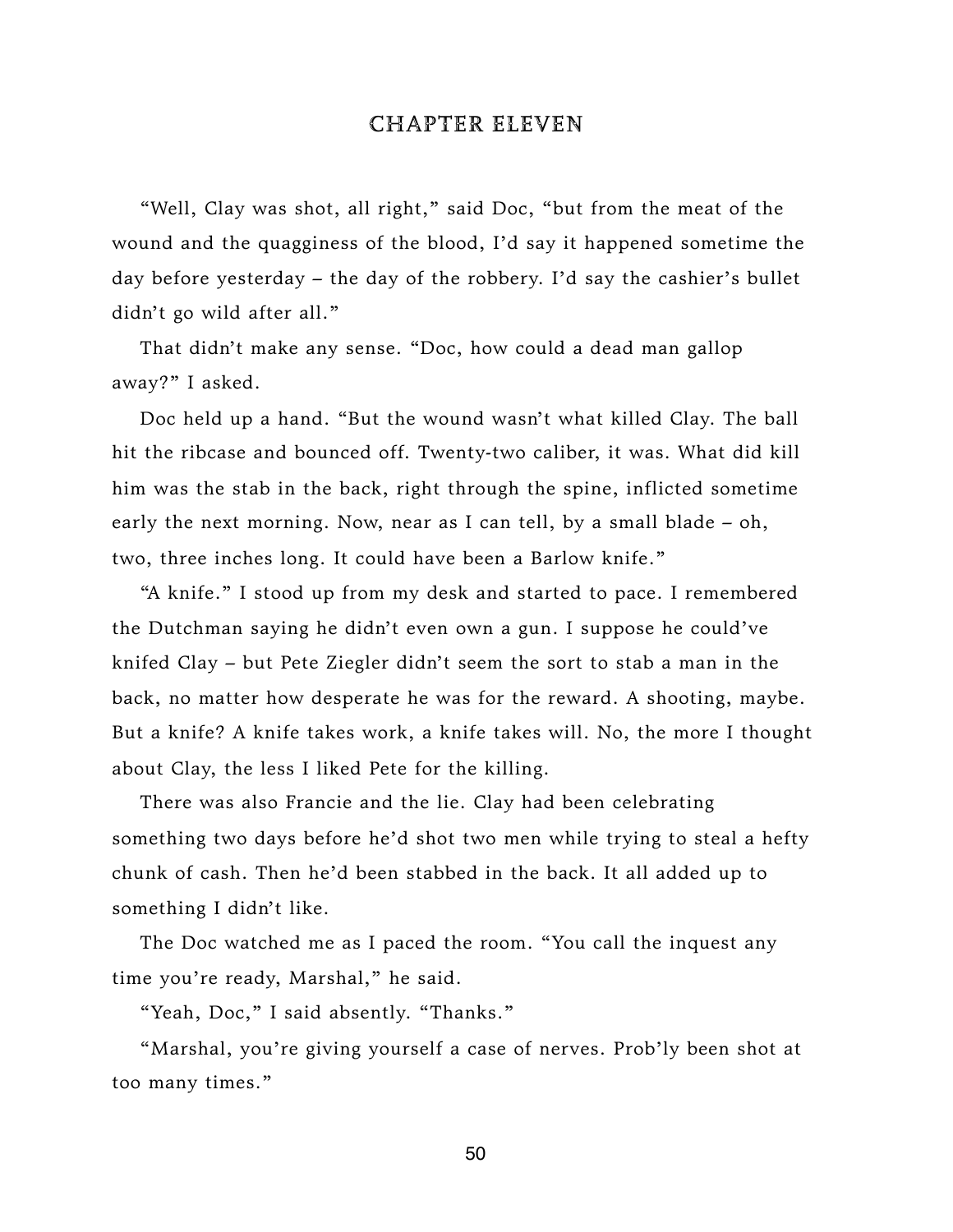I stopped and smiled. "You think so?"

"Oh, yeah," said Doc. "You're getting' to act like a spooky old horse that's jumpy 'n gun-shy. Now you take me. I don't rant and rave against Fate. I just sit back and take what comes."

"Yeah, sure Doc. Sure you do."

"I do! If I get a patient I steal 'im blind, and if I don't, well, I keep my hand in, settin' a broken leg on a dog or a broken arm on a bartender or something."

"How is Sam?" I asked.

"He's fine, Marshal. Clean break. He can still pour from a bottle."

I nodded. "Well, as you've already pointed out, Doc, you aren't doing so poorly this week."

"Oh, I can use another fee or two – I owe some money over at the Oasis. Not plannin' to shoot anybody else, are you, Marshal?"

From another man – Mr. Hightower, for instance – I'd've knocked him down. But Doc just sat there grinning at me. I grinned back and tugged at the collar of my shirt. "If this drought doesn't break, I'm in the mood to shoot myself."

Doc nodded. "It's a bad one, all right. I don't think I've ever seen the prairie as dry as it is this year."

Chester came running into the room. "We got trouble, Mr. Dillon." "Rance or Ziegler?"

"Neither, Mr. Dillon. Ol' man Howard just sent a rider in. Another trail drive's pulled in from around the Big Bend. They're threatenin' to cut his fences so they can water the cattle at Cottonwood pond."

"Well, there's a fine blow up," said Doc, "a real head-on smash. A thirsty herd against that skinflint Howard."

"That's all I need," I said, "more trouble with cowboys."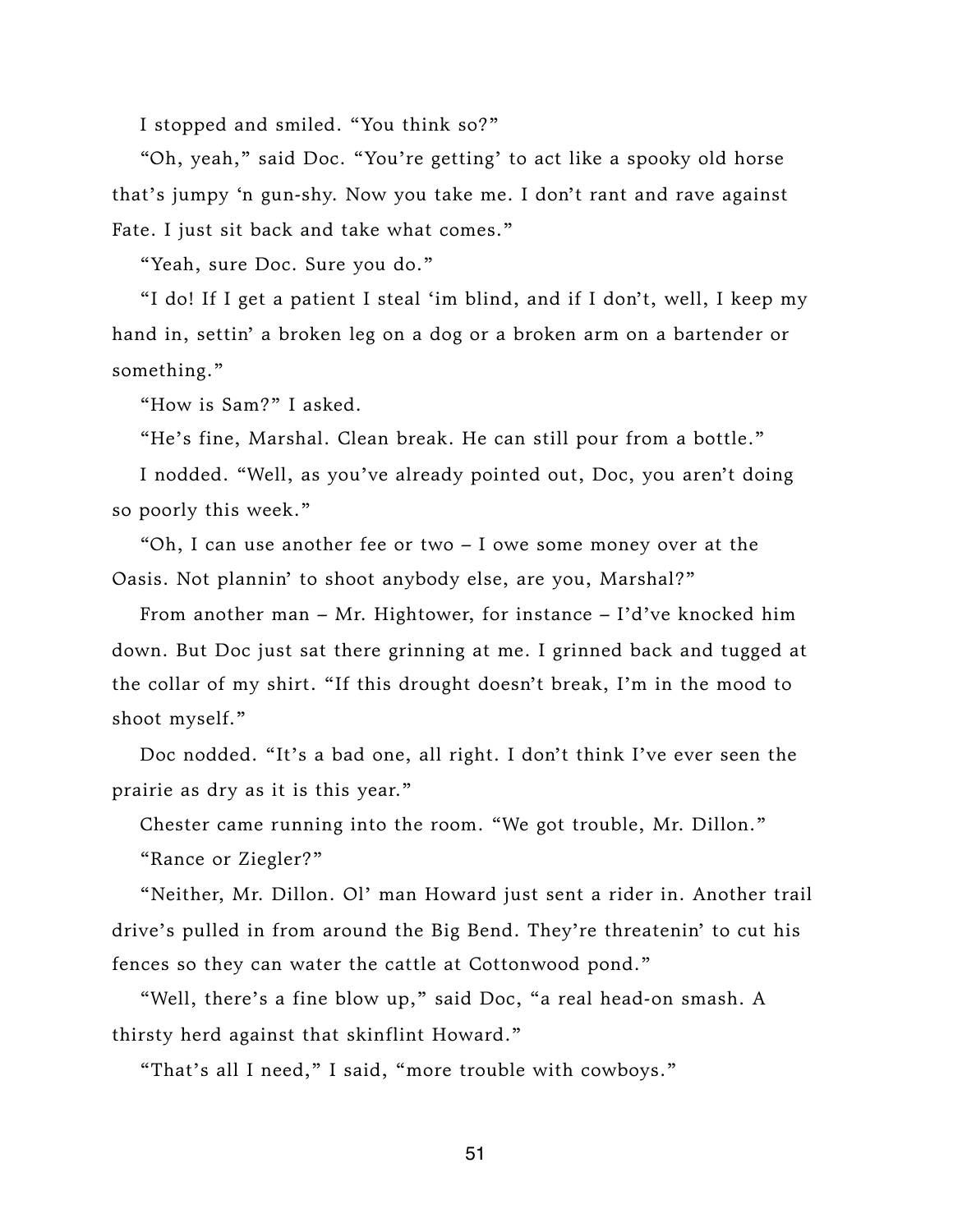Doc rubbed his hands together. "Ah, maybe I can get myself a few more fees out of this before it's over."

Chester looked at me. "Good ol' Doc," I told him, "always hoping for the best. Come on, Chester, let's ride out to Cottonwood."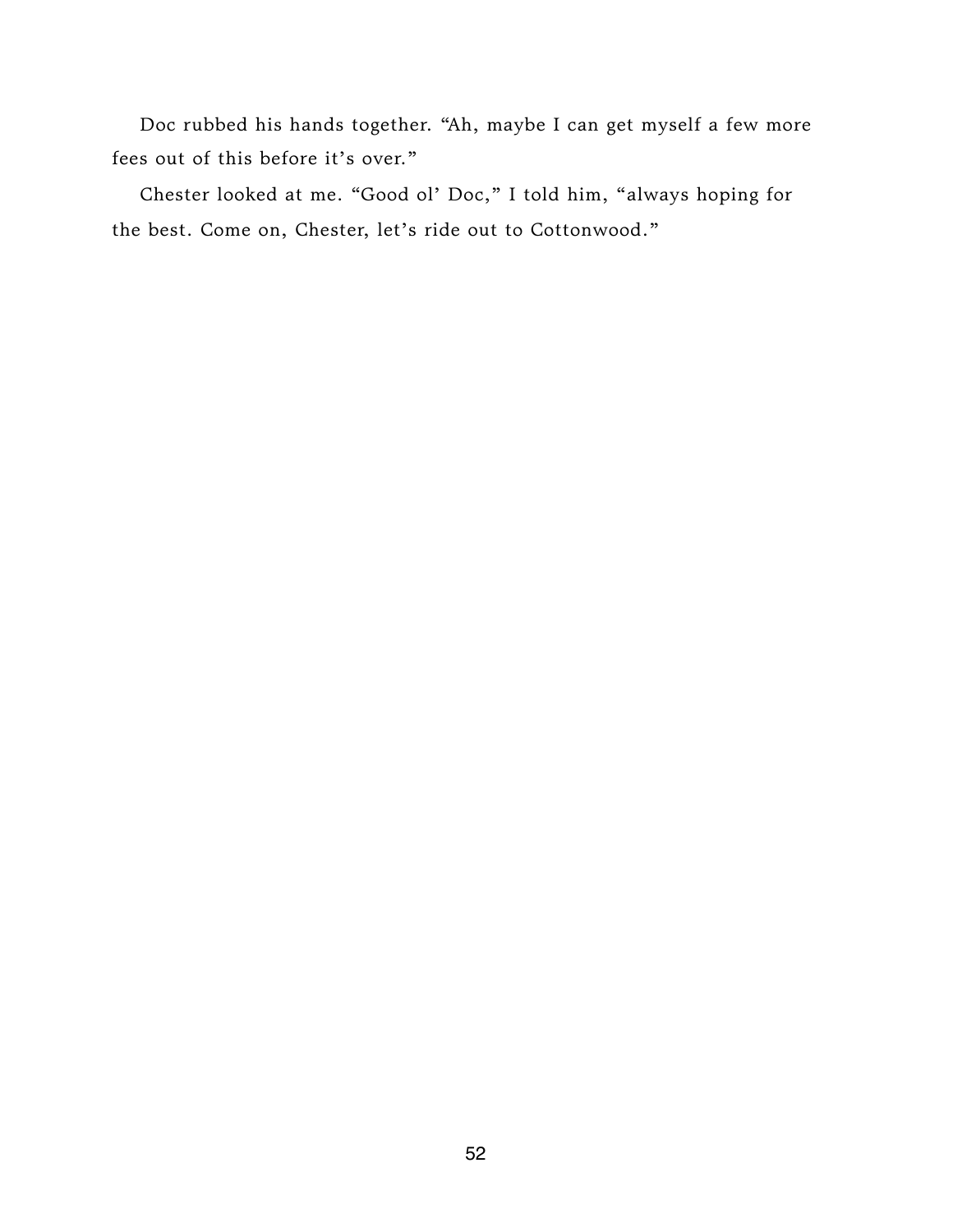### Chapter Twelve

"Ike Howard had no call to fence that pond there, Mr. Dillon. There's enough water there for all the trail herds in the next ten years."

"It's on his ranch, Chester," I said. "He's got a right to fence in his own range."

"A right, maybe," said Chester, "but no decent rancher would take advantage of it. And he's the one who set fire to those poor sod-busters' homes last month, just so's he could buy up their land."

"We couldn't prove that, Chester."

"I know, Mr. Dillon, but Howard's mean. Just down-right mean."

I shook my head. "I think it's more than that, Chester. It's the old business of making two dollars grow where one dollar grew before. I think Howard figured on something like this when he strung that fence last month. The trouble is–"

Chester was squinting against the sun at the trail ahead. He pointed. "Look! Look yonder, Mr. Dillon!"

I looked to where he pointed. There must have been fifty or sixty riders facing each other across Howard's barb-wire fence.

"Looks like a couple of armies," said Chester.

"Well," I said, "it wouldn't be the first range war that started over water rights." I spurred my horse. "Come on, boy."

It looked like we'd arrived just in time. The shouting and name-calling was getting pretty nasty, and under it all was the sound of some pretty miserable steers begging for a drop of water. They tried to eat the grass around them, but it was much too dry and only made them thirstier.

Howard, the farm owner, was a slender man with a pinched face and a big round buckle on his belt. There was a pistol stuck in the belt, the way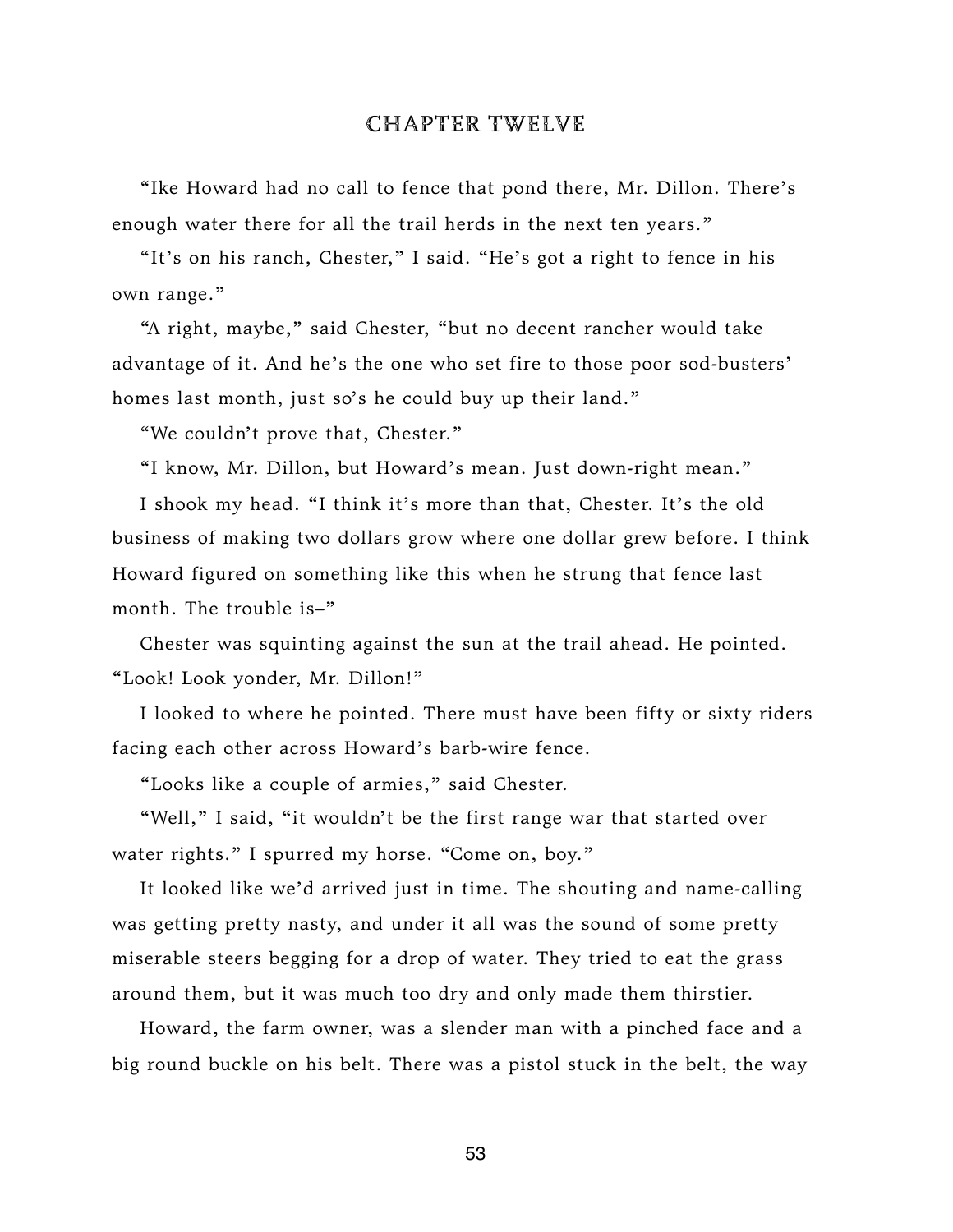I never wear a gun, and in his hands he held a Sharps rifle. He sat at the back of his men, with them protecting him in case shooting started.

Over the fence from Howard's men, atop a strong but tired-looking horse, was a man just as lean as Howard, but far more active looking. His skin was pretty brown and he had the look of a decent cowpoke. He kept his hands free as he shouted at Howard. "The river's dry as a bone! Cottonwood pond's our last hope for water for the herd."

"T'ain't my problem!"

The cowpoke shook his fist. "I been bringin' cattle up here to Dodge city for 12 years. Drought or no drought, the pond's always had water – water we need!"

"Again I say, ain't my problem!" shouted Howard. "I made you an offer…!"

"You're tryin' t' steal my cattle, get 'em for nothin'!" The cowboy looked glanced around at his herd, and his men bristled with guns. Across the fence, Howard's men were holding their rifles a little too ready. "If you don't let us through – !"

"Alright boys!" I said, riding right up to the fence. "Hold it! Hold it, I said! Now put away the guns! Party's over!"

The cowboy squinted at me. "Who says so, mister?"

"I do," I said.

Chester rode his horse to another point on the fence, where he had a clear angle on both leaders. I didn't take my eyes off the lead cowboy.

The cowboy looked at me. "Who're you?"

"Dillon, U.S. Marshal out of Dodge."

From my other side, at the back of his gang around the fence, Howard spoke in that thin tone of his. "Marshal, that man and his gang are threatenin' to break through my fences and trespass on my property. I demand the protection o' the law!"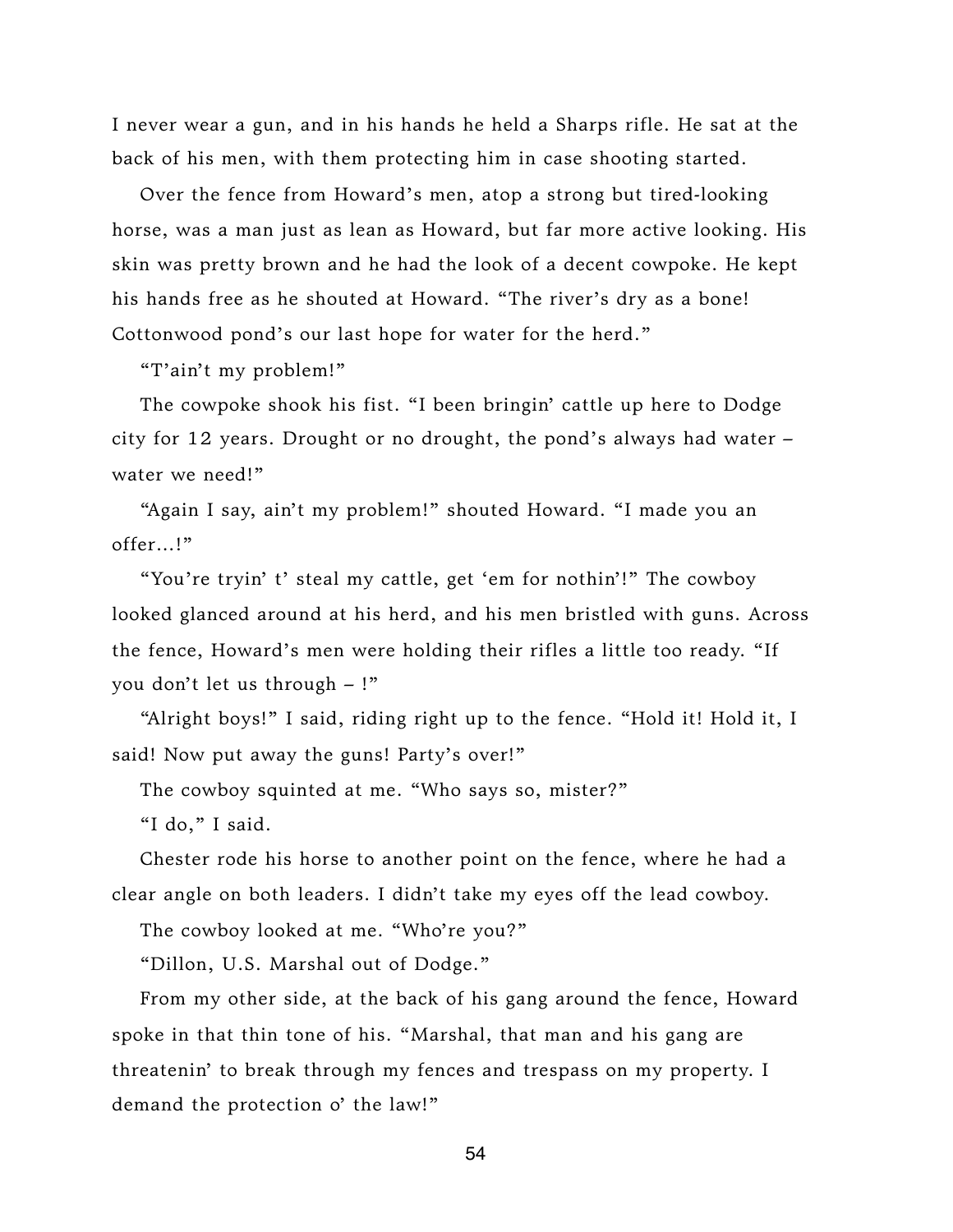"You'll get it, Howard," I said sourly. "You the owner of this herd?"

The man nodded. "That's right, Marshal. Jack Jackson from the Circle C spread down in the Big Bend. Maybe you can make this fella see reason. I got a herda' cattle here that's dyin' like flies for lacka' water. Over there a hundred yards is plenty a' water. Only the sneakin' crook has fenced it in. How about it, Marshal?"

"It's his land, Jackson," I said. "The law gives him the right to fence it."

Jackson stared at me. "Law? Right? Everythin' I've got in the world's tied up in the herd. There's twenty-five riders there in the saddle I can't even pay wages to if I lose these cattle. Does the law uphold pushin' a man against the wall an' wipin' him out?"

I shook my head. "It wasn't intended to. Howard! Whyn't you ride up here to the fence and talk, eh?"

Howard rode through his men with a nasty smile. "Why, sure, Marshal! No objections at all. My fence, ain't it?"

"Nobody's doubting it," I said. "Now, look, is there any reason you can't get together with this man and let him take that herd in and water it?"

"I made him an offer," said Howard. "He turned it down."

Jackson spat. "An offer! A dollar a head a day for water or buy the herd himself for three dollars a head!"

That was when I knew I was right about Howard. "Those're pretty stiff terms," I said.

Howard stared at me like a dead fish does. "Better'n losin' everything, like he's gonna do," he said.

Jackson stood up in his stirrups. "Why you dirty, low-down–" Both men started to move towards their guns.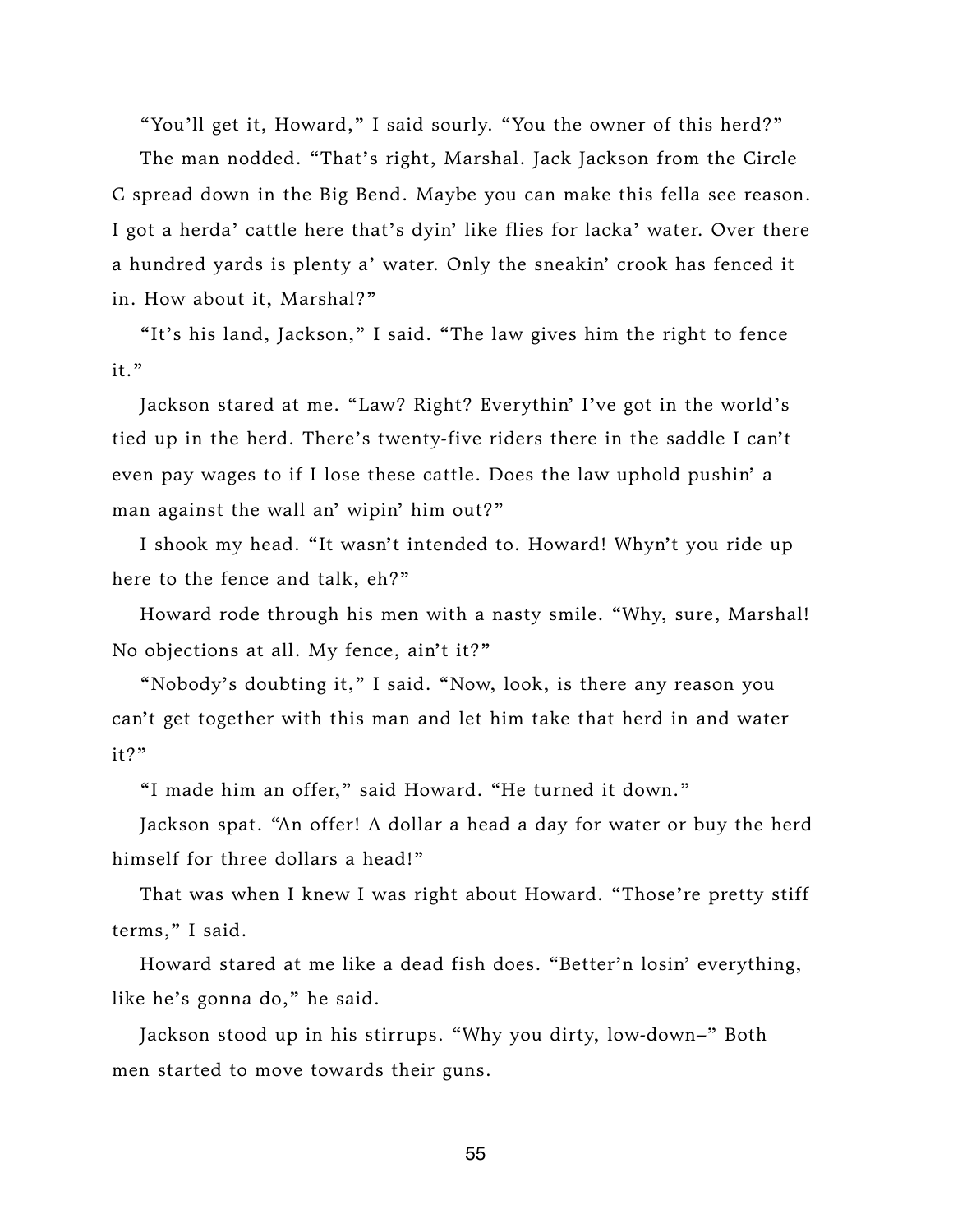"Hold it! Both of you!" I shouted. "Now, look, if there's any gunslinging starts, I'm going to be in on it too, you understand?" They backed down, but only Howard looked disappointed. "Howard, I just don't understand you," I said. "Most people out here stick together when trouble starts. They don't kick a man when he's down. And they don't look on a drought or a blizzard as a chance to make a personal cleaning!"

"Just a minute, Dillon," said Howard. "You call yourself the law in Dodge. Alright, does the law say I can fence in my own land?"

I held his gaze for a long minute.

"Well, does it?"

"It does."

"Then nevermind your opinions, Marshal," said Howard. "All I want outta you is enforcement of the law."

The heat and my temper. But I'd shot a man yesterday. That has a sobering effect. "Alright, Howard, you'll get it. And that's all you'll get. Jackson, you better have your boys start the herd circling."

Jackson studied me. "This mean you're backin' him up, Marshal?"

There was a bad taste in my mouth. "I'm backing up the law, that's all, Jackson."

"Then I don't think much of your laws up here," he said.

"I only enforce 'em, I don't make 'em."

"Y'know," said Jackson, "there's a fella named Rance…"

"I've met him," I said.

Jackson was still studying me. "He says Dodge's become a no good town. He said it was the fault of the new Marshal there."

"I know what he says, Jackson. Now you better circle that herd."

On the other side of the fence, Howard said, "I'll say you better! I'm orderin' my men to shoot the first man or steer that comes through that fence!"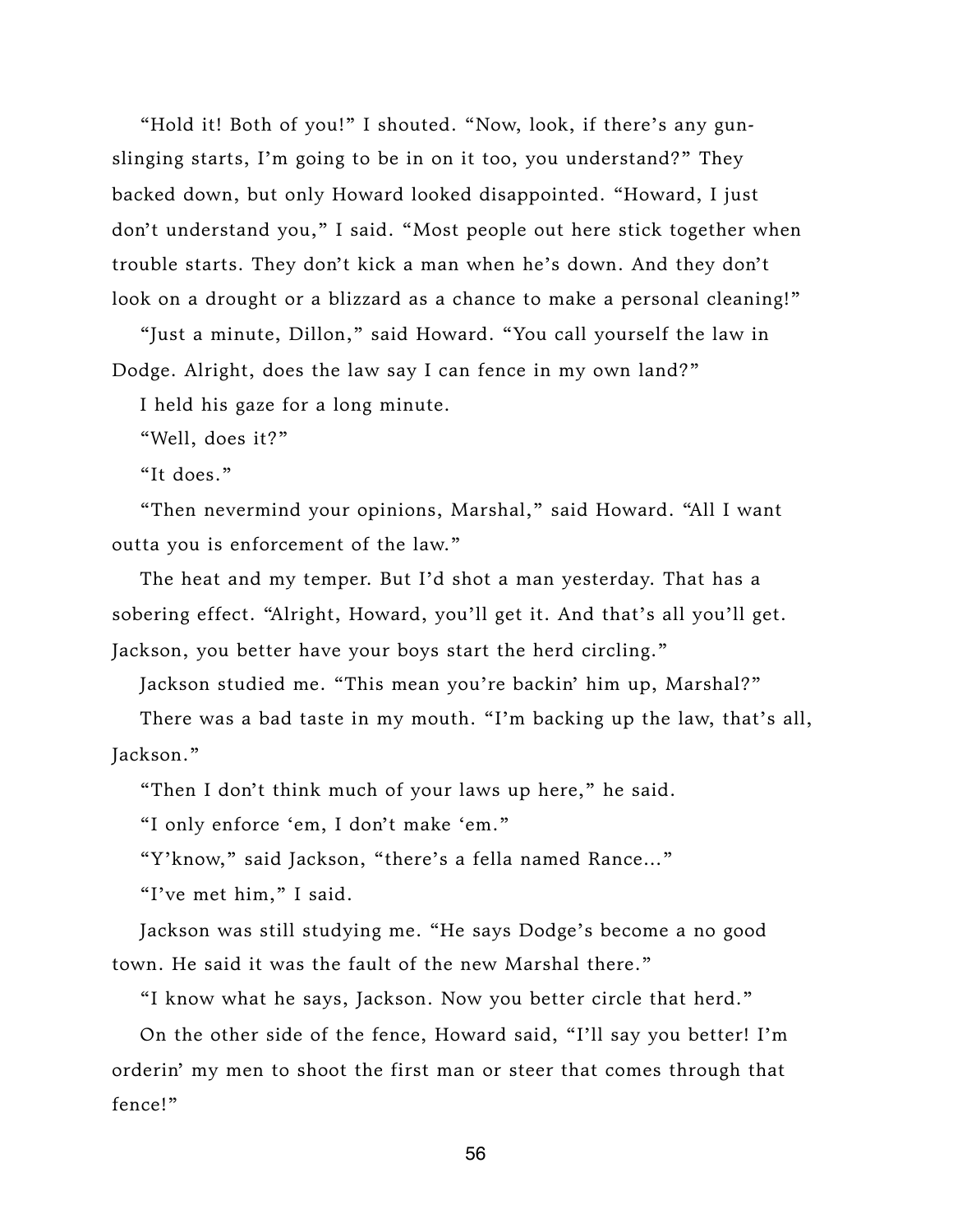That did it. "Chester, you cover Howard."

"Yessir, Mr. Dillon." Somehow he made the draw look lazy, but his gun appeared in his hand like it'd been there all along.

"And if he orders any of his men to fire a shot – kill him." Chester nodded, his face blank. "Be a pleasure, Mr. Dillon." Howard stared at me with wide eyes. "What's the idea, Marshal?"

"You wanted the law enforced? Alright, you're getting it! But I'm gonna do the enforcing, Howard, not you. So if you're smart you won't give any orders about shooting."

Jackson pursed his lips, then he nodded slowly. "Alright, Dillon. You got a tough job. I guess you're tryin' to do it fair and square."

It was the kindest thing anyone'd said to me since I'd moved back to Dodge. "Man does what he has to do, Jackson."

Jackson nodded. "I know. Like with me. That herd o' mine beds down without water, most of 'em won't get off the ground in the mornin'. So, law or no law, we're goin' through that fence."

"I'll have to stop you," I said.

"I know you have to try," he said.

"Jackson," I said. "Give me some time."

"We ain't got a lot of time, Marshal. We're losin' fifteen head an hour, now."

"Just give me some time, Jackson, to try to figure out something."

Jackson blinked a couple times. "Tell you what, Marshal. I'll give you 'til nine o'clock. But then we're rushin' that fence."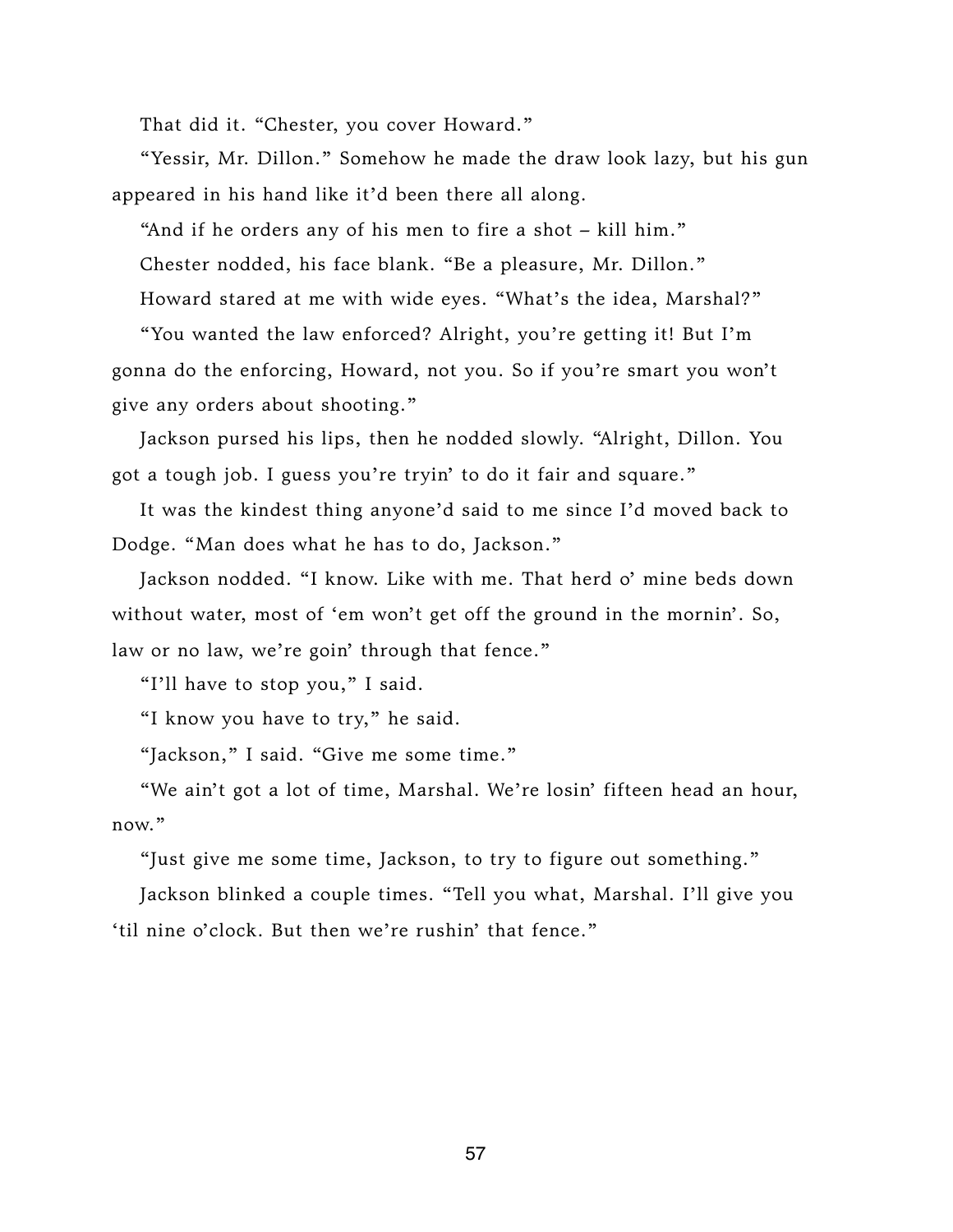## Chapter Thirteen

We were back in Dodge. It was almost one o'clock. I had eight hours to figure out a solution to Jackson and Howard's spat, or else a range war would break out, with all the cowboys on one side and all the ranchers on the other. I'd been a part of a few and they were always bloody and useless. The fretting made me forget Clay Richards and Rance and the rest. But when we'd rode back in, Shiloh had spotted me and reminded me that his boss, Mr. Green, was waiting for me over at the town hall. I felt like cursing, but he had the little runaway with him so I thanked him instead. Chester and I dismounted and hitched our horses in front of the jail then walked over towards the town hall.

 "You sure you want to go in there, Mr. Dillon?" asked Chester. "Oughtn't we be tryin' to figure out  $-$ "

"I expect it won't take long, Chester. Besides, we need to talk to Pepper, and he'll be in there with the rest of them."

"You want me to go in with you, Mr. Dillon?"

"Ah, no," I said. "No, Chester, you better wait outside."

"Okay, sir," said Chester. "What d'ya think they're up to, anyway?" "Well, Green told you it was a businessman's meeting, didn't he?"

"Yessir."

"Then I expect they're worried about business." We reached the town hall door. "Here we are. I'll, ah, I'll be out shortly."

"Yessir." Chester took up a place leaning against the wall. He took out a wad of slippery elm from his shirt pocket and fitted it neatly inside his lower lip. He started chewing. I went inside.

Inside were several of Dodge's leading businessmen – Green, Howe, Hightower, Gremmick, Pepper, Witherspoon, Torpe, Summers, Denton,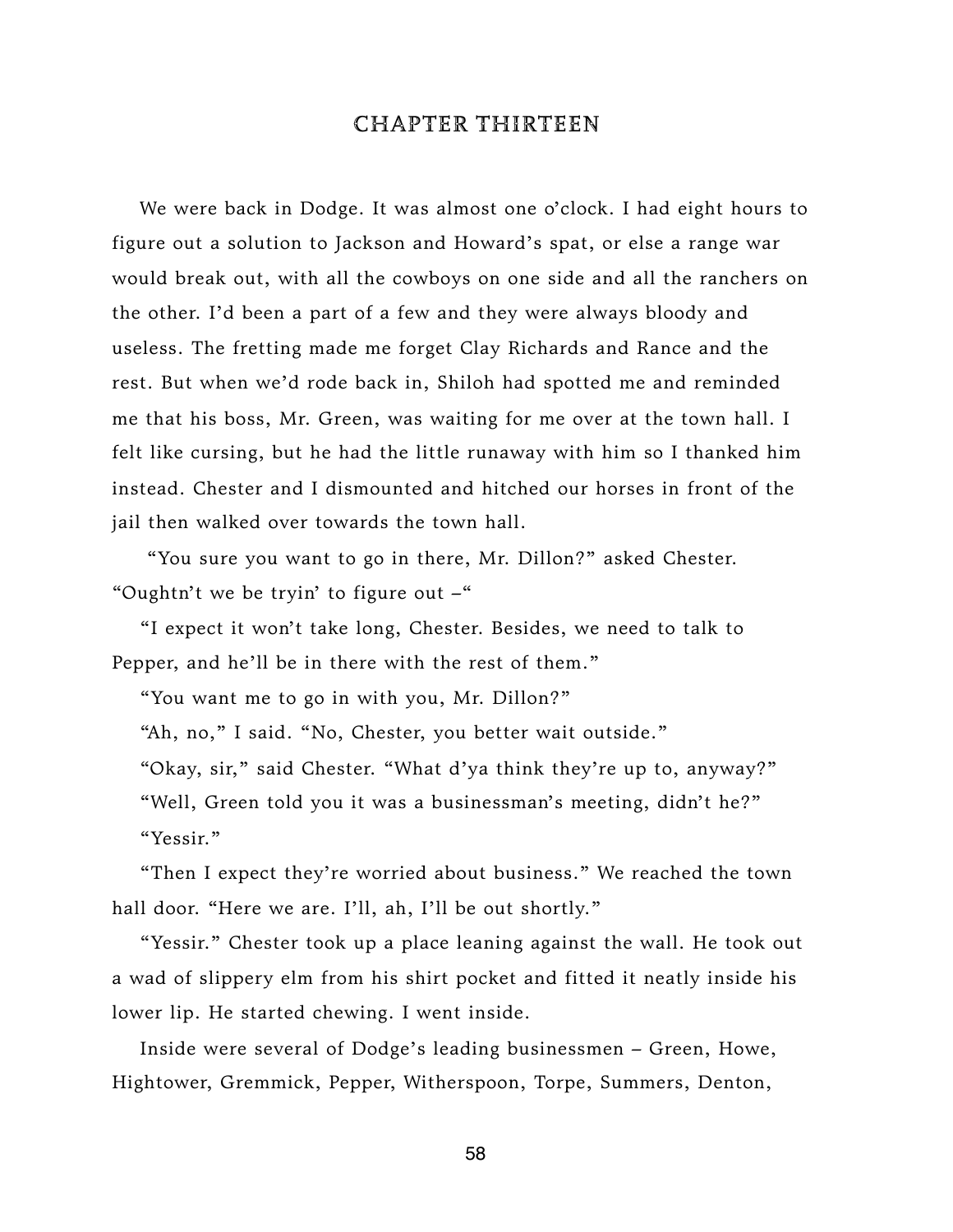and the rest of them. They were all working themselves up, muttering and grumbling and nodding at each other. I walked in wearing my undertaker's coat. Warm as it was, it had the pleasing effect of shutting them up.

Mr. Green came forward a little hesitantly. He managed the Dodge House, the city's main hotel and restaurant. It was the only place folks from out east felt comfortable in Dodge City, because Green was from Boston and ran the place just like they did back home. I'd never been to Boston. I wondered if everyone there was like Green – nice suits and real friendly, but not too much spine. He was a man famous for not wanting trouble. As the one who had invited me, he obviously felt he had to take the lead.

"Hello, Marshal," he said.

"Mr. Green," I said, touching the brim of my hat. "Gentlemen."

They muttered their hellos but kept their eyes on the wall, or on the floor, or on my badge. This wasn't looking too good for me.

"Well, Mr. Green?" I said. "I don't have a lot of time. You asked me to come here."

Green coughed and said, "Well, ah, yes. We all did, Marshal. Mr. Pepper, 'n Mr. Howe, and, well, all of us. Practically every man who does business in Dodge is here."

"Uh-huh," I said. "Not Howard, but he's a little busy. And I don't see Rance. He says he does business here."

Howe stepped up then, much more confidently than Green. He was a Kansan. "He sure does! That's what we want to talk about."

"Well," I said. "Go ahead."

Green coughed again. "Well, ah, we – we've had a meeting, Marshal, and, ah, we've decided you've gotta go easier on these cowboys when they're in Dodge." He seemed relieved to have gotten it out.

"Oh," I said. I waited a moment, then said, "Why, gentlemen?"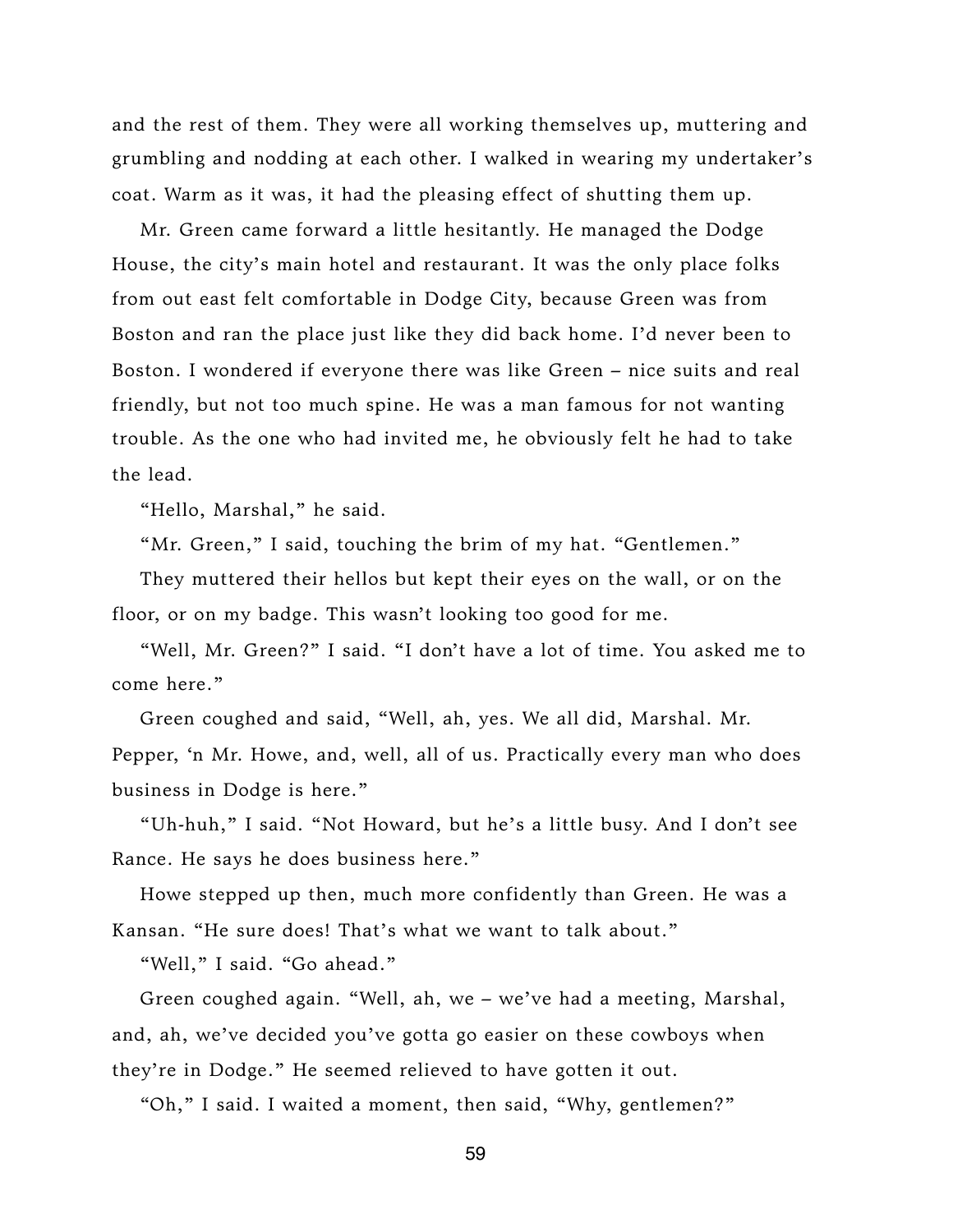Green looked around. It was Howe who answered. "We can't afford to lose all that business. That's why."

The other men muttered their agreement, but this time they summoned up the nerve to look at me as they did.

"There's always some trouble the first day or so when a herd reaches a city," I said. "All I have to do is buffalo a few of the wildest and gradually the rest of the cowboys calm down a little bit."

Green said, "But they won't stand for your sluggin' men and throwin' them in jail."

More mutters of agreement. It wasn't so much that they were looking at me now, as looking through me. All the way to the bank.

"Nobody got killed last night, did they?"

Green shook his head. "Well, that's not the point."

"According to the law," I said, "it's a pretty good point, Mr. Green."

Howe chimed in. "The law's a fine thing, Marshal. But we're also interested in business." The mutters again.

I bit back my first answer to that. "You're scared because one hardheaded trail-boss has threatened you, Howe. They're not all like Rance, you know."

"There – there's no use arguin', Marshal," said Green, spurring himself on by balling up his fists and letting them go again and again. "We got our minds made up. You're just too rough with those men."

"Uh-huh," I said. "Tell me something, Mr. Green. Would you like to run this town?"

Green blanched as his courage disappeared. "Why, why, why, no – 'course not. No, not me. But, well, we thought maybe if you kinda – leave Dodge alone 'n do your work in the country – like this thing with Mr. Howard. That's what we need you for. You deal with them cowboys out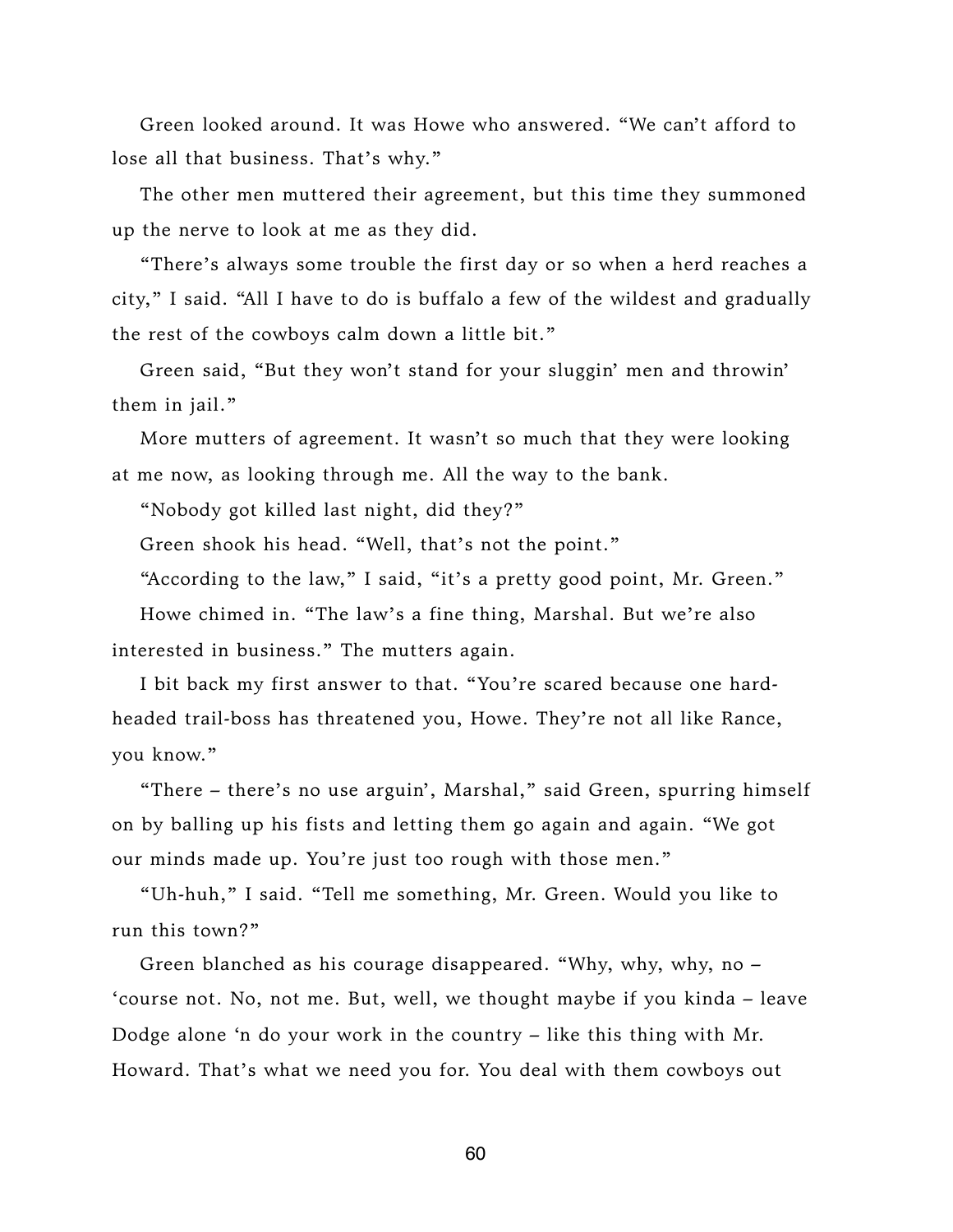there. Then, for town, we'll hire somebody the cowboys'll – take to a little better. Ah, you know what I mean."

I nodded. "Yeah. Yeah, I do. Good thing for me I'm employed by the government, isn't it?"

"Oh, now, Marshal," said Green. "We're just makin' a suggestion, sorta…"

"Oh yeah, sure, sure." I looked around at all of them, and this time none of them met my eye. I turned back to Green. "You know what, Mr. Green? You're all actin' like fools." They didn't like that. At least, from what I got from the mutters, they didn't sound like they agreed with me. "Yeah, yeah, it's true. And there's only one way you're gonna learn. Well, gentlemen, I won't make anymore arrests in Dodge City until you ask me to. It's your town and you can blow it right off the map if you want to. Good day."

I turned and walked out and left the door of the town hall open to let in the flies. That showed them.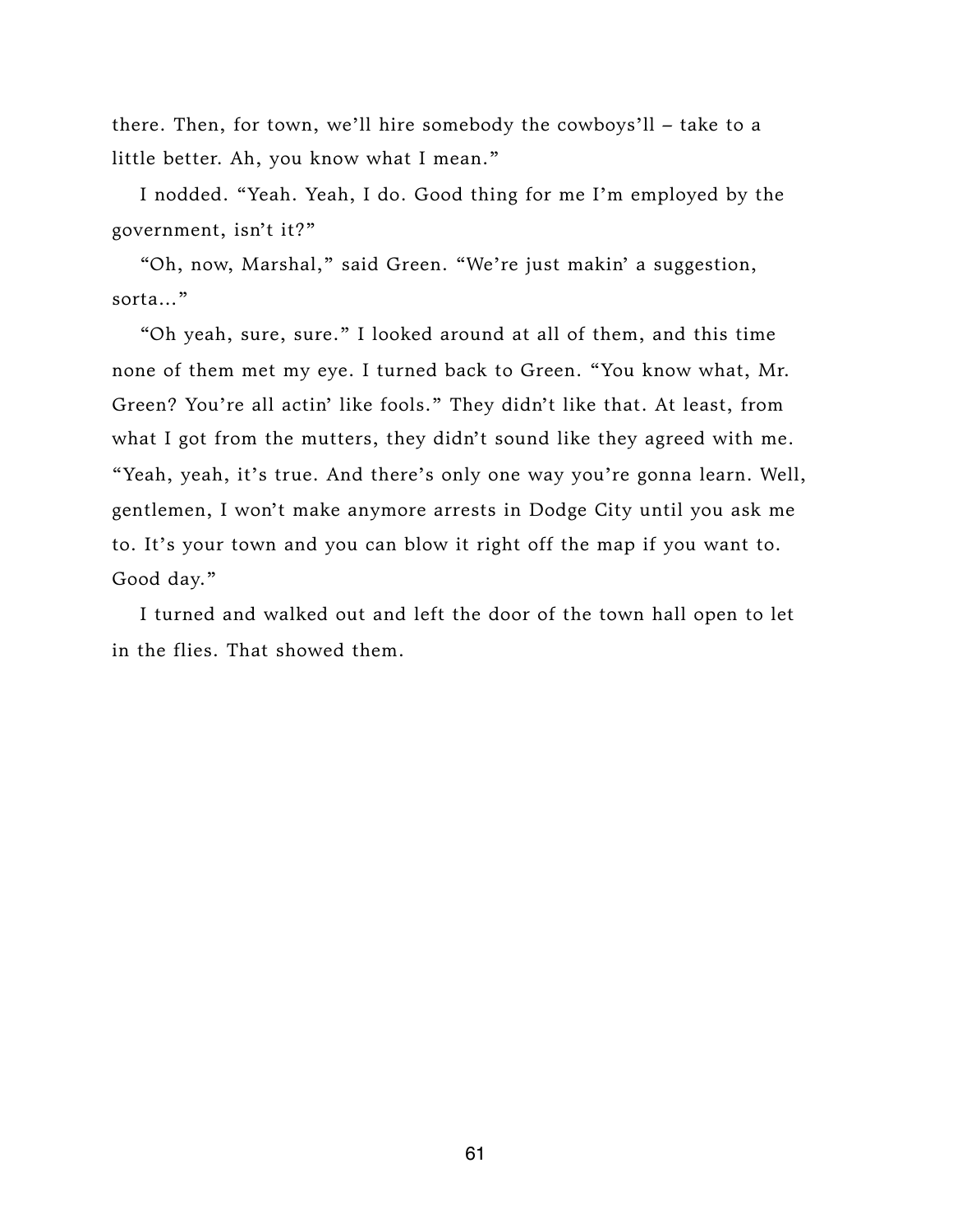# Chapter Fourteen

I cornered Mr. Pepper when he came out of the town hall and sent him off with Chester. Then I stopped by the Dodge House where Shiloh was staying and saw the hare that he and the kid had caught and skinned. I asked Shiloh if the kid could stay at the hotel for the night, things being what they were. Shiloh said sure, but when I asked him if he'd be interested in becoming a temporary deputy, he shook his head. I couldn't blame him. I didn't feel much like carrying a badge right now, myself.

I went over to the Texas Trail. I try not to eat in the same place two nights in a row – don't want to give the townspeople the impression I was soft on any one place. But I wasn't really interested in what the townspeople thought of me at the moment. And the Texas Trail was where I wanted to be. I ordered a beer and leaned up against the bar, staring out the open doorway at the bright, piercing sunlight.

"Matt."

"Eh? Oh, hello Kitty."

She was wearing a yellow dress. It fit rather tight in some places, and it suited her fine. "What's the matter?" she asked. "Bad liquor or a busted stake?"

"Oh, neither, neither," I said. "How are you?"

"Eager," she said. "But you probably noticed that before." She laughed, giving me my first smile of the day. "Seriously, though, what's wrong?"

"Plenty," I said. "The townsmen have all gotten it in their heads that I'm too rough with the cowboys. They want me to back off enforcing the law here in town."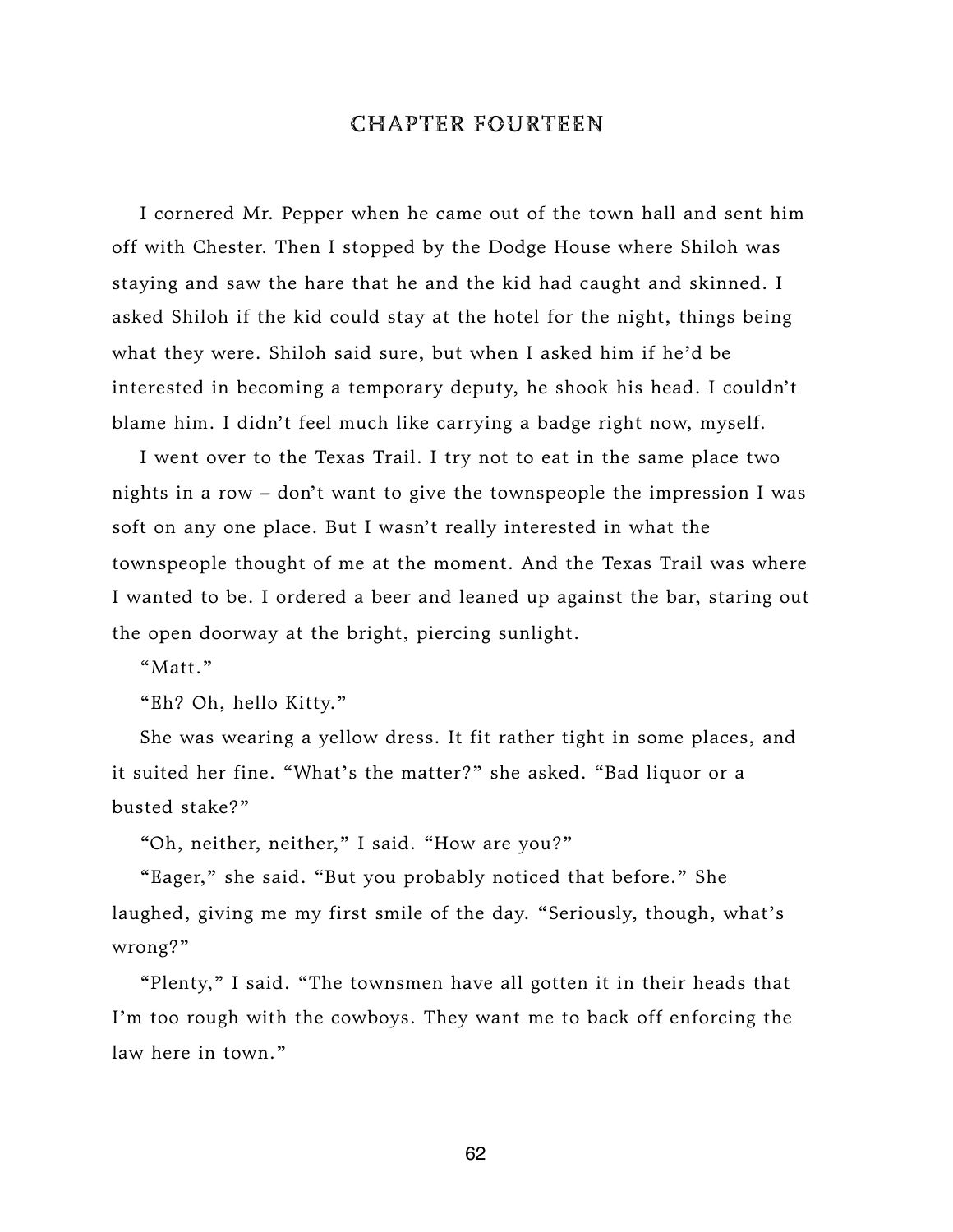"Well, Matt, I don't know you that well, but that sounds like something you'll have a hard time doing."

"You know me better than you think. And on top of things, one of the bloodiest little range wars you ever saw is about to break."

"Out at Cottonwood pond," she said. "I heard about it."

"Did you hear, too, that I'm backing the wrong side?"

Kitty put a hand on my shoulder. "Here, pull a stool up to the bar. Sam, a drink for Mr. Dillon."

Sam, his arm in a plaster cast and a sling, started to pour me a whiskey. I waved him off.

"No, Sam," I said. "Thanks anyway."

Sam shrugged as if it made no difference to him, but left the whiskey on the bar next to me.

"I can't stay, Kitty," I said. "I've got to try and round up some deputies. And try is about as far as I'm gonna get. Whole town'll be siding with the Texas cowboys against Howard. And against me," I added. This was shaping up to be a real lousy week.

Kitty took the stool she'd dragged over for me and sat on it herself. She looked at me, and again I felt that connection. "Maybe you oughta switch sides, Matt."

I leaned back against the bar, facing the door. "Oh, sure, sure, I know I ought to," I said. "But I can't. If I started making my own rules it'd be the end of law and order in Dodge. I just can't do it, Kitty. Much as I'd like to."

Kitty's forehead creased for a moment, and the skin around her eyes crinkled. Then she shrugged. "Well – not for me to say. You're the one who has to decide…"

Chester came in through the door. "Mr. Dillon?" "Yeah, Chester? What'd you find out?"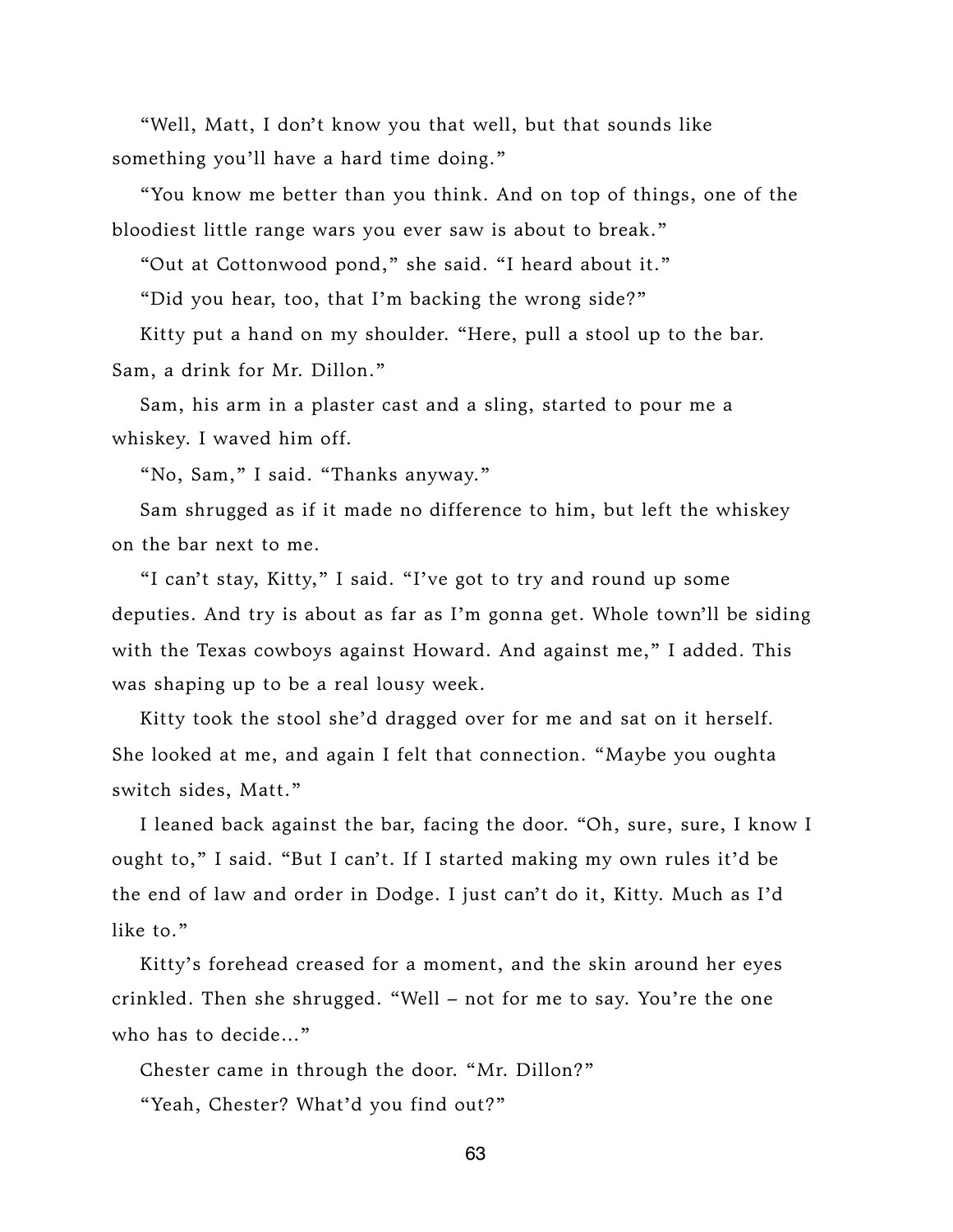I already knew by the sag of his shoulders. "Mr. Pepper down at the railroad depot checked clear through to Topeka. They can't get enough cattle-cars to load that herd outta here 'til the day after tomorrow," he said.

I turned and downed the whiskey Sam had left for me. "Well, that's that," I said. "It was an outside chance, anyway. I thought we might load 'em up fast, Kitty, and run 'em up to Walnut Creek. It's still got a little water in it."

Chester bellied up to the bar and Sam poured him a beer.

"Matt," said Kitty, "there's something wrong with a law that upholds a lowdown scheme like this."

"What Howard's doing is legal," I said. "I gotta find a legal way to stop him."

Kitty laughed. "I bet a lawyer could find a way of some kind. Too bad this town doesn't have one."

I snorted. "Heaven forbid."

The door opened and a burly man with an ill-kept beard came through it. He had eyes that looked too small, too recessed in his pudgy face, to actually see anything. He had the look of a brute who liked doing brute work. Seeing me, he came over and loomed over Kitty and Chester, facing me.

"Marshal Dillon?" he said.

"Yeah, what is it?"

"My name's Fenton. I'm range boss fer -"

"Yeah," I said, "I know. You work for Ike Howard. I saw you out there today." I wanted to add something, but it didn't suit a peace officer. "Well, what's on your mind, Fenton?"

"Well – Mr. Howard figures you oughta be arrangin' to protect his property."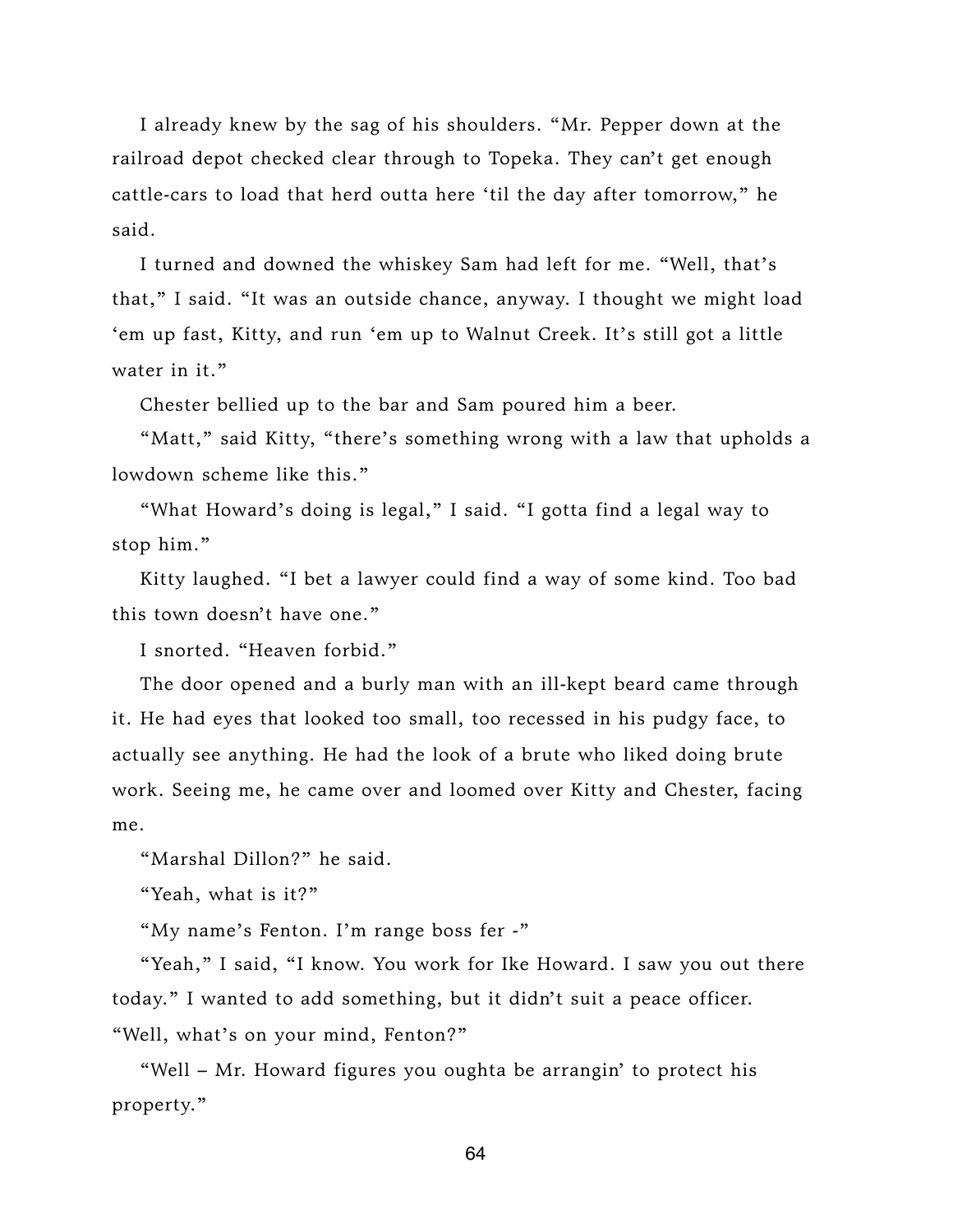"Tell Howard I'll be there in plenty of time. Jackson gave me his word he'd lay off until nine tonight," I said.

Fenton made an ugly face. It might have been a smile. "His word? Sure. But Mr. Howard figures it'd be a good idea for you to deputize his riders –"

"Fenton," I said, "get out."

Fenton took a step back. "Now wait a second, Marshal -"

I came up off the bar and walked at him. "Go on, get out! When I want Howard's advice, I'll ask for it. Now go tell him that."

"Well, yeah, but…"

"Go on! Get out. Move!" I watched him leave, and then listened to the sounds of conversation start up again softly around me. "Deputize his riders," I muttered as I went back to the bar. "Sure, he'd like that."

"Well, it just may come to that, Mr. Dillon," said Chester. "I couldn't get anybody else."

I felt my jaw clenching. "You know, I ought to just throw this badge away, for all the good it does me. Green and Howe would be happy enough, and I'd could go out there and help Jackson cut that fence!"

Kitty laid a hand on my arm. "Matt, I still think what you oughta do–"

"I know, I know, I oughta get a lawyer. Well, Kitty, the only lawyer Dodge City ever saw was that young fella from Boston who died here last month on his way to–"

Kitty looked at me, sitting there with my mouth hanging open. "What is it, Matt?"

"Chester," I said, "what happened to those books of his?"

"That lawyer fella's?" he asked. "Well, nobody ever claimed 'em. There're still in the back of the jail there, somewhere."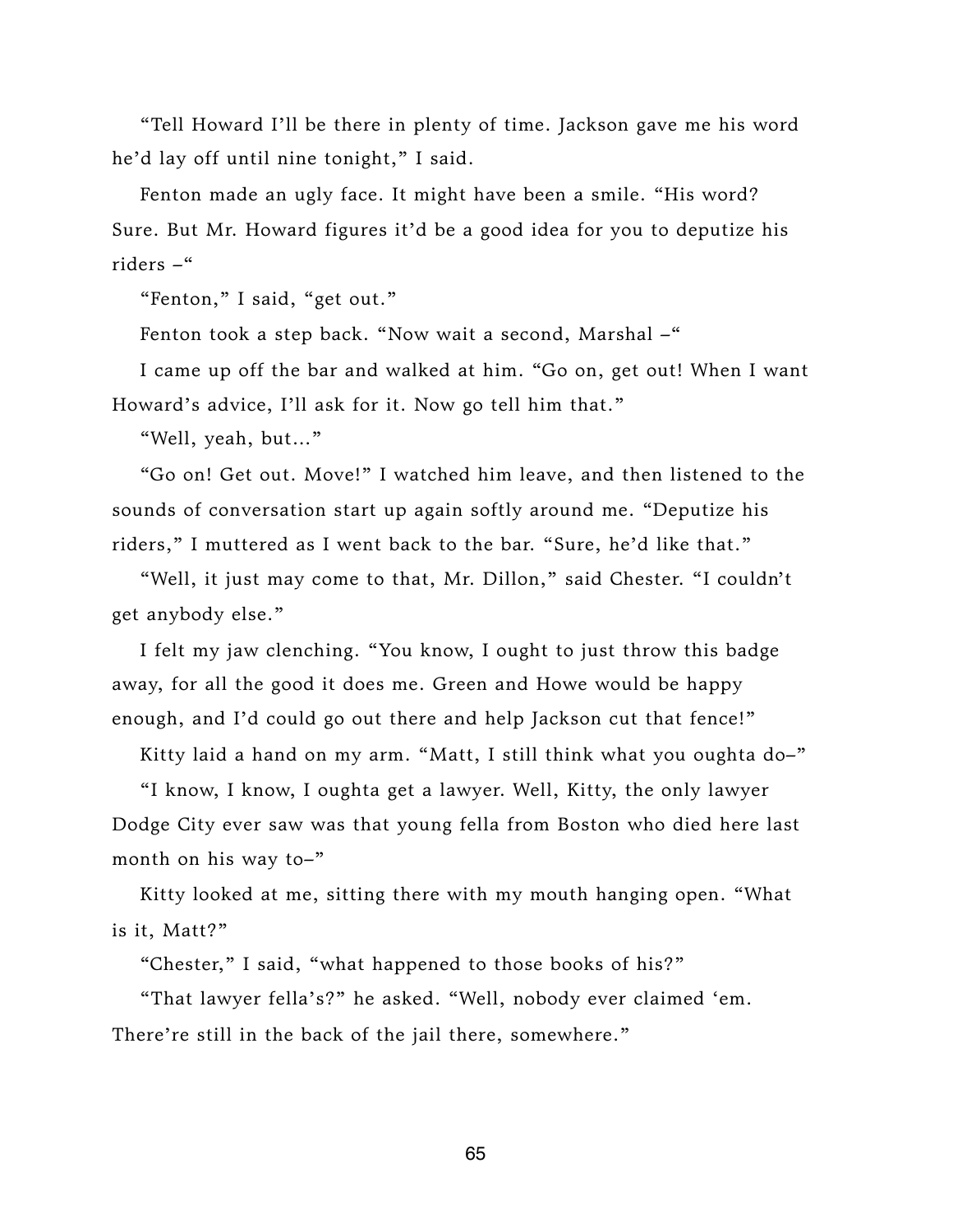"It's a long shot, but–" I snapped my finger and laughed. "Kitty, you're wonderful." I reached out, took hold of her shoulders, and kissed her once on the cheek.

She put her hand up and touched her cheek with a vaguely shocked smile. "Matt!" she said.

But I was already headed for the door. "Come on, Chester," I said. "Let's find those books."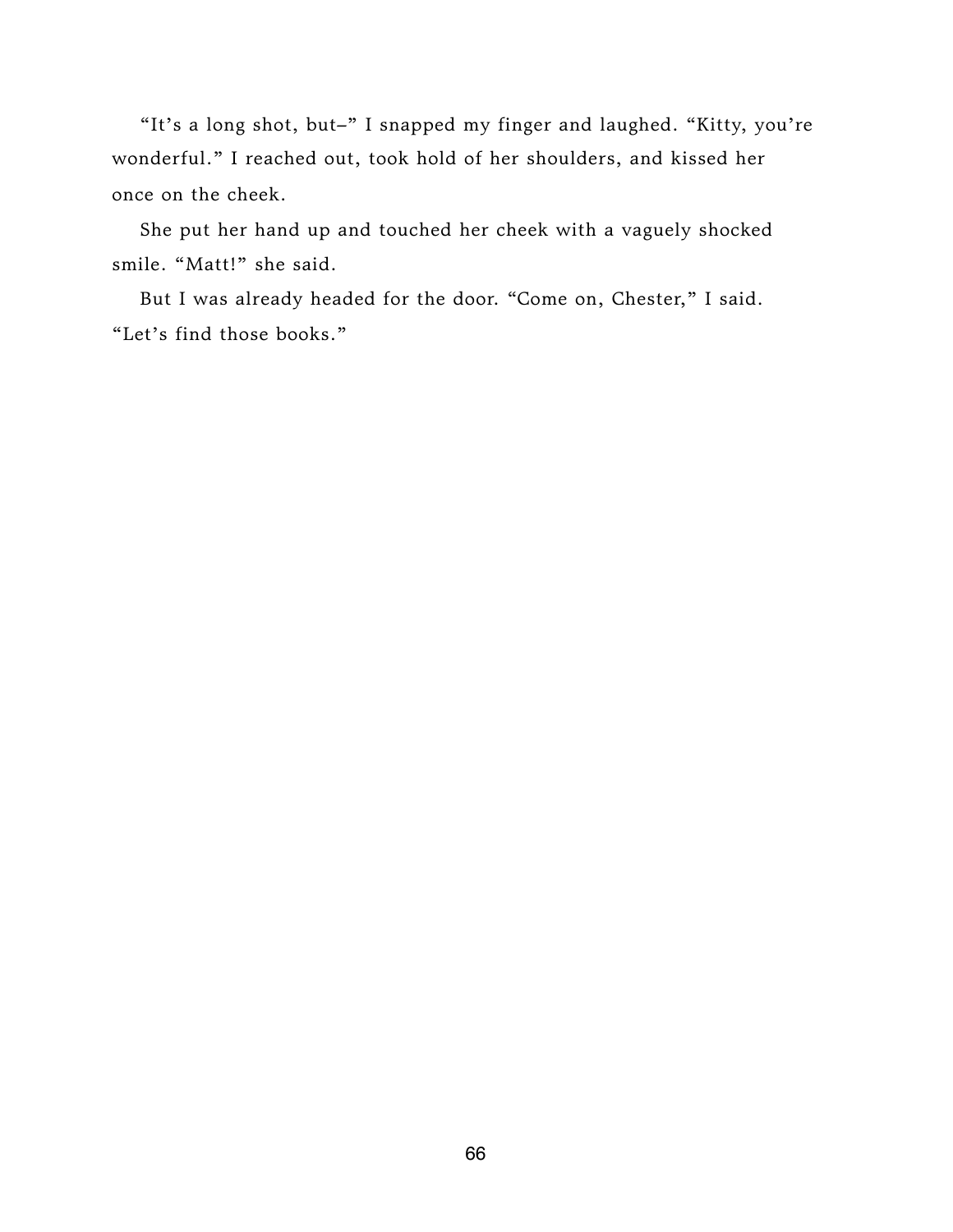## Chapter Fifteen

It was getting late. The summer sun was sinking, and we weren't any closer to finding an answer.

"I don't know, Chester," I said, flipping another page. "It'd take a man a year just to learn what these words mean."

Chester was frowning as he leaned over one of the law books. "Well, I sure can't help you, Mr. Dillon," he said. "Lookee there – 'tort'. 'Re-plevin.' 'Stat-u-tory mal-feas-ance.' Why don't they write the laws out in English?"

"Be no work for lawyers, then," I said. I lifted a book and opened to a page I'd marked about an hour before. "The only thing that might do it is this one – and I'm not too sure of what it means."

That was when Doc arrived. I'd sent for him. "Evenin', Matt!"

"Doc!" I said without standing from my desk. I waved him over. "Come on in here, willya?"

He chuckled and opened the screen door and came in. He lifted a bottle from the inside of his coat. "Heh. I figured I'd bring you a little courage for the battle. There might be snakes out at Cottonwood pond."

I had to laugh. "That's very thoughtful of you."

"Yessir," said Doc. "Caramel and Irish Whiskey. No doctor west of the Mississippi oughta be without 'em. The caramel is for the woman, you understand."

"Yeah, Doc," I said. "Sure."

Doc found a couple of tin cups on the shelf over the couch and poured out two fingers of whiskey into each. "Of course a bottle of Jameson might not cure a patient, but it sure makes him enjoy his illness." He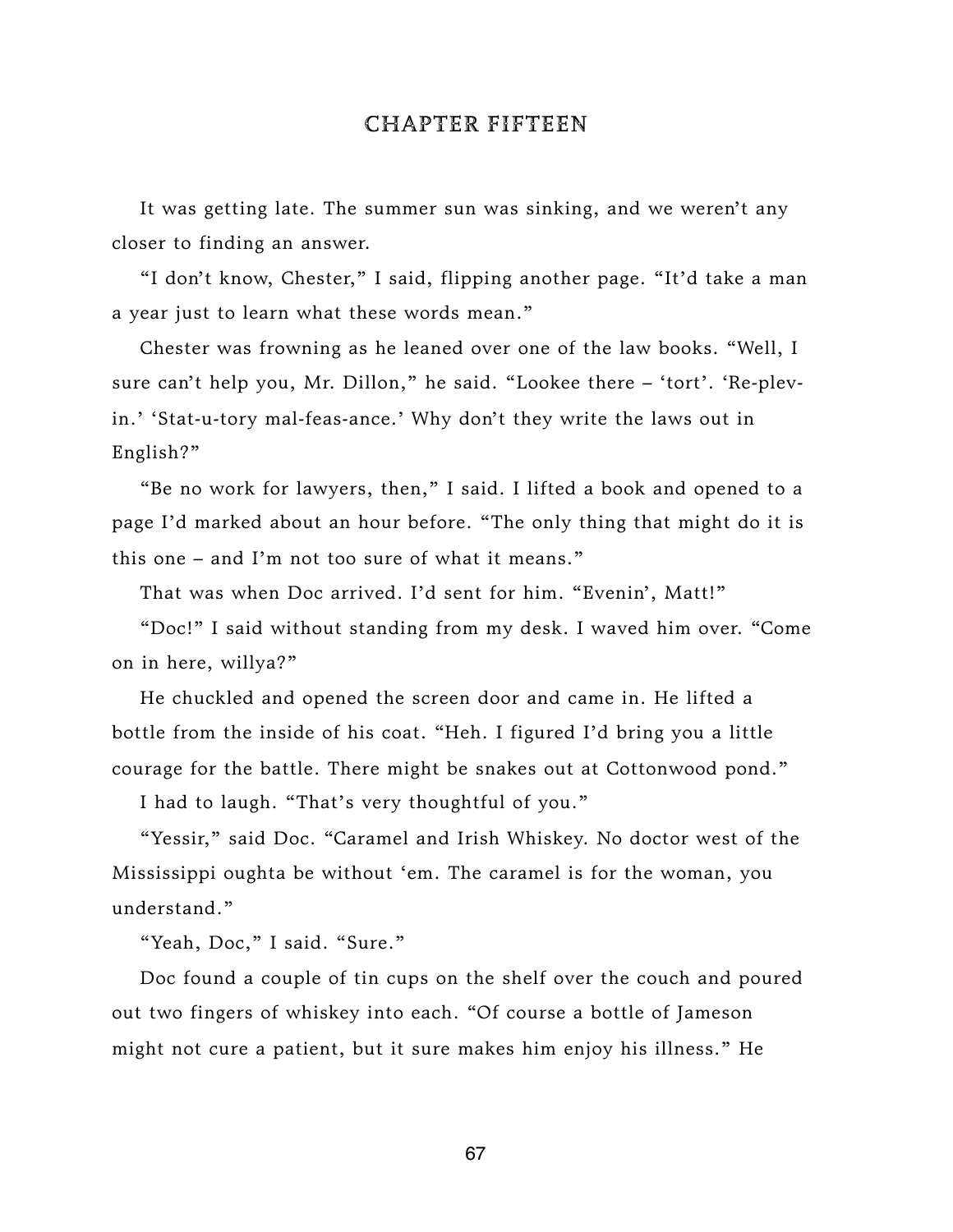handed one cup to me and the other to Chester. Then he sat down, bottle in hand.

"Thank you kindly, Doc," said Chester.

I set the cup aside. "Look, Doc – you've been to school," I grinned. "At least, I guess you have."

"Oh, well," said Doc, "I guess I browsed through a couple of 'em."

I leaned forward with the book in my hand. "Well, listen to this, now, and tell me what you think of this paragraph right here."

Doc read the name off the cover. "Let's see – 'Schedule territorial ordinances of judicial precedents. Handbook for local law administrators.' Well, Matt," he said sourly, "I didn't go to *law* school."

"No, no," I said, "but you've read books and you know big words. Now, listen to this – 'The local administrator or other duly constituted authority in a territorial division is hereby empowered to declare a state of acute emergency in case of riot, rebellion, or any natural catastrophe which threatens the general welfare.' Now, Doc, would you say that I'm a duly constituted authority?"

Doc clucked his tongue a few times. "Well, ah, in Dodge City, I guess you're about the only authority."

"Until Mr. Green and the rest appoint a sheriff, anyway," said Chester.

"Not now, Chester." I didn't want to get side-tracked. "Now, Doc, would you say that this drought we're having is a – a 'threat to the general welfare'?"

Doc nodded vigorously. "I've never seen a worse'n. But–"

"Alright, now listen to this. 'During a period of such emergency, the officer in charge is allowed to seize, confiscate, allocate or otherwise administer critical materials and facilities in accordance with the common need and his own discretion.'"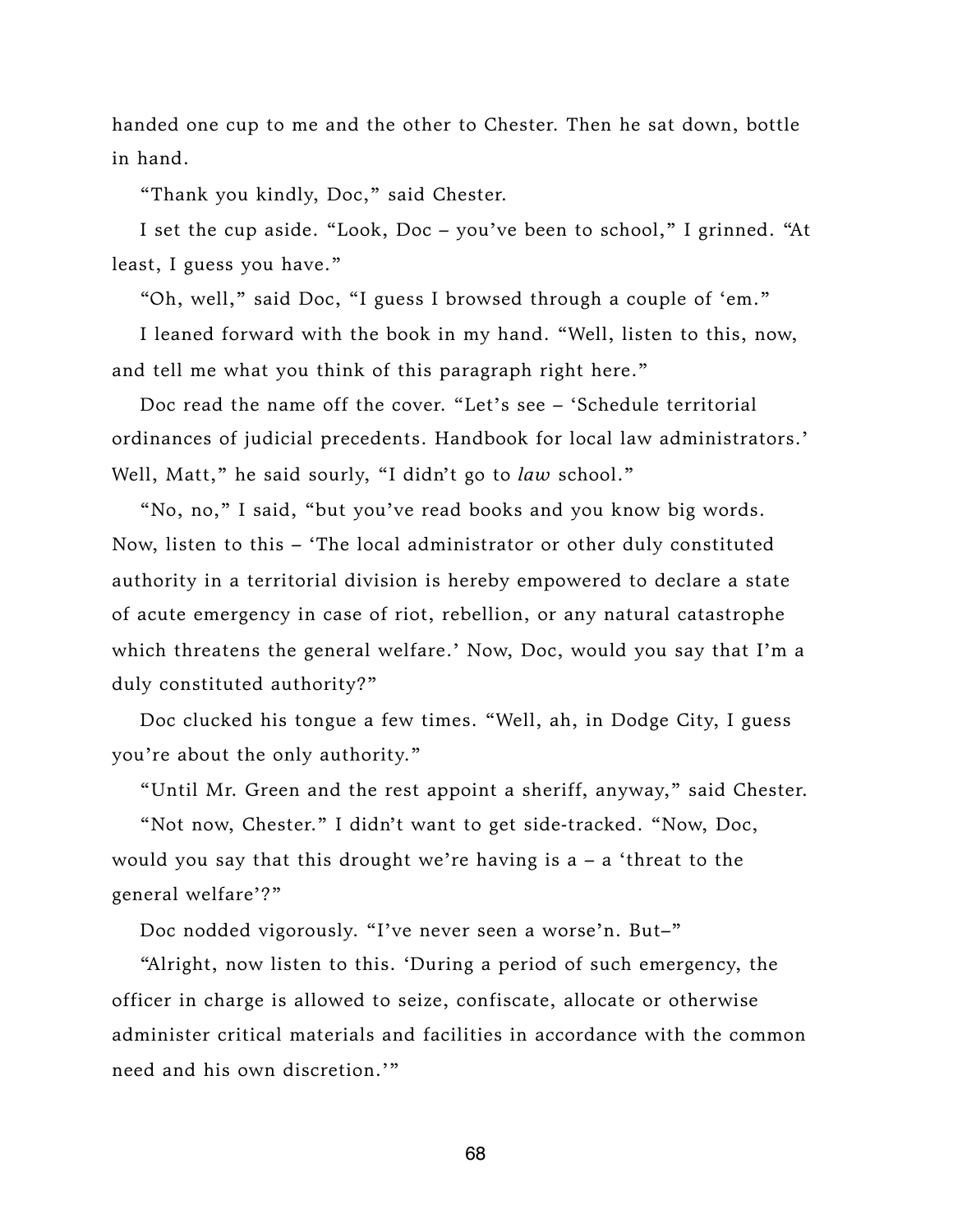Doc sat up straighter in his chair and set the bottle of whiskey aside. "Oh! Right, Matt! Water is a material!"

"Yeah," I said.

"And as far as keeping cattle alive are concerned," he said, "Cottonwood pond is a facility."

I closed the book. "That's all I wanted to know."

Doc's eyes were far away, considering. "I don't see how it'll help you, though, Matt. Howard'll never stand for it. You're still gonna have a pitched battle on your hands."

"Maybe so, Doc, maybe so," I said. "But at least I'll be fighting the way I want to fight. Well, come on, Chester, let's go. It's eight o'clock already."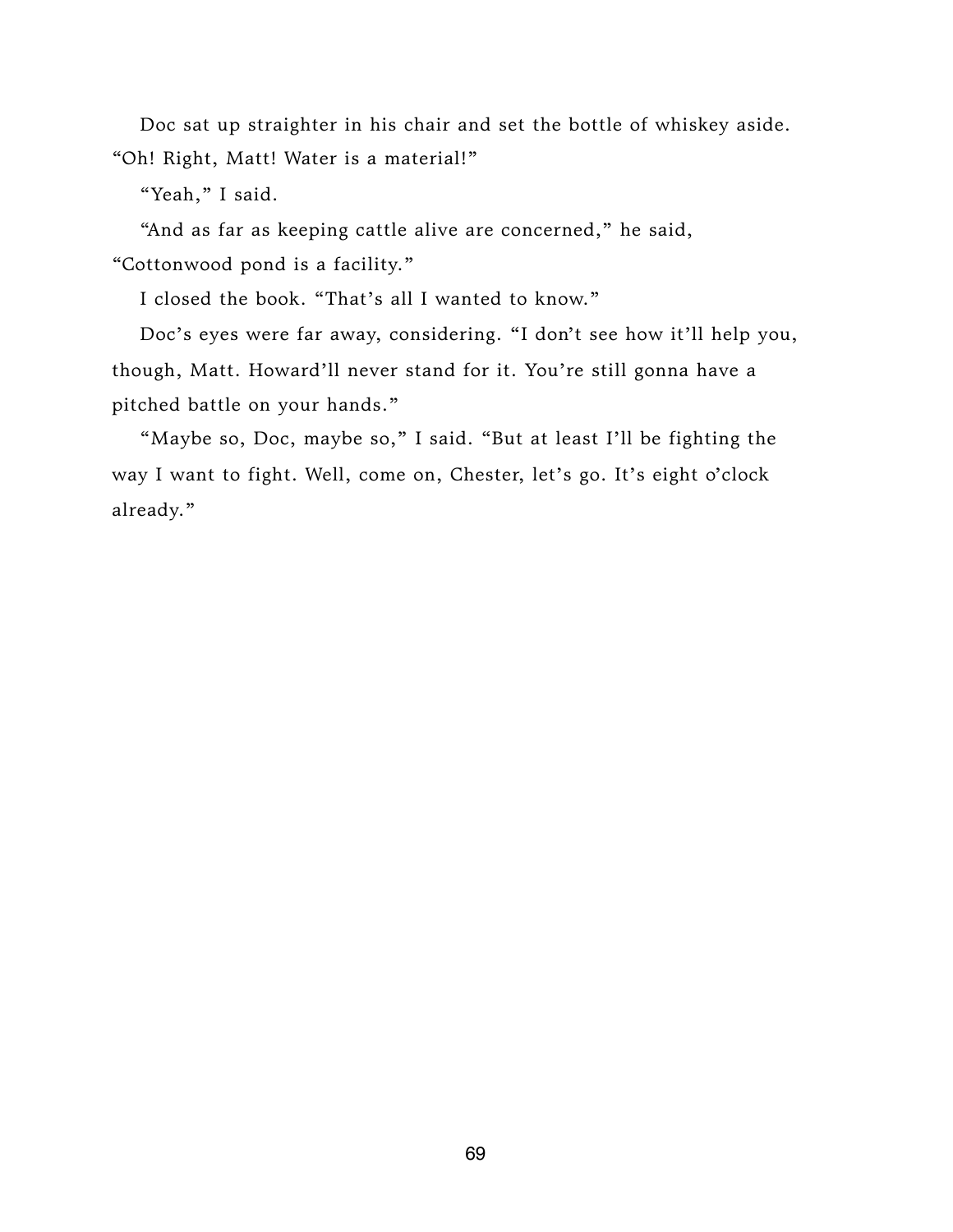### Chapter Sixteen

It was pretty dark before we got close to Howard's land. "It must be close to nine," I said. "Hope they don't jump the gun on us, Chester."

Chester thought about it for a second. "I figure that Jackson'll stick by his word, Mr. Dillon."

"If Howard lets him," I said.

There was a crack of lightning, followed by a roll of thunder. It was the fourth in about ten minutes.

"You know," said Chester, "we may get a break from this heat if that storm comes this way."

I wanted to agree with him, but had to shake my head. "No, I'd say it's only heat lightning. All thunder and no rain."

Chester sighed. "Well, if this goes on a few more weeks, this prairie'll be dried right down to the nub."

The sun had vanished entirely now, and the lingering blue air was turning purple, and about to change to black. There was no moon, tonight, of course. That would've been too much luck. The only light we had was from the lightning, a few miles off.

We were close to Howard's fence when we heard a voice call through the darkness. "Alright! Hold it! Pull up them horses!" It was Fenton.

There was another flash of lightning, and Chester whispered to me, "He's right there by the fence, Mr. Dillon."

"Yeah, I saw him."

"Who's there?" shouted Fenton. "Well, speak up!"

I raised my voice and said, "I usually answer bushwhackers with a sixgun. This is your lucky night, Fenton."

Fenton even sounded apologetic. "Oh, Marshal! I – I didn't know…" "Where's your boss?" I called.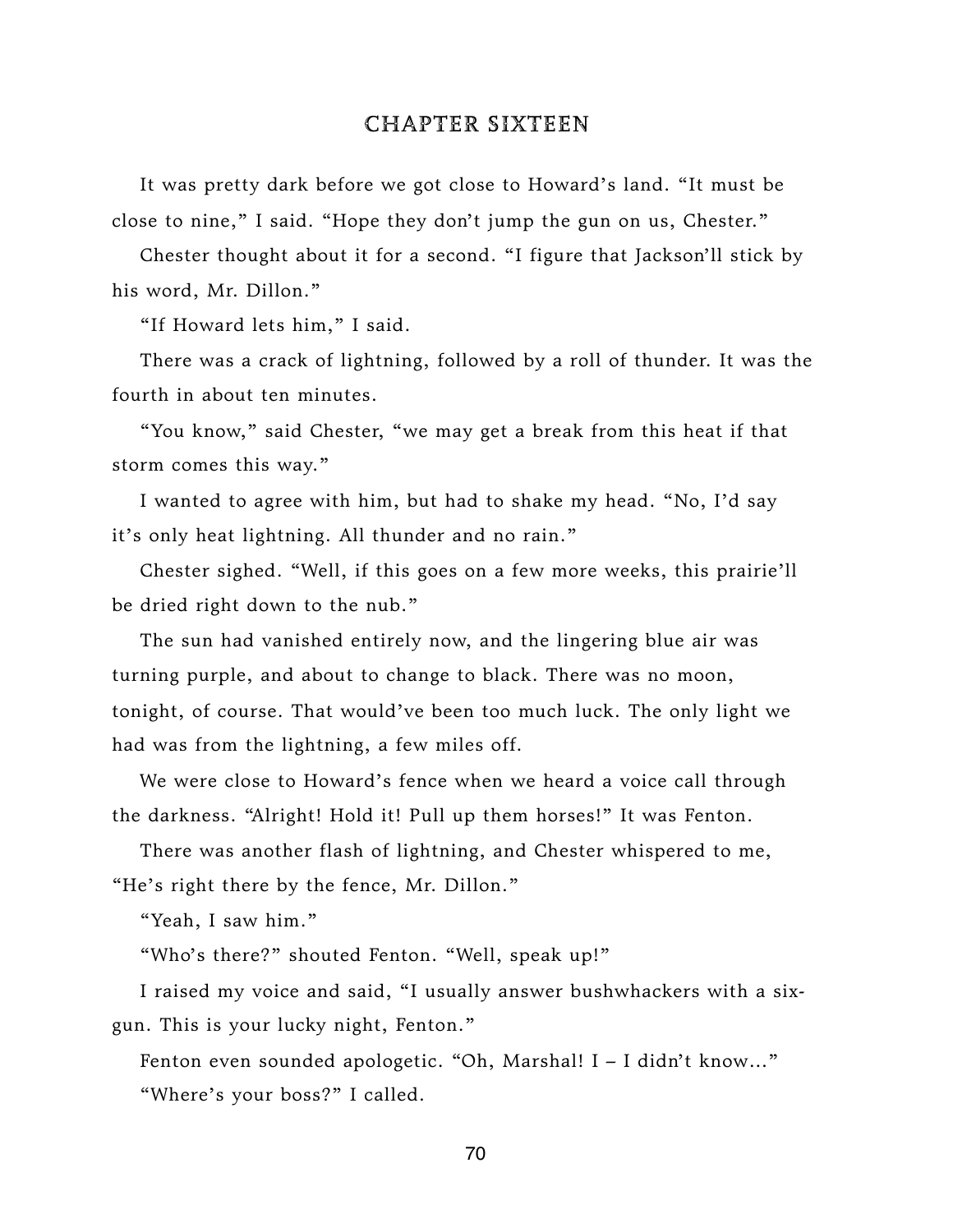"I'm right here, Dillon!" Howard came riding up to the edge of the fence. "'Bout time you got here. That mob may try to rush the fence any minute now."

Jackson wasn't so far away he couldn't hear us. "Not yet, Howard," he said. "I told the Marshal nine o'clock! You got five minutes yet."

"Come on over here, Jackson!" I shouted, riding my horse close to the fence. "I want you to hear this too!"

Jackson rode over slowly and looked me over. "I kinda wish you'd stayed outta this, Marshal. Rather not've fought against ya."

"Nevermind," I said. "Mr. Howard – by the authority vested in me as a U.S. Marshal, and under the territorial laws and ordinances of the United States, I'm hereby declaring a state of acute emergency, due to the drought."

Howard squinted at me. "What're you talking about, Dillon?"

"I'm invoking the US Territorial Ordinance Schedule of 1858, Section 7-21-C," I said. I had the book in my hand, but didn't have to reference the number. I'd memorized it on the ride out.

Howard looked suspicious – as well he might. "What're you tryin' to say?"

"Just this," I told him. "For the duration of the emergency, I'm taking charge of Cottonwood pond in the name of the United States Government. And I'm allocating use of it to Mr. Jackson here, to water his herd. Now, if you want to try to make a deal with him, you've got five minutes before I cut the wire and open the fence."

Jackson didn't crack a smile, though he was sitting a little taller in the saddle. He looked at Howard. "I've never bought water before – but I'll give you ten cents a head, Howard. How 'bout it?"

Howard looked back and forth between Jackson and me, then spat. "I'll see ya dead first. And I'll be struck dead myself before I see one head of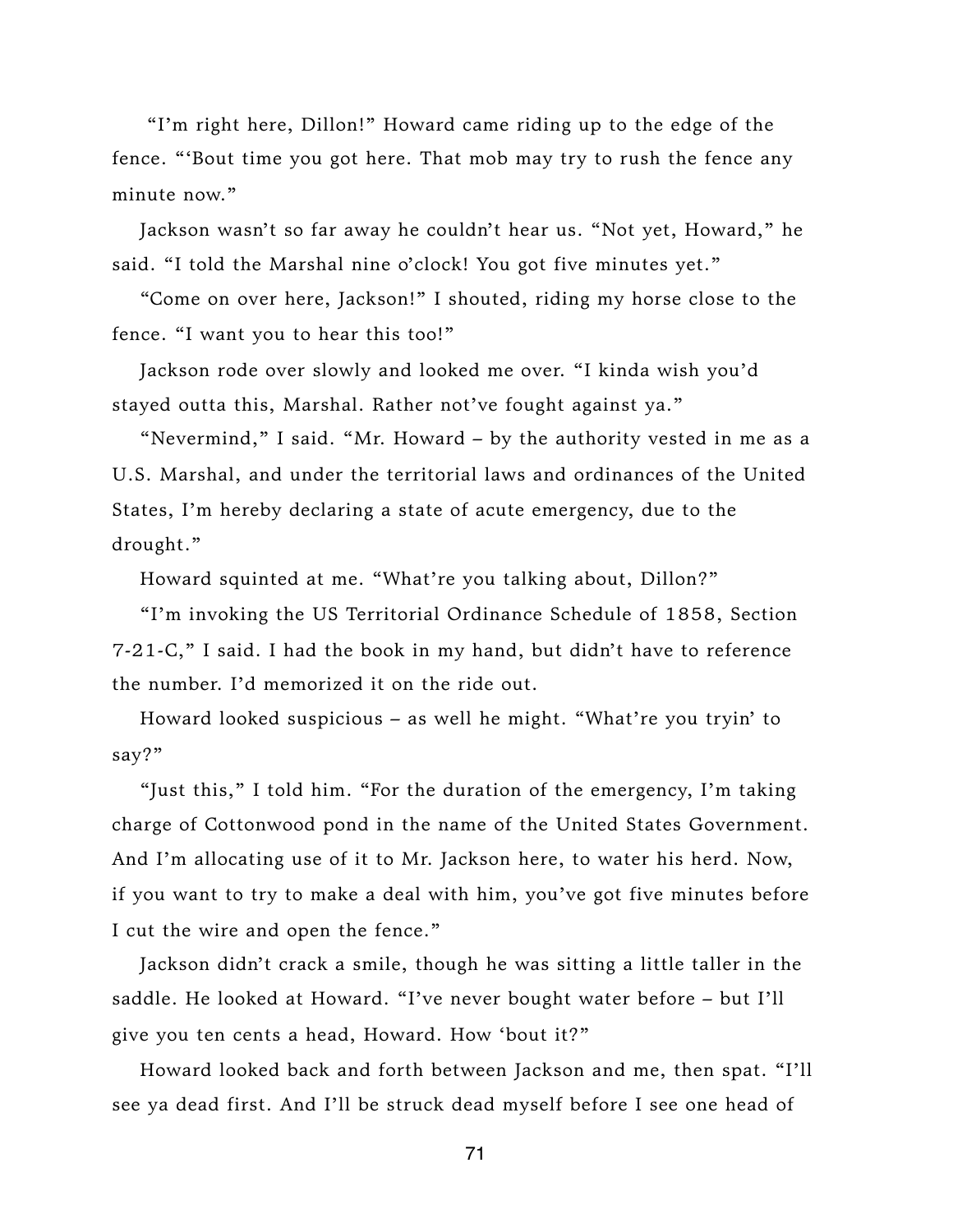your stock onta my property! Dillon, I don't know what's behind this move. Maybe you sold out, made a deal o'yer own…"

"Easy, Howard," I said.

"If not, then you've lost your mind!"

"Your five minutes are running out," I said. "Now what are you going to do?"

"Fight!" shouted Howard. "What'dya think I'm gonna do?"

"Gonna resist the law?"

Howard shook his fist angrily. "You call it the law, I don't! Dillon, I'm givin' my boys orders to shoot any man who lays a hand on this fence! And that goes for you, too!"

"Listen to me, Howard," I said, leaning forward in my saddle. "You've got a chance to do something that costs you nothing and means life or death to somebody else, and you're refusing to do it. Now, I'm sorry you see it that way. But in any case, this herd gets water."

Howard gave me his best dead eye. "Maybe they will." He turned his horse around and call out loudly to his men. "Alright, boys, you heard it! Keep that fence covered!" They cheered him. He'd already gotten them pretty riled up – probably promised them a part of the herd once Jackson and his men were dead. "If they want a fight," cried Howard, "they'll get one!"

I turned to Jackson and sighed. "I guess I'm gonna need some deputies."

Jackson smiled, though his eyes didn't soften any. "Well, I got twentyfive men here, Marshal. They're yours if you want 'em." As we rode towards the men they cheered us, Jackson and Chester and me. I guess both sides were pretty riled up. And I was going to be the match to this fuse. But at least I was fighting on the right side.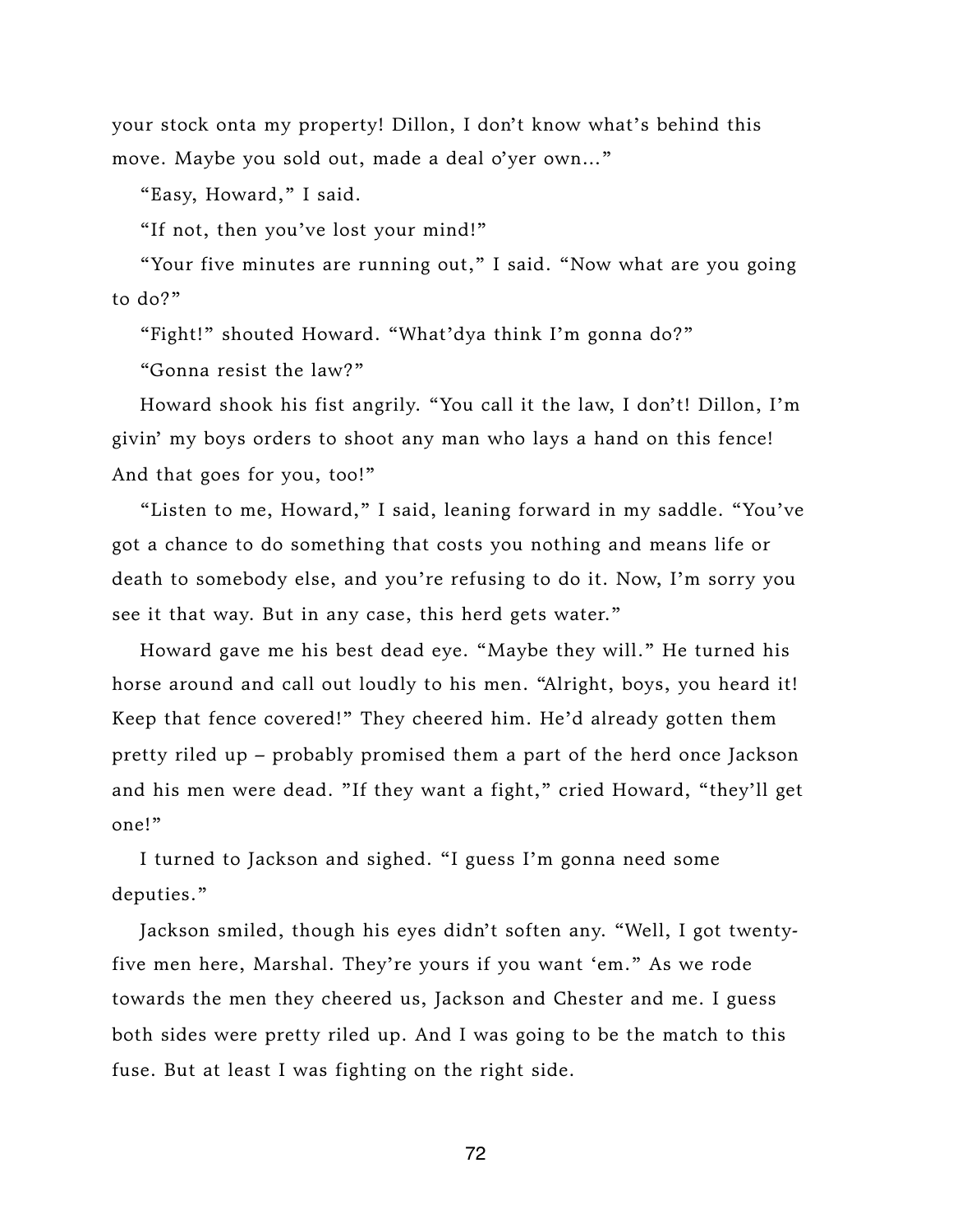"Alright, boys," I said to the cowboys. "Will you all raise your right hands." They did. "Do you swear to uphold the Constitution, ordinances, and bylaws of the United States to the best of your abilities, so help you God?"

Jackson led them in saying, "I do."

"Alright, now," I called. "You're all temporary deputy Marshals, acting under my orders. Now bunch the cattle this way and start 'em through the fence as soon as I open the wire."

"They won't need much startin', Marshal," said Jackson's wrangler – I'd heard Jackson call him Pecos. No wondering where he was from. He was a big man, and looked like he could wrestle any of his steers to the ground. "They've been smelling that water for hours," he said.

I dismounted. So did a few of the men. Most would have to keep their horses to guide the steers through the hole I was going to cut in the fence. Chester and I hobbled our horses on a sad-looking little tree about thirty yards from the fence. I had a second pistol in my saddle-bag and I dropped it in the pocket of my coat. I checked the load in the one at my hip. "Now, men, don't shoot unless you're fired on. If you are, then protect yourselves and your herd." I looked around at them. They were about as ready as could be. "Alright, let's go!"

There was no way to disguise the fact that a hundred or so steers were getting ready to rush the fence. I only hoped Howard's men wouldn't know exactly where to shoot until we were through. The darkness was helping us – for the moment. Still, the men were free to make as much noise as they wanted. I heard Jackson call out to Pecos. "Keep those flankers close and the men toward the openin' here. If'n they crowd on that fence, they'll cut themselves to ribbons!"

"Right, boss!" I heard Pecos call. "C'mon over this way!" he called – either to the cowboys or the cattle, I couldn't tell.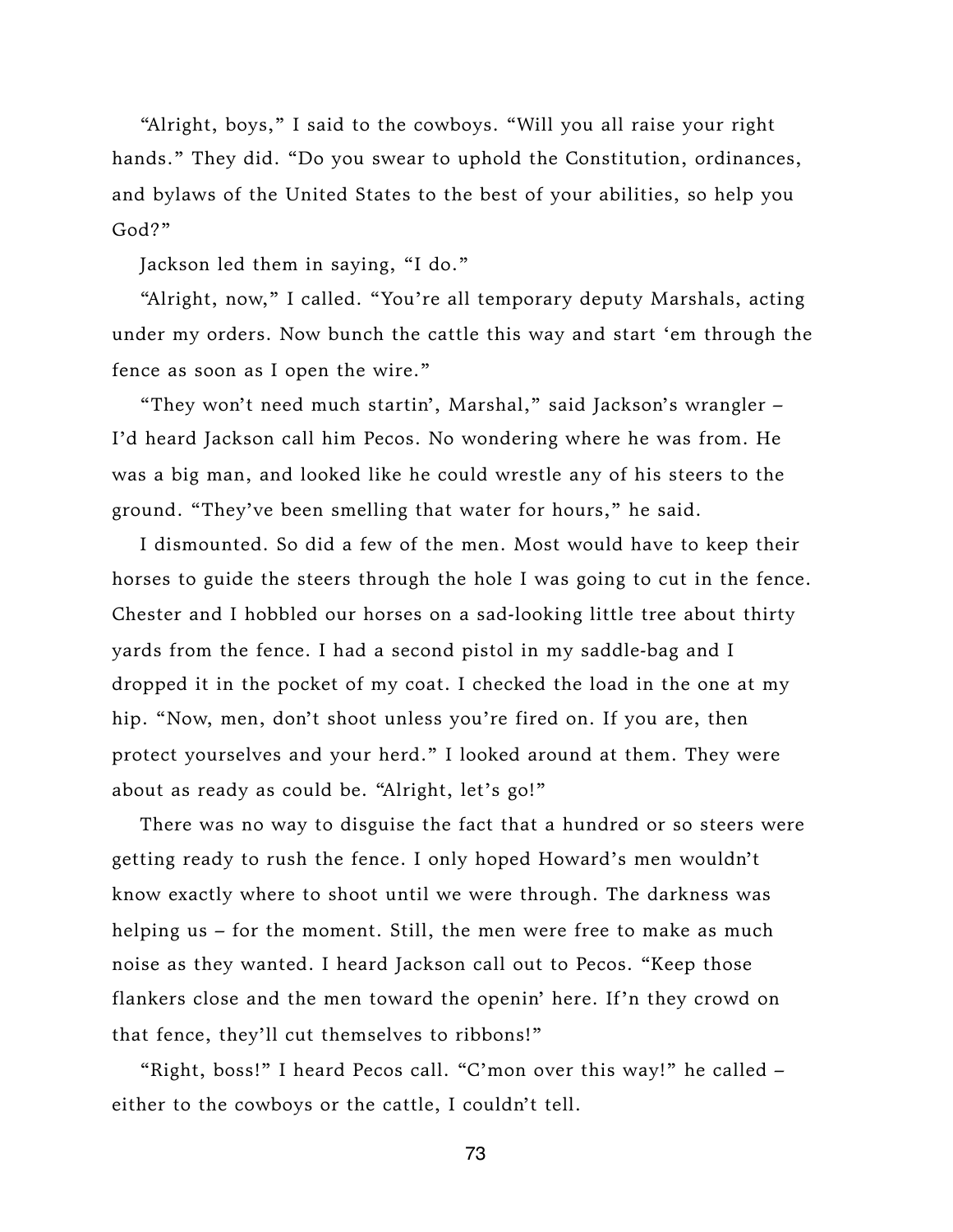"Chester," I said. "C'mere a minute."

Chester came ambling up with that lazy walk of his. Nothing seemed to hurry him. "Yessir."

"You got the wire-cutters?" I asked.

"Yessir," he said. "Here y'are, Mr. Dillon." Holding out my hand I could barely see the outline of the wire-cutters as he passed them over. They were cool in my sweaty palm. "You know," said Chester, "I think we got a fight on our hands."

"Yeah, I guess," I said. "Alright. Keep me covered."

"Yessir, Mr. Dillon." He lifted the gun out of the rifle boot by his saddle.

Jackson had dismounted, and he came up to us. He'd heard me give Chester his orders. "Chester, was it?" he said. "I'll watch the left over here."

"Alright, Mr. Jackson."

I crept up to the fence, keeping low, to a place right in line with the pond. It was where they'd suspect I'd make the cut, but I wanted to create a straight line between the steers and the water. The last few feet I snaked along on my belly, my gun at my hip, the wire-cutters low by my side, under my coat. It was a good thing, too. One of those flashes of heat-lightning ripped the sky open behind me, but there was nothing for Howard's men to see except a large lump on the ground – no man walking forward, no reflections off a gun-barrel or wire-cutters. I waited for my eyesight to adjust back to the darkness, then I crouched as low as I could and cut the bottom piece of barbed-wire. It made a sound like a guitarstring when it snaps, but over the noise of the cattle, I was pretty sure Howard's men couldn't've heard it. Well, there was one strand gone. I raised myself up just a little bit and opened the jaws of the wire-cutter for

74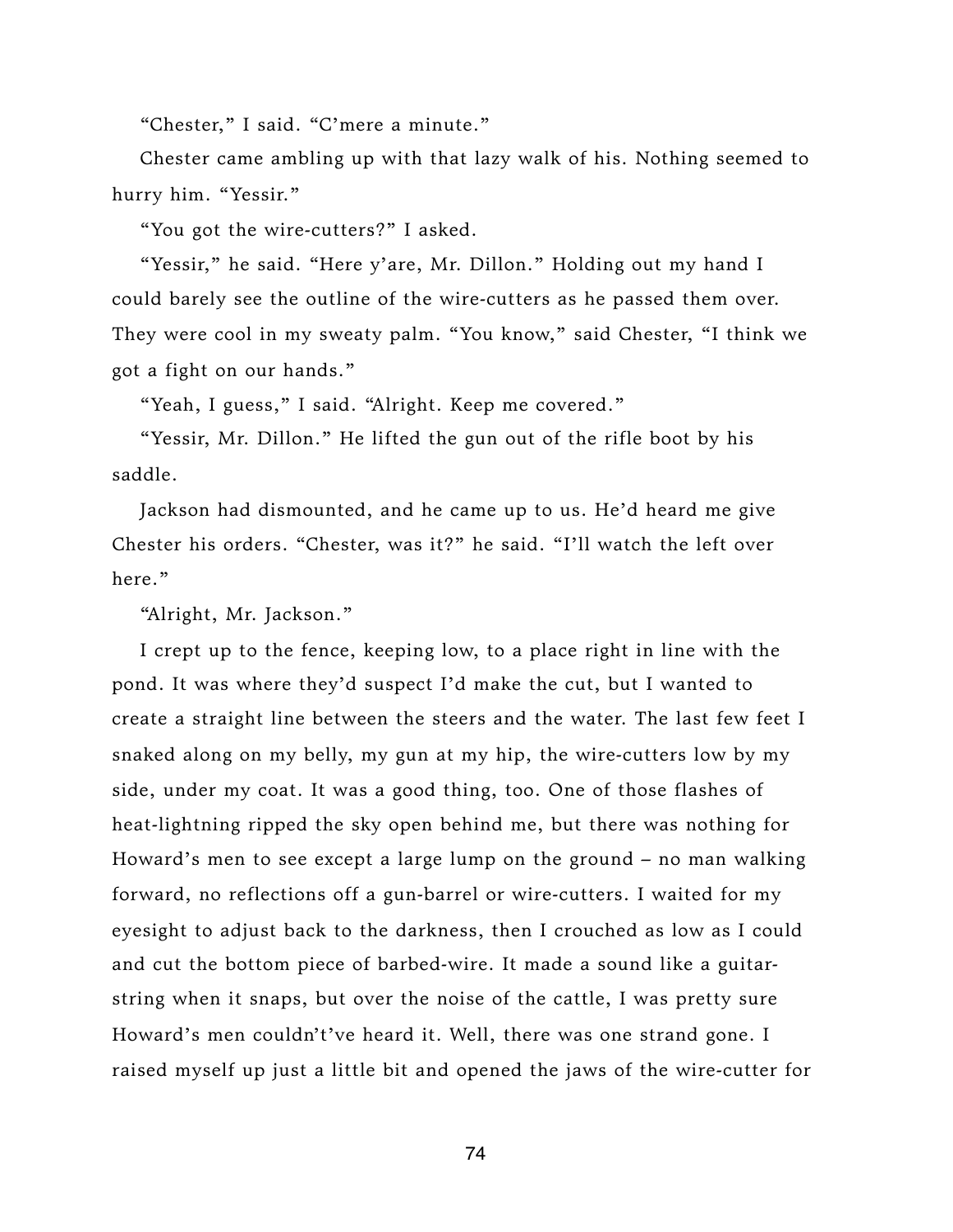the second strand. That was when the lightning revealed me to the thirty or so guns on the other side.

I heard Fenton shout, "They're cuttin' the fence, Mr. Howard!" Howard's response was immediate. "Let 'em have it, boys!"

The shooting started. The air around me was alive with little lead flies darting past me, humming through the air or pelting the earth. So far, none of them hit me, though one smacked into the fence-post beside me.

As I cut the second strand, I remember thinking, Alright, Chester, fire at the flash, and I imagined I could hear him murmur, Yessir. Then Chester and Jackson and a few of Jackson's men opened fire, and I could hear at least one scream from the other side of the fence. I cut the third strand.

Chester rolled up closer to me and snapped off another shot. "Oh my gracious," he said. "I wish there was a moon."

"One more strand," I told him. He shot and rolled away as a hail of bullets came his way, drawing the fire away from me.

"Where's Howard?" asked Chester, a little louder. He was answered by a shot.

I heard Jackson shout from somewhere on my other side, "I spotted 'im." His words were followed by a shot of his own and another shout. It didn't sound like Howard, but you never know what'll happen to a man's voice when he's been shot.

I clipped the last wire. Then, gathering the four barbed-wire strands in my handkerchief, I dashed off to the other fence-post, opening up a wide gap. "Now!" I called out loud.

Jackson stood and shouted, "Alright, boys! The fence is open! Bring 'em through!"

I ran through the gap I'd made, Chester folowing close behind me. "Come on through, boys!" I called.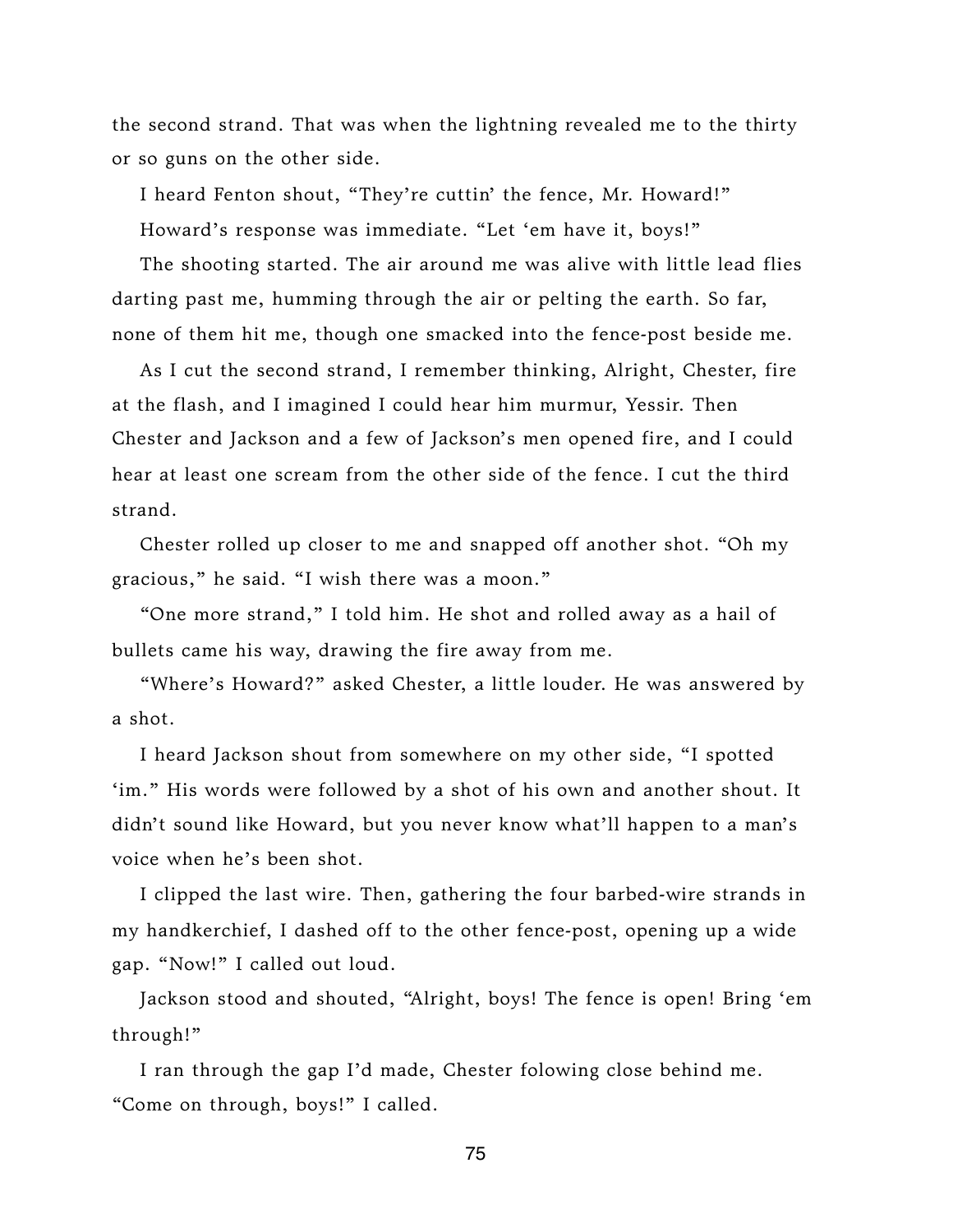The cattle didn't need much prompting. At the first shouts they started pushing and bumping each other through the open fence. Some of Jackson's men took up positions in lines on either side of the fence, funneling the steers through the gap. The cowboys hollered and whooped it up as their herd raced past them towards the water.

I was listening for shouts from the other side. What surprised me was the fact that Howard's men weren't shooting anymore.

"Heads up, Chester," I said, drawing my gun for the first time. "They won't give in this easy."

"You can hear 'em out there," said Chester, "but you can't see 'em through the dust." The cattle were kicking up quite a cloud, and a wind was blowing the dust in, towards Howard's men, covering them even in the flashes of lightning that were coming more and more often now.

"Well, come on," I said. "Let's try to find Howard. I'm gonna take him in for attempted murder."

We ran along the inside of the fence, then turned inward, putting ourselves between Howard's barn and the pond.

"Last time I heard 'im," said Chester, "he was down along the fence here, somewheres."

That was when I saw the bobs of light coming towards us. It wasn't lightning. It was a torch, coming from around behind the barn. The first torch was followed by another, and another.

"Alright, boys!" came Howard's voice through the dust. "Fire the grass!"

Beside me, Chester said, "Lookit them torches, Mr. Dillon!" Both Chester and I fired into the dust, aiming at different torches. When the first two torches fell, I thought we'd hit them. But then all the torches went down, and the fire rose up.

"They're setting fire to the grass!" said Chester, disbelieving.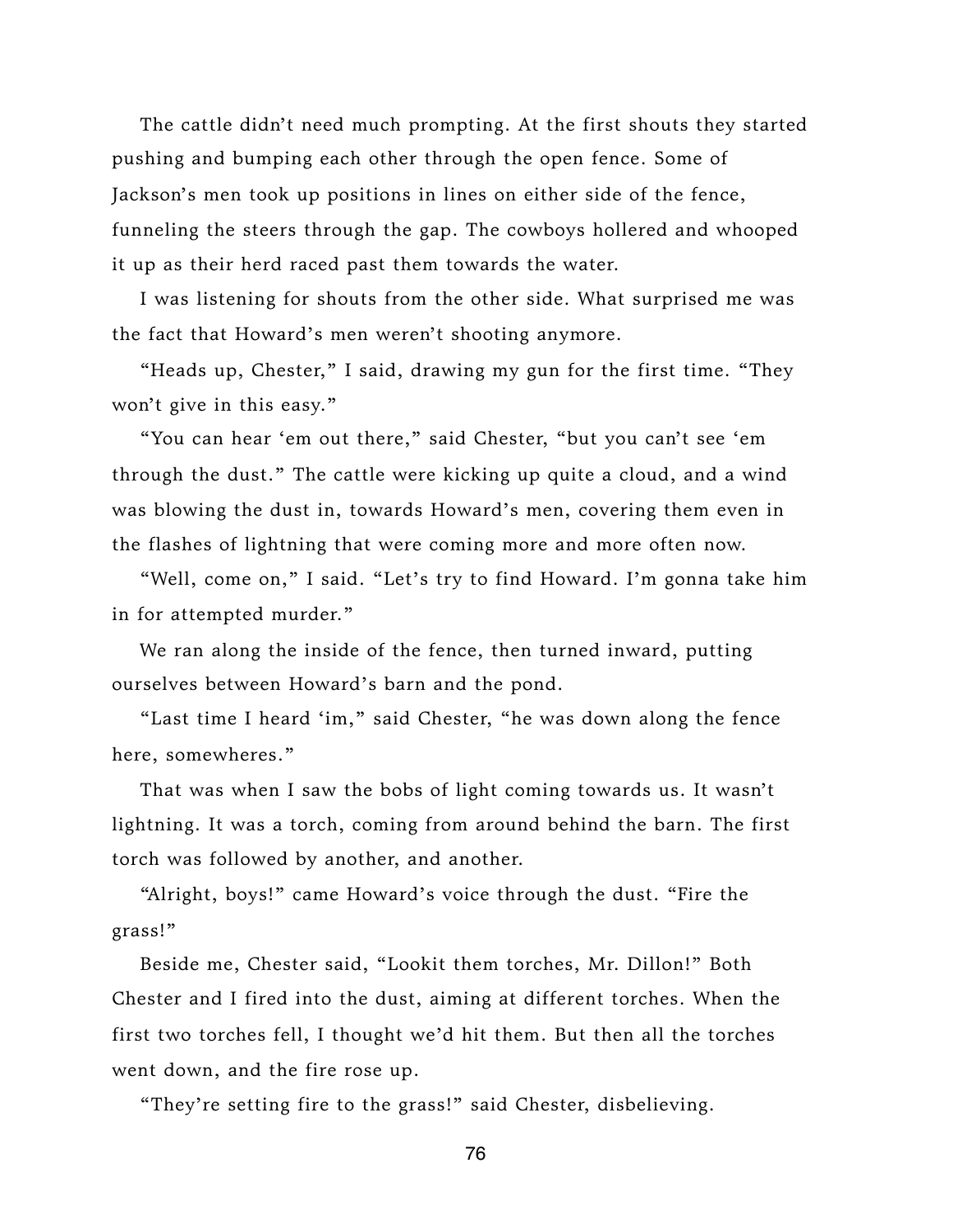"Yeah," I said. "As dry as it is, they'll set the whole prairie blazing."

The shots were coming again. Now that they'd dropped their torches, they had lifted up their rifles and continued to shoot at us.

"Come on, Chester!" I turned and ran back to the fence. "Jackson!" I called. "Get your herd through the fence! They're trying to stampede them!"

Jackson looked at me in the dim light from the growing fire. "It'll take more'n fire to turn those cattle away from water."

I looked at the herd, and nodded. "I guess you're right. But that fire is real trouble. Look, send as many of your boys as you can to help me. We gotta get that fire stopped and fast."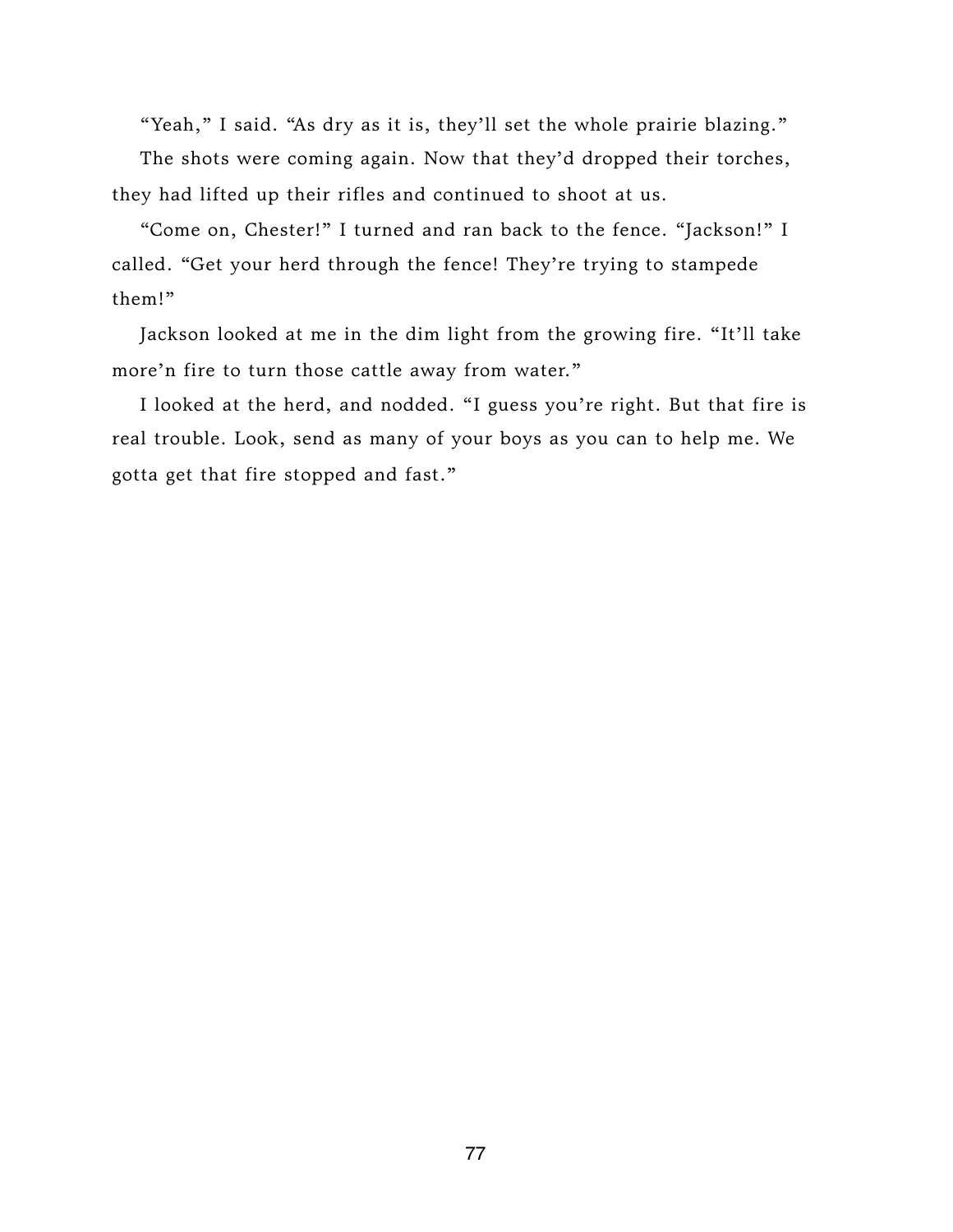## Chapter Seventeen

Getting a fire started on dry grass isn't all that hard, but it would have been easier if I'd had one of my father's old flintlock muskets – we could have gotten a spark off of that, the way they did in the old days. But since there was already a fire blazing, I sent Chester and some of Jackson's men up with branches and they brought them back burning. Using those flames, I had the men make a backfire, a fire along the inner edge of a blaze that consumes any fuel and change its direction. I'd seen backfires used once or twice to stop prairie fires. I just hoped I'd gotten it right. We set fires in patches, then beat them out quickly, leaving a dead zone that Howard's blaze couldn't cross, for lack of anything else to burn. What we ended up with wasn't a proper backfire. It was more of a scratch line. I just hoped it held. But the wind had me doubting.

I ran along the backfire, keeping an eye on the flames and watching as the wind made Howard's blaze dance as it came for us. The occasional shot still winged past our heads, and we fired back through the flames at the men on the other side, but it was impossible to tell where the shots were coming from. Lucky for us, that was true for Howard's men, too. But after awhile, as we lit fires then stamped them out, the shots stopped completely. Howard's men had vanished.

"I dunno, Mr. Dillon," said Chester, reloading his rifle. "I dunno if we're winnin' or losin'."

"Well, if that backfire holds, then we're winning," I said. "Otherwise…" I let my voice trail off. I had my coat in my hands, the one Doc had given me. It was scorched and covered in ashes, but it'd protected my hands.

78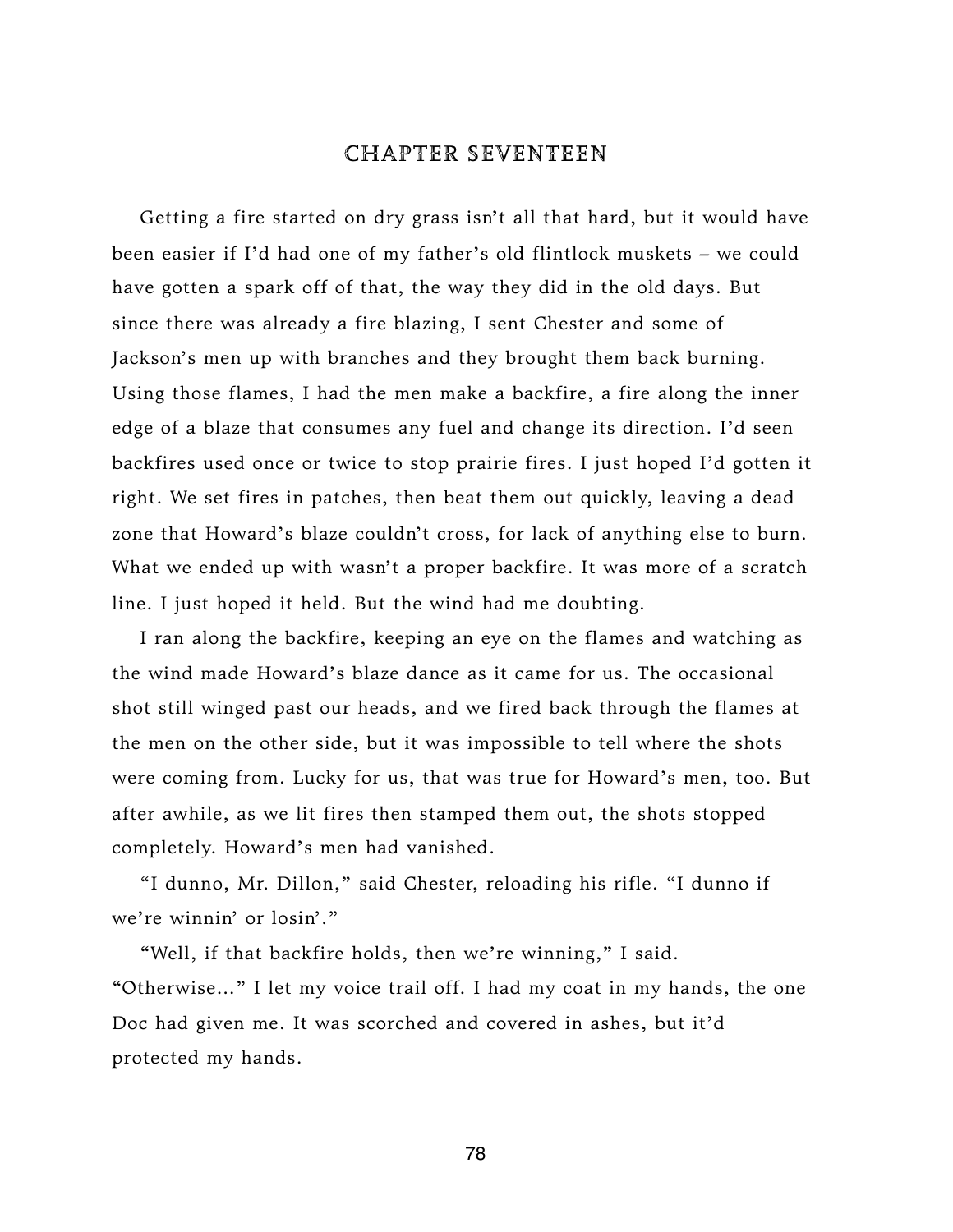"Couldn'ta been a worse time," said Chester. "The prairie's dry as gunpowder."

"Well, at least that herd's safe," I said. "They wouldn't leave that pond if the whole world caught fire."

Pecos came running up. "Any orders for the boys, Mr. Dillon?"

"Yeah, just have 'em keep working along the edge of the backfire there, Pecos. Beat out any sparks that get across."

Pecos saluted. I wondered what army he'd served in. "Right, Marshal. I gotcha."

Before he left, I grabbed his arm. "Have you seen anything of the Howard gang?"

Pecos shook his head in the flickering light of the fire. "Not a sign. I guess they figured they done all they could."

"Yeah, maybe."

Chester looked up at the sky. "Mr. Dillon, I could swear a storm's about to break. I can halfway smell the rain."

I looked up, and the sky was bright from the flames, but I didn't see anything that looked like rainclouds. "I don't know about that, Chester." I looked down again at the fire Howard had set. "But it's doing one thing that won't help us."

Chester glanced at me. "Whaddya mean?"

I pointed. "Look. The wind's shifting, it's starting to drive those flames across the backfire."

It was true. Sparks were floating through the air, carried by the wind, to the other side of our scratch line. Pecos' men were trying to deal with it, and for the moment they had things under control. But if that wind kept up…

Chester was thinking the same thing. "Well, if it catches there again, it'll get clear away from us."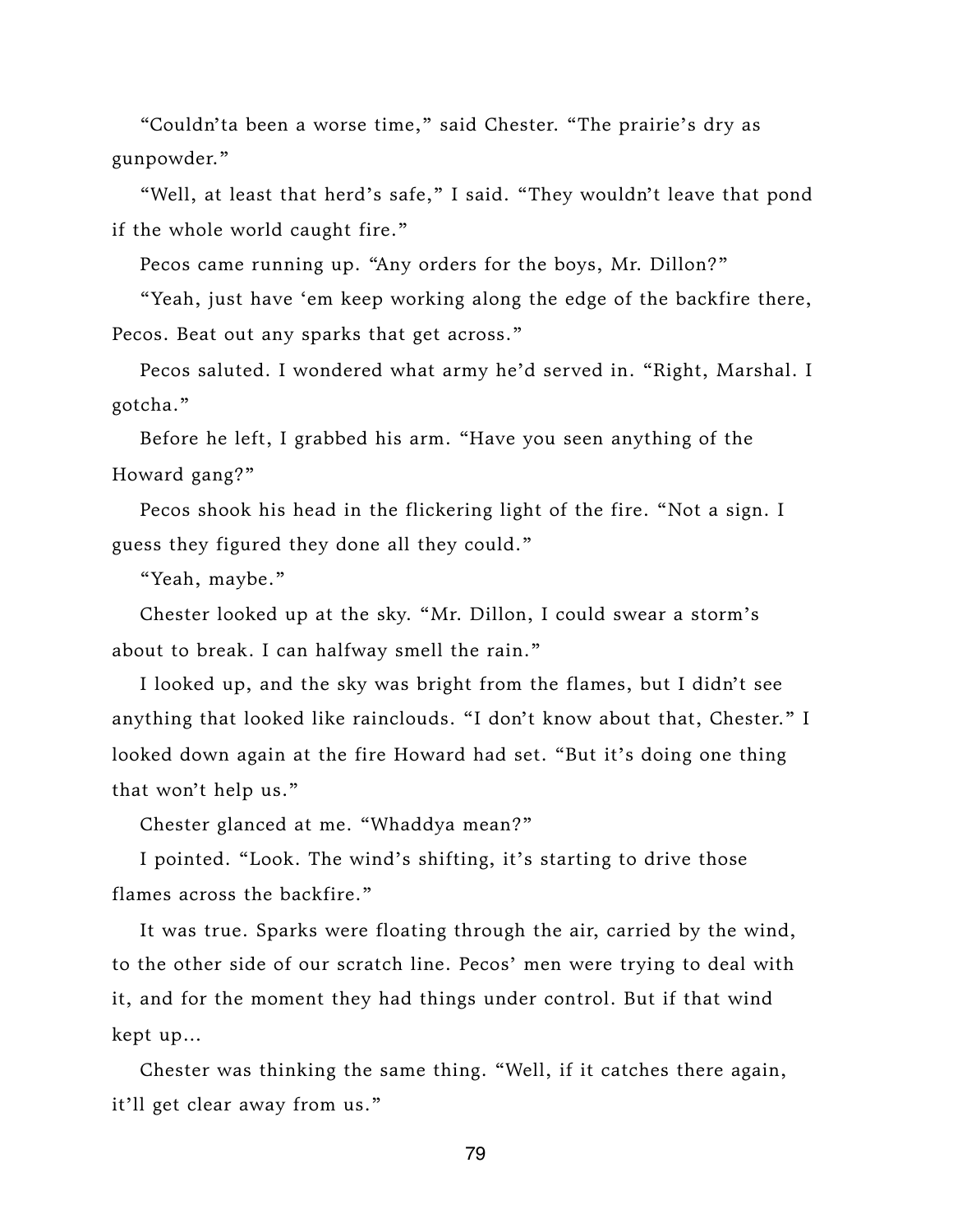"It sure will," I said. "Come on, let's grab some more of Jackson's boys and start working behind them."

We turned to head back to the pond, then stopped, staring into the barrel of a gun. Fenton stood there, his pistol in his hand. He had a couple more of Howard's boys with him.

"Don't move, Dillon!" he shouted.

"Well, Fenton," I said. "I figured you'd be halfway to the Mexican border by now."

"You figured wrong," snarled Fenton. "You keep your hands still, both a'ya! One move and it's your last move!"

I had my coat balled up in my left hand. There was a pistol in the pocket. If I could use it. "That's about the way you planned anyway, isn't it? I figured you for a backshooting bushwhacker."

"Drop your gun-belts, both a'ya."

"No," I said. Chester stood a few feet away from me. He didn't drop his gun.

"Hold still, then," said Fenton. "Rice, go fetch their guns."

"Rice, if you try it, you'll die first," I told him.

Fenton shook his head like a bull does when something's in its eyes. "You wiped us out, Dillon!" he shouted. "That backfire a'yours took the ranch house and the barns. There's nothin' fer us to do now but drift! Only first I'm gonna kill you–"

Lightning struck a mile or so away, and the roll of thunder that followed it was loud. Fenton's eyes flickered, thinking it was a gunshot behind him. I shoved Chester with my left hand while I darted right. "Hit the dirt, Chester!" I fired the gun in the coat with my left hand. Rice dropped to the ground. At the same time Chester rolled and came up with the rifle at his shoulder. He fired once, then dropped the rifle and rolled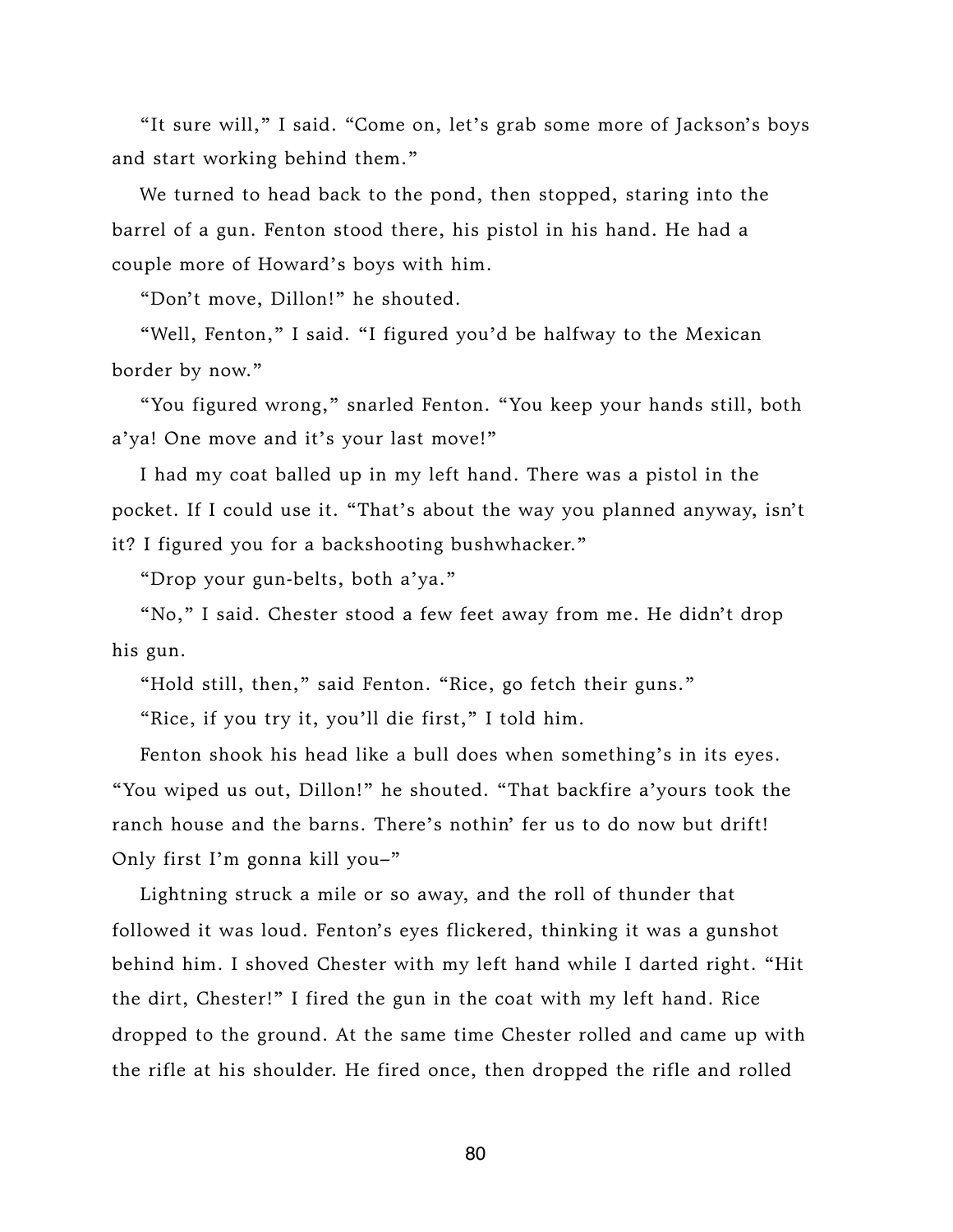again, drawing his pistol. Fenton's other man screamed as his face exploded. "Damn," I heard Chester mutter.

"Hold it, Chester!" I threw the coat aside and let my hand hover over my holster. "Fenton! Drop the gun, you're under arrest!"

Fenton's gun was low by his side, aimed at the dirt. His face was red with rage. "I'm droppin' you first!"

He started to lift the gun and I jerked. My left hand went to the hammer and I fanned it twice. Fenton bucked like a wild steer, then fell to his knees.

"Dillon,  $I -$ "

He fell on his back, still trying to lift his gun. Then he let it go and lay there, limp.

Chester brushed himself off and retrieved his rifle. "Well, you warned 'im, Mr. Dillon."

I turned around. "It doesn't matter much now. Look, Chester."

The wind had taken the sparks of Howard's fire and blown it over our little patch of dead earth. "Yessir!" cried Chester. "It's jumped the backfire! With that wind drivin' it, it'll burn the whole prairie from here clear to the river!"

"And Dodge City along with it," I said. My voice was choked, but not from the smoke. "Not a way in the world of stopping it, either."

Jackson came running up. "I heard the shots, Dillon! Are you alright?"

I stared at the fire. "I'm sick at my stomach, that's all. Dodge City's gonna burn, Jackson, and there's nothing we can do about it."

Jackson stopped in his tracks and watched the blaze grow. "I sure didn't figure on this," he said. "I'd let him have the herd, gladly!"

"No," I said. "It's my fault. I should've jumped him first."

"A man does what he has to, Marshal," said Jackson. "I don't think that's your way."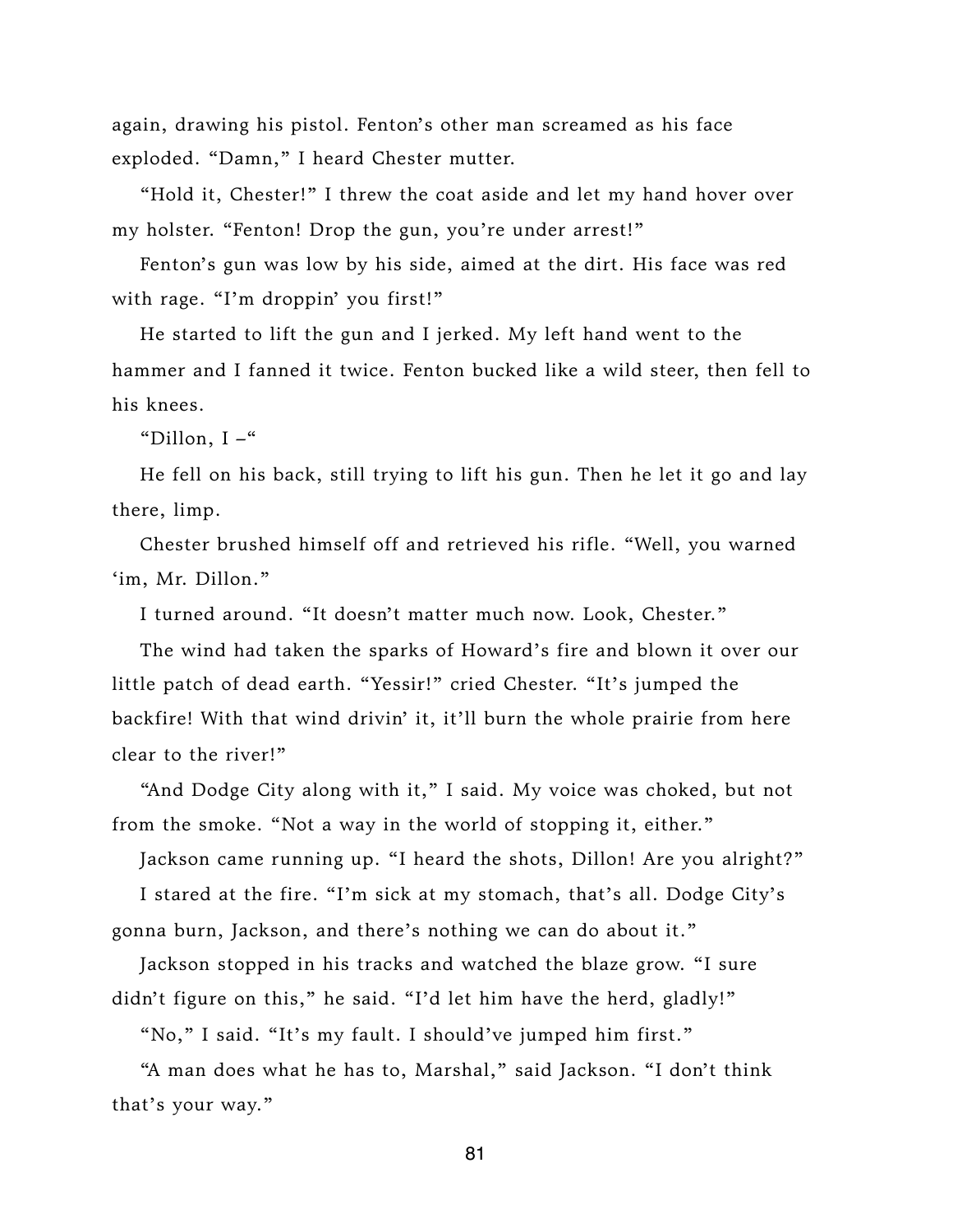"Maybe my way's the wrong way," I said sourly. My face felt hot and wet at the same time. "The burning ten of thousand acres of prairie and a whole town, there must be something wrong  $-$ " I turned away, feeling sick. Then I stopped thinking of the city, and began to think of the people. One person in particular. "Where are the horses? Maybe I can beat it back  $-$ "

Chester grabbed my sleeve, holding me back. "Wait, Mr. Dillon!" "Let me go, Chester!"

"I told you!" he shouted. He sounded perversely happy. "I told you! I could smell it!"

"Smell what? What the devil're you—?"

Then I felt it. There was a slight pattering against the top of my hat, and the wind brought a few drops under the brim. They landed on my face, and in my open mouth. "Rain!" I shouted.

"Yessir!" said Chester in delight.

I looked up at the sky, but it was hidden by the smoke. I turned to Chester and Jackson. "By Heaven," I said, "it's starting to rain!"

Jackson grinned and took off his hat. "By Heaven might be the right expression!"

I laughed. I couldn't help it. The laughter just welled up inside me and came burbling out like water from a spring. "Well, I don't know about that, but I do know that it's about the only thing that can save Dodge!" I took off my hat, too, and lifted my face to the water that was coming faster and faster. I shouted with all the voice I had. "Well come on, rain! Faster! Let loose and rain, willya!"

I was answered by a low, long rumble of thunder.

Chester had his hat off, too, and he was skipping around with a huge grin on his face. "It's doin' it, Mr. Dillon, look at it! Beatin' down on that fire!"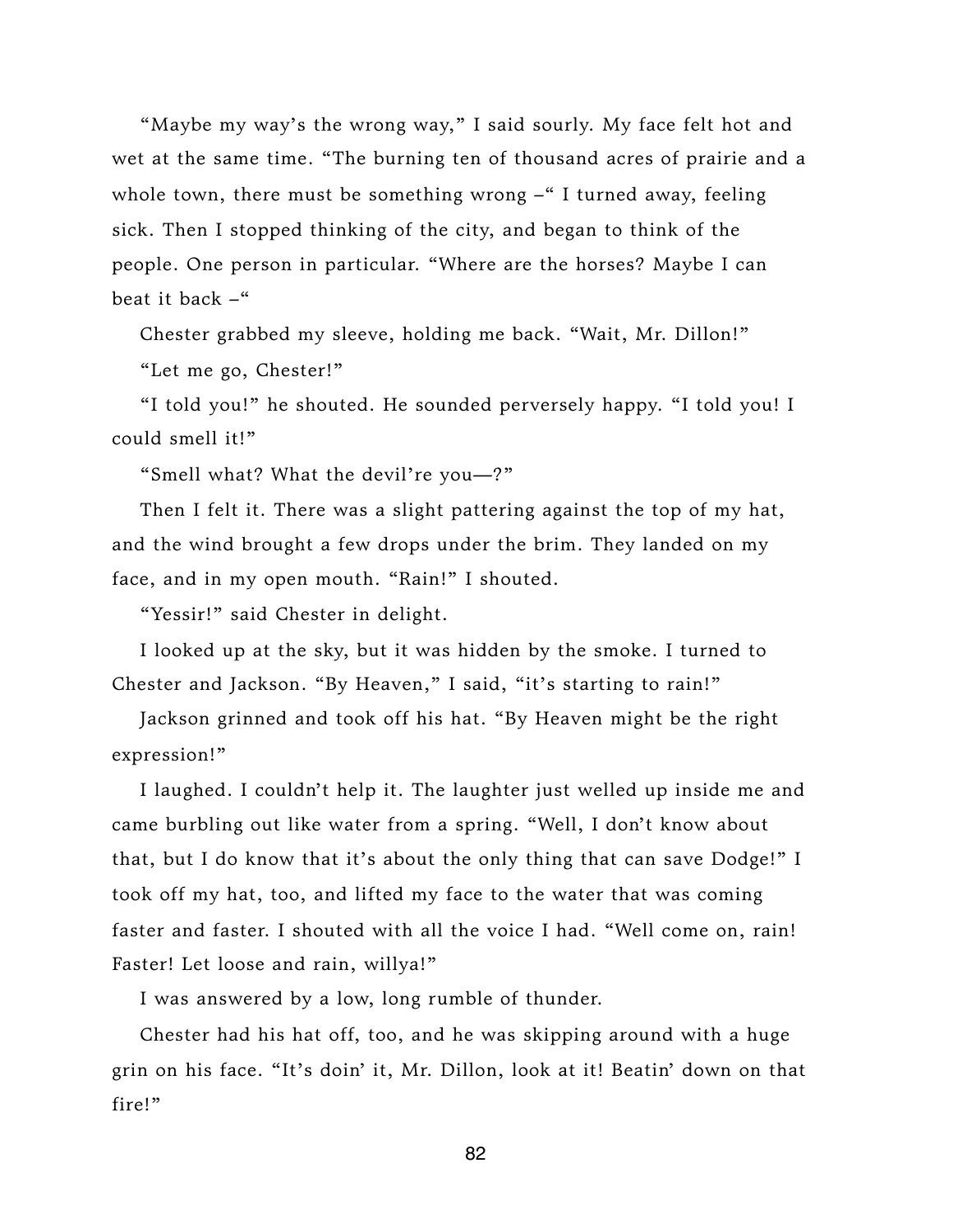"Rain!" We were all laughing now. The rain gave me another reason to be grateful, now, as I was crying like a lost little boy. But they were tears of wonder, not fear. I took in a long breath. "You know, Chester – out here, at times like this, it makes you wonder if, maybe -" Chester and Jackson were both looking at me, grinning. "Well, I don't know," I said. "Come on, Chester. Let's find our horses."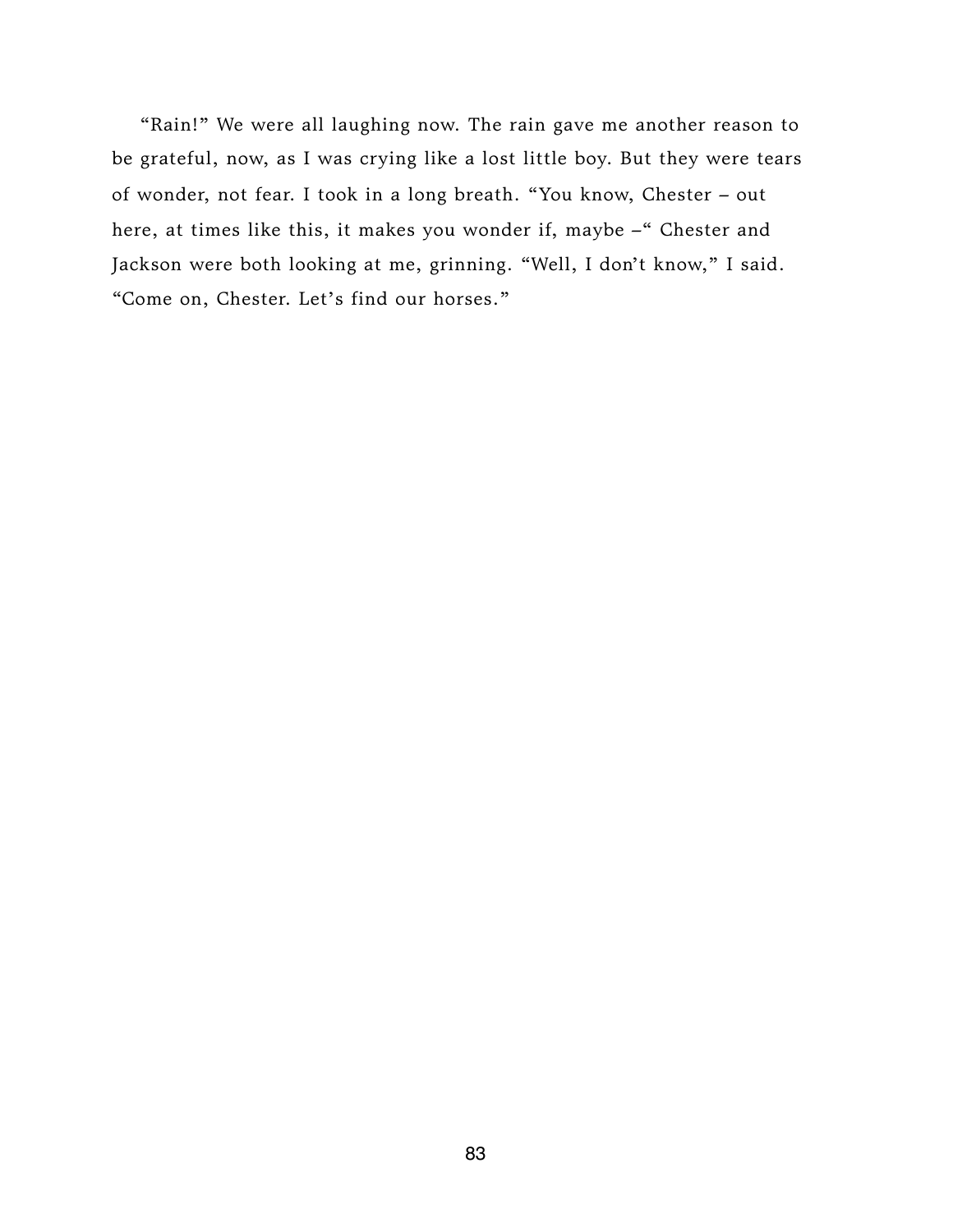### Chapter Eighteen

We rode back to Dodge through the downpour. I had my hat pulled low and my shoulders hunched. I was wearing my coat again, the one that now had a hole in the left pocket the size of a finger.

"It's sure not lettin' up, Mr. Dillon," said Chester.

"No." It was like the skies had stored up all the water we had been waiting for all summer and was now dumping it down on us. Jackson was worried about some of his herd getting stuck in the mud and drowning. We'd left him and his boys circling them up on the burnt ground that was all the remained from Howard's land. Jackson's men had cheered when we rode by, and whether it was for us or the rain, I couldn't tell. But there was one group of cowboys who were going to have a lot of leeway in Dodge. I didn't care if it was fair – they'd earned it.

Then I remembered I wasn't in charge of the law in Dodge anymore. But even that couldn't sour my belly tonight.

We were still quite a ways from Dodge, Chester and me, and we could barely see the trail. "Ah, let's swing over by the bluff, Chester, and find a place to wait it out for awhile, huh?"

Chester smiled. "That's what I was hopin' you'd say." He hadn't brought a coat and his shirt was soaked through.

I clicked my tongue so my horse would know I was talking to him and said, "C'mon, boy."

We found a place in the lee of the wind, and we sat on our horses, looking out into the darkness at the rain and the swinging branches. We listened to the storm as it raged over and around us.

"Well," said Chester, "it took a long time to break loose, but it's sure makin' up for lost – wow. I never saw lightnin' this big before."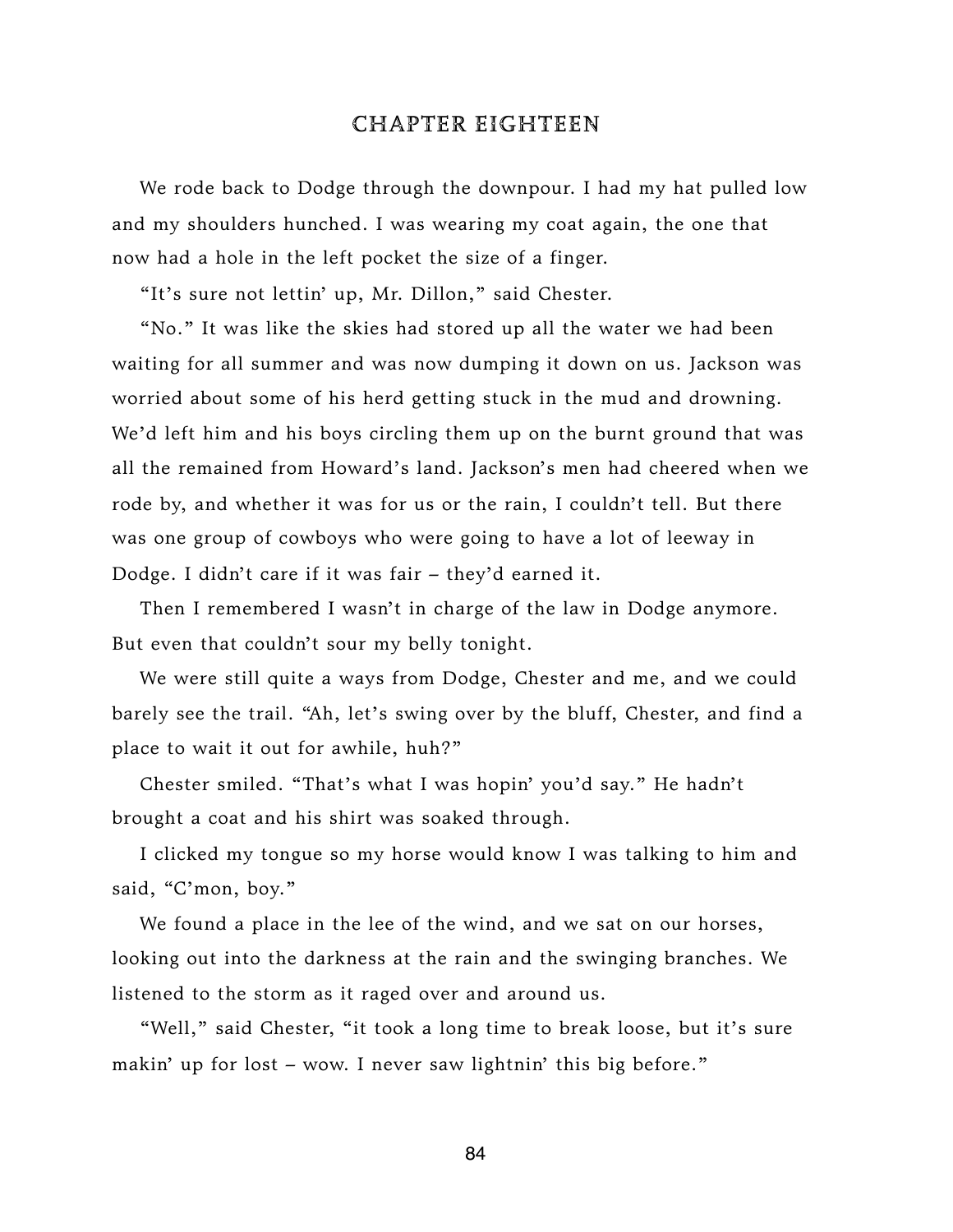"It usually let's up once the rain starts. I guess it's just a freak storm anyway…"

For a split second I thought the sound was thunder. But the sound of a bullet ricocheting off a rock is pretty unique.

"Off your horse, Chester! Flat on the ground!"

He was already moving, and we dropped to the earth and lay there, almost under our horses, and stared out at the darkness.

"I saw the flash, Mr. Dillon," whispered Chester. "It come from that lone cottonwood tree."

"Yeah," I said. "It's a bad spot. He's got cover and we haven't. Well, I guess we found out what happened to Mr. Howard." I raised my voice. "Alright, Howard! Come out with your hands up! You're under arrest!"

"Why dontcha come and git me, Dillon!" It was Howard, all right. He was just waiting for another lightning strike to show where we were to loose off another round.

I took a chance and stood, and I pulled by rifle out of the boot on the saddle of my horse. Kneeling down again, I leaned in close to Chester and whispered. "I'm gonna flip a shot at the tree, Chester. Roll away as soon as I fire." I'd kept one eye closed, just in case lightning flashed again and ruined my night-vision. Now I opened it and aimed at where I thought the tree was. "Alright, now," I said, and fired off one shot before moving right.

There was a dull thwack as my bullet hit the tree. Howard fired back immediately, aiming for where he'd seen my flash. I fired again from my new position, but I'd barely gotten it off when a second shot came out of nowhere and clipped my left shoulder. I sagged back and rolled again, back to where I'd fired first.

"Smart, Dillon!" shouted Howard. "But not smart enough!"

85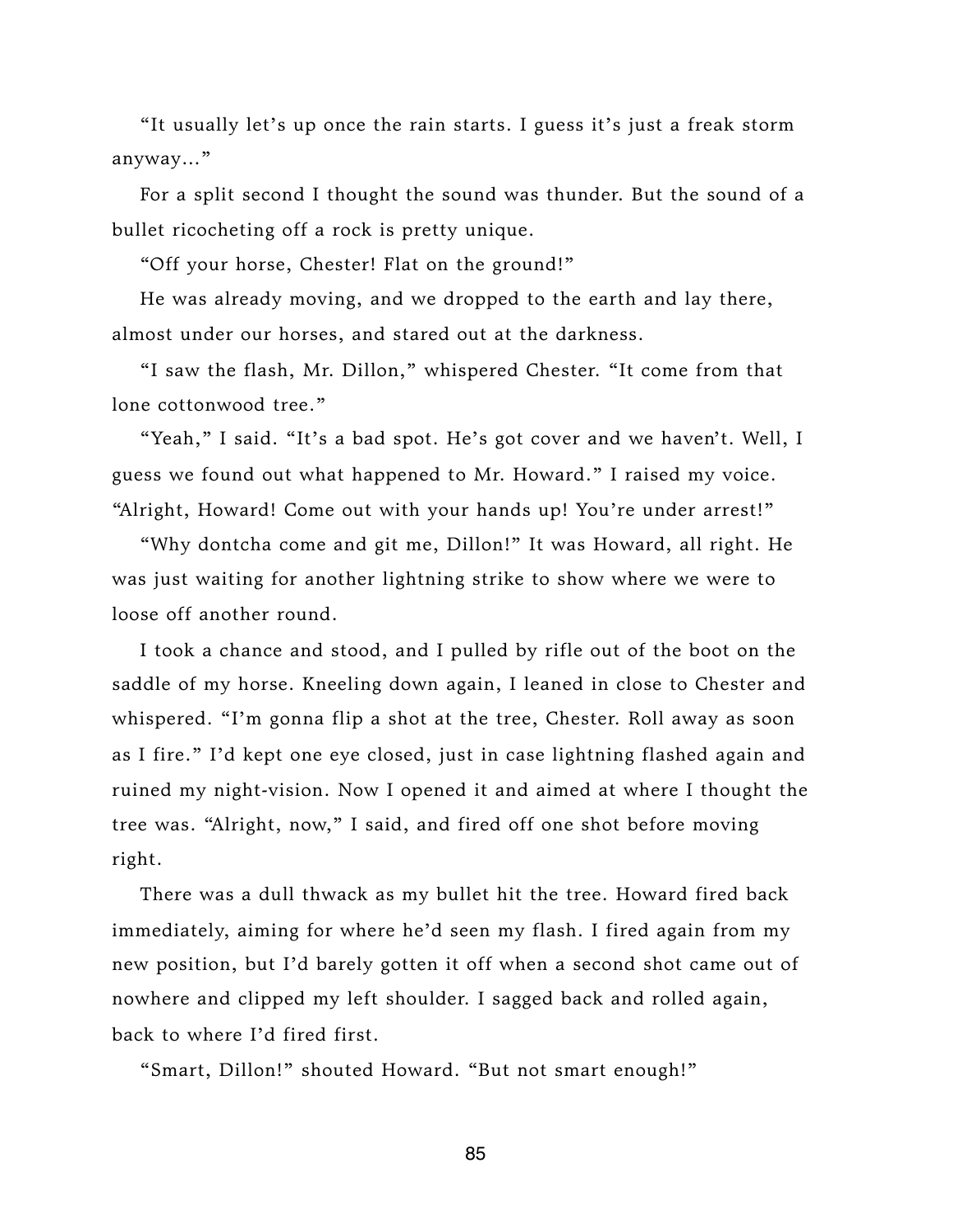He'd anticipated my ploy and hadn't even bothered aiming his first shot. He'd fired wild, then rolled around to the other side of the tree and tried to take me out when I fired again, knowing I'd be slower to move. He'd almost got me.

"That was close," said Chester. "Why, Mr. Dillon, you're bleeding."

"It's a scratch," I said. "But Howard's another matter. He's got all the odds. He keeps it up, he'll get us sure."

"Maybe we might as well rush 'im, Mr. Dillon," suggested Chester. "We haven't got much to lose."

I was thinking the same thing. "It's an outside chance, Chester," I said. "He's bound to get one of us."

Beside me I could feel Chester's shrug. "Yeah, but this way it's both."

"Yeah," I said. "Alright. We'll go in on the count of three. Stand up, move fast. And, ah – good luck, Chester."

"Yessir. Same to you, Mr. Dillon."

We stood. I slipped my rifle back into the boot and unholstered my pistol. "Alright," I said softly. "One. Two. Th-"

Lightning flashed, so bright that I was almost blinded. It was like it was right next to me. All I could think about was being caught out in the open, standing like a buffalo waiting to be shot. I dove for the ground, and Chester did the same, as our bodies shook with the thunder that was so much a part of the light it seemed to rip open the air around us. Our horses reared and bolted away. We would have a devil of a time finding them again in this.

At the same time I heard Howard scream.

We lay there in the mud, Chester and I, waiting. It was a long second or two before Chester said, "Mr. Dillon! What happened?"

Slowly I stood. The cottonwood tree was on fire. I walked over a few steps until I was sure of what I saw. "It was lightning!" I called out to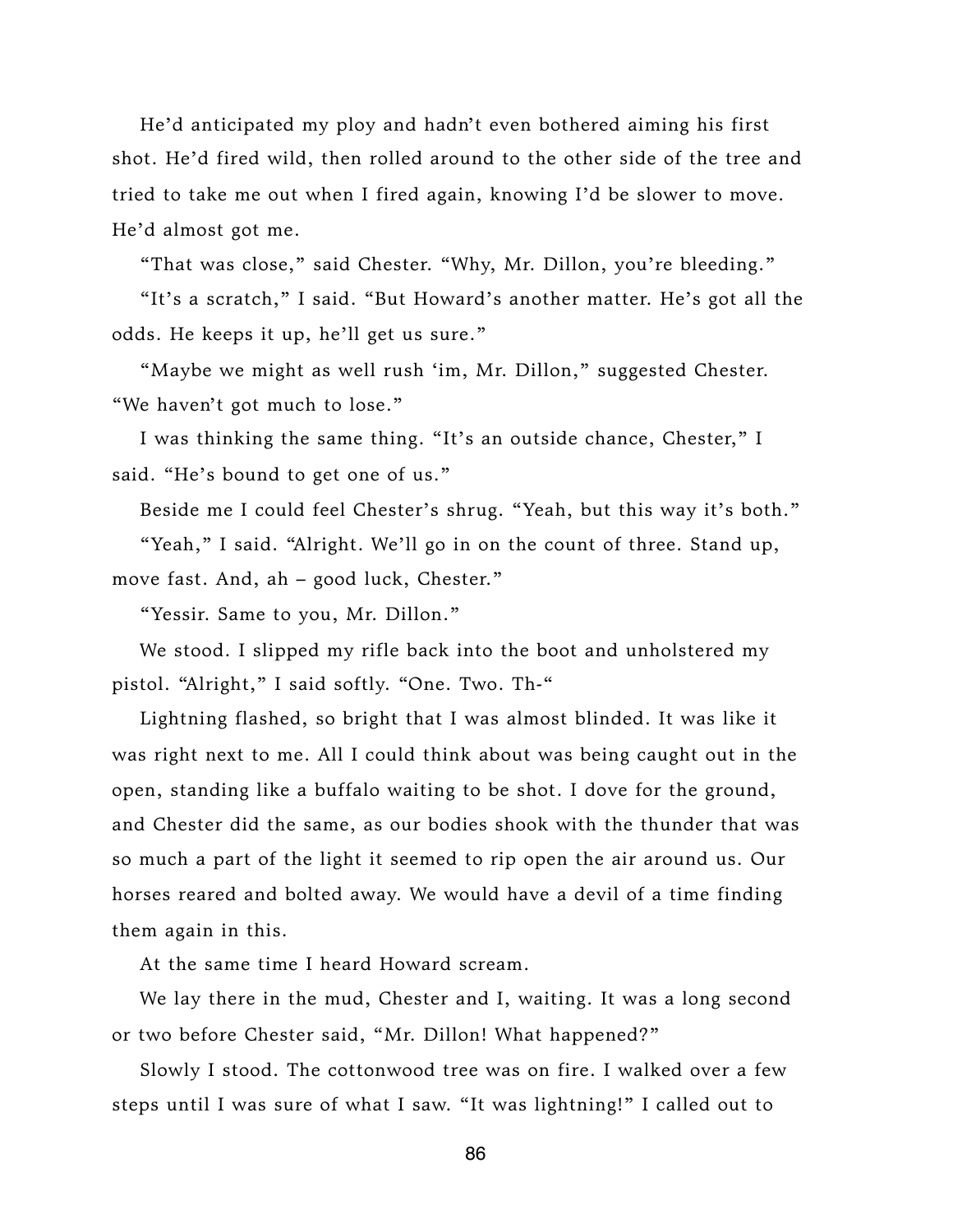him. "Struck the tree! I think Howard's lying over there on the ground. Come on." Chester was up and following me with that lazy walk of his. We both reached the tree and knelt down beside the charred remains of Ike Howard. "Yeah. He's down, all right," I said.

Chester had a handkerchief out and was holding it over his nose. "He said he'd be struck dead before he ever gave in," he said. "Well, he was."

"By Heaven, I think he was," I said. Then I remembered using that expression earlier. "Second time tonight." I sat quiet for a minute, looking at the sky and feeling the rain that still pelted us. Then I shook my head.

"You know, Chester – I think I'm gonna change my ways."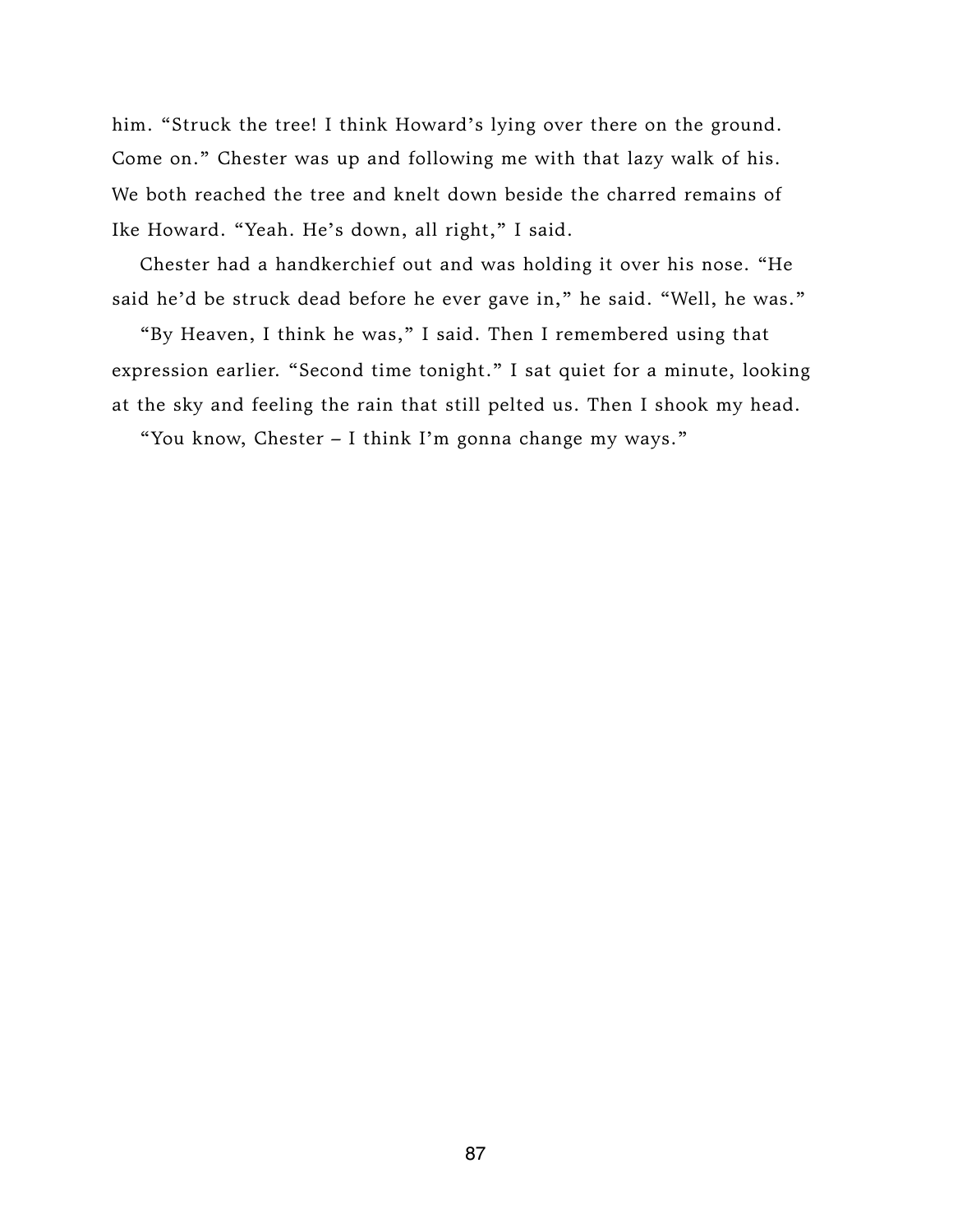### Chapter Nineteen

Fortunately for Dodge, the rain had not only doused the prairie fire, it'd also kept the Drag-R cowboys out of trouble. They'd kept to their cards and their beer and stayed out of the rain like sane men. But with the skies clearing and the day heating up again, and money in their pockets, the reprieve was going to be a short one.

I went by the Dodge House the next morning. Mr. Green avoided my eye when I came in, then thought better of it and came over. "Good morning, Marshal."

"Mr. Green."

"I heard about last night's excitement. Are you alright?"

"I'm fine." It was lucky, Howard's bullet had barely nicked me. But still I was wearing a sling. Doc had said I'd be more hurt if he'd thrown the bullet at me – though that didn't stop him from talking up the dangers of infection and the need for re-bandaging. I didn't mind – the United States government paid Doc's fees, not me.

"Still, it seems there's plenty around to keep you busy," Green observed.

"Sure," I said. "Is Shiloh around?"

Green nodded quickly. "He's out back with that little runaway. They're talking about going out hunting again." Green was clearly glad I hadn't stopped by to see him. Maybe he thought I'd come to strong-arm him. But I had told them – there was only one way for them to learn, and that was to get what they wanted. Be careful what you wish for – who'd said that?

"Has the kid been any trouble?" I asked.

"No, Marshal," said Green, "not a bit. He's always askin' 'bout you, though. I think there's a touch of admiration there."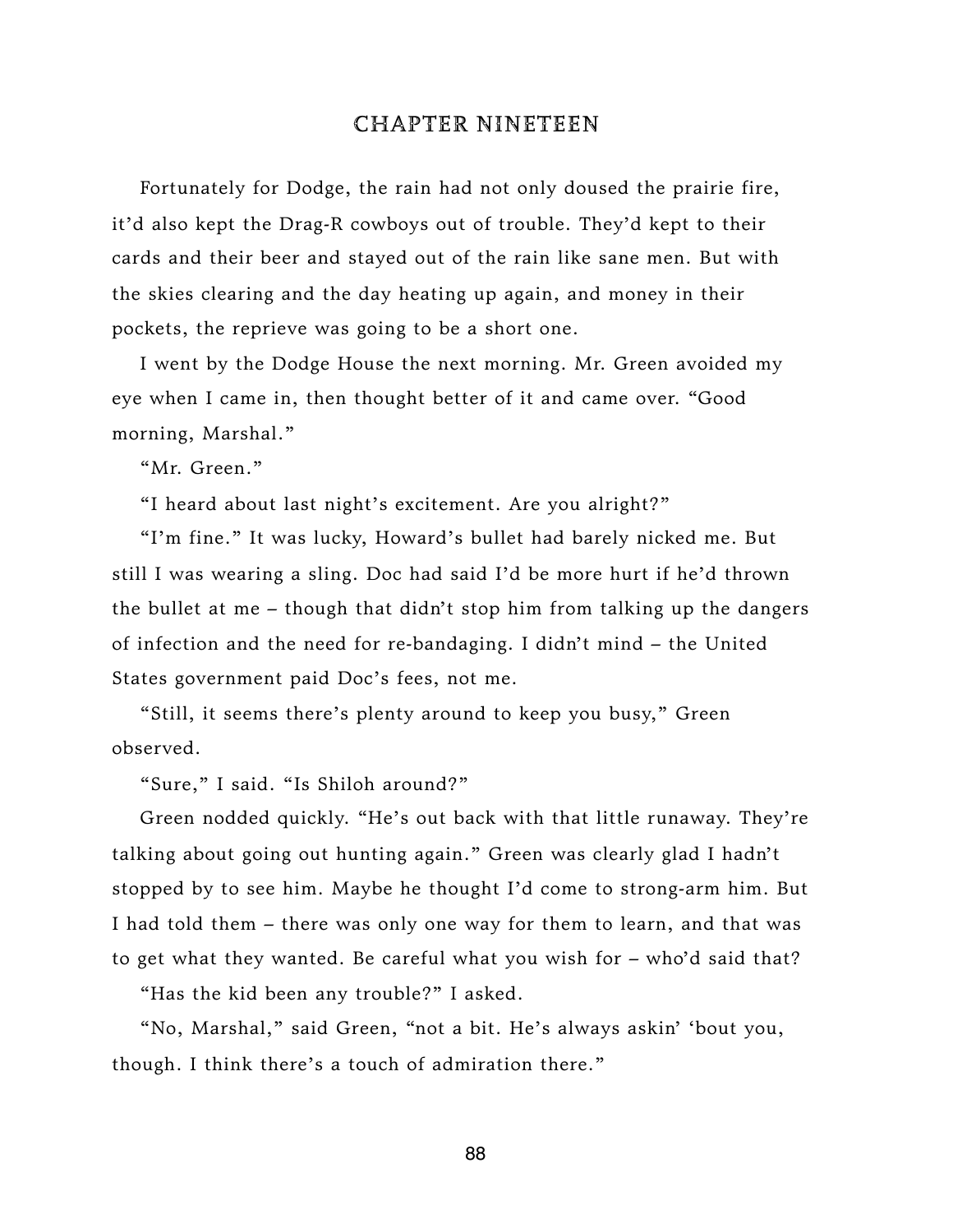I nodded. "It'd be real flattering," I said, "if he didn't feel the same way about anyone quick with a gun."

I didn't feel like talking with Green for too long. I was still sore about things. But I was feeling pretty good about life in general as I walked out back. The Dodge House sits right beside Moss Gremmick's stables, and sure enough, Shiloh and the kid were saddling up a pair of Moss' horses.

I'd met Shiloh a couple of times out on the prairie before I'd come back to Dodge, and had rode herd with him once from Amarillo up as far as Wichita. He was a good man, with at least twenty years on me. He'd stopped riding about a year ago, and had taken a job at the Dodge House last winter to pay for his grub and give him a bed until he figured out what he was going to do next. He'd worked hard for Green, so I figured it wasn't too hard for him to take a couple days off – as long as he was back in town when the round-up started in a couple of weeks.

"'Lo, Marshal," said Shiloh. He had a slow way of talking, as if he wasn't in a real hurry to say anything.

"Mornin', Shiloh," I said. "Hello, bub."

"Hey, Mr. Dillon!" The kid saw me and came running over, leaving the saddle dangling unstrapped on the horse's back. Shiloh moved over and finished getting the horse ready.

"Are you hurt, Marshal?" asked the kid, seeing my arm in the sling.

"It's nothing," I said. To prove it I took my arm out and wiggled my fingers. "Doc insisted on the sling, but I'm gonna take it off this afternoon."

"Good thing it's not your gun-hand," said the kid.

"Yeah," I said. "I guess it is."

"People are saying you blew Howard up!"

"Nope," I said. "It was just one of those things."

"You didn't dynamite him? The body was real burned."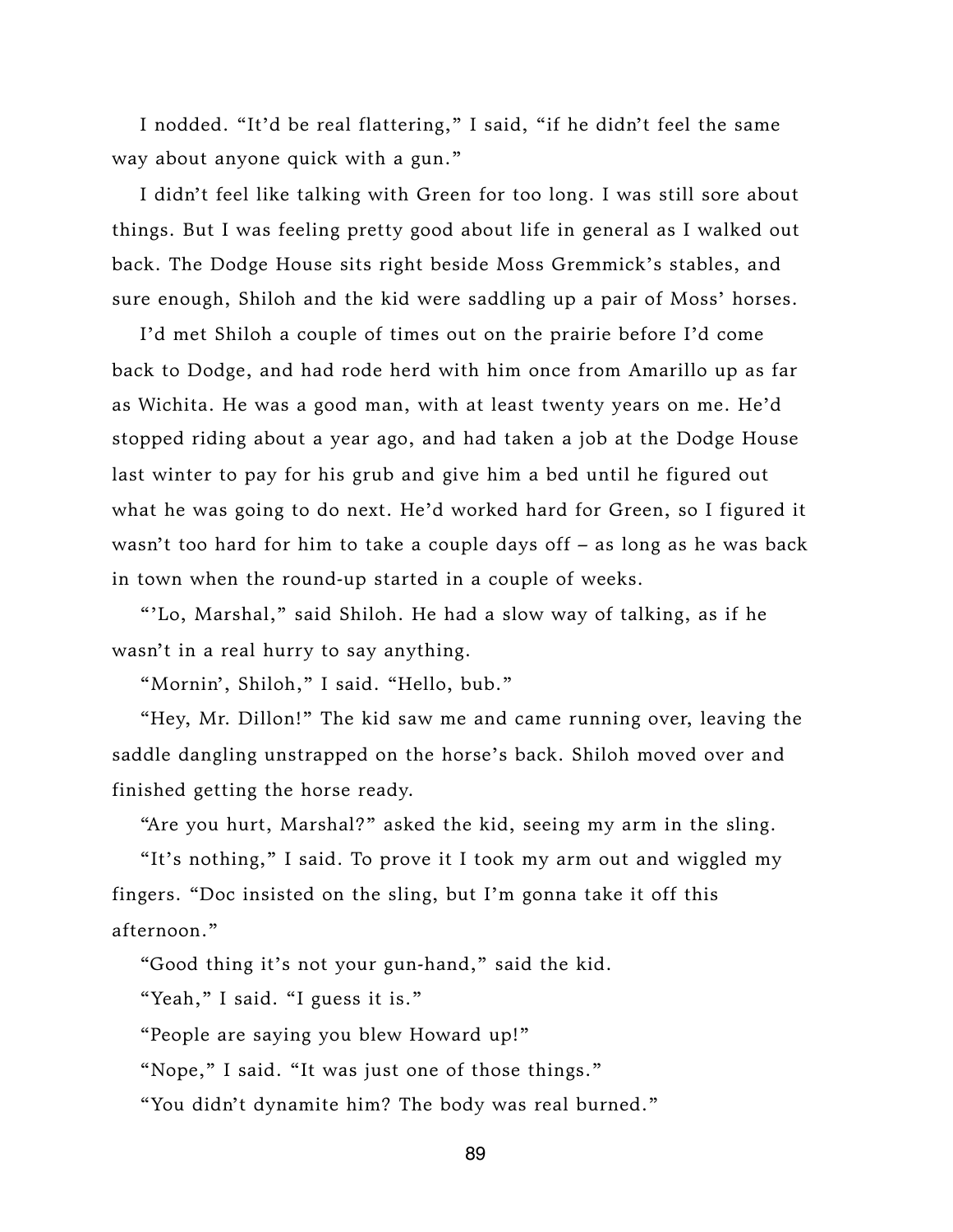"Now, bub, where would I get dynamite to blow someone up with? That's a pretty fool idea."

"I bet you could do it, though," he said. "And with all the action here in Dodge, I bet it could help."

"It would sure break up a crowd," murmured Shiloh.

"Look, bub," I said, shooting Shiloh a dark look, "the past couple of days have been a little more – active, than usual. It isn't regular."

"By God, I wish I was there with you last night," said the kid, his eyes bright with the thought of it. "You coulda made me a deputy, too, and then I coulda shot all the men I wanted to."

I looked over at Shiloh, who shrugged at me. "Heading out for another hunting expedition?" I asked him.

"Yep," said Shiloh, swinging up into the saddle. "I'm gonna teach him how to shoot buffalo. If'n we find any," he added.

I tipped back my hat. "It's a long way to the nearest buffalo trail."

"Maybe we'll get lucky," said Shiloh with a wink, "and we'll run across some strays. Or, if'n we don't, maybe I'll teach him to rope a steer."

I nodded. The kid's obsession with guns was bothering Shiloh too. If he could teach the kid to do something with his hands, something useful, maybe we could angle him away from a life as a gunfighter.

"That's a good idea," I said. "Maybe I'll come out and join you."

"Really?" asked the kid.

"Sure," I said. "There's nothing for me to do in town, anyway. Which way are you riding?"

"I was thinking of heading over towards the river," said Shiloh. "There're bound to be some cowboys moving across, and maybe they'll let us help in exchange for some grub."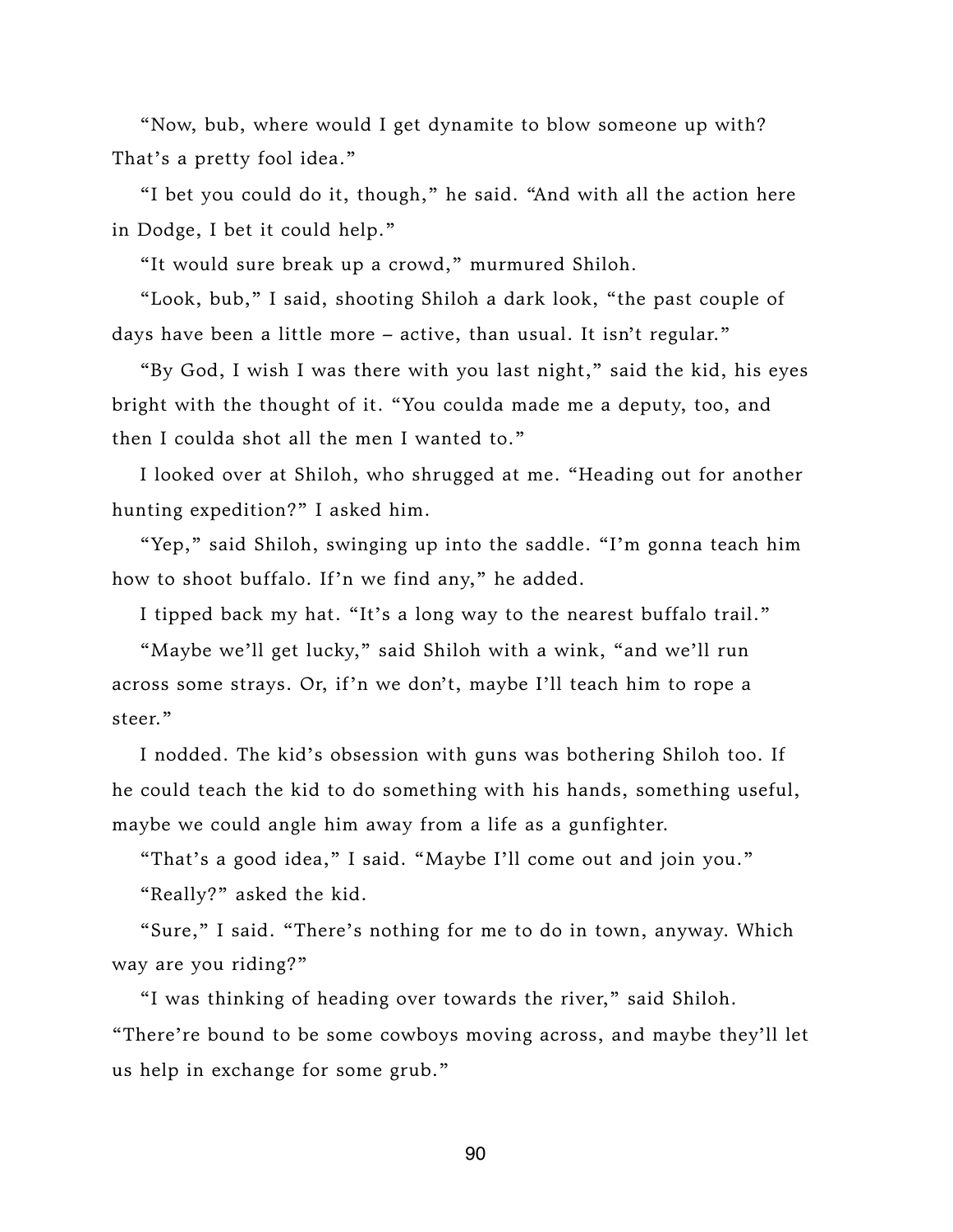"Be careful," I said. "They may think you're a pair of chickenhawkers."

Shiloh nodded. "We'll be careful."

"But we're not gonna hook up with any cowboys," said the kid. "Not if'n we see any buffalo."

I knew that the nearest buffalo trail was almost a day's ride away. Shiloh knew it, too. But we let the kid think he was in charge of the plan.

"Look," I said, "I've got some paperwork back at the office. When I get that done, I'll come out after you."

"Sounds fine, Marshal," said Shiloh. "Say, kid – whyn't you run inside and grab us a hunk of cheese. I'll be here waitin'."

"Sure," said the kid, who dashed inside.

"How's he doing?" I asked.

"Kid's a sponge," said Shiloh. "Soaks up ever'thing an' then some. But this thinkin' 'bout guns and shootin' all the time – it ain't healthy. I known some fellas like that, Marshal. They was dead before they grew their first beard."

"Or else they were hanged."

"Yeah," said Shiloh. "Or else they was hanged."

"Yeah," I said. "This is a good thing you're doin', Shiloh. I appreciate it."

"Yeah," said Shiloh. "I figure I owe you somethin' for not comin' with you and Chester last night."

"No," I said, "you don't owe me anything."

"I shoulda known you'd pick the right side."

I shook my head. This was the response I'd gotten from everybody in town. "It's not a matter of picking the right side, Shiloh," I told him. "It's a matter of following the law."

91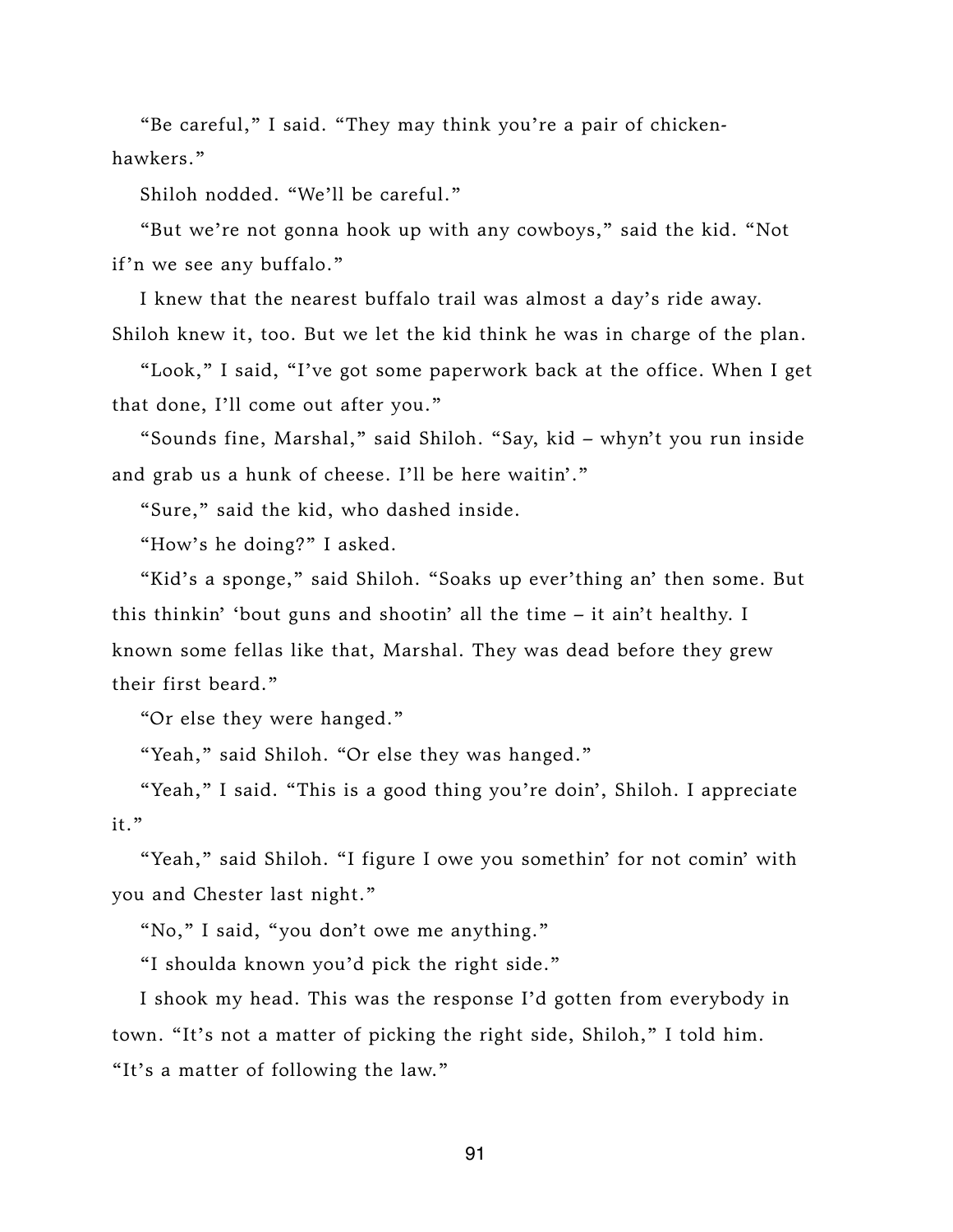Shiloh looked at me for awhile, then he shook his head. "Law's not all it's cracked up to be, Marshal. We got along fine without it where I come from."

"Law's the only thing that keeps us from being animals, Shiloh."

"We are animals, Marshal," he said. "Look at that kid. All he's interested in is killin'."

"We're gonna try and break him of that," I reminded him.

"Yeah," he said. "Don't know how much luck we'll have, but we can try."

"And that," I said, "is what makes us better than animals. They don't even know to try."

Shiloh shrugged. "Or else'n it makes us worse," he said. "Since all of us know, but most of us don't try anyway."

I had no answer for that.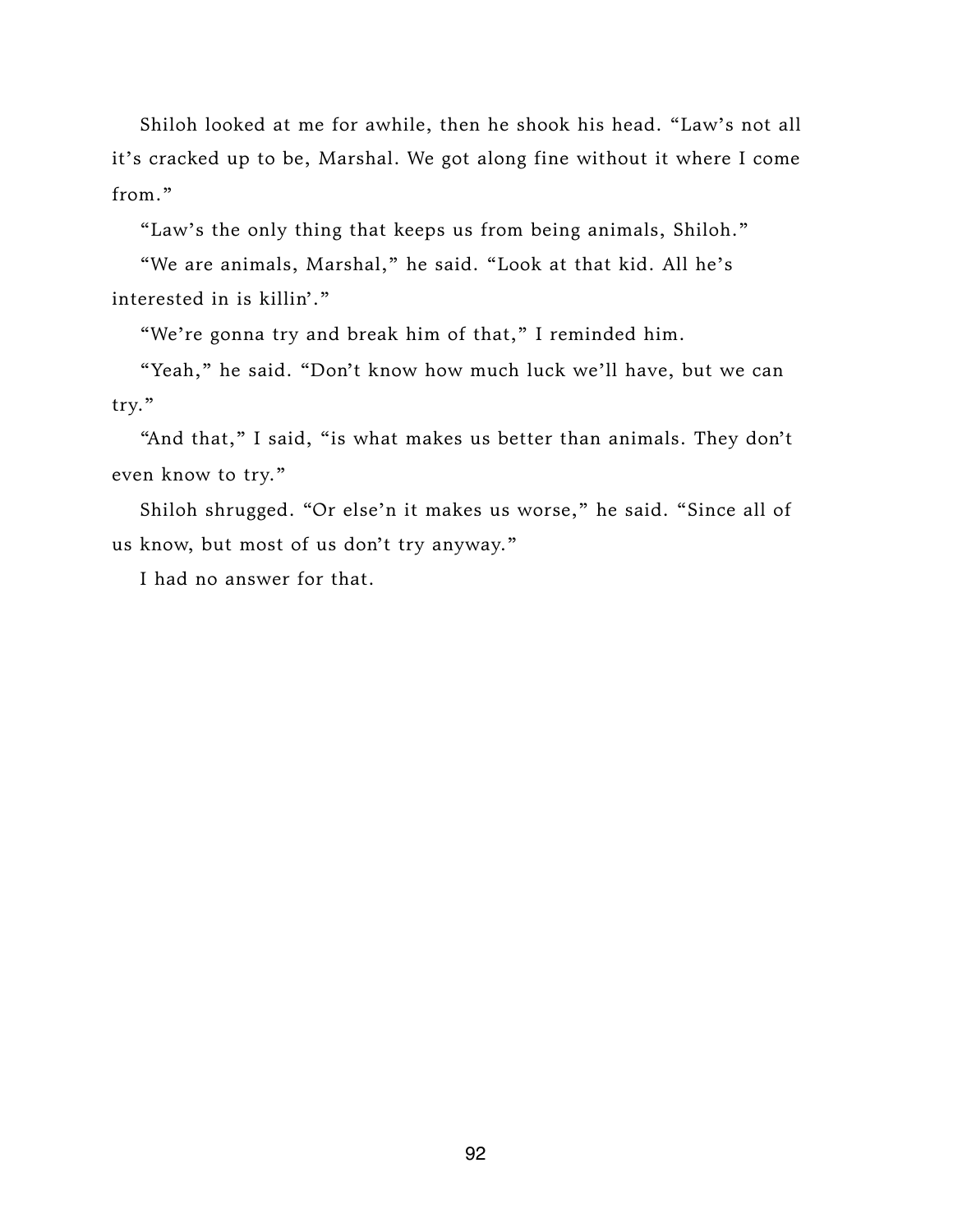### Chapter Twenty

Chester dropped a small pile of circulars and telegrams on my desk. "I got the mail, Mr. Dillon – what there was."

I was finishing my report on the events at Howard's ranch. "I'll look at it later, Chester," I said. "I have a lot of time."

"Yessir," said Chester. He sat down on the couch and stretched his legs out in front of him. "You think Mr. Green an' them know what's comin'?" "Probably not," I said.

"Well, you just wait'll word gets out that Dodge is wide open," said Chester. "There's gonna be nothin' but trouble."

"Maybe," I said. "But this is the only way I can handle it. They won't listen to me otherwise."

"But, after all that happened last night, don't you think all the cowboys'll see you – y'know, differently? More friendly-like?"

"If anything, Chester, they'll think I'm weak. To them it looks like I switched sides because either I was scared or I took a bribe."

"But Mr. Jackson knows that ain't so!"

"Doesn't matter, Chester. Last night we did the right thing. Never expect credit for that. No, the town council is going to have to learn things the hard way."

At that moment a fat man I'd never seen before poked his head into my office door. He was tanned, but soft, like a saddle that had melted in the sun instead of hardened. His belly was pushing at his shirt and looked like it was trying to spill over his belt all the way around. "Excuse me, Marshal," he said.

"What for?" I said.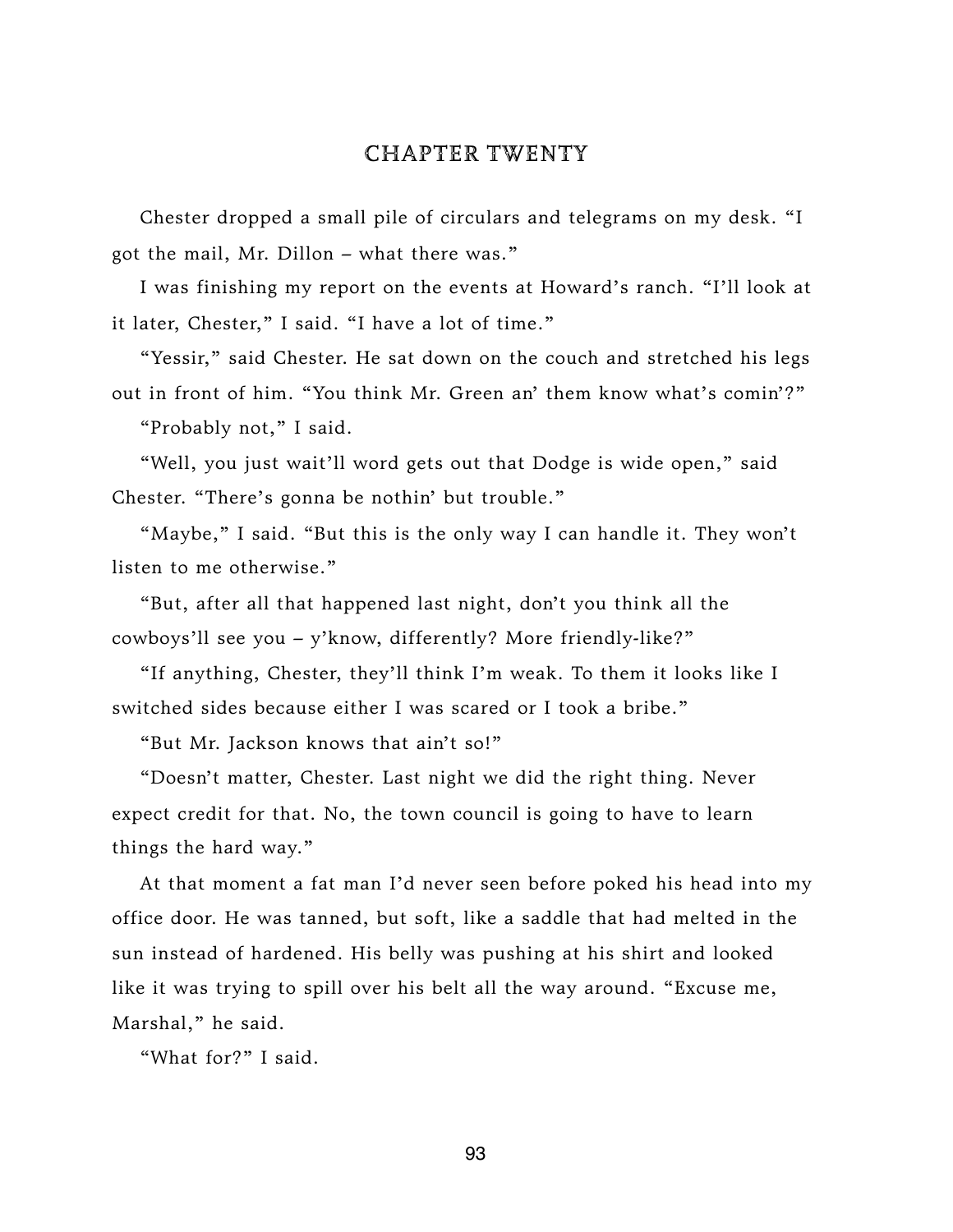"Well," said the stranger, "I don't wanna bother you none, but I thought I'd better come and see ya."

"You're not bothering me," I said.

"I sure hope not," he replied. He was having trouble getting through the door, and had to squeeze sideways inside.

I leaned back and put my feet up on the edge of my desk. "Well, what can I do for you?"

"Well, Marshal, you don't know me, but I've heard about you."

I looked over at Chester. "Seems like a lot of people have, lately."

"I – I know," said the fat man. "Marshal,  $I -$ "

"Well, go ahead, mister," I said. "There's nothing to be afraid of."

"Uh – I'm the new constable."

"What?" I said, taking my feet back off the desk.

"The new constable," he said, miserably. "They picked me, Marshal. I had to take it, sure, I'm so broke 'n all."

"You sound like you're apologizing."

"Well, I guess I am," he said. "I didn't want you to be mad at me. I needed the money, and that's why I'm doin' it."

"It's alright, somebody had to take the job," I said.

"You sounded angry," he said.

"No," I said. "Surprised, mostly. Just didn't know they were going to call it 'constable.'"

"Well, they want it to sound as peaceful as possible, I guess."

"Yeah, sure. What's your name, mister?"

"Willard."

"Willard?"

"Yessir," he said. "Willard Bann."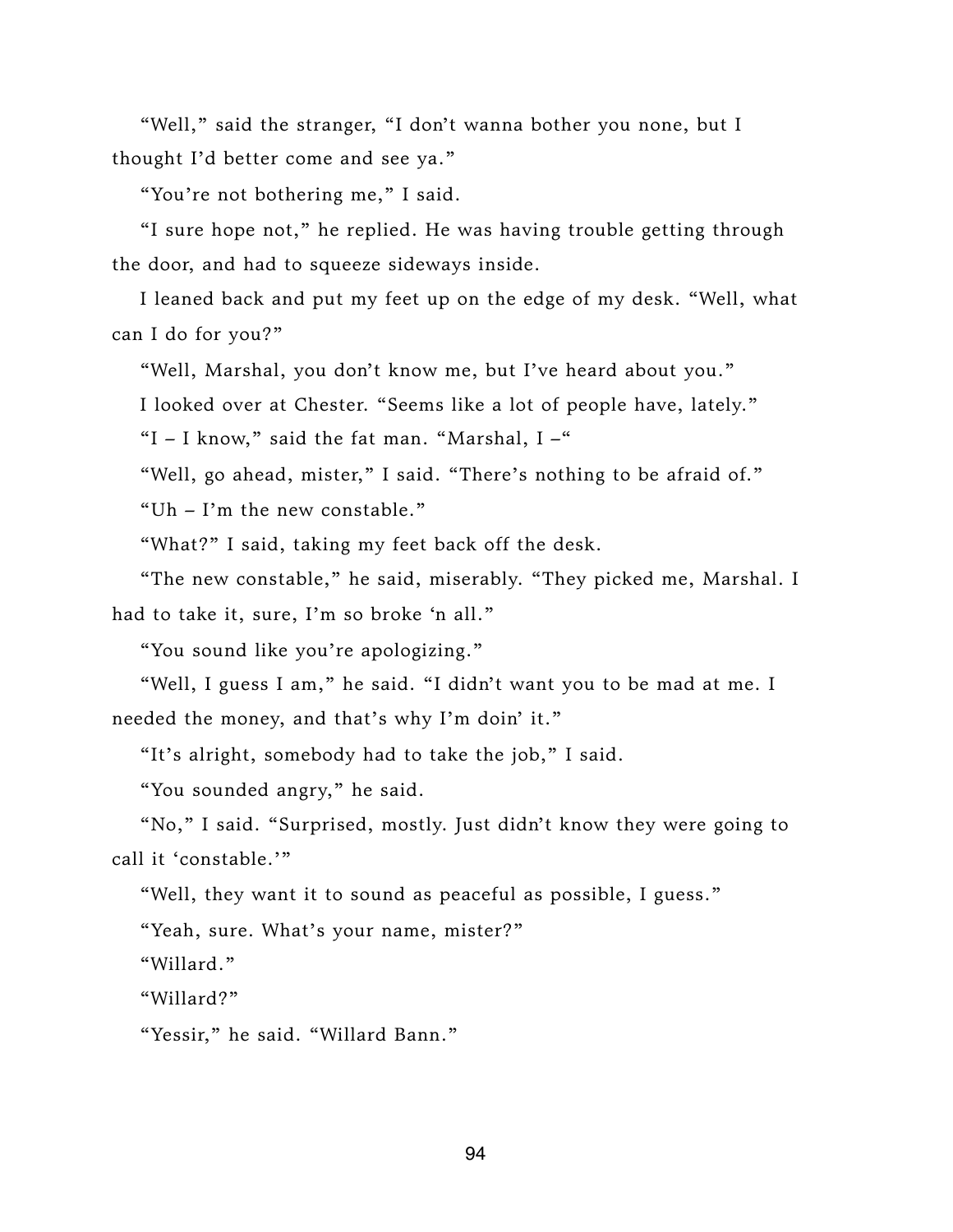I stood to shake his hand. He cowered at first, like he was afraid of me, but when I put out my hand and it didn't bite him, he took it with a little more conviction.

I leaned back against the edge of my desk. "Where're you from, Willard?"

"Well, sir," he said, "I used to be a cowboy, but then I got so fat 'n all, I just sorta work around wherever I can. I been awful broke—"

"Yeah, you mentioned that."

He ducked his head. "Yessir."

"How come you're not wearing a gun?" I asked.

"Oh, shucks, Marshal, I don't ever wear no gun. I don't even know how to use one very good."

"Then you're a whole lot better off without one," I said.

"I don't aim to get in any fights, Marshal," said Willard. "If there's any trouble maybe I can just sorta, ah, talk 'em out of it."

From the couch, Chester looked over at me. I cleared my throat and said, "Yeah. Yeah, maybe. Well, Willard – I wish you a lot of luck." We shook hands again.

Willard brightened up quite a bit when he realized I wasn't going to shoot him. "Well, thanks," he said. "I gotta get goin', Marshal, I'm on pay already."

"So long," I said.

"So long, Marshal," said Willard, heading for the door. "So long, mister!"

"So long," waved Chester. The door opened and Willard edged through it, then closed it behind him. Chester looked at me with a sad smile. "Oh my goodness, Mister Dillon."

"Yeah," I said. "I agree, Chester."

"They will ruin that poor feller if he tries to stop 'em."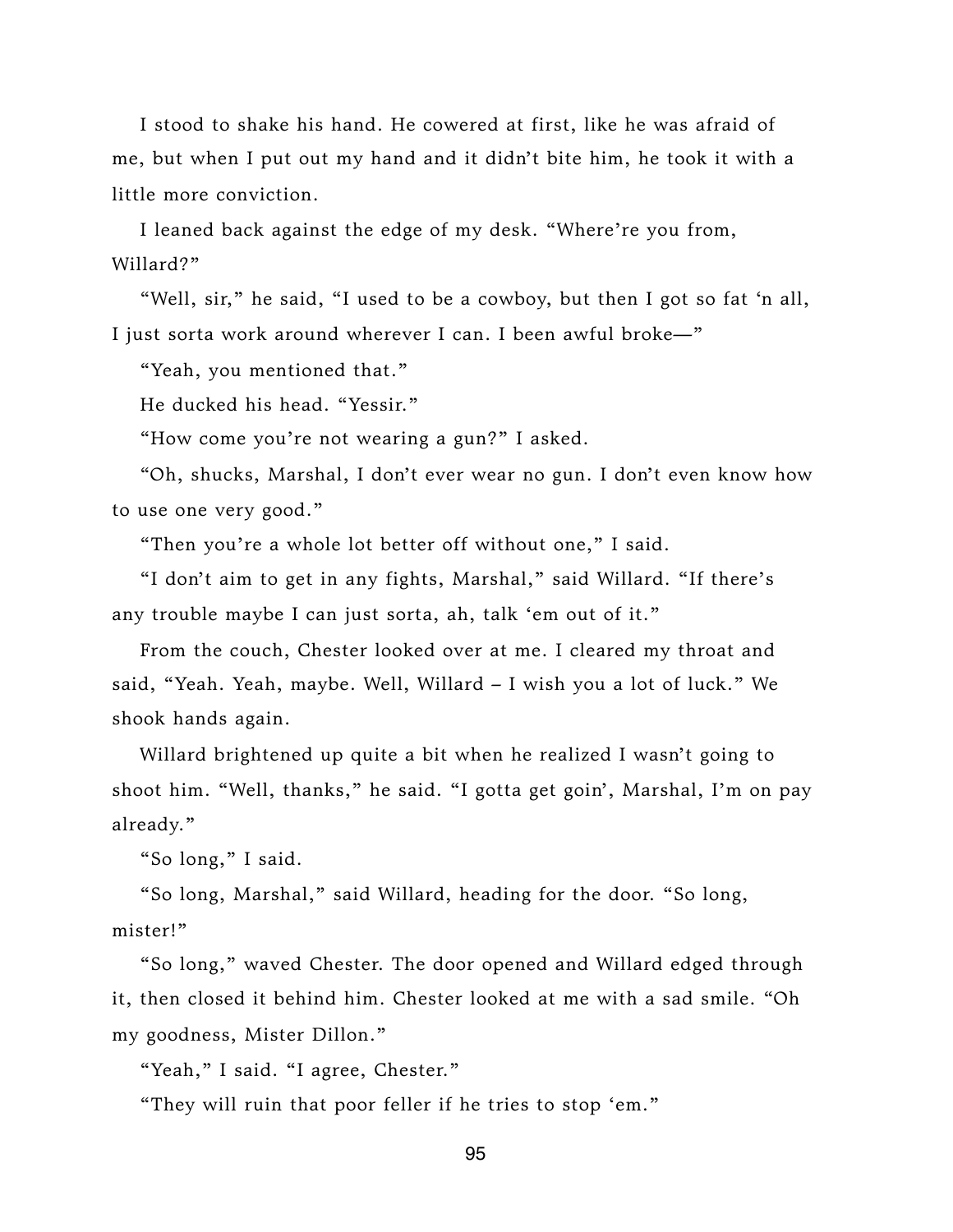I shook my head. "No," I said. "He won't even raise his voice against them. But they sure might ruin Dodge."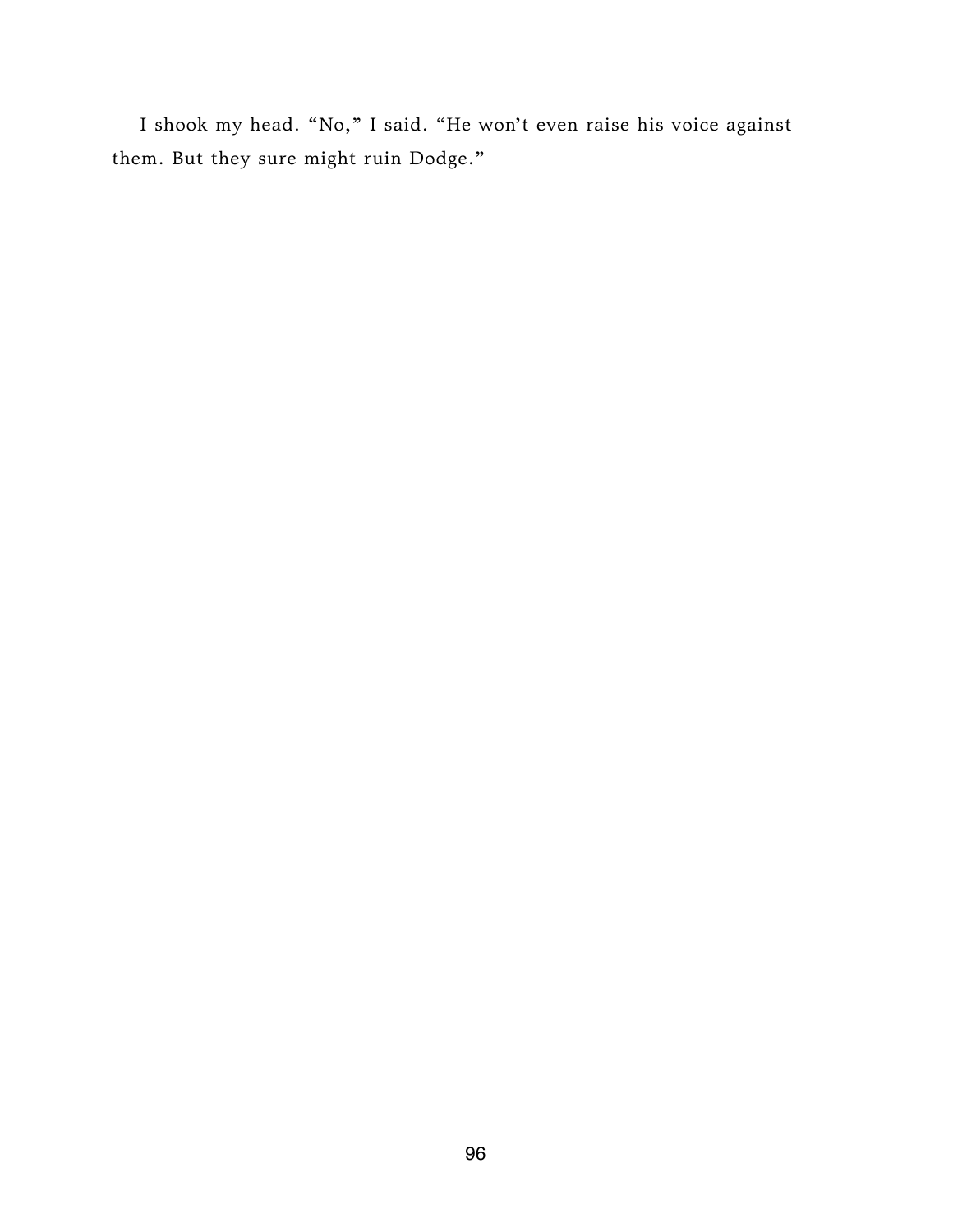# Chapter Twenty-One

The government paid for my office and the jail behind it, so I stayed there. I was sure that Constable Willard Bann, fat, broke, and humble, wasn't going to manhandle any randy Texas cowboys and throw them behind bars. And the first twenty-four hours passed peacefully enough. Rance and his Drag-R outfit were busy moving their herd across the Arkansas and didn't get into town. Chester and I spent the afternoon with Shiloh and the kid, out by Jackson's herd, teaching the boy how to throw a rope. Jackson told us that a third herd was coming to Dodge – the Crowtrack bunch. But it wasn't too large a herd, and Jackson told us it wasn't going to hurt his prices any.

The next day the Drag-R herd was safely grazing and ready for sale. Jackson had sold his first and so had gotten the best price, but Rance didn't do so poorly. There would be herds coming to Dodge for the next month or so.

Rance's boys were paid out, and that night it seemed like all of Texas had come to Dodge. By midnight no man should have been on the street unless he was armed and ready to fight.

Shiloh had dropped off the runaway with us, figuring there'd be less shooting at the Marshal's office than around the Dodge House, if things got bad. I told him I hoped he was wrong, for his own sake, and told him to look after himself.

"Sure, Marshal," said Shiloh, and he ruffled the kid's hair. The kid ducked and pulled out a comb. He liked his hair neat, it seemed.

After Shiloh left, Chester and I sat in the office playing a little twohanded twenty-one, with the kid watching us. Every now and then I let him play my hand. He learned quickly and clearly liked cards, but he

97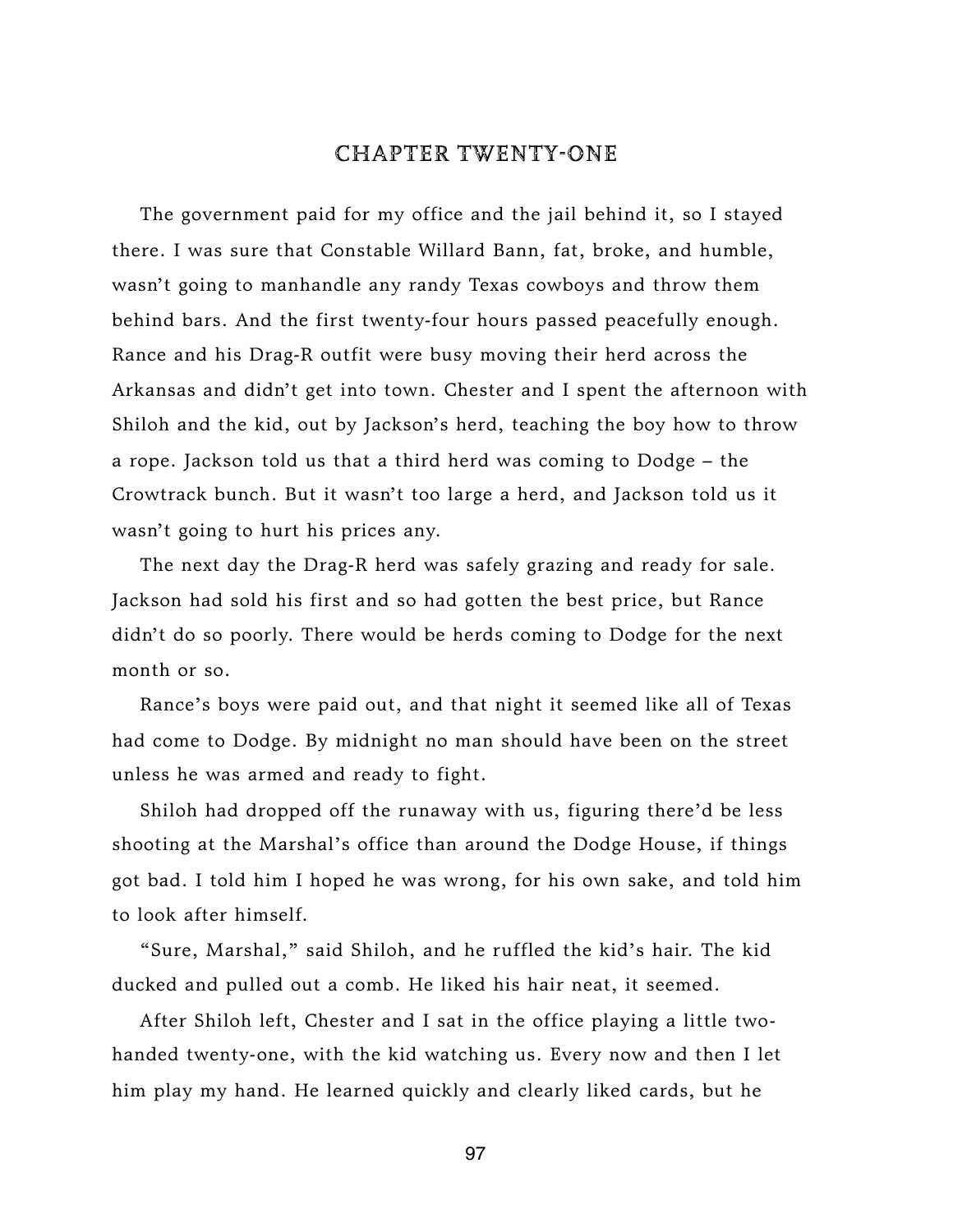wasn't very good at being patient, or at knowing when not to press his luck. Eager. But then, what kid isn't?

The kid lost a hand and I took the next one, letting him watch my play. Chester dealt.

"How long d'you think, Mr. Dillon?" he asked.

"Not long, Chester," I said. "A few hours, maybe."

We finished that hand quietly, then it was my turn to deal.

"There's somethin' else botherin' you, ain't there, Mr. Dillon?"

"Oh, I don't know," I said. "It's this Clay Richards business. Still doesn't sit right with me."

The kid looked at me. "You know that Ziegler fella kilt'im," he said. "He said he didn't even have a gun."

"Yeah, I guess. Still, doesn't seem like something Pete could do," I said. "But that's not what's eating me. It's Clay and the bank. He wasn't a thief – hell, I think he had about as much money as any man in Dodge. He wasn't rich, but he was doing alright."

"Oh," said the kid. He seemed easier in his mind than I was at the thought. But then, he hadn't known Clay.

"I guess that's true," said Chester.

"I just can't figure on why he did it."

"It sure is a shame, though, Mr. Dillon. Fred Grinnell and that Chinaman both, for no reason."

"Yeah," I said. "It's funny, Grinnell was at the Texas Trail the same night as Clay, when Clay was celebrating  $-$ "

I stopped talking. Thinking back, I remembered Grinnell watching Richards.

"What is it, Mr. Dillon?" asked the kid and Chester at the same time. It was pretty funny, but I was too busy remembering Grinnell's behavior that night.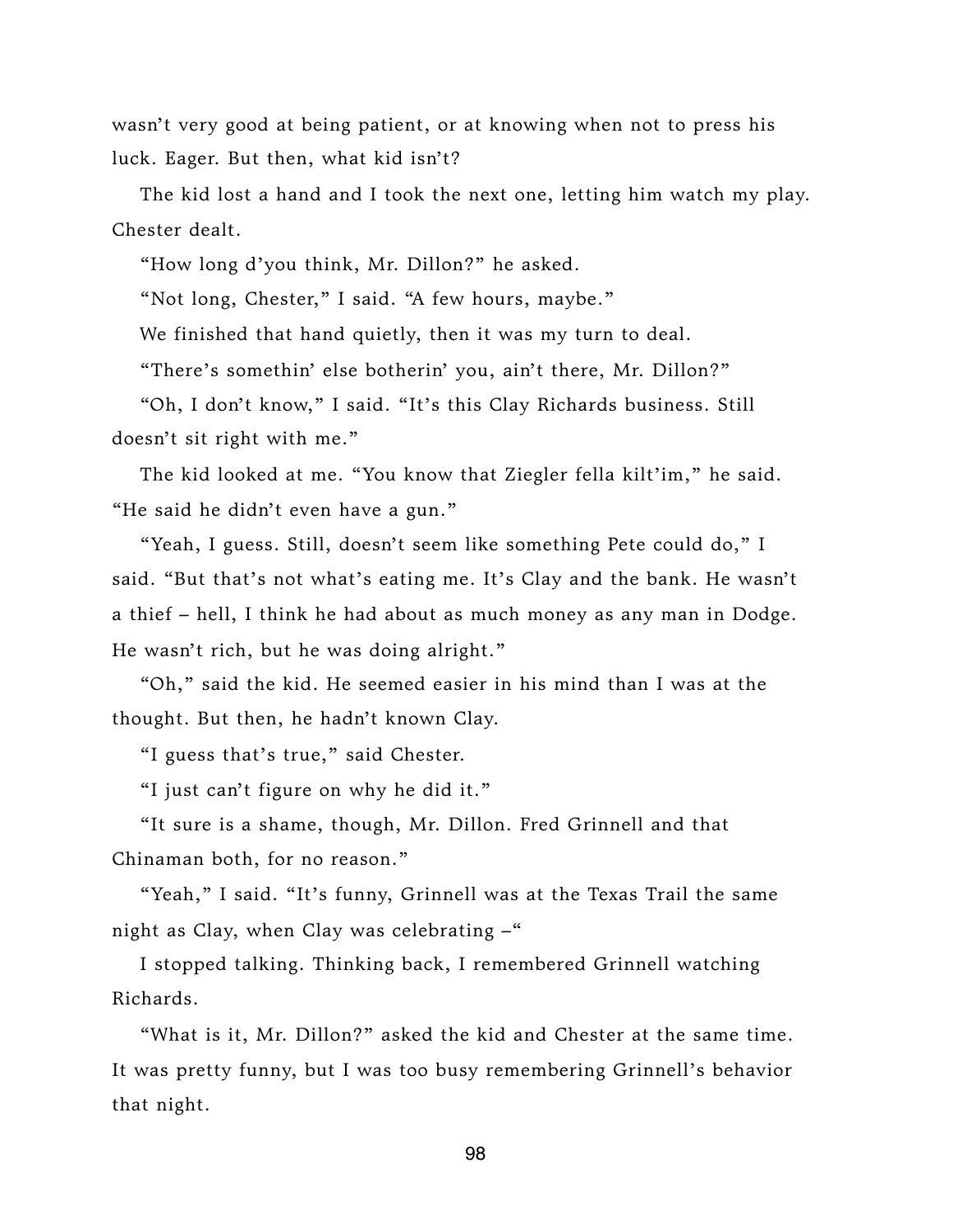"He was sitting in a corner," I said, "sipping beer and watching Richards, real dead like."

"Do you think he knew something, Mr. Dillon?"

"I don't know how he could have, Chester."

"And even if he did, why didn't he come to you? If he knew something was coming, why did he let himself get killed?"

"Yeah," I said. "Why?"

"Why does it matter?" asked the kid. "If he was dumb enough t'get shot, he deserved what was coming to him."

I looked at the kid. "I hope you never have to find out the hard way, bub," I said.

The door to the office opened and Doc came through, closing it behind him. He looked flushed and angry. "Oh, it's a fine thing when the U.S. Marshal holes up in his office when men are gettin' shot up and knived all over town."

The kid stood up, eagerly. I looked over at Doc. "I hope that's not true, Doc."

"It is true!" insisted Doc. "I just come back from tryin' to save the second victim. The first one's already dead."

"Someone got shot?" asked the kid.

"Cowboys, or citizens?" I said.

"Cowboys," said Doc. "If they'd've been citizens I suppose those dunderheads would've been in here on their knees, beggin' you for help." What I'd said to the city council was pretty much common knowledge in town.

"I don't want them on their knees, Doc," I said.

Doc shook his head. "I know, Matt, but it's gettin' worse! Why, that last fella, they wouldn't even let me bring him back to my office. They said he might as well die, right there on the floor of the Texas Trail."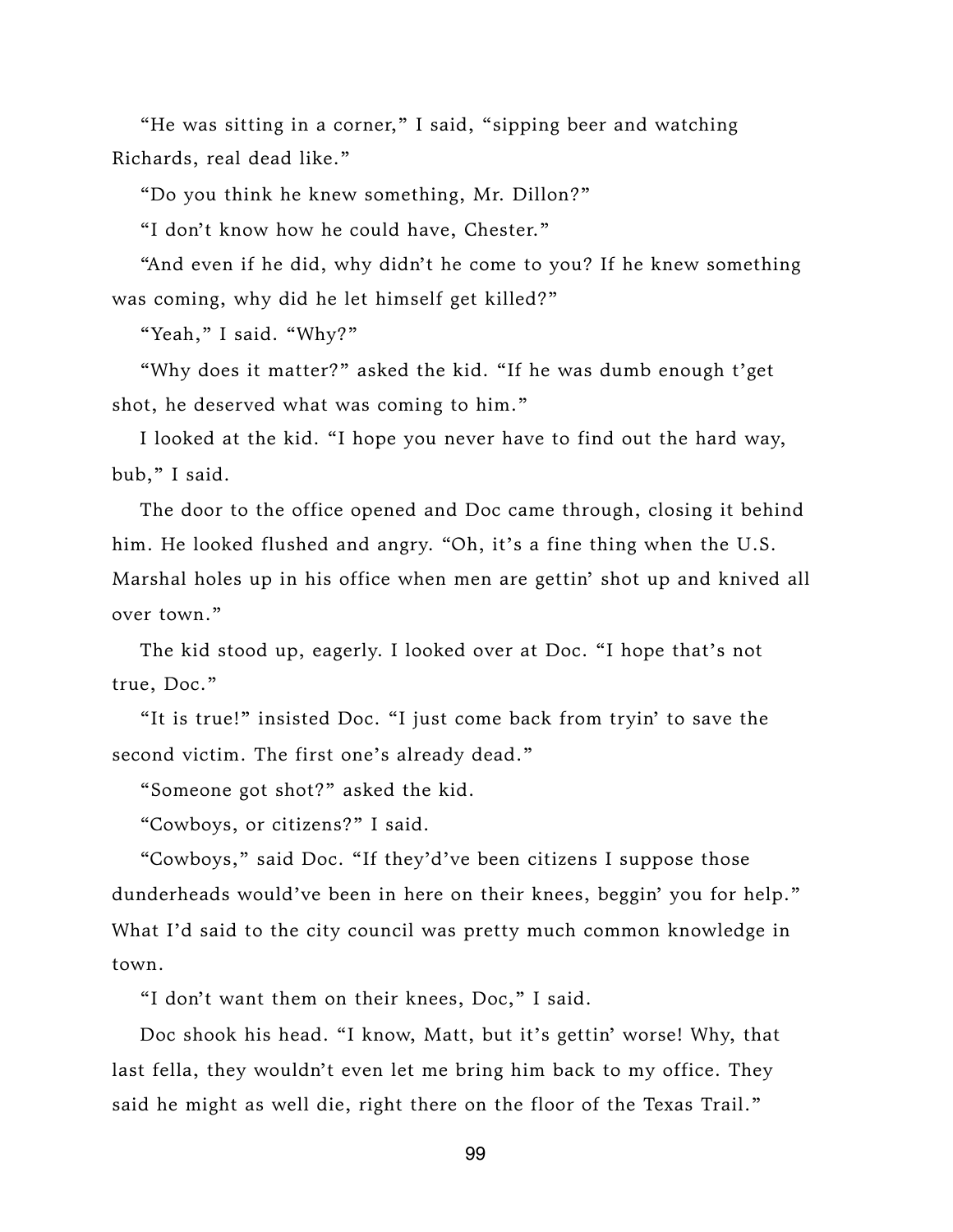"They did?"

Doc slammed his hand against the wall. For all his jokes about fees, I knew there was nothing he hated more than losing a patient. "They sure did. And they ran me right out of there."

I bolted up out of my chair. "They what?"

"They took me by the arms and they half-dragged me as far as the door. Obviously, I called 'em everything I could think of while they were doin' it."

I walked over and grabbed my coat. I didn't even bother pinning the badge to the front. "You think that man's dead yet, Doc?"

"He will be soon, if I don't get him to where I can work on him."

"Alright," I said, "we're going over there and get him. Bub, you're staying here."

"But Mr. Dillon…" the kid began.

I shut him down fast. "You can promise to sit here for ten minutes until we come back, or I can lock you up. I don't have time to argue." The kid's shoulders slumped, but he sat back on the couch and nodded. "Come on, Chester," I said.

Chester was already up and moving for the door. "Yessir." He held the door for Doc and me.

"I told them I won't make any arrests and I won't," I said, walking out into the street, "but nobody's going to stand between Doc and a wounded man."

There were shouts coming from all over Front Street, and a block or so over I could hear the occasional gunshot as the cowboys let fly at the moon or at streetlamps. The streets were crowded with men and a few women. I didn't recognize more than a few faces. Every man had a gun.

"You get in the middle, Doc," I said. "Walk between me and Chester."

100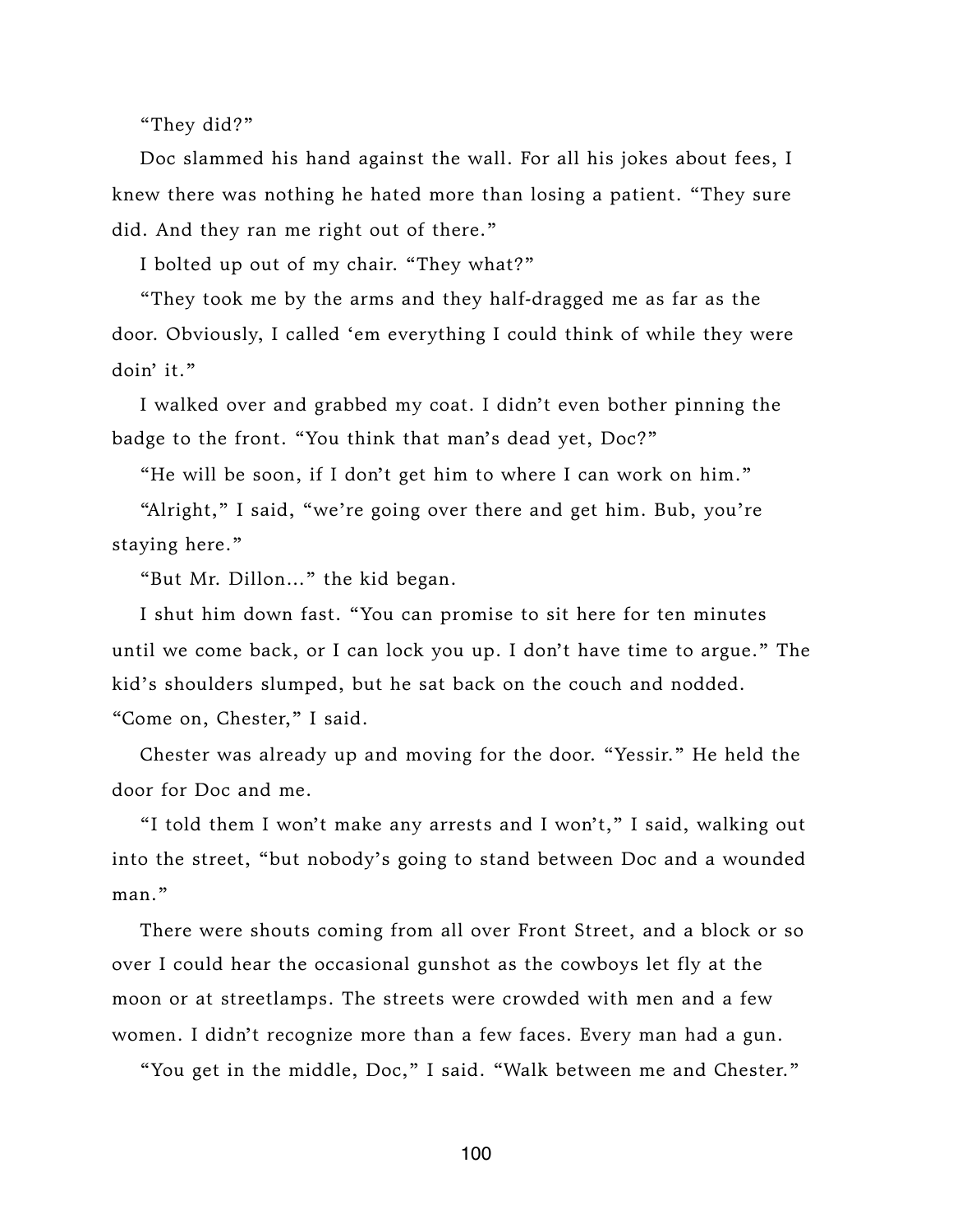Doc did as I told him, and we began elbowing and shoving our way down the street. "I wish there was a tunnel under the street," said Doc.

"I don't see Willard anywhere," observed Chester. "He oughta be out here talkin' his head off, if'n that's his plan."

Doc snorted. "He's lucky if he doesn't get hung tonight."

I was eyeing the street with a dead face. I wasn't seeing individual people, I was watching the mob. And it felt like they could sense me coming. Even the ones who didn't see me moved out of our way. It was like they could feel my anger.

Someone brushed up against me hard, and I elbowed them away, keeping my hand over my holster. "Watch your gun, Chester," I said. "Don't let anybody grab it."

"No, sir," said Chester. "I'm carryin' my hand on it, Mr. Dillon."

We pushed our way through the open doors of the Texas Trail. I needed to watch the crowd, but I couldn't help looking for Kitty first. She was over on the side of the saloon, sitting with some regulars. That meant she was pretty safe.

Doc started pushing his way through the crowd. "He's right over there, Matt. Lyin' in front of the bar."

"Alright," I said loudly. "Alright, get out of the way." I started clearing a path for Doc. "Come on, make room here. Move." I shoved the last of the drinkers our of the way. There was a man, lying right there in front of the bar. One of the Drag-R men had practically been standing on top of him. "Alright, go ahead, Doc, see if he's still alive."

Doc knelt while Chester and I stared outward at the sullen and angry glances from the drunk Texans. "Alright," said Doc. "Let me look at him here. Oh, he doesn't look very good." Doc set to checking the man's vitals and putting a stop to his bleeding.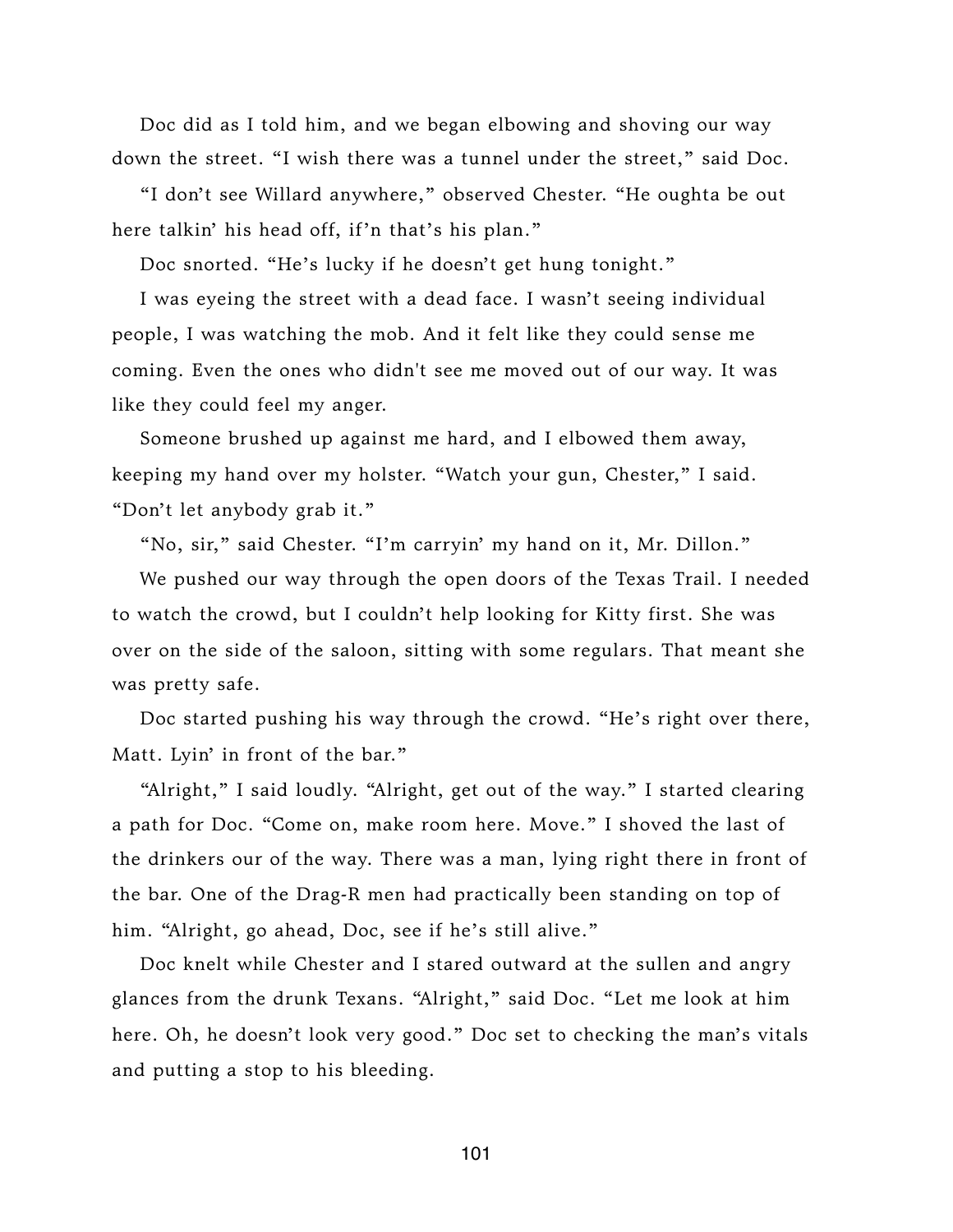From somewhere in the back of the crowd I heard a voice say, "I thought you'd quit, Marshal."

"I haven't quit, Rance."

He came pushing up through his men. "What're you doin' here, then?" "A man's dyin'," I said.

"It was a fair fight," said Rance, coming to a stop just far enough away from me. He'd been drinking, but he wasn't drunk yet. He didn't weave. He was sober enough. "We believe in dyin' where we fall, Marshal. We don't need no help."

"Was he one of yours, Rance?"

"Naw," said Rance. "He come up with that fool Crowtrack outfit."

I nodded. The rest of the Texas Trail had gotten real still. I could feel Kitty's eyes on me but I didn't look over. I knew Chester's hand was free, and behind the bar Sam surely had his shotgun ready at hand – though how well he'd fire it with a broken arm I wasn't too keen to find out. And if I started shooting, it would ruin my little object lesson to the town.

But you can't go into trouble thinking you're not going to shoot. Everyone's got to believe you're ready and willing to pull that trigger. Everybody, including you.

"You leave 'im be, Marshal," said Rance with some force.

"I won't even argue with you, Rance," I said, raising my voice a little, "but the first man that interferes with Doc's gonna die on his feet, and if you can't understand it any other way, just put it that Doc's a friend of mine. Is that clear enough for you?"

Rance was giving me the dead man's stare and he half-figured to go for it. But that was the half that'd been drinking. The sober part of his mind told him that he'd die before he cleared leather. And though one of his men would probably shoot me in return, Rance wasn't the kind of man who'd be comforted by that thought.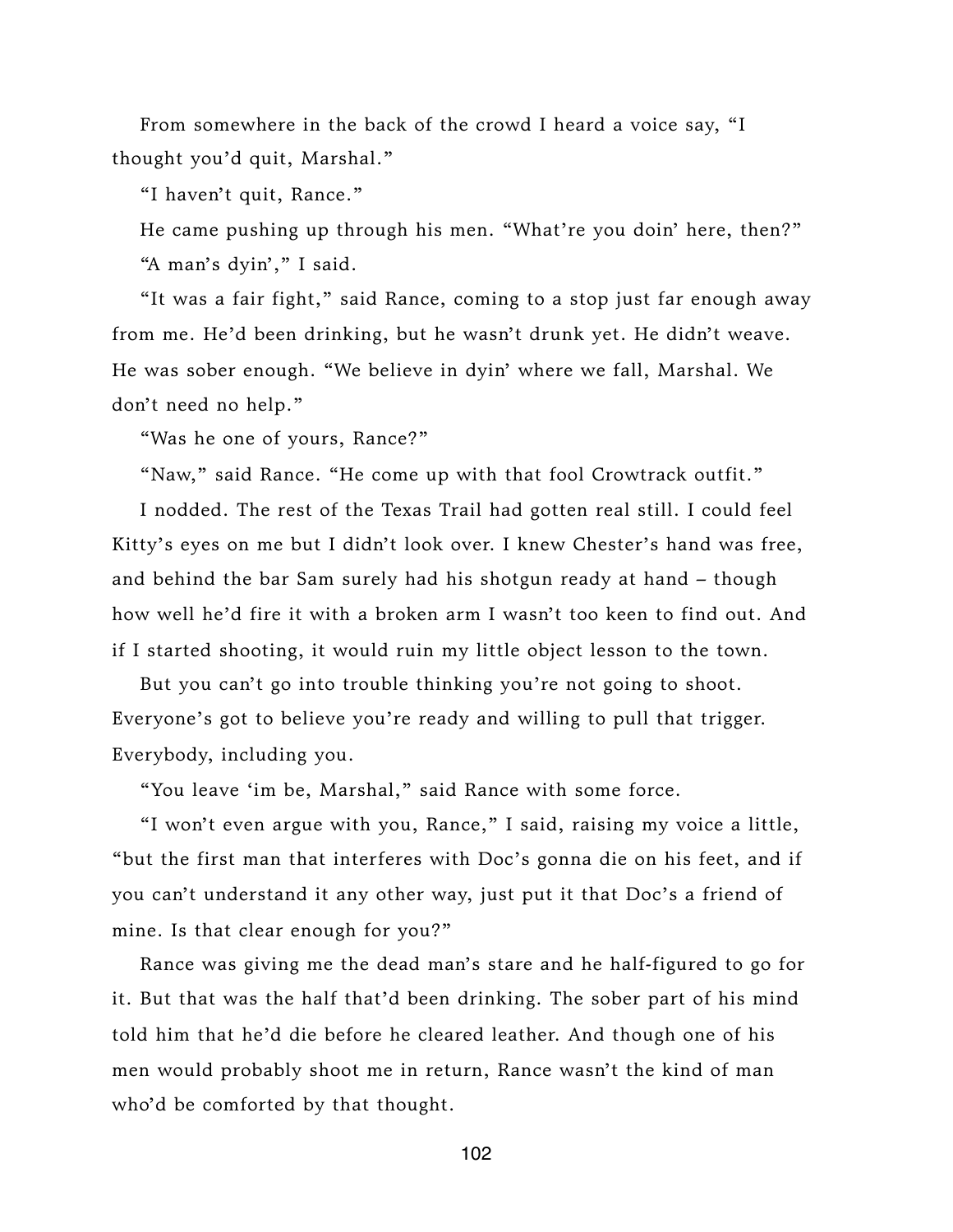He was just trying to figure out how to back off without losing face when Constable Willard Bann came through the open doors. "Now, now, men," he said, trying to sound confidant, but there was a fearful warble in his throat. He was aware of it, and ashamed of it, but to his credit it didn't stop him. "Let's not have no trouble in here. Let's talk it over and settle this thing peacefully." He pushed through the crowd, smiling and patting men on the arm. Then he saw me. "Oh. It's you, huh, Marshal?"

"Hello, Willard," I said.

"Howdy," said Chester.

Willard's smile vanished and he looked at me miserably. "Oh, I'm havin' a terrible time, Marshal."

"Yeah," I said, "I can see that."

At my back I heard Doc say, "Matt."

"How is he, Doc?" I asked over my shoulder.

"He's bad," said Doc. "But I just might save him."

"Okay, Doc," I said, then eyed the Constable. "Willard?"

"Yes, Marshal?"

"Help Chester carry this man over to Doc's office, will you?"

Willard nodded eagerly. "Sure, Marshal, sure."

Rance reached out a hand and grasped Willard's arm. "Leave 'im be, Constable," said Rance.

"That's enough, Rance," I said.

Rance looked at me again. "Let 'im die in peace, is what I say."

"Rance," I said, walking slowly up to him, "I'd throw you in jail but I said I wouldn't make any arrests."

"Then why don't you get outta here," said Rance. "While you still can."

I nodded. "I'll get out." I stepped to his side and he made way for me. I jerked my gun out of my holster and clubbed Rance hard on the side of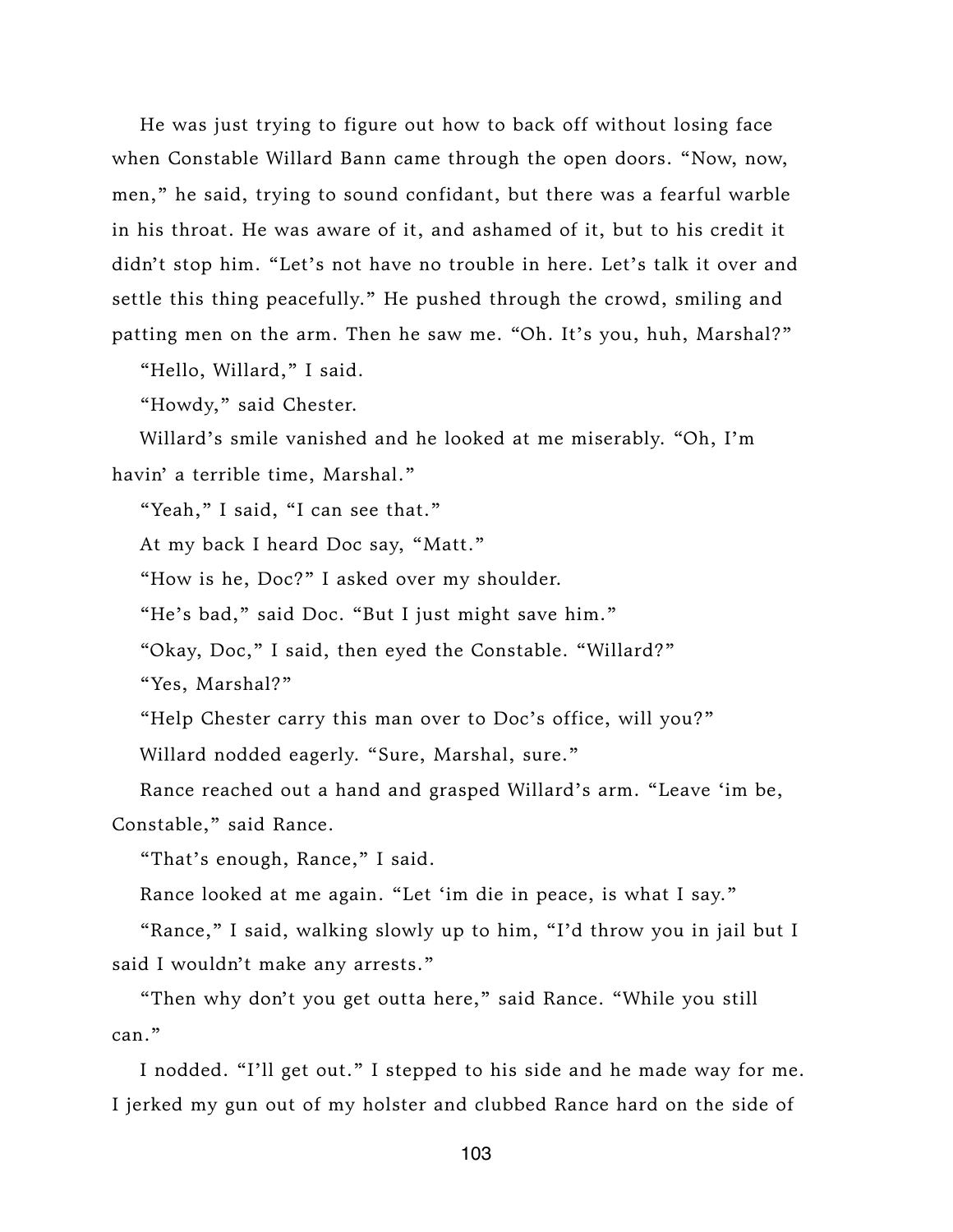the head. Then I spun the gun around in my hand so it was pointing out at Rance's men. Chester's was out as well, covering my back.

"Alright!" I shouted. "Now I'll shoot the first man that touches a gun!" I eyed them all, but no one was looking for a fight against both of us, with our guns already drawn. "Alright, Chester, Willard," I said, "get moving. You lead the way, Doc."

Chester holstered his gun and together he and Willard lifted the bleeding man and headed for the door. Doc trailed behind them. "Let's hurry," said Doc. "That man won't live long if we don't."

I went out behind them, walking backwards with my gun at hip level. I made sure not to look at Kitty as we left. It would be trouble she didn't need if I singled her out in any way. Then I was out of the door and through it I saw Rance's men rush to his side. They'd prop him up and pour whiskey down his throat and in another hour he'd probably come looking for me – unless he was the kind of man who'd lay in wait and shoot a man in the back. I'd just have to wait and see.

I turned around once I was outside, and up the street I saw the kid slip back into my office. He'd been watching from outside the saloon window, like I'd known he would. I was glad I hadn't had to shoot anyone.

But the night was still young.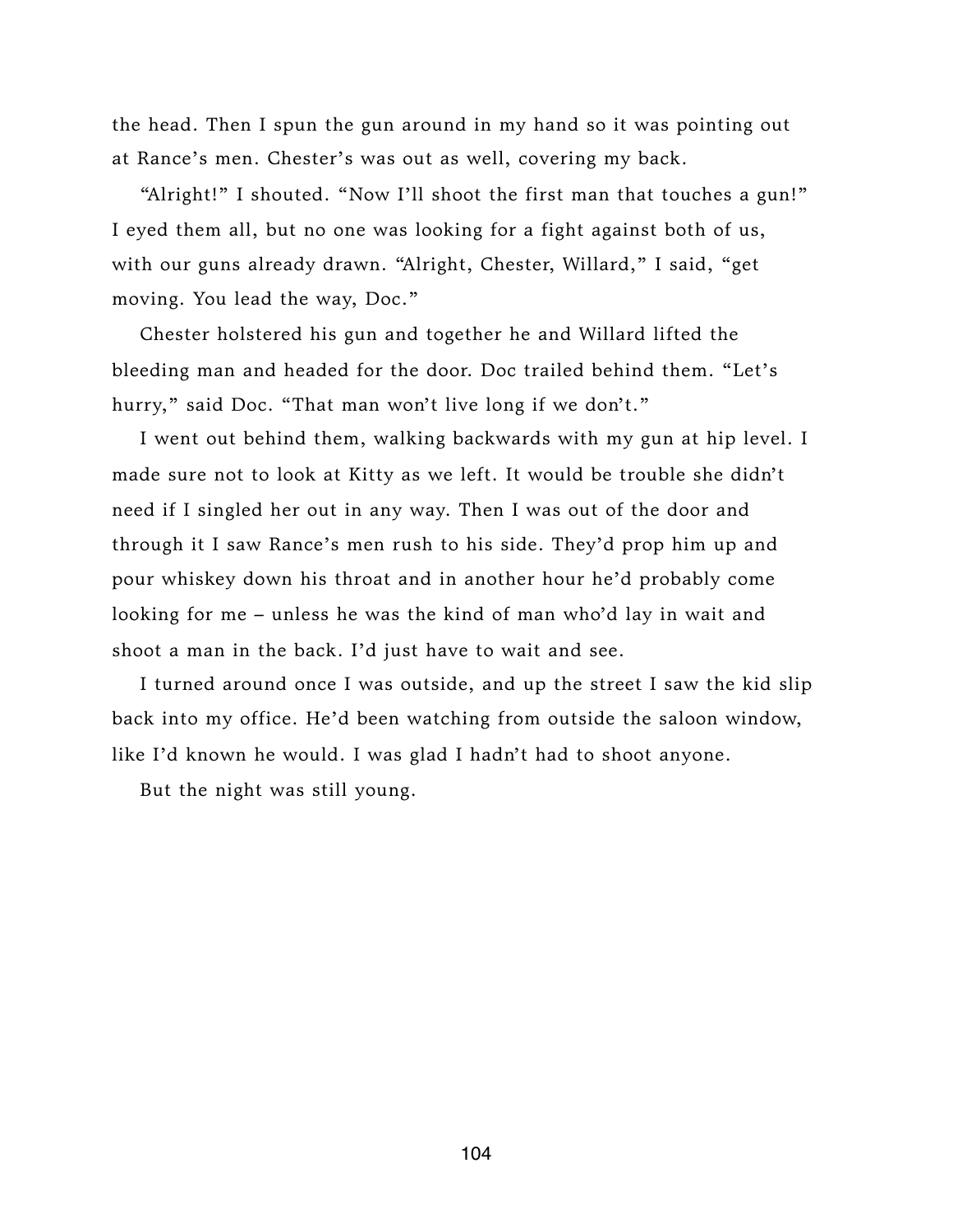#### Chapter Twenty-Two

It was after two o'clock in the morning. Doc had finished his surgery about an hour before, after working like the devil to save the cowboy's life. Chester and I had come back down to the jail so that when the trouble really started people'd know where to find us. I'd told the kid to go to sleep, and he was laying on a blanket on the floor of the back room, though if he was asleep or not I couldn't tell. I was pacing a rut in the wooden boards of the floor in the front office, waiting.

Chester was standing by the window of the jail, looking out into the street. "The crowd's thicker'n ever, Mr. Dillon. Come over here and take a look."

I stopped my pacing and walked over to stand beside him. Together we watched the chaos in the streets. "Yeah," I said. "Another hour and they'll really be outta hand."

"Yeah," said Chester. "Hey, look yonder there, Mr. Dillon." He pointed. "There's Miss Kitty coming across the street."

"What?" I said.

Sure enough, there she was, coming our way. There were no other women in the streets now, and her being there was like putting a raw steak in front of a starving dog. "Wait here, Chester," I said, opening the door and stepping quickly into the street.

From somewhere to my right I heard a man shout, "Hiya, Kitty! What's new?!"

"Meow!" shouted another drunk.

Kitty's eyes were fixed on me. She might as well haven't heard them at all. "Matt," she said.

I took her arm and eased myself up along side her, blocking her from the view of most of the men. "What're you doing out here, Kitty?"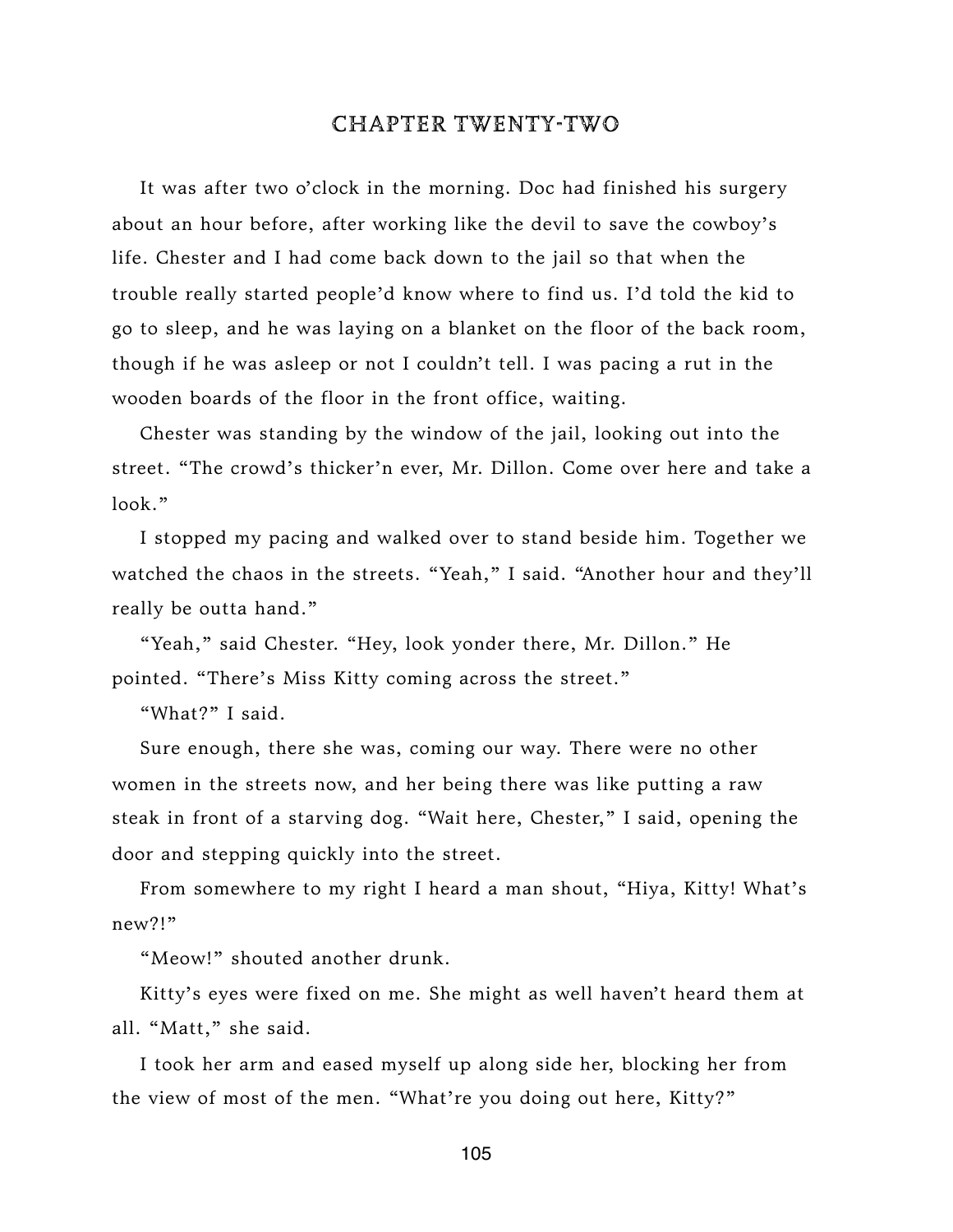"I was tryin' to find you," she said.

I led her towards the jail. "Come on, let's get out of the street." Kitty and I went inside and Chester closed the door behind us.

"Phew," said Kitty. "It's getting' worse. Hello Chester."

"Hello, Miss Kitty," said Chester.

I looked her up and down. She looked all right. I mean, she looked a lot more than all right, but she looked unhurt. "You shouldn't've gone out in the street, Kitty," I said.

Kitty laughed. "It's no worse than the Texas Trail."

"Then you oughta go home," I said.

"I am," she said. "I'm all through 'til somebody puts a lid on this town. That Rance is over there right now, getting' drunk and callin' for blood."

"Mine, I'm sure."

"Yeah."

"There's been enough blood around here already."

"How is he?" she asked. "The one you got outta there?

"Well, Doc was down a while ago," I told her. "Said he got the bullet out and thinks he has a chance."

"Oh, good." She said it with real relief. She was a hard woman – I guess she had to be – but she still cared what happened to people, even strangers. It made me like her even more. It was a strange feeling. With all the chaos out there in the street, I was standing there in my office feeling mighty warm. Maybe it was just a warm night.

"You say Rance is working up trouble?" I asked.

"He's tryin'," said Kitty. "Guess he didn't take to your bashing him on the head."

"Well, it quietened things down for a little while, anyway."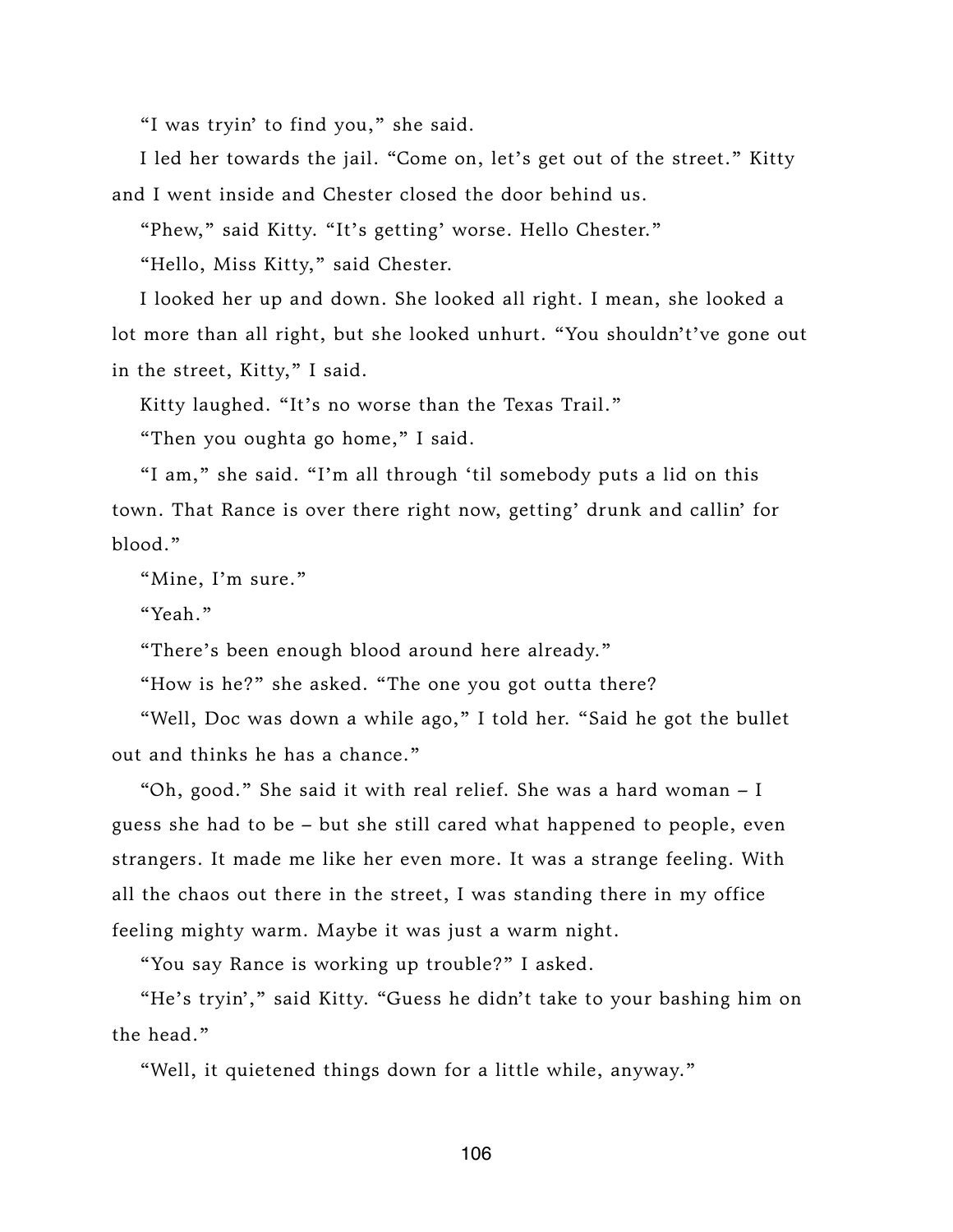Kitty shook her head sadly. "They sure got that poor constable treed. Willard What's-His-Name."

"Bann," said Chester. "He's a nice fella. I hope they don't hurt him none."

"When I left they had him dancin' on the bar," said Kitty. "He looked about to cry."

Chester smiled a little. "Well, that's harder on the bar than 'tis on Willard," he said. "He's about the fattest peace officer I ever did see."

Kitty's voice was wry. "He's gonna be fatter'n ever after tonight. Everytime he opens his mouth to talk, somebody pours a glass of beer down him." She looked at me. "It's sorta pitiful, Matt."

"Yeah," I said. "It's worse than that, Kitty."

She nodded. "I know. That's why I got outta there. You can kinda feel when a crowd like that gets real mean."

Her words were punctuated by gunshots from somewhere down Front Street.

Chester whistled. "Just listen to them out there."

Kitty raised her shoulders and made up her mind. "I'm not even stayin' in town tonight," she said. "I'm goin' up to Ma Schnieder's." Ma Schnieder was a little old woman who lived just outside of Dodge on a ranch that used to be owned by her husband. He left her enough money when he died to hire a few hands, and her son ran the place, but there was no doubting who owned it. If you wanted to debate it with her you'd find yourself staring into the barrel of a shotgun. She had a habit of taking in stray or beaten women. It struck me that Francie had been there a couple times in the past few months.

"That's a good idea, Kitty," I said. "Chester, you go along with her."

"Alright, sir." Chester started for the door, but glancing out the window he looked back at me. "I better stick around," he said.

107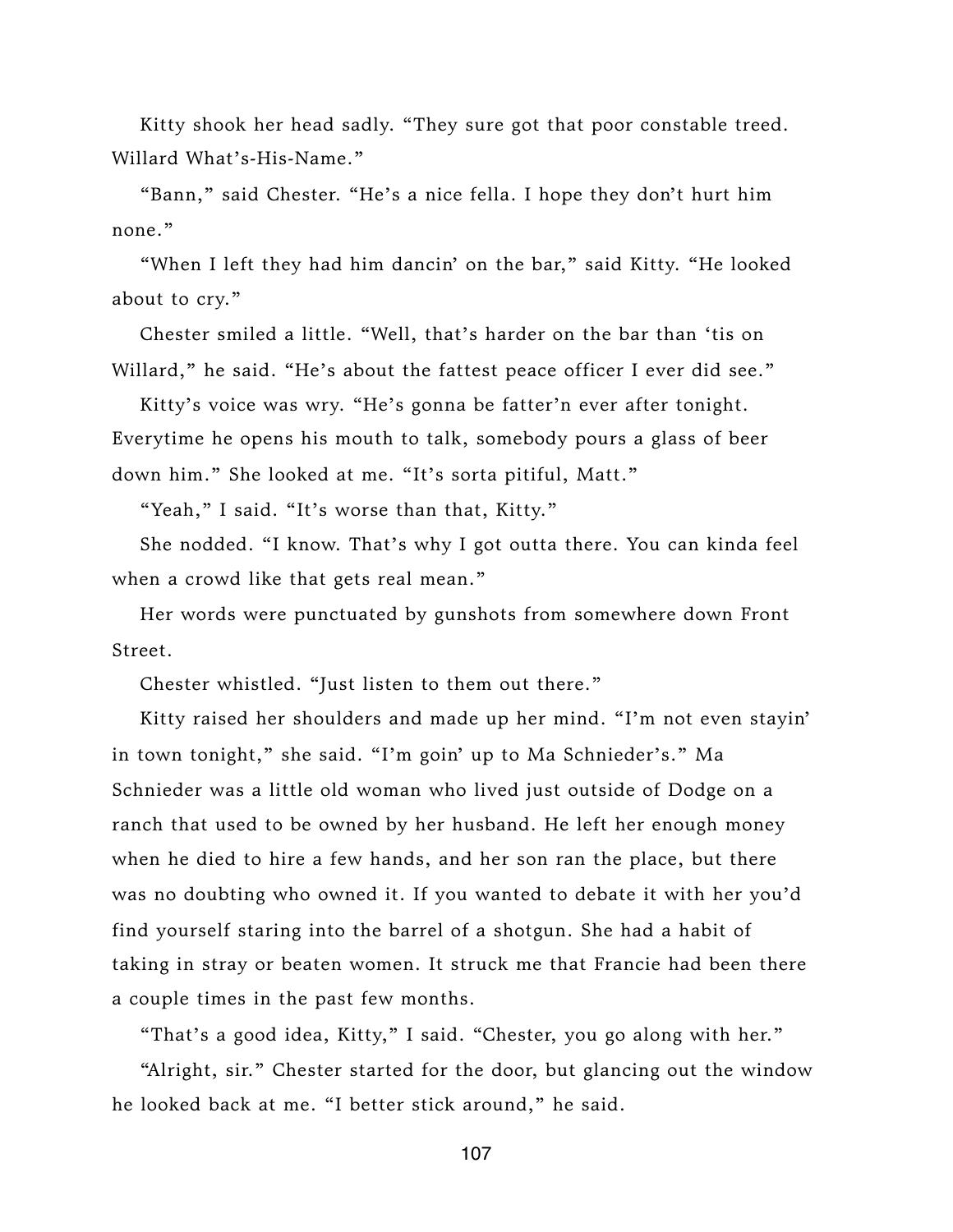The front door opened. I wasn't worried. Chester's voice had told me who it was likely to be. Hightower and Pepper came in, followed by Green and Howe. The first two were carrying the huge form of Willard Bann between them, his feet barely on the ground. His face was a mess of bruises and cuts. The second pair were carrying a man clear off the ground. He was bleeding, too, but from somewhere around his middle. There was no life in him.

"Who is this?" I asked.

Howe looked at me, anguish in his eyes. "My brother, Marshal," he said. "My kid brother."

Howe's brother was about thirty-five, but I guess in some families the nick-names stick. And it was sure that Howe's kid brother wasn't going to do any more growing. "He dead?" I asked.

"Yeah, Marshal," said Green, when Howe couldn't. "He caught a stray bullet out back o' the Longhorn. It's too late for Doc to do anything."

"I'm sorry to hear that. Alright," I said. "Lay him on the couch."

"Look at Willard," said Chester, drawing out each sound with a soft kind of sorrow in them. He pulled out a chair for the poor fat Constable.

"Rance beaten me up," mumbled Willard through a broken face, falling into the chair. It creaked under him, and for a second I thought it might break. "Beaten me up bad."

"He certainly did," said Green. "We found him lying in the street with them taking potshots at him, seeing who could shoot the closest without hitting him."

"Uh-huh," I said. There wasn't much else for me to say. This was their deal. I was waiting for their call.

Green knew it and looked me right in the eye. "And, Marshal, we come here to ask ya—"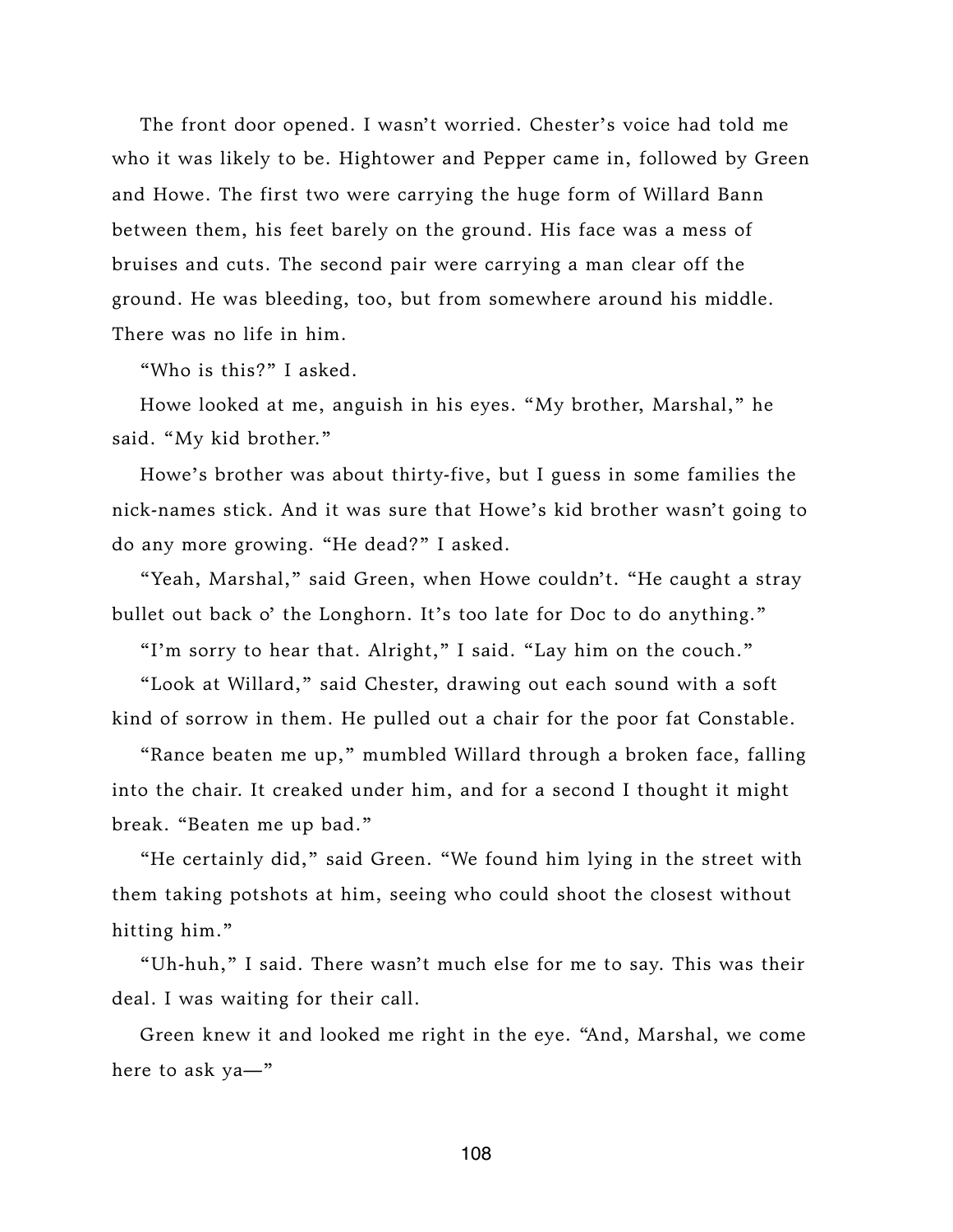"Wait a minute, Mr. Green," I said. "Chester, take Willard up to Doc's."

"Yessir, I sure will," said Chester. I could tell from his voice that he felt really sorry for the humiliated ex-cowboy. "Come on, Willard." He helped Constable Bann to his feet. Willard managed something that sounded like, "Thank you," then allowed Chester to lead him towards the back door.

"Then come back here for Kitty," I called after him. I heard his light, "Yessir," and then the door shut after him.

I turned back to my visitors. "Alright, Mr. Green," I said. "You wanted to ask me something."

The kid poked his head in. I guess he had been sleeping, even through the gunfire, but Chester must have woken him up. "What's goin' on, Mr. – is that man shot?" he asked, excitedly.

I looked at Kitty. "Kitty, would you mind…?"

She gave me a sour look, and I guessed that she didn't much care for children. But still she shooed him into the back room, followed him, and then closed the door.

Green looked at me. "You gotta stop 'em, Mr. Dillon."

"Yeah?"

Green kept staring at me – I guess he was trying to convey his misery. Hightower and Pepper stood looking uncomfortable. Howe was sitting on the edge of the couch, looking down on his dead brother. It was Howe who spoke. "We shouldn'ta interfered Marshal. We'll trust your judgement from now on."

"Yeah," said Green, "we're all behind ya now, ain't we, gentlemen?" Hightower and Pepper nodded and muttered a couple of yesses.

Green just kept staring at me, his desperation getting more blatant. "You'll do somethin', won'tcha, Marshal?" he asked.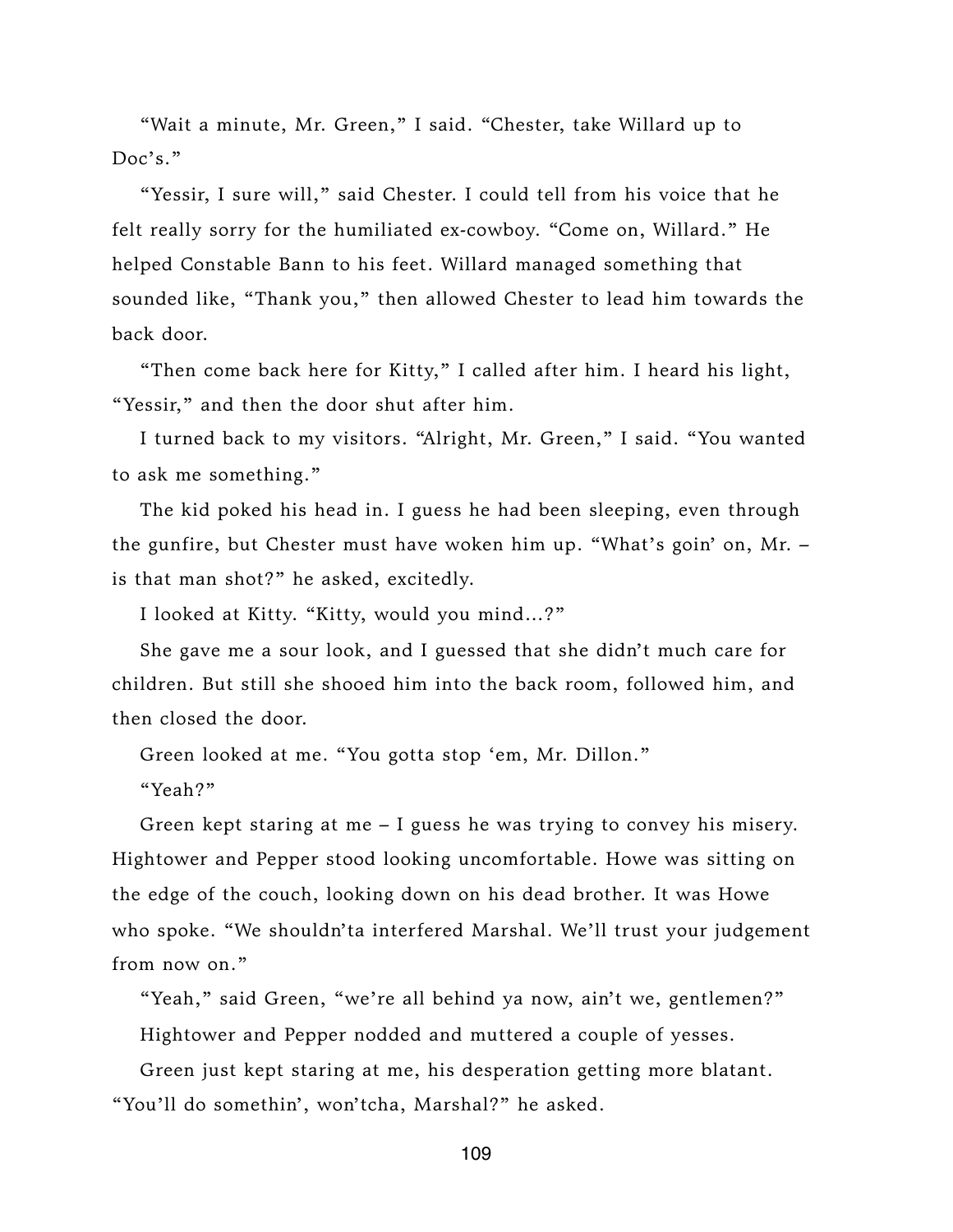I thought about it for a minute. I wasn't trying to make it worse for them. I was just trying to think if there was anything I could do at this point. Things were pretty close to the point of no return, if they hadn't passed it already. But it was my job.

"Alright," I said. "It's pretty late, but I'll try."

The three businessmen standing all sighed with relief. Howe didn't even seem to hear me.

"And I'll start with Rance," I said. "He's the worst of the lot. I'll go get him and put him in jail. But before I go I want every saloon-keeper in Dodge to put out his lights and close up. Now you gentlemen will have to pass the word for that one. I don't want to be seen until I go for Rance."

Green nodded vigorously. "Oh, we'll do it, Marshal," he said quickly. "We'll do it right now."

"Alright," I said to them, "then get going before it's too late." I walked up to Howe. "Mr. Howe? Let's get him over to Doc's."

Howe nodded absently. He and I lifted his brother's body and carried it out the back way. The kid followed us, asking questions, though Kitty did her best to quiet him. Once we had the body laid out in Doc's front office, I left Howe there, and sent Chester and the kid to take Kitty out to Ma Schnieder's. None of them knew I was heading out to look for Rance, and I kept it that way.

Always something to prove.

110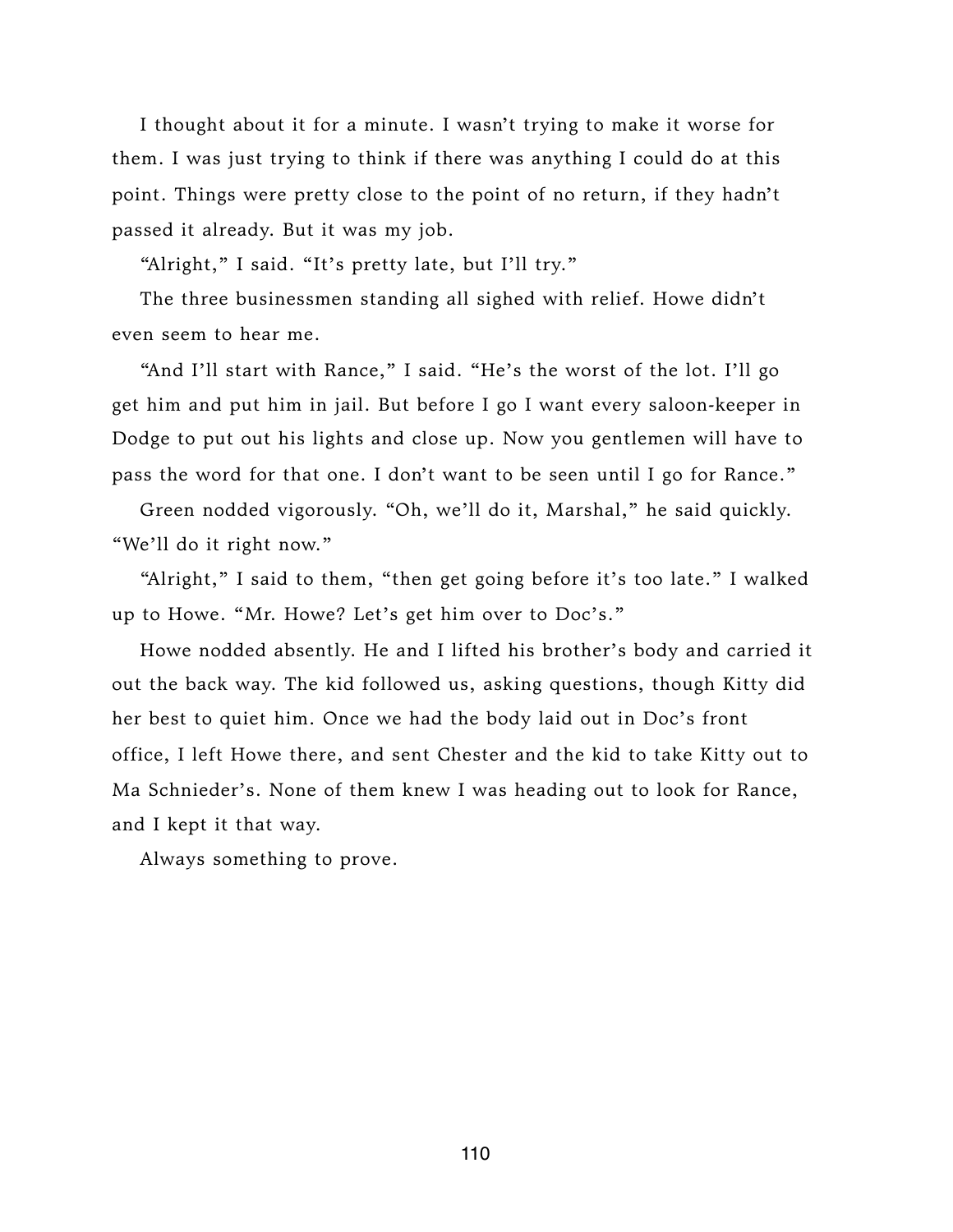### Chapter Twenty-Three

I waited for half an hour while Green and the others spread the word to close up the saloons. The lights gradually went out up and down the street, and I left the office. Alone.

I found Rance in front of the Texas Trail, and I was able to reach him before I was recognized. I stood ten feet away, half-shadowed, while Rance and his boys stood in the glow of a streetlight.

"Rance," I said.

Rance gave a sort of drunken grunt of laughter, though he wasn't at all amused. "Marshal's back," he said slowly, working to get the words out. "Let's shoot him, men."

One of Rance's men took a step forward. "You better get outta here, Marshal," he told me. "We ain't in no mood to fool."

"Neither am I," I said. "The street's closed, Rance. Now go on back to your camp."

Rance peered at me through the half-light of the lantern and tried to see just one of me. "We ain't goin' nowhere."

"It'll open up again tomorrow night," I told them. "You're welcome to come back then."

Rance shook his head like a mule. "There won't be no town by tomorrow," he said. He turned his head to his boys. "Let's set it afire, men."

"Rance," I said. "Shut up."

He looked at me kind of stupidly. "I won't shut up," he said.

"Then you're going to jail," I told him.

" $I'm - what?"$ 

Rance's man said, "Leave 'im be, Marshal."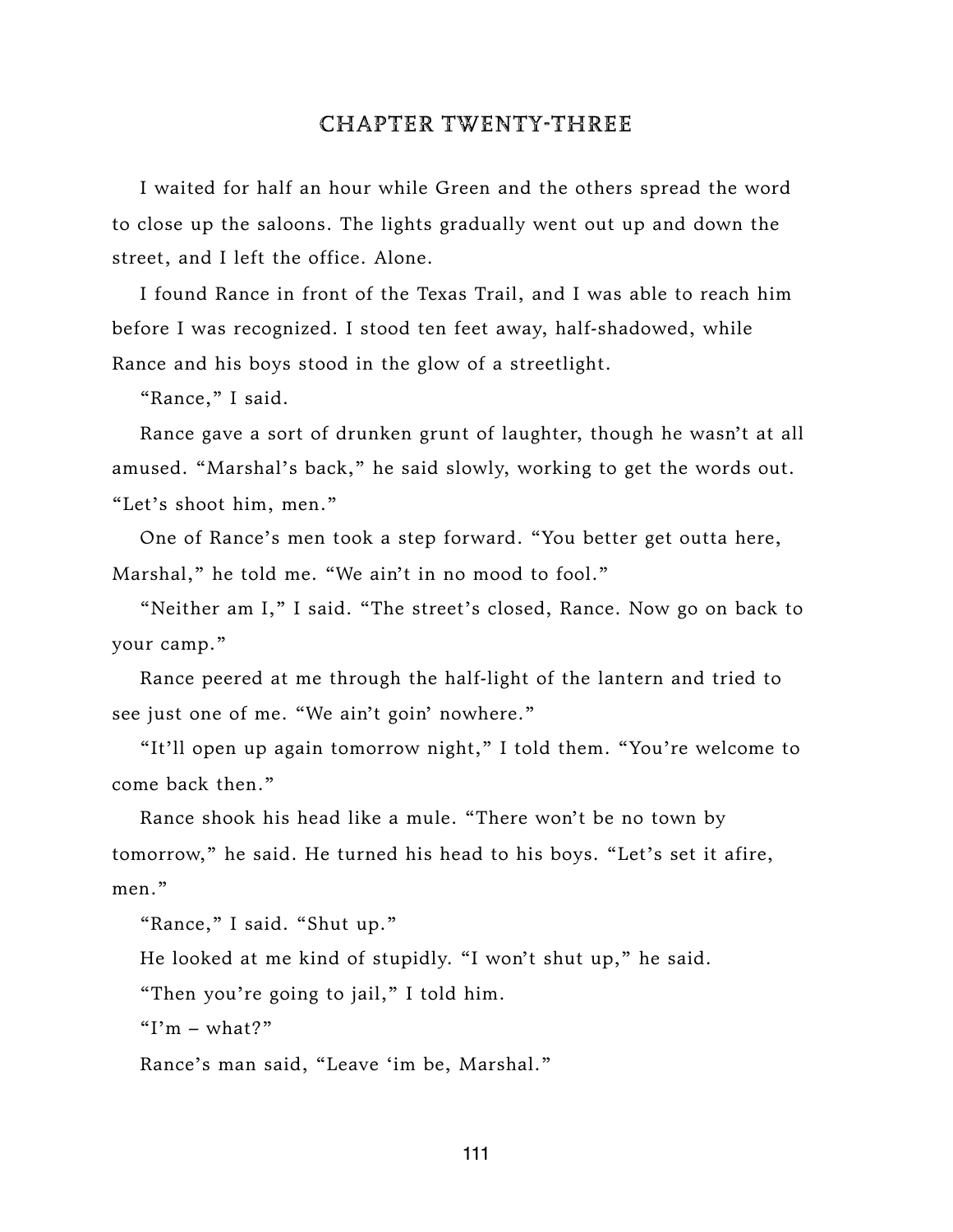I stepped into the light. They could all see that I was armed, but that my gun was in the holster. "You want to fight, mister?" I said. "Rance here's too drunk, he wouldn't have a chance, but you might."

Rance thought for a minute, then nodded. "He's right, Pete," he said, looking at the man who'd spoken to me. "I'd never make it. You draw on 'im."

There was a tense moment while all of Rance's boys looked nervously at the man called Pete. Rance's voice swelled with anger. "Go on, shoot 'im!"

"Well?" I said. "I'm waiting, cowboy."

Pete shook his head. "I ain't no gunfighter."

Rance shoved him in the small of the back, prodding Pete towards me. "Go on, ya coward!"

Pete eyed me once more, then turned his back on me to face his boss. "No," he said. "Why should I die? T'ain't my business, anyway." And he walked to the side of the street and waited.

Rance glared at Pete, and I thought for a second he was going to draw and gun down his own man. In which case I would have dropped him, drunk or no. But he regained a little control and looked around at the rest of his boys. "Somebody do it, then!"

I took another step forward, my hand easy by my side. "I'll fight any man here," I said. "And I'll fight him fair."

There was a chorus of "not me"s and "no"s.

Rance staggered towards me. "Then I'll have to try it myself."

Pete took a step back towards his boss. "Don't do it, Rance! He'll kill ya."

"Get outta here, ya coward!"

Pete and two other men closed in on Rance, and stood in front of him.

112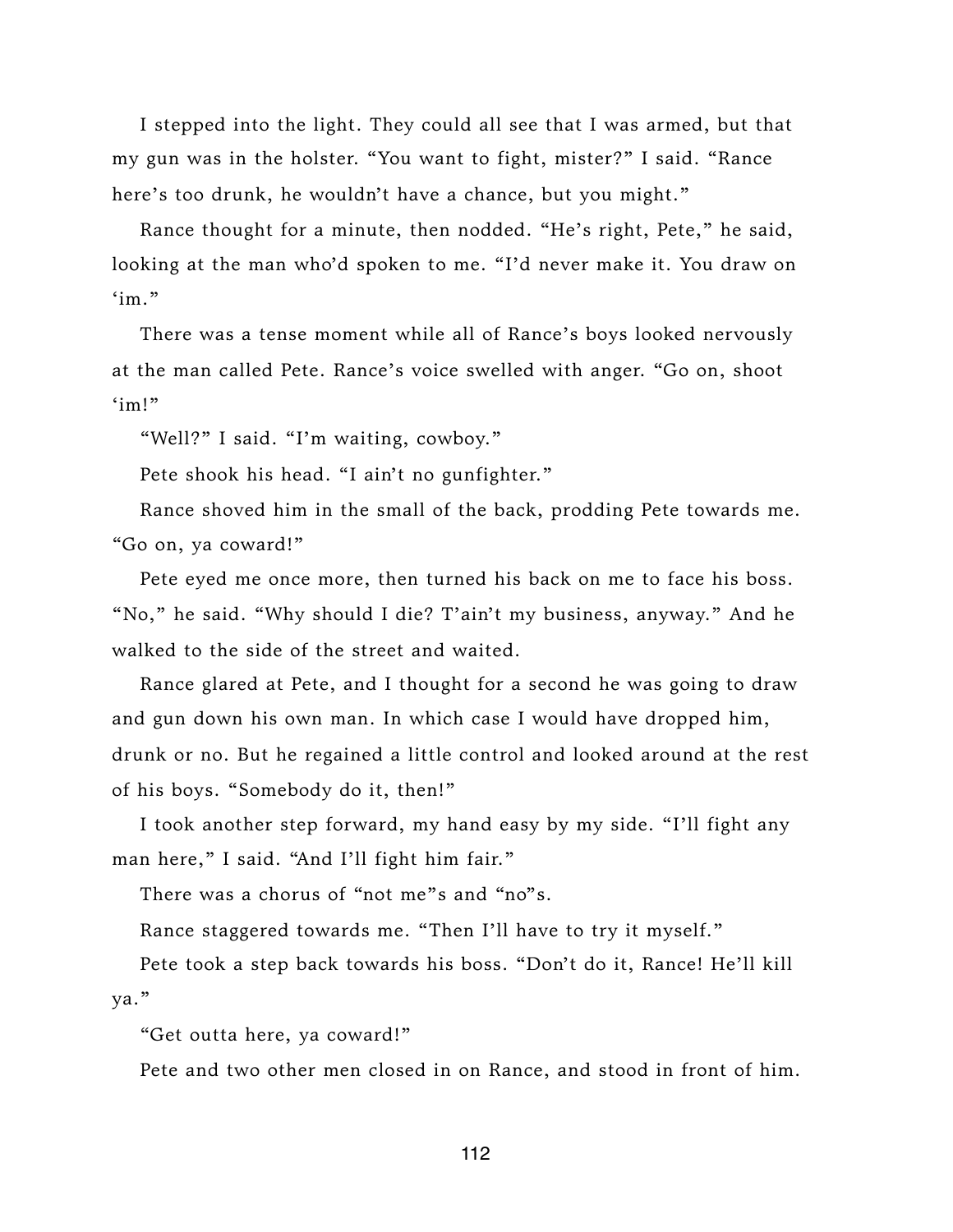"Get outta my way," growled Rance. I thought I heard him reach for his gun.

"No you don't!" shouted Pete, and suddenly the four men were struggling. I took a half-step to the side and angled my body to make a small target. Fair is fair, but a drunk with his gun out already was a stupid way to die.

Rance was slugging his men and shouting. "Gimme that gun, Pete!"

I saw Pete step back and stick something in his belt. "I'll keep your gun," he said.

Rance lunged at him. "Gimme it!"

"Cut it out, Rance," said Pete, his voice pleading, "or I'll slug ya!"

Rance swung at him, and Pete side-stepped and walloped Rance behind the ear with his fist. Rance fell to the ground like an dead ox.

"That was smart of you, mister," I said. "But he's still going to jail."

Pete looked at me. "You've got a lotta nerve, Marshal," he said, "buckin' a crowd like this."

"I'm not bucking a crowd," I told him. "I'm one man, against any other one man here. You cowboys aren't built that way. I've been in Texas too, mister."

Pete thought about that for a minute, then shrugged. "Guess you win, Marshal."

"Yeah," I said, "it looks that way. Do you want to take Rance to jail, or do you want me to do it?"

Pete looked around at his friends. "Well, his head might be less lumpy tomorrow if we do it, Marshal." He and a couple of other cowboys dragged Rance up to his feet. The trail boss was hardly conscious, and Pete had to help him get his legs moving. "Start walking, Rance," he said.

I watched the other cowboys spread out and find their horses. I waited there in the street, watching them go, but I stayed in the half-light. Once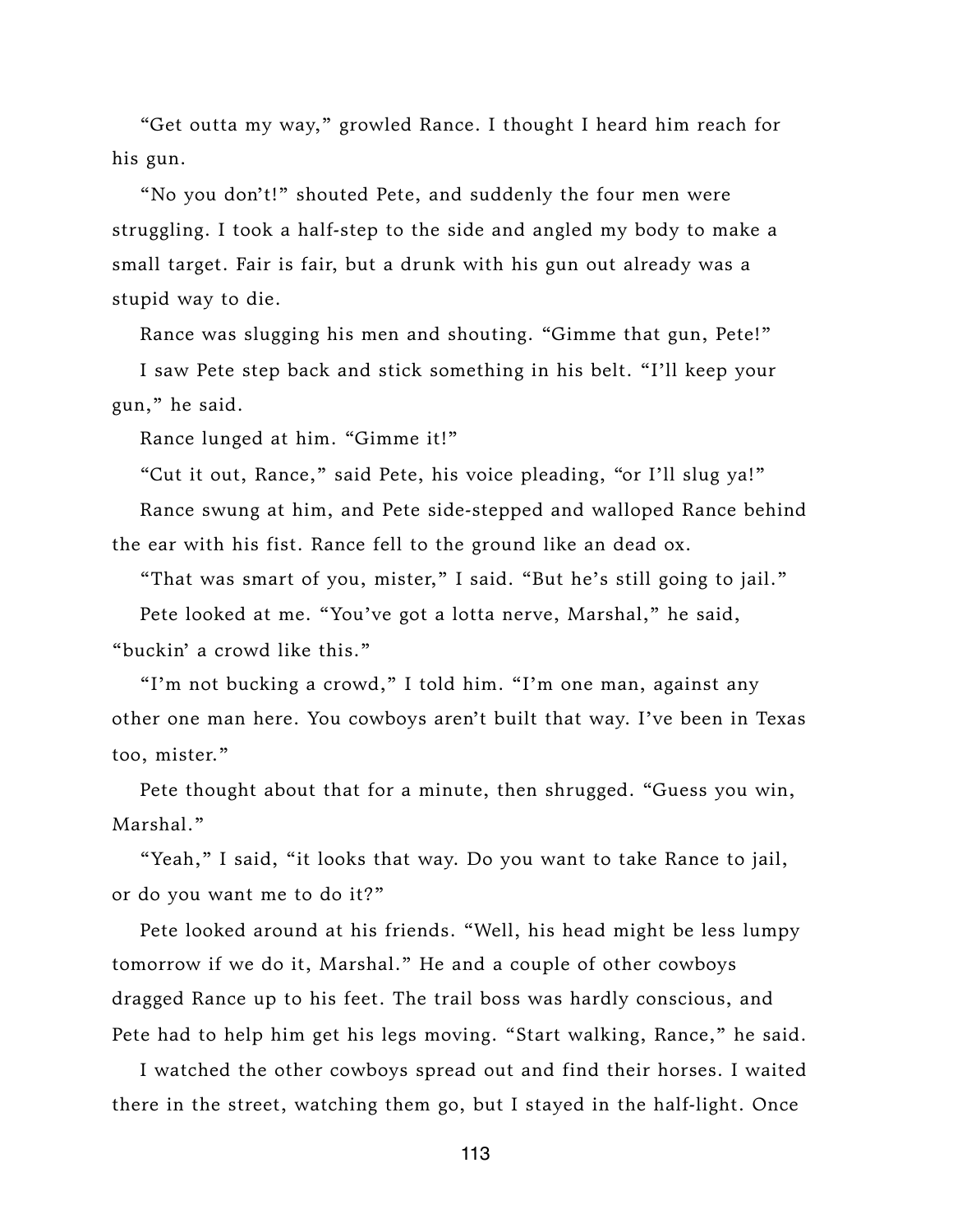they were out of Dodge I walked over to the jail and put Rance in a cell. Pete and his friends left without a word, and I watched them ride out of town.

That was when I opened my bottom desk drawer, pulled out a bottle and a glass, and had a shot of whiskey. In fact, I had more than one. After the third, I lifted my glass and looked around my office.

"Here's to Dodge," I said, then I corrected myself. "Here's to law in Dodge."

From the back room Rance snored loudly.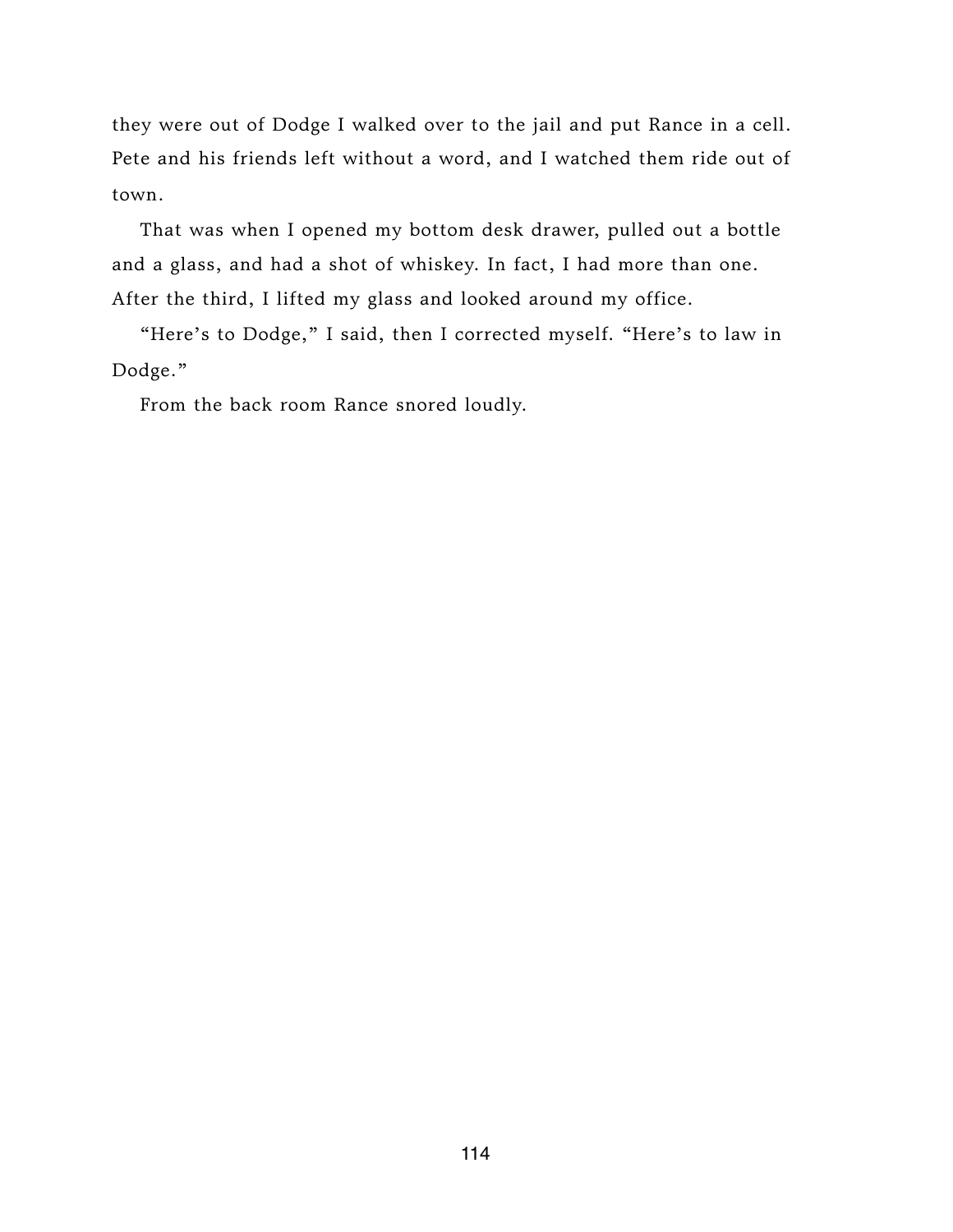# Chapter Twenty-Four

Early the next morning I rode out to Ma Schnieder's place. I left Chester in the office, with instructions to cut Rance loose when he woke up. I was pretty sure there'd be no more trouble from the Drag-R herd. At least not this year. And maybe word would get out that Dodge wasn't a lawless town. Maybe the other herd-drivers would hear and stick to cards and booze and girls. Maybe there wouldn't be any more shooting. I was sick of it. I knew the town only thought of me as a gunman with a chip on his shoulder. Well, maybe they were right. But maybe that wasn't all there was to me. In fact, that's why I was riding out to Ma Schnieder's place. I had a few questions to ask her.

And it was an excuse to see Kitty, away from the town.

It bothered me a little that I thought I needed an excuse to see her. It bothered me a lot that I worried what the townsfolk would say - those chatty little birdlike women and their stuffy balding husbands. It bothered me even more that I wanted them to think well of me as a person, as well as a lawman. I knew it was wrong. I knew there that nothing good came of wanting to be liked. So I decided then and there to ride back into Dodge with Kitty beside me, and take her out to breakfast at the Dodge House. That'd show them.

Of course, then I got to thinking that if I was doing it to show them, it was still wrong. I just couldn't win an argument with someone as stubborn as myself.

As I rode I shrugged my left shoulder around a few times. It was still sore, and the bandage I'd put on this morning was a little tight. But I'd taken Doc seriously about infection – in the army I'd seen men lose limbs

115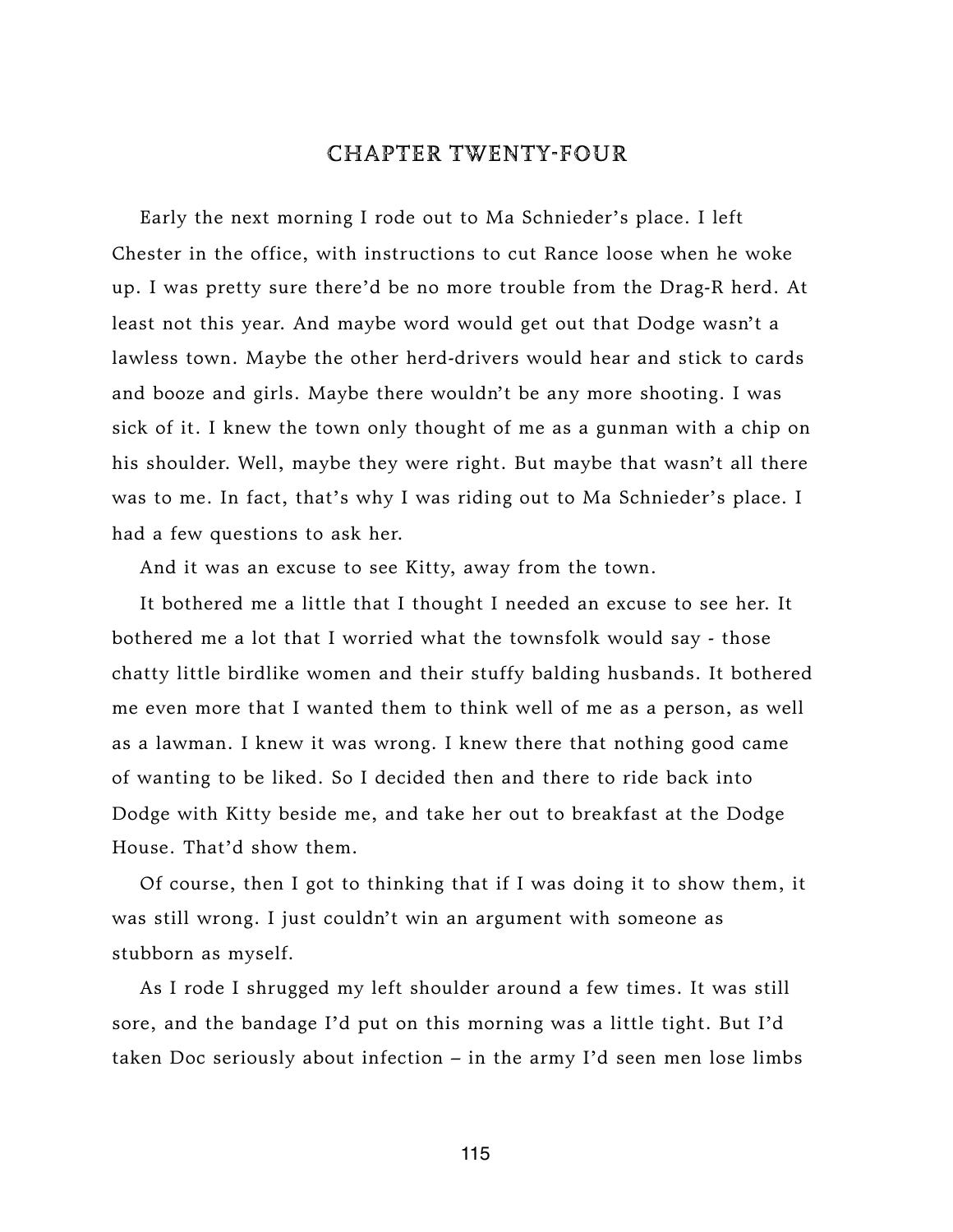from wounds less serious than the graze from Howard's bullet. It wasn't hurting much, just ached some. Still, I wasn't taking any chances.

I came up to Ma Schnieder's place just as the sun was clearing the horizon. Already the hands were out, hard at work. One of them spotted me and yelled to the others. Their heads turned, and I waved once. One of them recognized me, and they all started to converge on the house, just in case there was trouble.

Ma Schnieder must've heard the yell, or else she'd seen me coming, because she was standing on her front porch when I got there. Her granddaughter was there with her, and so was Kitty. I noticed that Mrs. Schnieder wasn't holding her shotgun, but it was within reach. A cautious woman, Ma Schnieder.

"Mornin', Marshal," she said, wiping her hands on her apron.

"Morning, ma'am," I said, nodding to her, then to Kitty and the granddaughter. "Ladies."

"Ladies?" asked Kitty. The grand-daughter giggled.

Ma Schnieder half-turned her head. "An' why not, ladies? What, ain'cha lady-like? What, do you carry a six-gun and get drunk and fight like ever' fool man in this world?"

Kitty smiled, but the grand-daughter looked down at the ground and said, "No, ma'am."

"That's right," said Ma Schnieder. "What're you here for, Marshal? Is there trouble?"

"No, Mrs. Schnieder," I said. "No trouble. Just wanted to check in on you and your guest."

Mrs. Schnieder looked at her son and the hired hands. "Well, you heard the man. There's no trouble, so git back t'work, you lazy fools, a'fore I find whichever one a'ya hid my whip!"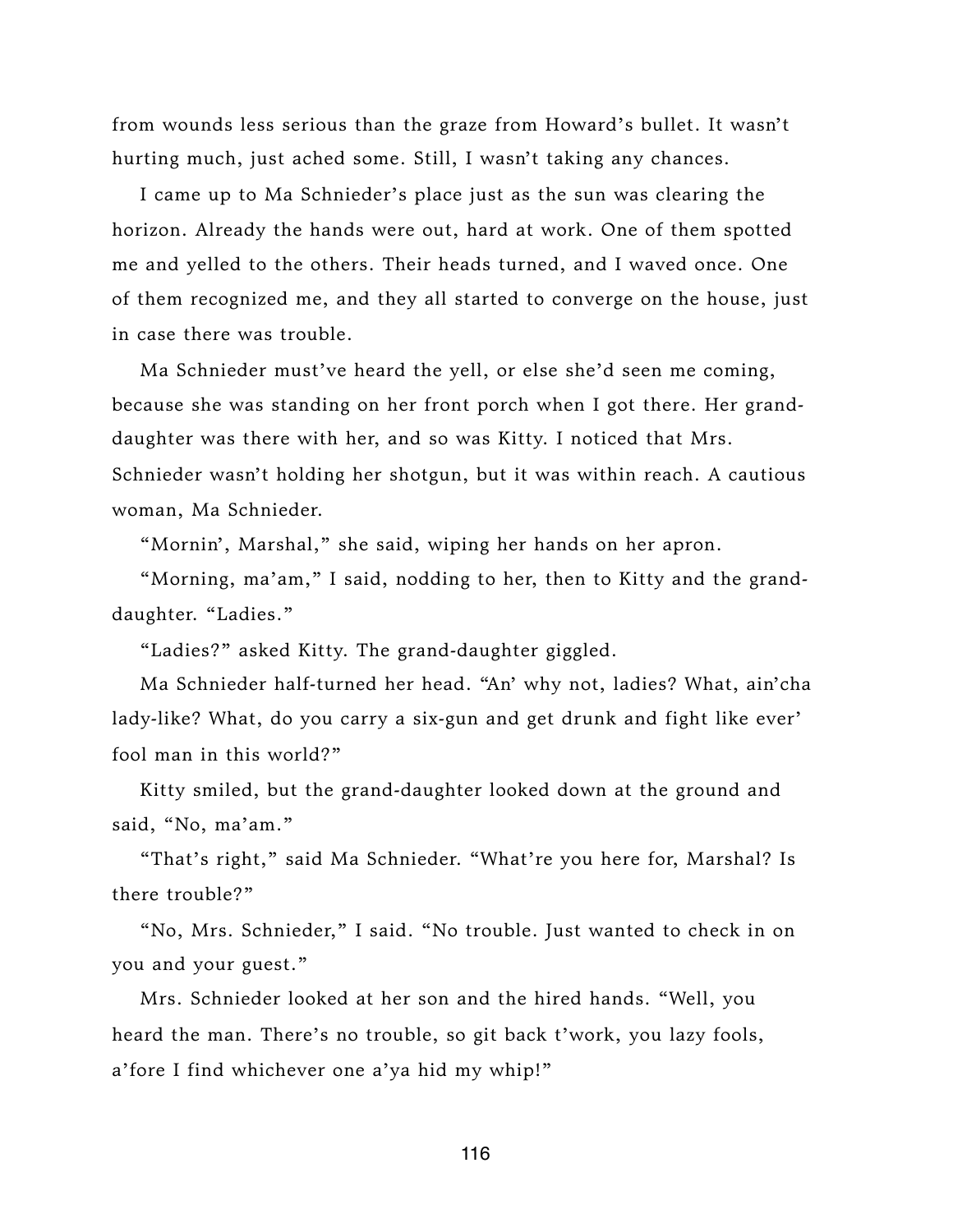The men scattered, some of them smiling, some of them terrified. Her son was one of the latter.

"Well, come in, Marshal," said Ma Schnieder. "There's coffee on the stove, and I expect I c'n find some eggs from somewhere."

I dismounted and hobbled my horse on the front rail of the porch. Kitty just stood there grinning at me, and I was smiling, too. The granddaughter looked back and forth between us, and her own smile grew from looking at ours.

"How's the town, Matt?"

"It's fine, Kitty."

"You go after Rance?"

"Yeah."

"And you're not hurt?"

"Nobody got hurt, much," I told her. "Rance'll be free later today."

"Is that safe?"

"Should be. Even if he wants to make trouble, his boys won't let him." From inside Ma Schnieder shouted, "Are you comin' in, Marshal? Or should I jus' put'cher food in the pig trough!"

"We'd better go in," said Kitty, laughing.

"Yeah," I said. "We'd better."

Inside it smelled like woodsmoke and bacon and coffee. It was a collection of smells that made a man feel at home wherever he was. I took off my hat and sat down to breakfast with the three women. They asked me more about the trouble last night, and the business out at Howard's ranch. I gave them decent-sized answers, knowing how hungry ranchers always are for news. I knew they'd eventually get around to the subject I'd come for.

It was Mrs. Schnieder herself who brought it up. "And that poor Francie. Is it true that the Dutchman killed her husband?"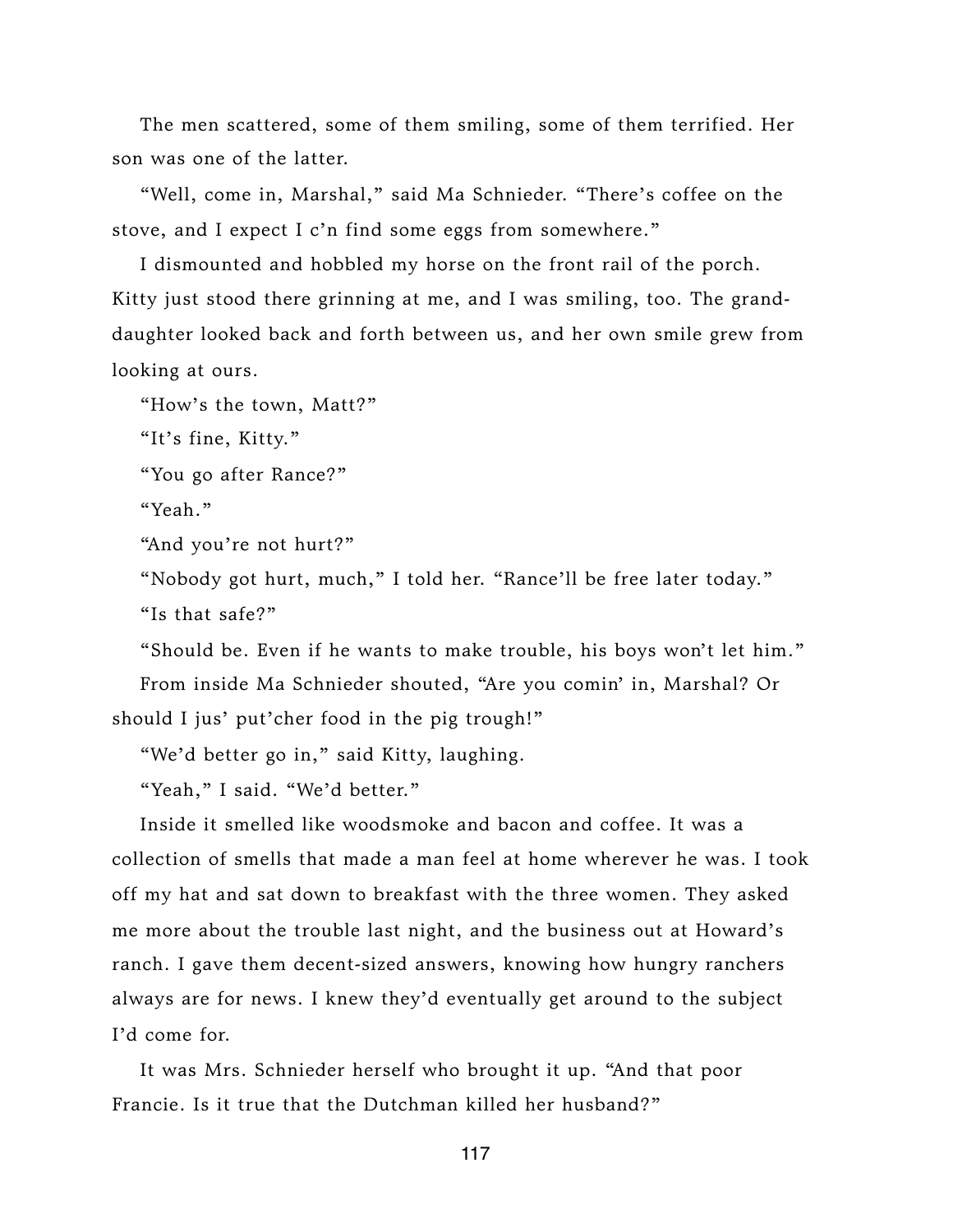"It looks that way," I said.

"Will he hang?" asked the grand-daughter.

I sipped some coffee. "I doubt it."

"Should be given a medal," said the old lady sourly.

"Oh?" I said.

"Now, Marshal," said Ma Schnieder, putting her hands on her hips. "Don't sit there eatin' my food and drinkin' my coffee and tell me you didn't know what was goin' on in that house!"

"I knew," I said. "I even had a talk with Clay about it. But unless she wanted to press charges, there was nothing else I could do."

Ma Schnieder shook her head. "An' that's the problem wit'the law." She said the last word with scorn.

"Law's a good thing, Ma," said Kitty.

"Now, don't you go defendin' 'im, Kitty," said Schnieder, shaking a spoon at Kitty.

"I'm not," she said. "I'm defending the law. I don't think the Marshal needs defending from anything except more of this coffee."

I cringed for a moment before I heard the old woman's cackle and realized she was laughing. She patted Kitty on the shoulder and went back to her stove.

"Say, Mrs. Schnieder," I began.

"Call me Ma, Marshal," she said. "Ever'body else does."

"Okay, Ma," I said, feeling uncomfortable. "Did Francie ever come out this way?"

"Sure," said Mrs. Schnieder, "whenever he got to beatin' her too hard. She was here last week, as a matter a'fact. Just before he tried to rob that bank."

I looked up. "He hit her last week?" I asked. "When?"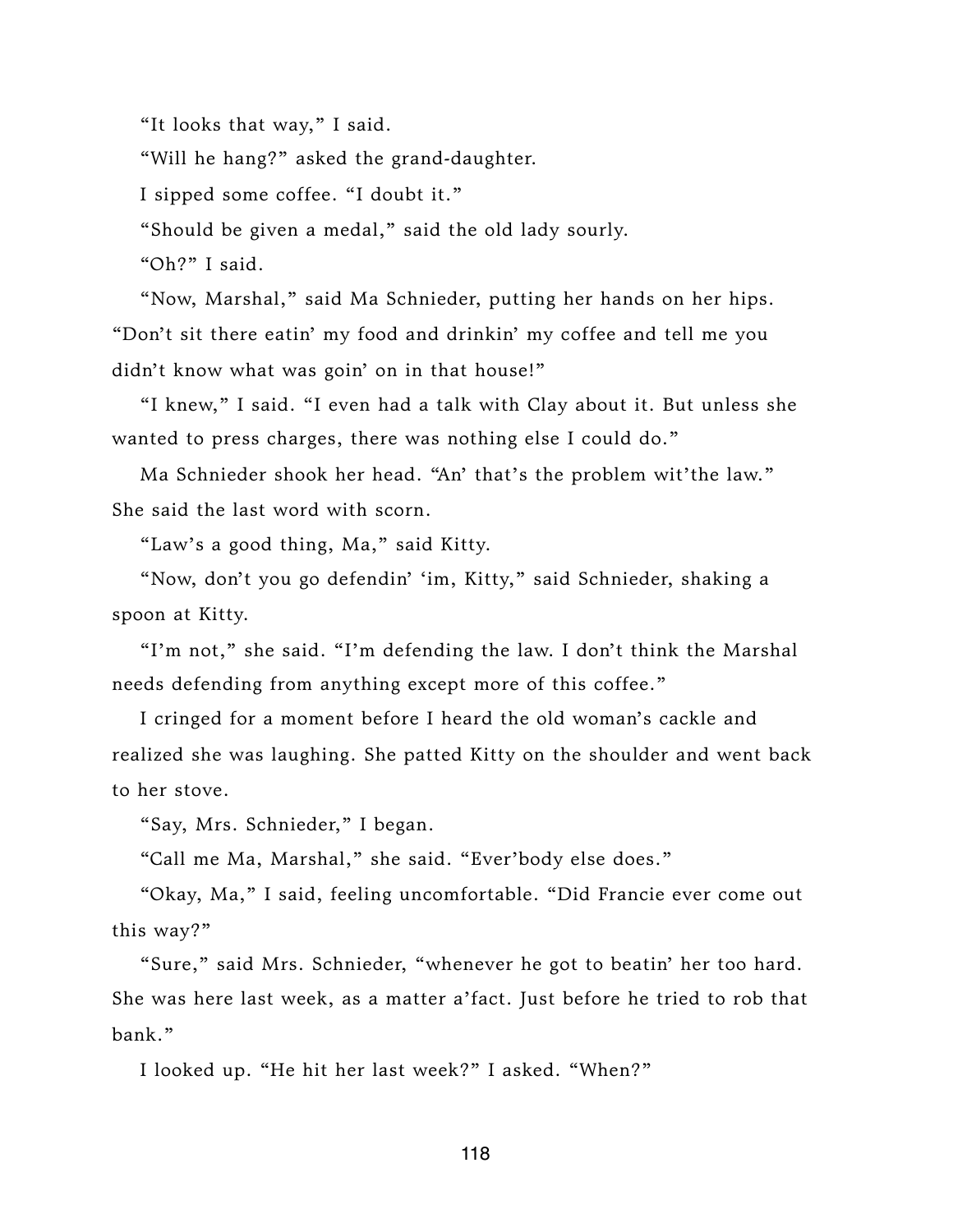"Oh, the night before the stick-up, I guess. She spent the night here, then went back to Dodge to find the whole city lookin' for her husband."

I remembered Francie saying something about not knowing where her husband had been the night before the robbery, but I'd thought at the time that she'd been home, and he'd been out. "I saw her," I said. "She didn't look beat up."

Ma Schnieder looked at me. "You think a black eye is the only way a man has of beatin' on his wife, Marshal?" she asked me darkly.

"No," I said. "I guess not."

"No," she said, agreeing. She brought over some more bacon and laid it on my plate. Neither Kitty nor Schnieder's grand-daughter were eating. They were just watching and listening, the girl fascinated, Kitty with a keen look in her eye.

"How'd he hit her, then?" I asked.

"He didn't hit her, Marshal," said Schnieder.

"What then?"

"He kicked her. Kicked her in the belly."

I felt sick. "Why on earth would he do a thing like that?"

Ma Schnieder turned away from her eggs to look me in the eye. "To kill her baby, Marshal."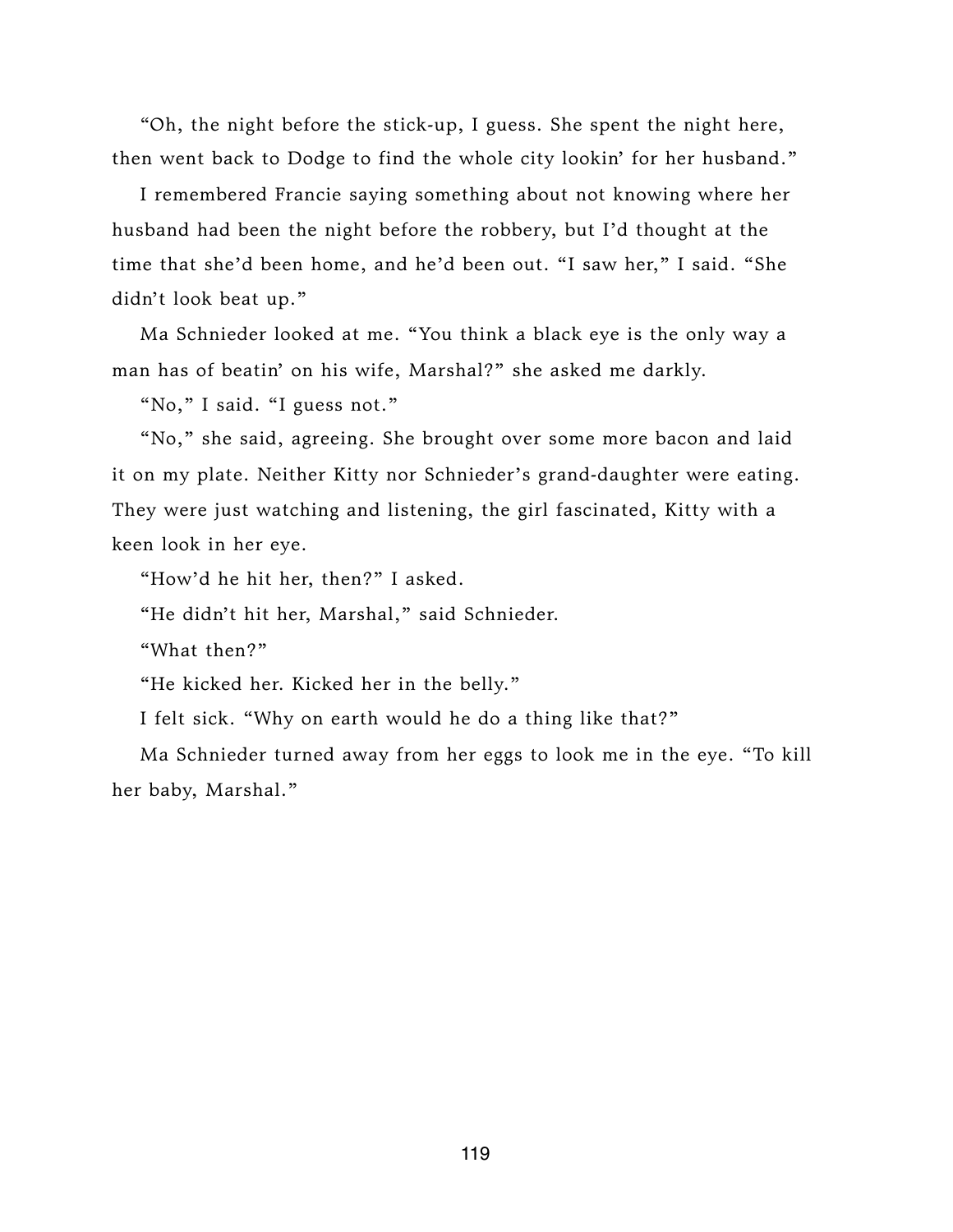# Chapter Twenty-Five

After I finished having breakfast heaped on me, I said thank you to Ma Schnieder and her grand-daughter and rode back to Dodge with Kitty.

"You old liar," said Kitty as soon as we were away from the house. She was smiling at me out of the corner of her eye.

"What does that mean?"

"You didn't ride all the way out here to check on me," she said. "You wanted to pick at Ma, see if she knew anything about the Richards."

"Well, I did learn something I didn't know before," I said.

"Yeah," said Kitty. "I hadn't heard that either. Until last night." "Last night?" I said.

"Yeah," said Kitty. "After I got to Ma's place, we settled in to talking and I asked her about your friend Francie. She told me about the pregnancy. I figured that's what Clay was celebrating at the Texas Trail the night you saw him."

"Yeah," I said.

"But it doesn't make sense, does it?" said Kitty.

"No," I said. "No, it doesn't."

"I mean, why would he be so happy about it, then try to make her lose it?"

"And don't forget, the next day he tried to rob the bank."

"Well," said Kitty after a moment, "that makes more sense than the middle bit. If he was worried about money and the baby, he might rob the bank."

"He wasn't doing so poorly," I said. "Besides, why rob the bank in broad daylight, with a dozen witnesses outside?"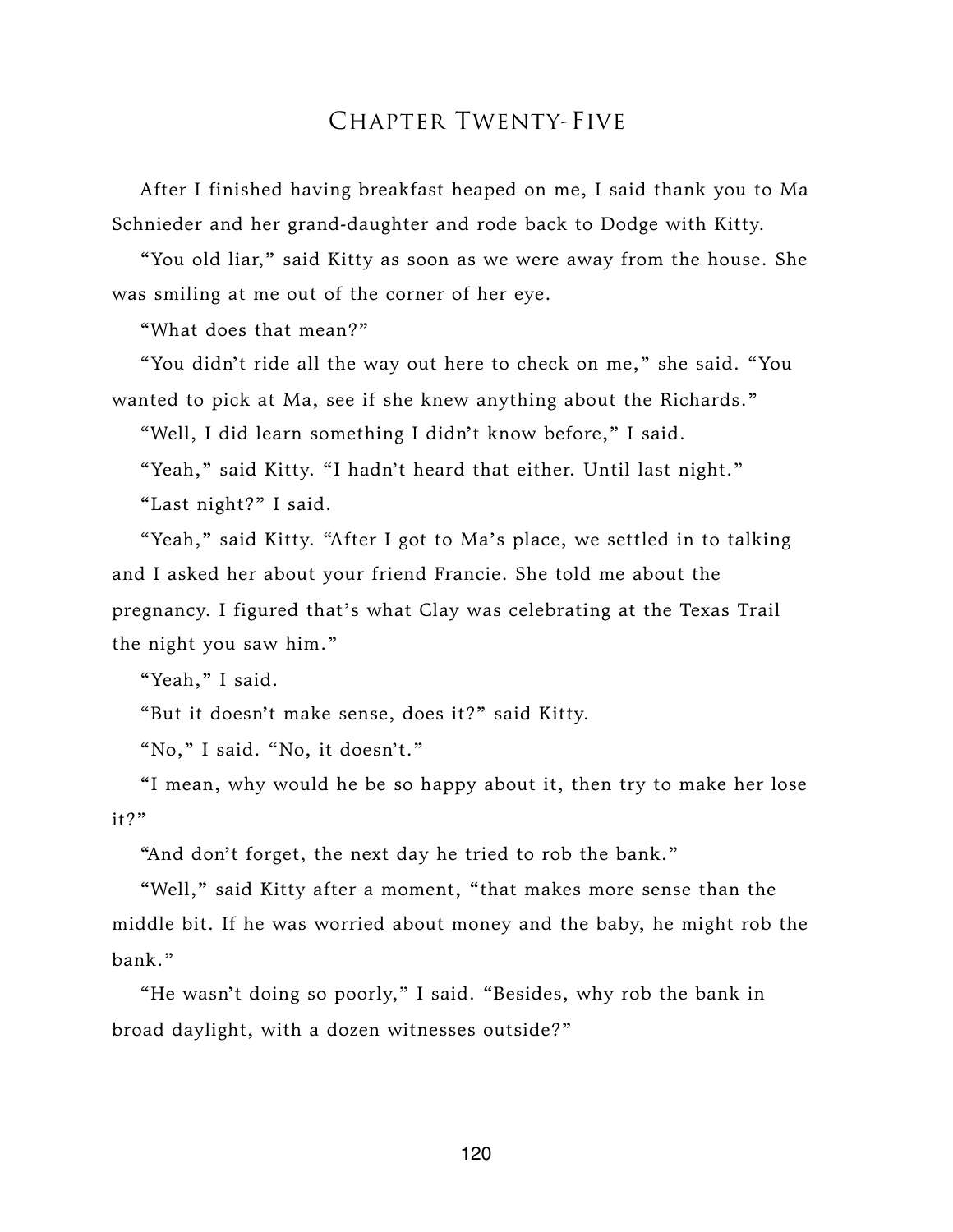"Yeah, I suppose that's pretty queer too," said Kitty. "It's too bad about Francie, though. I mean, her losing her husband and her baby like that."

I looked at her. "Tell me," I said. "Why were you asking Ma Schnieder about Francie?"

"You asked me about it the other night, at the Texas Trail. I thought I could help."

"I appreciate it," I said.

"Yeah, well, you spoiled things by coming out here this morning," she said. "I was looking forward to walking into your office and laying the whole story out on you."

"Sorry," I said.

"You should be," said Kitty.

We rode along for awhile, looking at the morning. The heat was getting bad again, but I didn't think about taking off my coat. I'd sewn up the bullet hole in the pocket, though not very well, and I'd brushed it until it was pretty decent looking. I realized that, more than what the townspeople thought of me, it matter what Kitty thought of me. And somehow that didn't bother me at all.

"Kitty," I said.

"Yeah, Matt?"

"I'm not a liar."

She gave me a confused, searching look. "What does that mean?"

"It means that, even if I wanted to ask Ma Schnieder some questions…

I mean, well… I could've sent Chester, couldn't I?"

The skin around her eyes crinkled as she smiled. She started nodding.

"Yeah," she said. "I guess you could've at that."

We rode along for another mile or so in silence.

"I was going to ask you to breakfast," I said.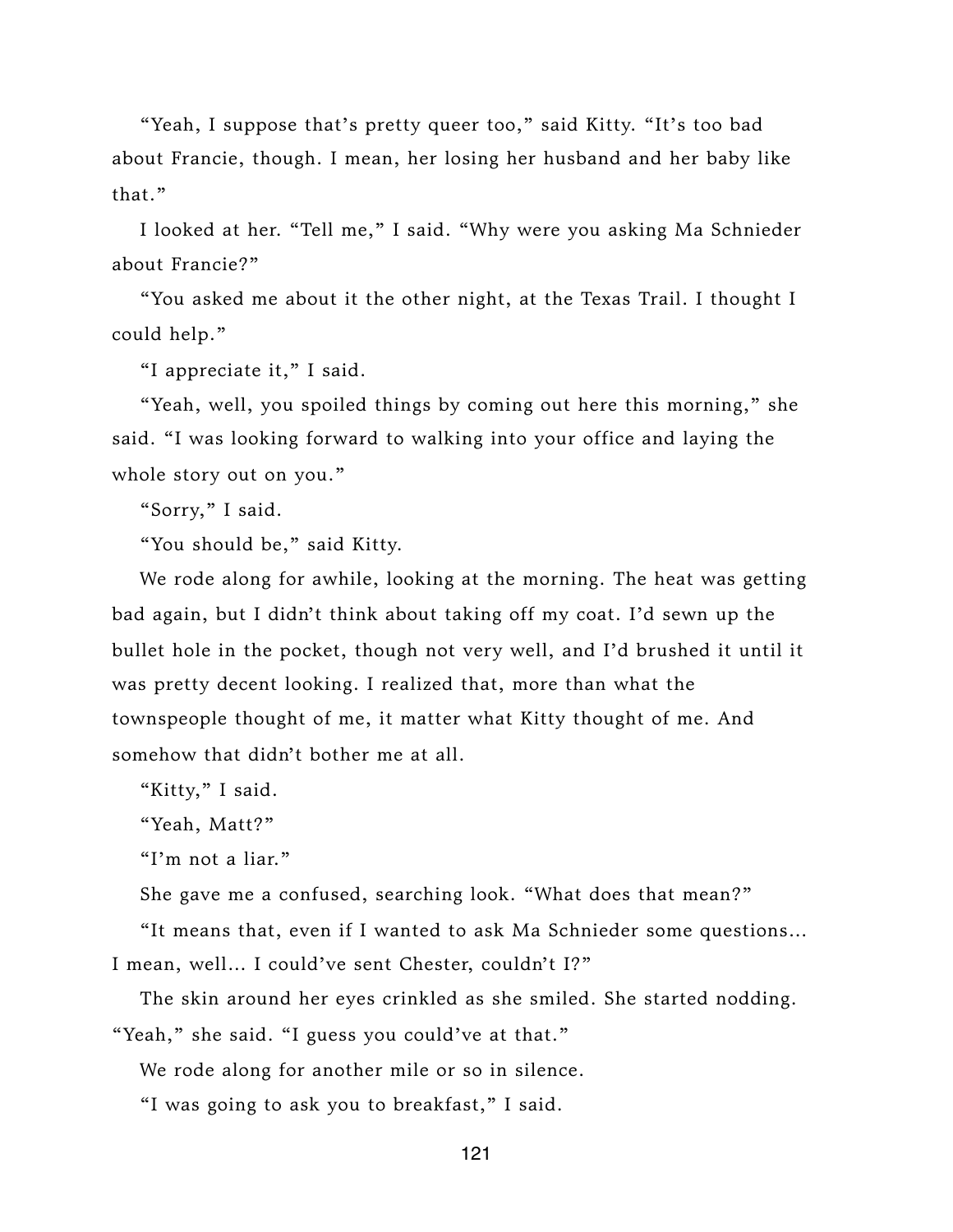"But that was before Ma Schnieder started stuffing you with a whole suckling pig."

"Yeah," I said.

She thought for a minute. "How about tomorrow?"

"I'd like that, Kitty," I said.

She frowned, and I saw that, unlike a lot of her expressions, this one wasn't playful.

"What about the regular folks?" she asked. "I mean, you just got them on your side, Matt. Do you really think it's a good idea – I mean, don't you think it'll look bad for you to be seen outside the saloon, with a—"

I cut her off. "People'll just have to get used to it. I do things my own way." I waited a moment before adding, "And my way includes being friends with you, Miss Kitty."

She blinked a couple of times. If she wasn't as tough a woman as I'd ever met, I could have sworn those were tears in her eye.

"It'd be my pleasure, Marshal Dillon."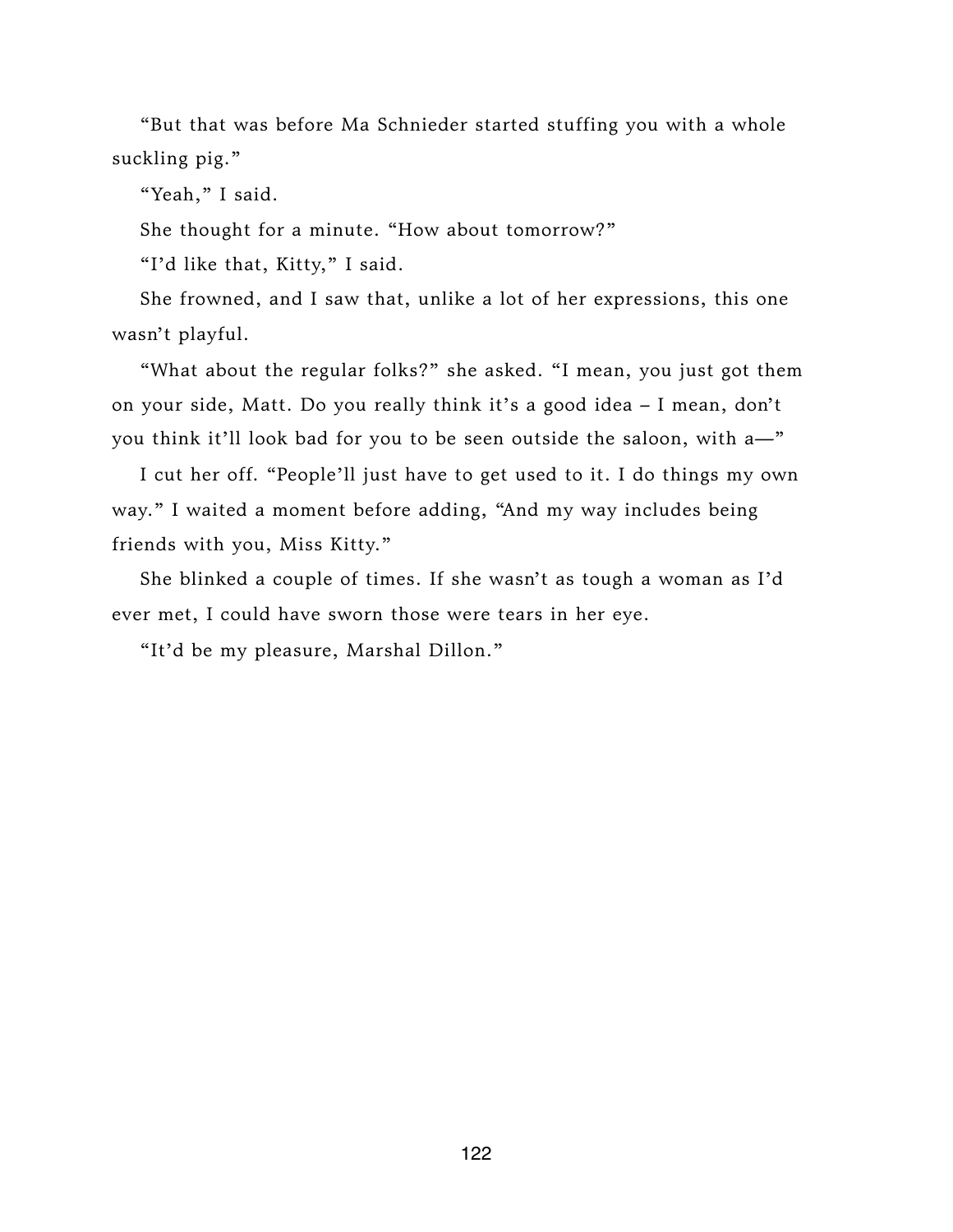### Chapter Twenty-Six

By mid-afternoon I was back sitting in my office. The heat was back and almost unbearable. The kid was off with Shiloh again, though they'd be back any minute. They were just rubbing down Clay Richard's strawberry roan, which the kid had taken quite a shine to. The kid hadn't stopped talking all night about my little run-in with Rance. He wasn't able to understand my not shooting it out with him. I tried to explain, but it fell on deaf ears. I was worried about that kid.

Chester was sitting on the long couch in the office, across from my desk, where I sat with my feet up. We were both staring out of the closed screen door.

"Sure is hot today, Mr. Dillon."

"Yeah," I said.

"Rain sure didn't cool it off for long," said Chester.

"Nope."

"Used to get hotter in Sweetwater, though."

"Texas?"

"Yessir," he said. "But I wasn't there very long."

"What'd you do there, Chester?"

"Oh, I was a salesman, Mr. Dillon."

"Salesman? Well, what'd you sell?"

"Lightnin' rods."

"Lightning—? Oh…" I started to laugh.

"Well, now, they're good things to have, Mr. Dillon. Why, I had a line of lightnin' rods…"

"Don't explain it to me, Chester. It's too hot."

"Maybe if'n Howard'd had a lightnin' rod out away from 'im, he wouldn'ta died the way he did."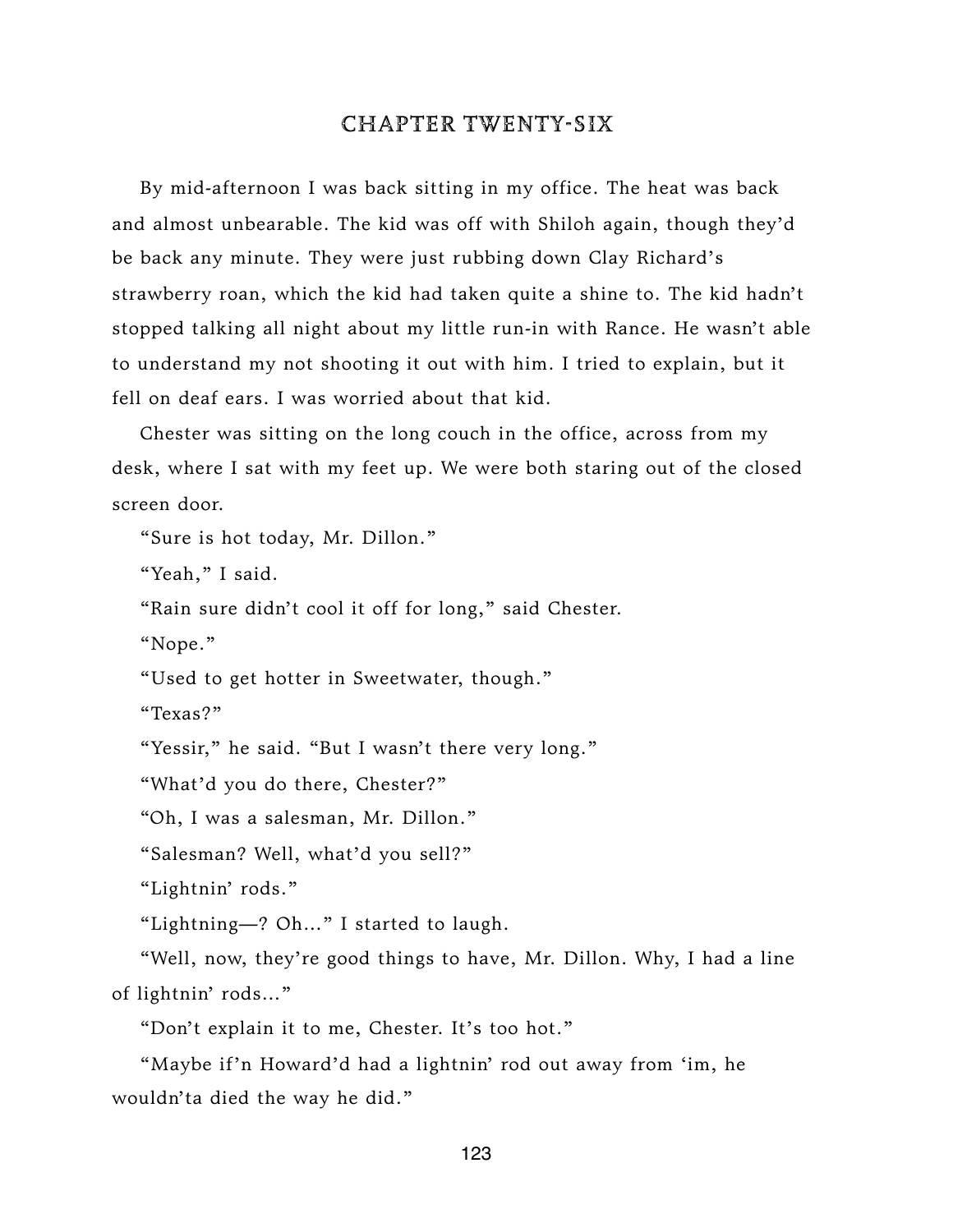"Yeah," I said. "But then where would you and I be, Chester?"

Chester thought about that for a minute or so. "That's a fair point, Mr. Dillon. A fair point indeed."

"Chester," I said. "It's too hot to talk."

Chester nodded. "Well, I'll go get us some beer, maybe that'll help."

"I don't think I want any beer, Chester."

"Well then, why don't you go take a siesta, Mr. Dillon? I'll stay here in the office."

I chuckled. "Why don't you just leave me alone?"

Chester shrugged. "Alright, Mr. Dillon."

We sat. After awhile Chester whistled a little tune. I recognized it, but couldn't place it until he started it up again. It was the same tune he'd been humming while Howard's men had been shooting at us.

"What's so funny, Mr. Dillon?" he asked.

"Nothing, Chester," I said. "You just go right on whistling."

Chester looked at me dubiously. "No, sir," he said. "Reckon I'm finished."

Doc came in the screen door and closed it behind him quickly to keep the flies out. "Marshal…" he said anxiously, but with a gleam of wickedness in his eye.

"Yeah, what do you want, Doc?"

"Couple of cowboys are feelin' their liquor, over at the Texas Trail," he told me.

I shrugged and fanned myself with an unopened letter. It was from the government, so it couldn't have been all that urgent. "That's what saloons are for, isn't it?" I said.

"They've been givin' Kitty a bad time," said Doc.

I stopped fanning myself and placed my feet on the floor. "Oh?"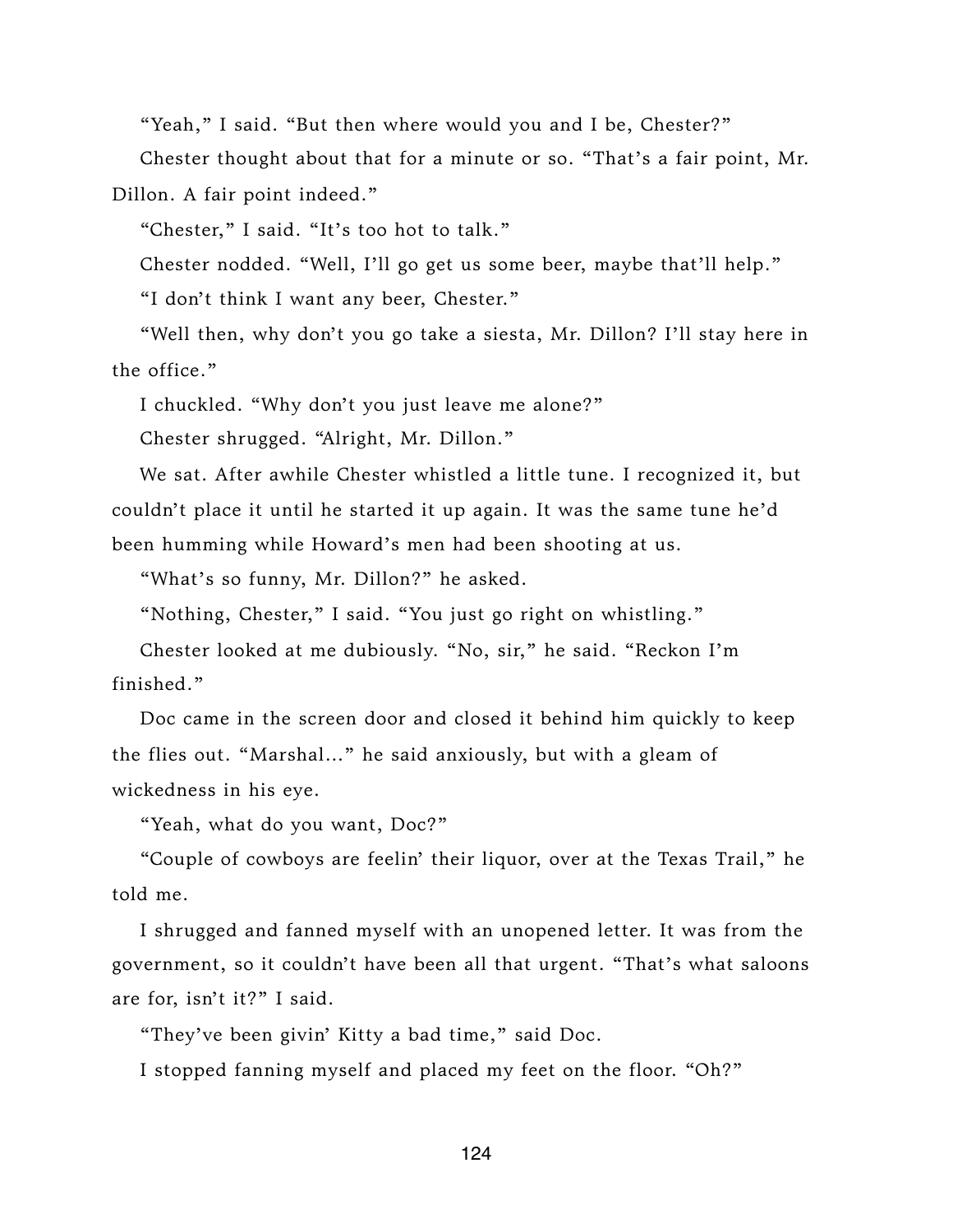"She got rid of them, though," Doc added. "But they're down at the end of Front Street now, makin' remarks and pesterin' the town ladies. It just might lead to trouble."

I put my feet back up on the desk. "Well, I'm not gonna walk down there in this heat to lecture a couple of hard-nosed cowboys." I figured after last night – hell, the past couple days – I'd proved myself enough.

Chester was still laying on the couch. He looked at me. "I'll go, Mr. Dillon," he said.

"Oh, good, Chester," I said, closing my eyes. "You go, huh? Just tell them to take it easy and leave the ladies alone."

I heard the couch springs creak as Chester stood up. "Yes, sir, I will, Mr. Dillon."

"Stick around, Doc," I said. "It's too hot to be doing anything much but sitting around."

"True enough, Matt. As long as you're not giving me any more patients to doctor, I might as well pull up a chair."

The cards lay out where Chester and I had left them the night before. I heard Doc start to shuffle them. "Ah – want to play a hand or two?"

I opened my eyes. "Why not?"

A few minutes later I heard a ruckus outside as a couple of horses raced past the window, but I didn't see anything more than a couple of cowboys. They shouted and looked like they were racing. At least they were leaving Dodge.

"Chester must have gotten rid of them," said Doc.

"Yeah," I said. "Call."

We laid down our hands, and I saw Doc holding three kings. "I swear, Doc," I said, "I'm gonna start insisting that we play in shirtsleeves. That way I'll know you're not slipping cards in on me."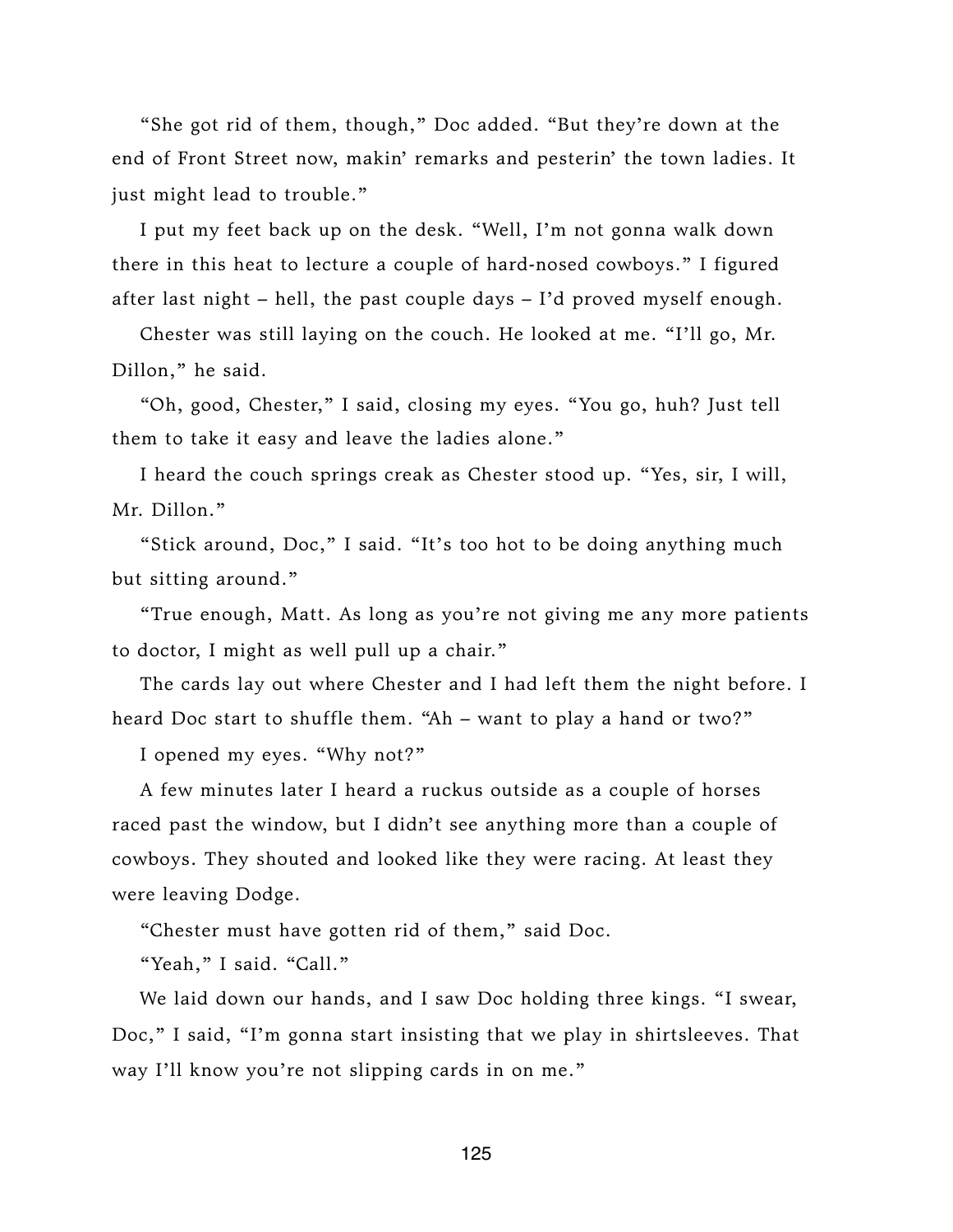"It's your deck," he said, sliding his cards over to me with one hand as he snatched up my two bits with the other. "And your deal."

The kid came running into the office through the front door. "They got Chester, Marshal!"

I looked at him blankly for a second. "Wha—? Who got Chester?"

Shiloh came in behind the breathless kid and said, "Couple of cowboys, they roped him an' dragged him outta town!"

I jumped out of my chair and grabbed my gun-belt off the wall. "Which way?"

Shiloh pointed. "West!"

Doc was already out the back door. I followed him, and both Shiloh and the kid raced along at my heels.

I started pulling at my horse's bridle and freed the reins. "Stay here!" I shouted at the kid.

He shook his head, a huge smile on his face. "I'm goin' with you! I can catch 'em faster! Gimme a gun!"

"No," I said, climbing into my saddle. The boy and Shiloh were both running for Moss Gremmick's stables to grab a pair of horses.

"Hurry!" cried Doc, clambering up onto the back of Chester's horse. "Draggin'll kill a man!"

I kicked hard. There wasn't time to argue with the kid. I angled my horse out of town and tried to see the tracks of the horses that'd pulled Chester along behind them. "C'mon, boy!" I shouted, and kicked again.

The trail wasn't hard to follow. There were the tracks of two horses, and behind one of them were the marks of a body being dragged. It was hard to think of that being done to Chester. I'd seen the results of dragging. I'd even seen the body of a man who'd been drawn and quartered. I tried not to think of it. All I was focused on was catching up to the cowboys. And finding Chester.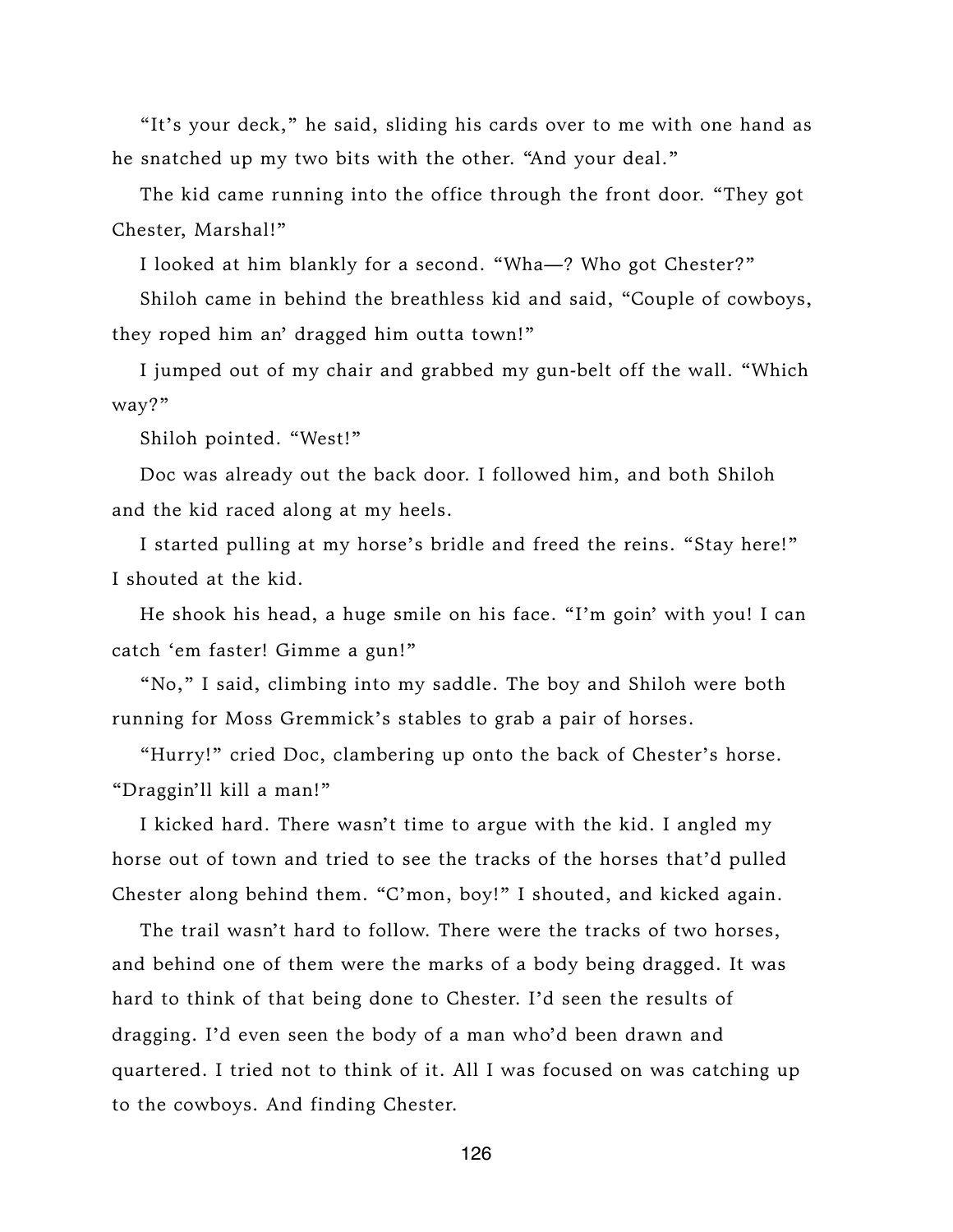Shiloh and the kid caught up to Doc and me pretty quick. Shiloh had a good grip on the lead to Clay Richard's strawberry roan, so the kid couldn't race out ahead of us. I don't know how Doc managed to keep up – the pace was brutal, and it couldn't have been doing his old bones any good. But, as I'd said the night before, nothing gets between Doc and a patient. Especially if that patient is a friend.

I was looking at the tracks, glancing up every few seconds to check the landscape ahead. One of those glances up showed me two figures. I blinked, and they were still there.

"There they are!" I shouted.

Shiloh's eyes must have been better than mine, because he said, "But they're not draggin' anything!"

He was right. They were riding right out, with nothing holding them back. "They must've cut him loose. Slow down!" I called, waving a hand.

We scanned the trail ahead, and I saw him. "Yeah, there he is, by that sagebrush there!"

I reached him first, almost jumping off my horse to reach his side. I rolled him over and saw what they'd done to him. They'd lassoed his feet, so for the whole last three miles he'd been dragged on his back and shoulders and chest and head. It showed.

"Chester! Chester?"

He didn't answer. I couldn't tell if he was even alive.

Shiloh knelt down next to me. "How bad is it?"

"Get that rope off his feet," I said. "Chester?"

Chester's mouth opened a crack and his eyelids fluttered – though it was hard to tell through all the blood.

"He's alive!" I shouted. "Doc, get over here!"

"Ah…" said Chester. I couldn't tell if he was trying to talk. I think he was too far gone to put words together.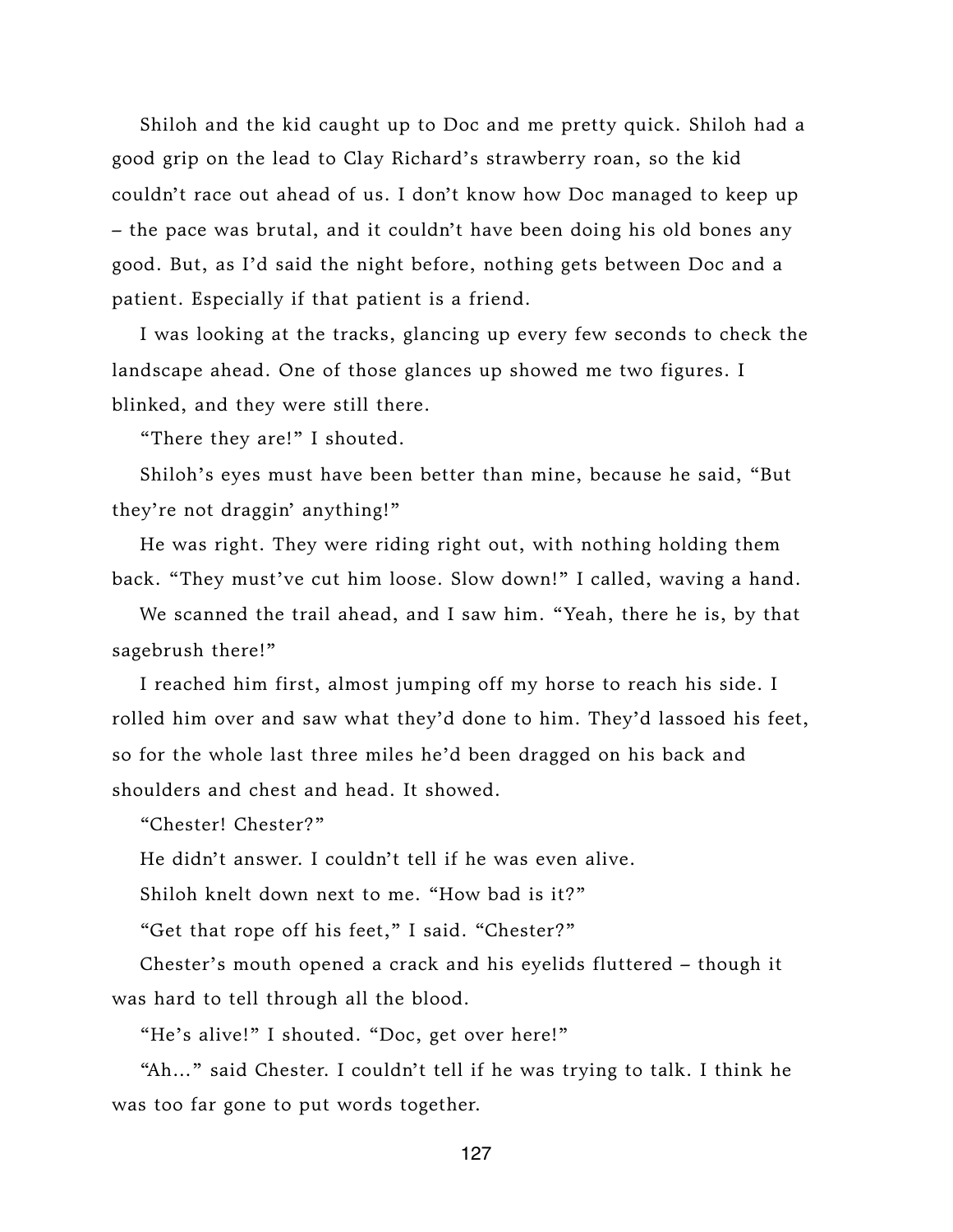Doc came running up. "Let me see him," he said. I was amazed at how calm he sounded.

I took a step back and watched as Doc examined Chester. "Look at him," I said, my voice choked. "He's bleedin' all over. They cut him to ribbons."

Shiloh looked at me. "I'll stay with 'im and Doc, Marshal, if you'd like to…"

I knew what he was going to say. "No, Shiloh," I said. "You and the kid go get our horses. We'll gotta get him back to Dodge right away."

Shiloh watched me for a second, then said, "Alright, Marshal."

"Matt!" called Doc.

"How is he, Doc?"

"We've got to get him back to my office."

I reached down and lifted Chester up in my arms. "But how is he?"

Doc shook his head. "We've got to get him back," was all he'd say.

Chester groaned again. I hoped that was a good sign. "It's over now, Chester," I said. "I got you now. We'll be at Doc's real soon."

He didn't do much more than groan in Shiloh's arms as I mounted. The kid wiped his face with a water and a handkerchief. When I was in my saddle Shiloh handed Chester up to me. There was a twinge from my wounded shoulder. I ignored it.

"Easy, Chester," I said. "Easy, fella. Easy, now." There was an evil rasp to his breathing that scared me more than all the blood.

The others mounted and we started off at a slow pace back to Dodge.

As we rode, Shiloh pulled his horse up next to mine. "I'll, ah, carry him when you get tired, Marshal," he said.

"I won't get tired, Shiloh," I said. "Not for a long time."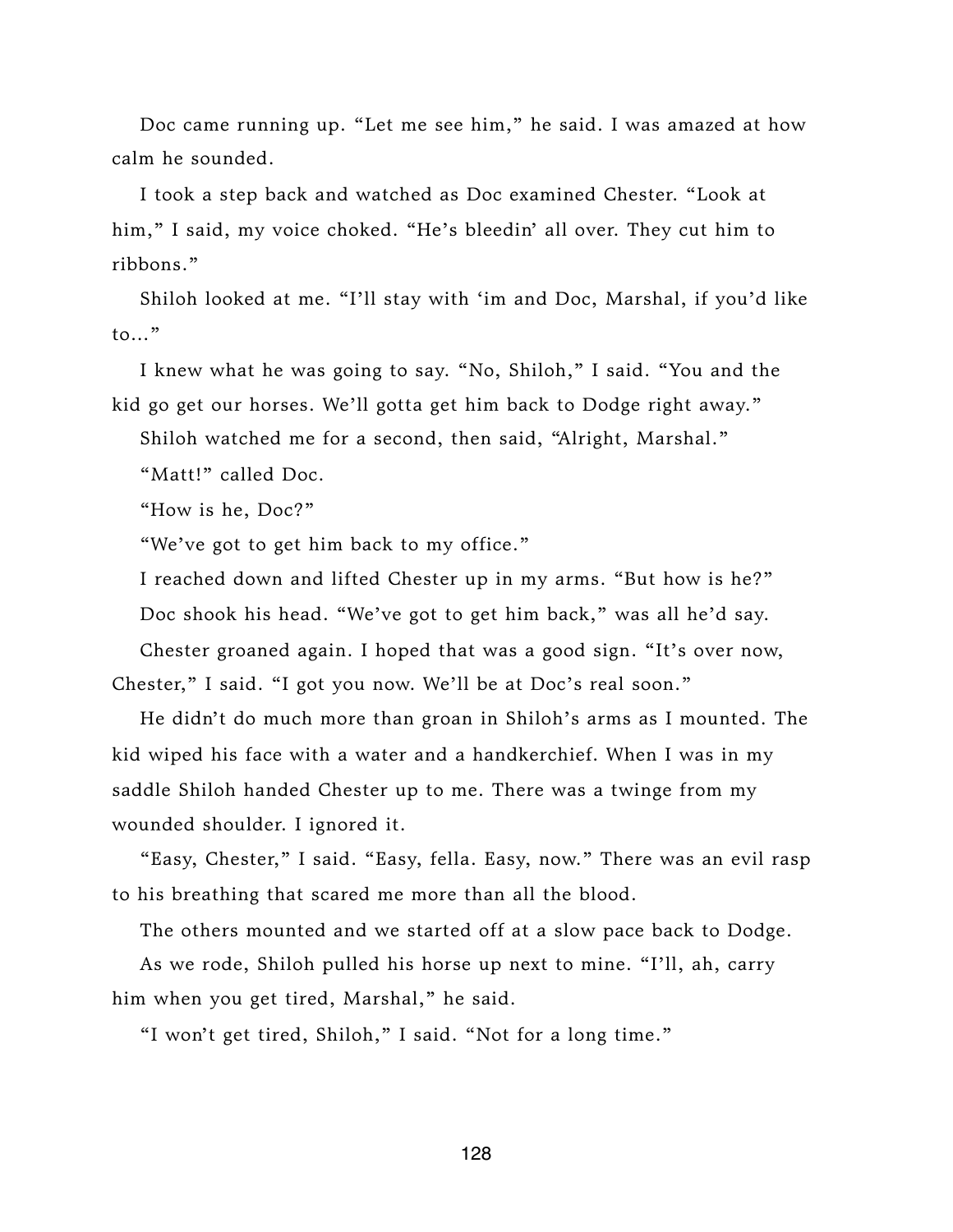# Chapter Twenty-Seven

I stopped pacing when Doc came out of his back room. "How is he?"

Doc sighed. Somehow it was worse than a head-shake. "He's in bad shape, Marshal," he said.

He wasn't calling me Matt. That was an even worse sign.

"The worst is," he said, "something's botherin' his breathing. I don't know what it is. We'll just have to wait and see if it goes away. If he lives the next few days, he'll pull through."

I felt my throat close. "Aw, Doc…" I croaked.

Doc opened his hands in a gesture of helplessness. "I know, I know." He patted my arm. "I'll stay right here with him."

I balled up my hands into fists and turned to the window. "Why did I have to send him? Why didn't I go?"

Doc laid a hand on my shoulder. "Now, don't blame yourself, Marshal…"

"I told him to go, didn't I?"

"Well, yes, but—"

I turned back around. "Can I talk to him?"

Doc shook his head firmly. "No," he said. "No, Marshal, no. Not today."

I nodded, my jaw clamped shut. I bit my lower lip for a second, then said, "Alright, then, will you tell him this for me? I'm going after those men, and I'm gonna bring 'em back. Alive." I squinted, and I couldn't see anything but those two men dragging Chester behind them. They were outlined in a red haze. "Or at least half-alive."

I left Doc's and went into the street. Outside waves of heat moved back and forth, making things seem unreal. Like Chester lying up there at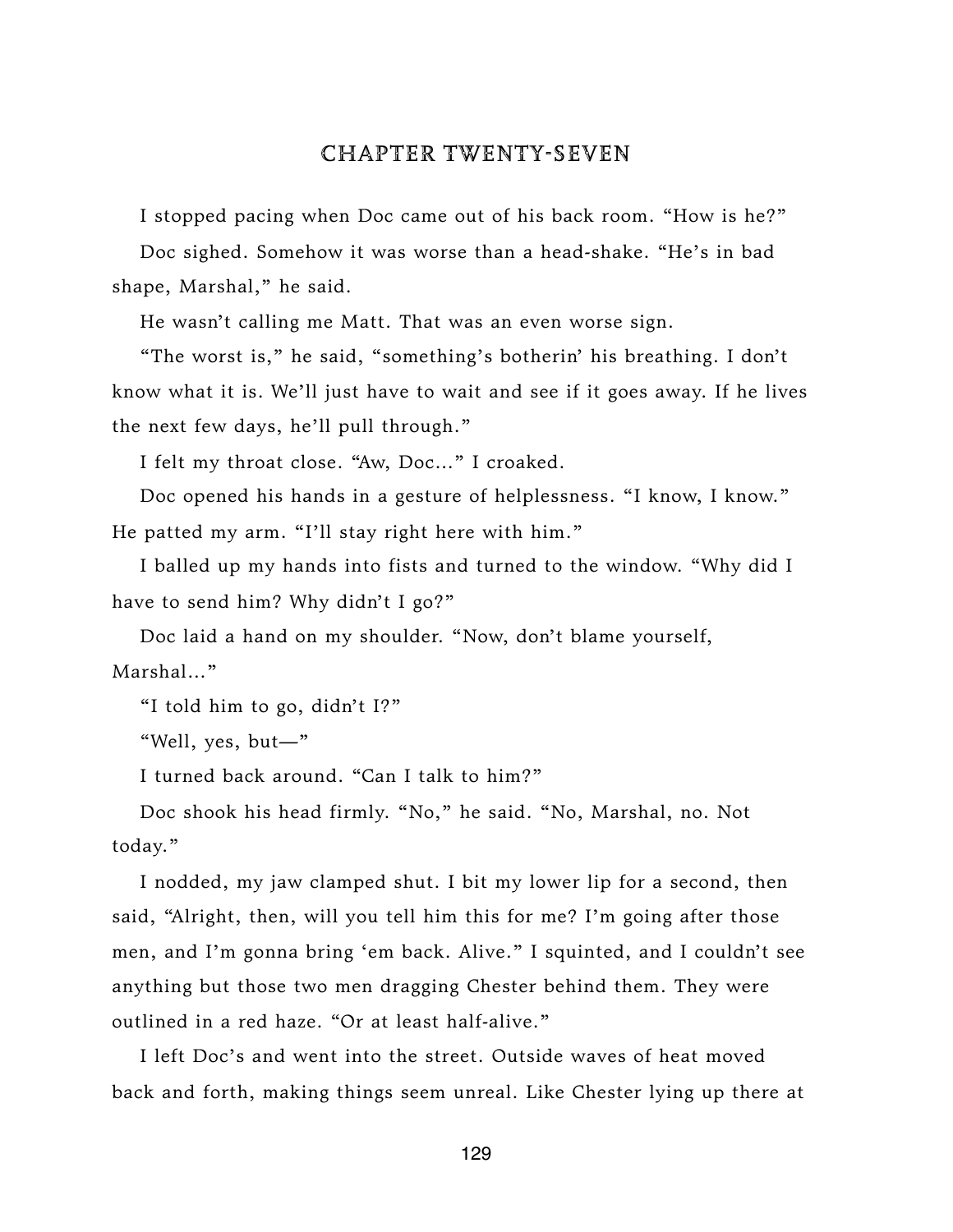Doc's. That seemed unreal somehow. I walked down to the jail and I went inside and I sat there for awhile. Then all at once I got up and unbuckled my guns and I hung them on a peg behind the desk. And I went over to the Texas Trail.

Kitty waved the moment I came in. "I'm over here, Matt." I crossed to her. "Sit down," she said.

I did.

"Matt, I heard about Chester. How is he?"

"Doc doesn't know for sure."

My voice must have told her more than my words. "Oh."

"They were in here bothering you. Who were they, Kitty?"

"I never saw 'em before. One was a kinda weasel-faced man named Trevitt."

Trevitt. "And the other?"

"Big man. Real brute. Named Stobo, I think."

Stobo. Trevitt and Stobo. "I see. What outfit? They say?"

Kitty looked down at the table, thinking, then back up at me. "Would it be the Crowtrack?"

"Yeah. The Crowtrack's holding a herd up the river." My chair scraped as I stood up.

Kitty stood up too. "Matt - they said that one of their men had been gunned down here the other night and that you hadn't done anything about it."

"Yeah," I said. "In a fight with one of Rance's men. He's the one that Doc patched up. I guess, since Rance's boys moved out, they decided to take things out on the first lawman they saw." My eyes regained their focus, and I looked at her. "Thank you, Kitty."

She grabbed my arm. "Wait a minute, Matt." "Yeah?"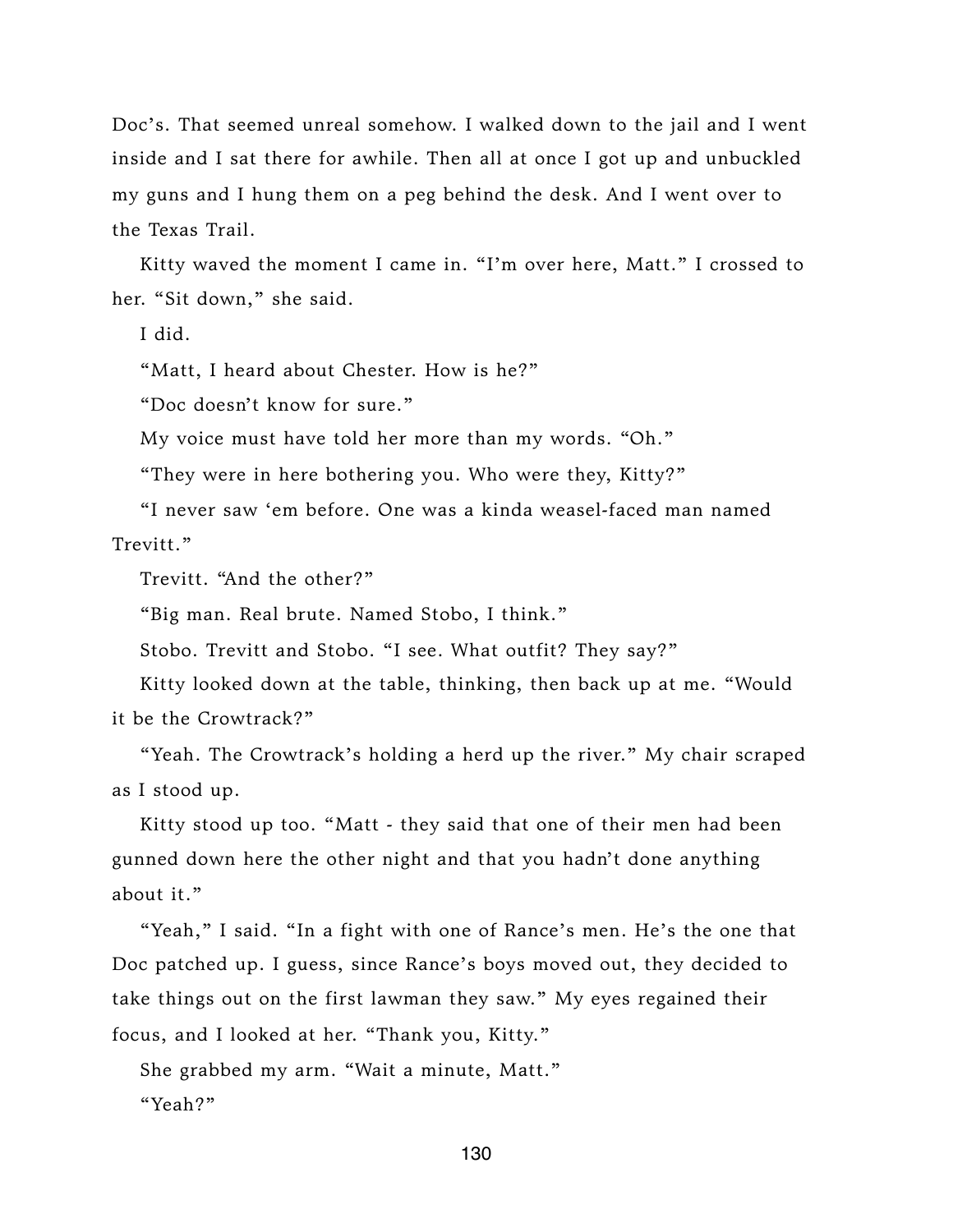She let go of me and cocked her head. "No business of mine to ask, but – where're your guns?"

I looked her in the eye. "It've been easier for Chester if they'd've shot him."

Kitty stared at me like I'd just come down from the moon. "But I don't see—"

"So I'm not gonna shoot them. If Chester dies, I'll see them hanged. Otherwise…"

"Otherwise what, Matt?"

"I don't know. But I'm gonna bring them back. Then we'll wait and see."

"You're taking an awful chance."

"Maybe."

"Oh, Matt," she said. "Please be careful."

"Sure," I said. "Ah, Kitty – look in on Chester once in awhile, will you?"

"Of course I will. Don't worry about it."

"Thank you, Kitty."

"But don't forget, Matt, you owe me breakfast. If you don't come back, I'll never forgive you." She gave me a weak smile.

I nodded, but I didn't feel like smiling. "I'll do my best," I said. "So long."

I left the Texas Trail and walked back to the jail. My horse was still saddled and ready to go. I walked inside and grabbed a bag of water and tossed it into my saddlebag.

Just as I was mounting, Shiloh walked up, the kid right behind him. "Ah, Marshal?"

"What is it, Shiloh?"

"Marshal, I want to ride out after them cowboys with you."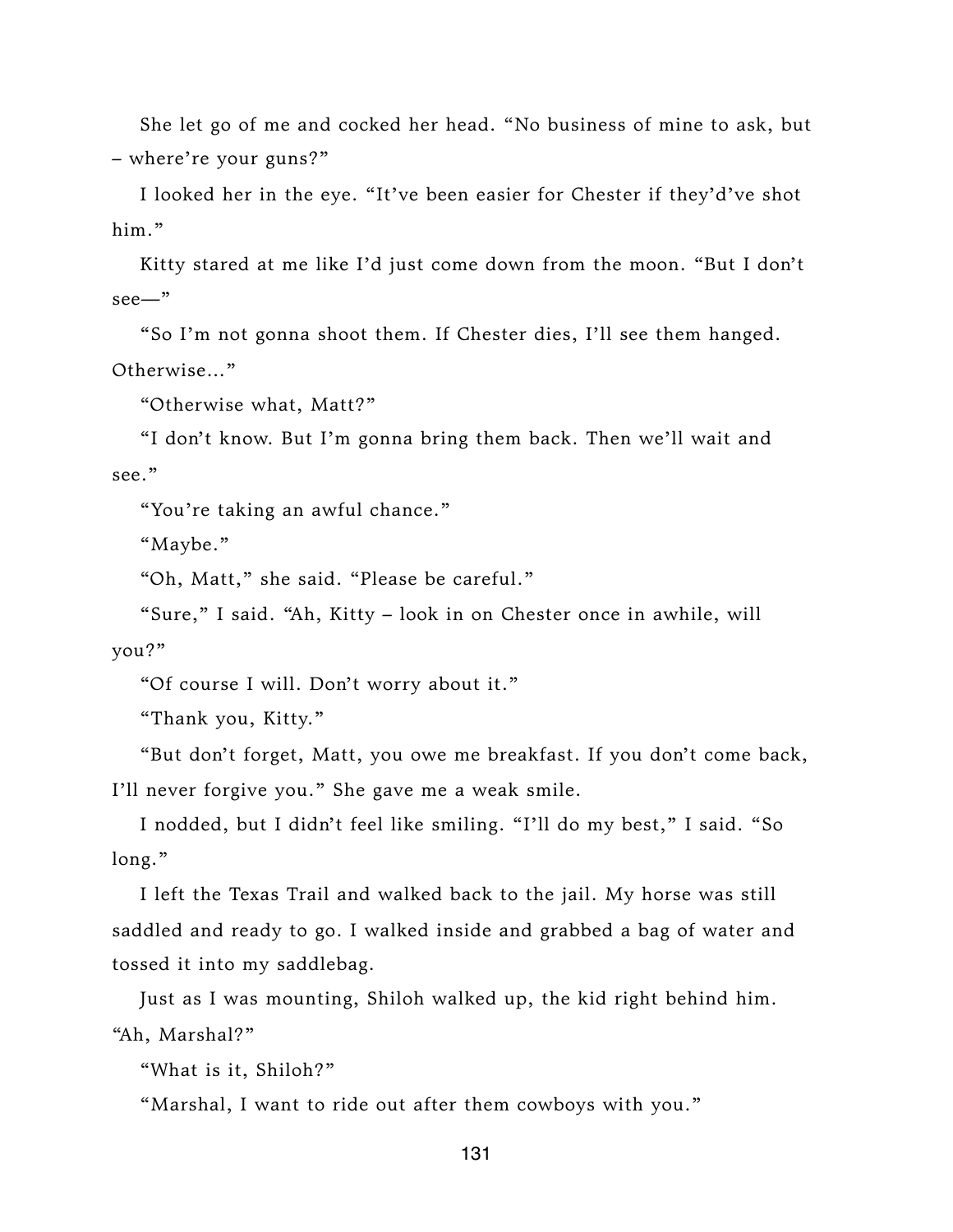"I want to go, too," said the kid.

"No," I told them. "I'm going alone. But I could use you both here, at the jail."

"Here?" asked Shiloh.

"I'm gonna take two prisoners," I said. "I don't know when or how, but they'll need a jailer when they come in."

Shiloh said, "So I'll bring 'em in with ya, then I'll…"

"No. That's something I have to do alone."

"Marshal, you're a stubborn man."

"I also need you to look after the kid."

"I don't need lookin' after," said the kid.

"Doc can do that," said Shiloh.

"Doc has enough to do," I said.

Shiloh thought about it, then said, "Okay, I'll do it."

"Keys are in my desk. I'm going now. Kid, you look after the jail. I'm leaving it up to you and Shiloh here."

"Yessir, Mr. Dillon," said the kid. It gave me a real pang of guilt and pain to hear Chester imitated so perfectly.

I turned my horse about and got ready to kick my spurs. The kid came running up to the side of my horse. "Wait a minute, Marshal – you're not even armed."

"I know it, bub."

"But – how're you gonna take 'em without shootin' 'em?"

"When I'm through with them, they're going to wish I'd brought a gun." I kicked my spurs. "G'bye."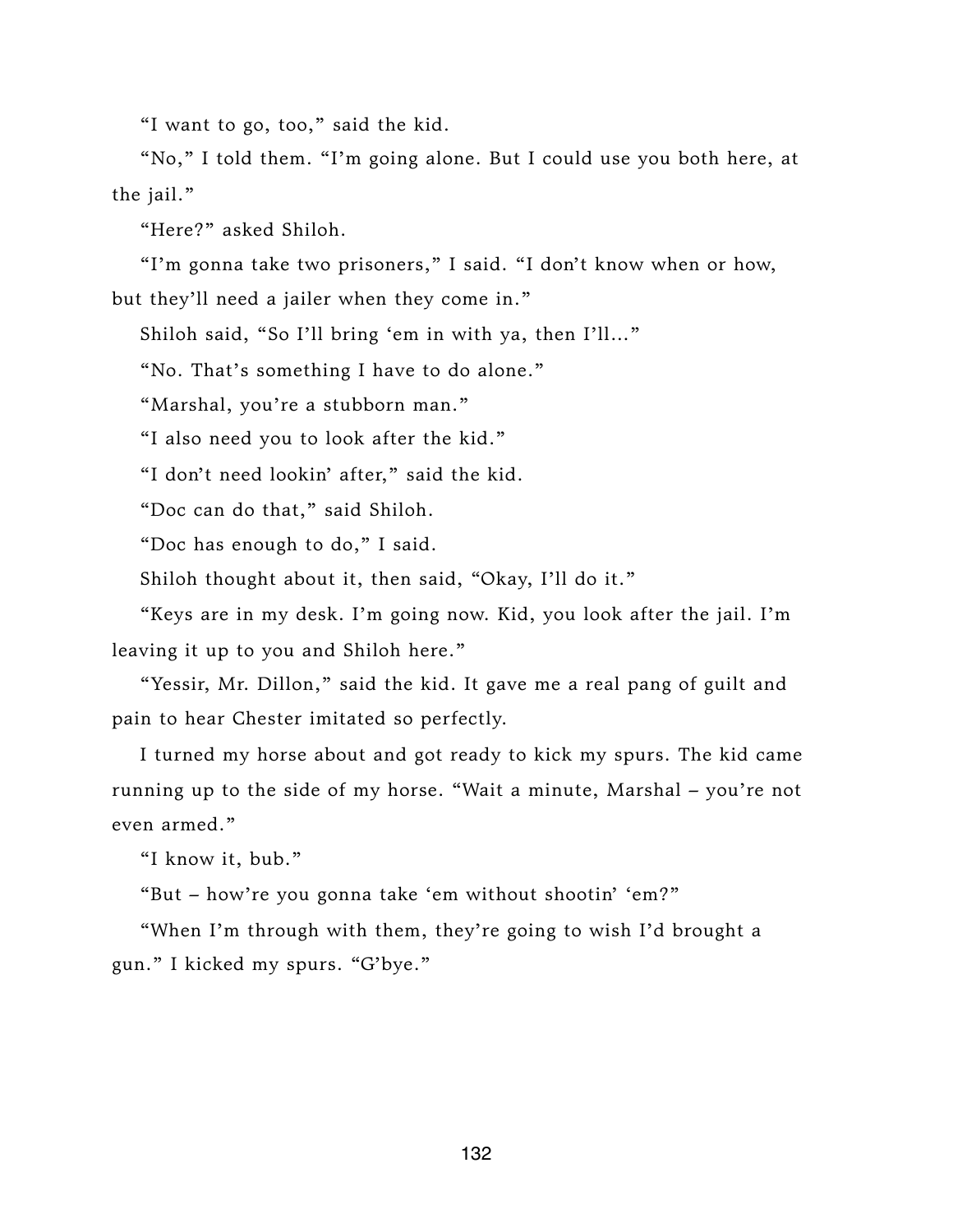#### Chapter Twenty-Eight

Riding gives a man lots of time to think. Some men fill up that time with whistling or humming or low singing. Some men talk to themselves, or their horses. I knew a man once who'd recited verses of poetry he'd memorized – Shakespeare and Virgil. But I like it quiet, mostly. It's never a bad thing to be alone with your thoughts. I've always suspected the men who are noisy in the saddle are the men who don't like what's rattling around in their heads.

But imagination can be a terrible thing sometimes. Even though I was looking at the Kansas prairie, all my eyes could see was Chester, walking up to two cowboys over on Front Street. I couldn't get the scene out of my head. I could even hear the conversation.

The big one – Stobo, Kitty had said – calling out, "Hey lady – you ever been to Texas? Real men down there. Not like these short dressed Kansans." Then he'd laugh, and his friend would laugh. Trevitt. Stobo and Trevitt.

I could almost hear Chester's slow, lazy cadence. "Alright, boys. Now, that's enough."

"Who's this?" Stobo would ask.

"Preacher, maybe," Trevitt would answer.

Then Chester would say, "Boys, Marshal Dillon sent me down here."

"And we're gonna send you right back to the Marshal," Stobo would answer, his piggish eyes gleaming. "With a message."

But Chester would just plow on. "Mr. Dillon said you can have all the fun you like, but leave the ladies alone."

Trevitt would look at his friend and say, "That's the whole trouble with these Dodgelings – they've been left alone too long."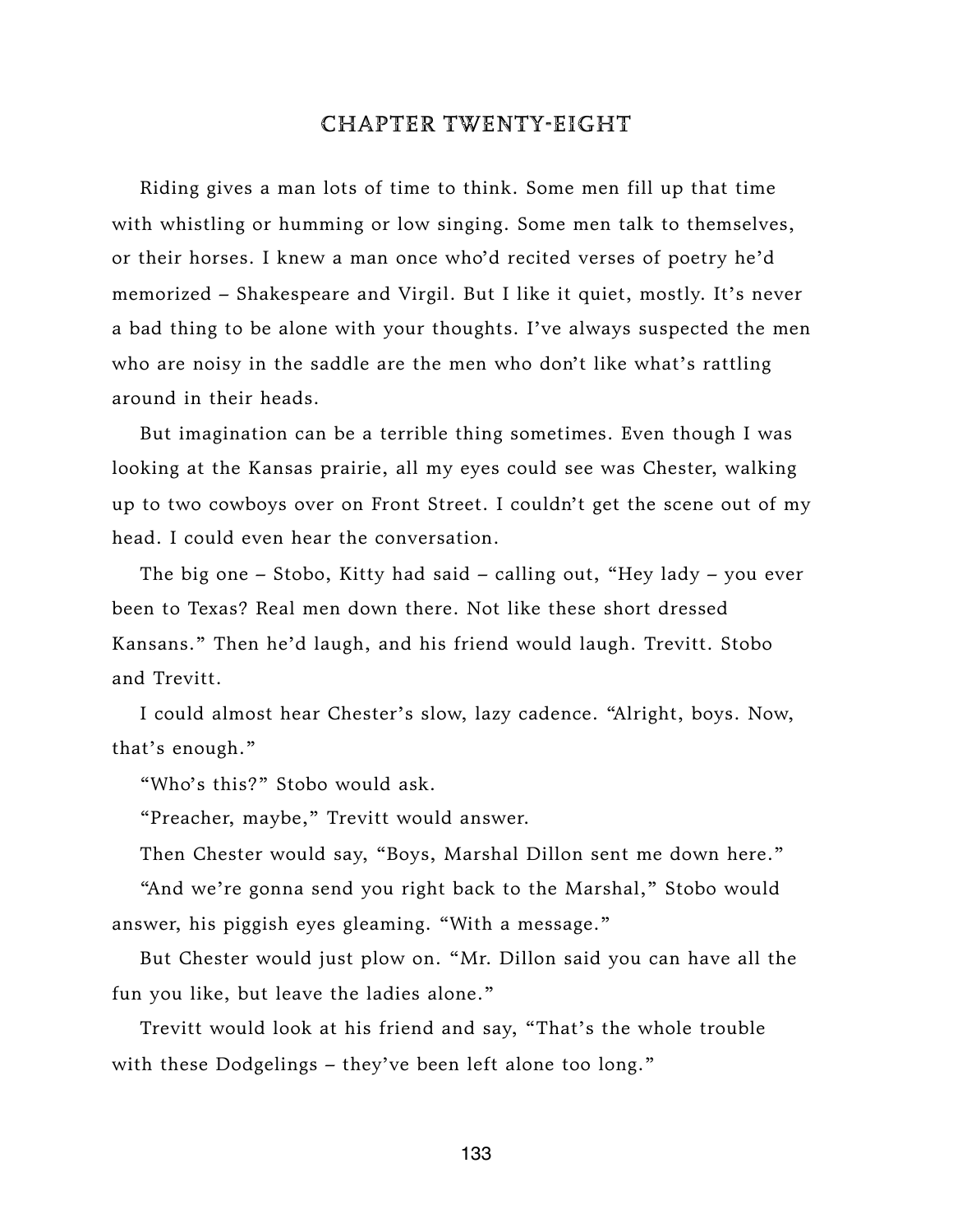Stobo would laugh and say, "Yeah! What they need is a couple of bighanded Texas men."

Chester would know I didn't want any shooting, so he'd try to calm things down. "Look, why don't you go over there to the Alafraganza. I'll buy you both a beer."

Stobo would like that offer. He'd think it was weak. "You will, huh? Well, that's mighty thoughty of you, mister."

"We just don't want any trouble, that's all," Chester would say. And Stobo would nod and smile real big and say, "Sure we don't. And I've got an idea how we won't have any. Wait'll I get on my horse here. Stay with our friend a minute, Trevitt—"

Or maybe it was Trevitt who went to get the horse and Stobo who stayed behind to distract Chester. It didn't matter to me. They were both going to pay. One of them had roped him, and yanked him off his feet, making his gun spill out of his holster. And then they'd dragged him, dragged him right past my office, while I was sitting in there playing cards with Doc and letting Chester do my job.

I kept seeing the same scene again and again, with small changes each time. Every time it was worse.

That's why I started talking out loud. It wasn't anything important, just talking about the scenery, and women I'd known, and guns I'd owned. If the kid had been with me, he'd have gotten me to name all the men I'd killed. But he wasn't, and so I thought instead about the places I'd seen – Amarillo, San Antonio, Laredo. I talked about anything that would keep my mind off of the image of Chester lying there in the scrub, facedown, with a rope around his ankles. I talked and I talked, and sometimes what I said even made sense.

"Funny how everything feeds into something else," I said at one point. "Streams feed rivers. Kindling feeds a fire. And violence and shooting

134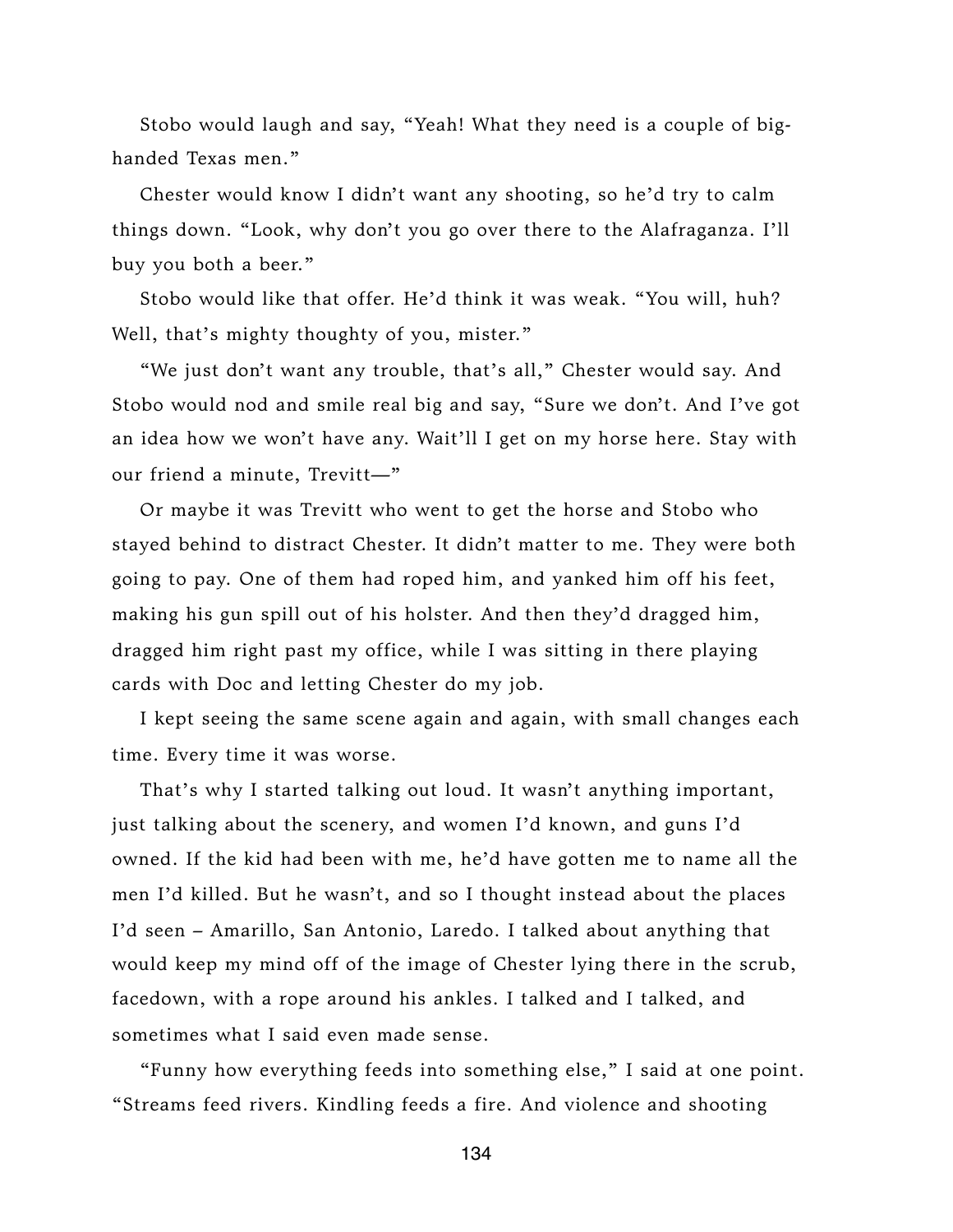feeds into more violence and shooting. I try to do something right in town, I teach the city a lesson about the importance of law, and because of what happened while I was teaching that lesson, a couple of Texas cowboys drag Chester three miles from the back of their horses."

My horse didn't say anything.

"Funny. Yeah, funny. Funny how I don't feel like laughing."

I got back to talking about places, but I ran out of places I'd been, so I started listing places I'd heard about – far off places like Paris, and Egypt, and China. Then I thought about the Chinese cook who'd been killed by Clay Richards in the bank, while he was trading shots with the clerk. I wondered how a man could travel so far, just to be killed in a chance fight by a stray bullet. I wondered about his family, and about his plans, and what kind of a future he'd wanted.

That got me back to thinking about the clerk, Fred Grinnell.

"He wasn't a big man," I said. "Not brave, really. Fred never even wore a gun. Matter of fact, I'm surprised he put up a fight at the bank. I'd've thought he would just have handed over the money without a fuss, and be happy to escape with his life. But maybe he just didn't like Clay. Maybe it made him mad that it was Clay robbing him. I mean, the night when Clay'd been celebrating, Fred was looking murder at him…"

It was then that all the pieces clicked together. It's like a train that's stopped, and all the parts look solid and separate. Then the next minute the train starts moving, and everything runs smoothly, gliding along over the rails, and everything fits. Everything about Clay fit now. I suddenly felt really bad about that poor Chinaman. We already knew he'd been in the wrong place at the wrong time, but now I knew he never stood a chance. The flying lead was preordained, by both Clay and Fred.

Of course, there was nothing much I could do about it. I'd talk to Francie when I got back to town, but I was pretty sure there was no one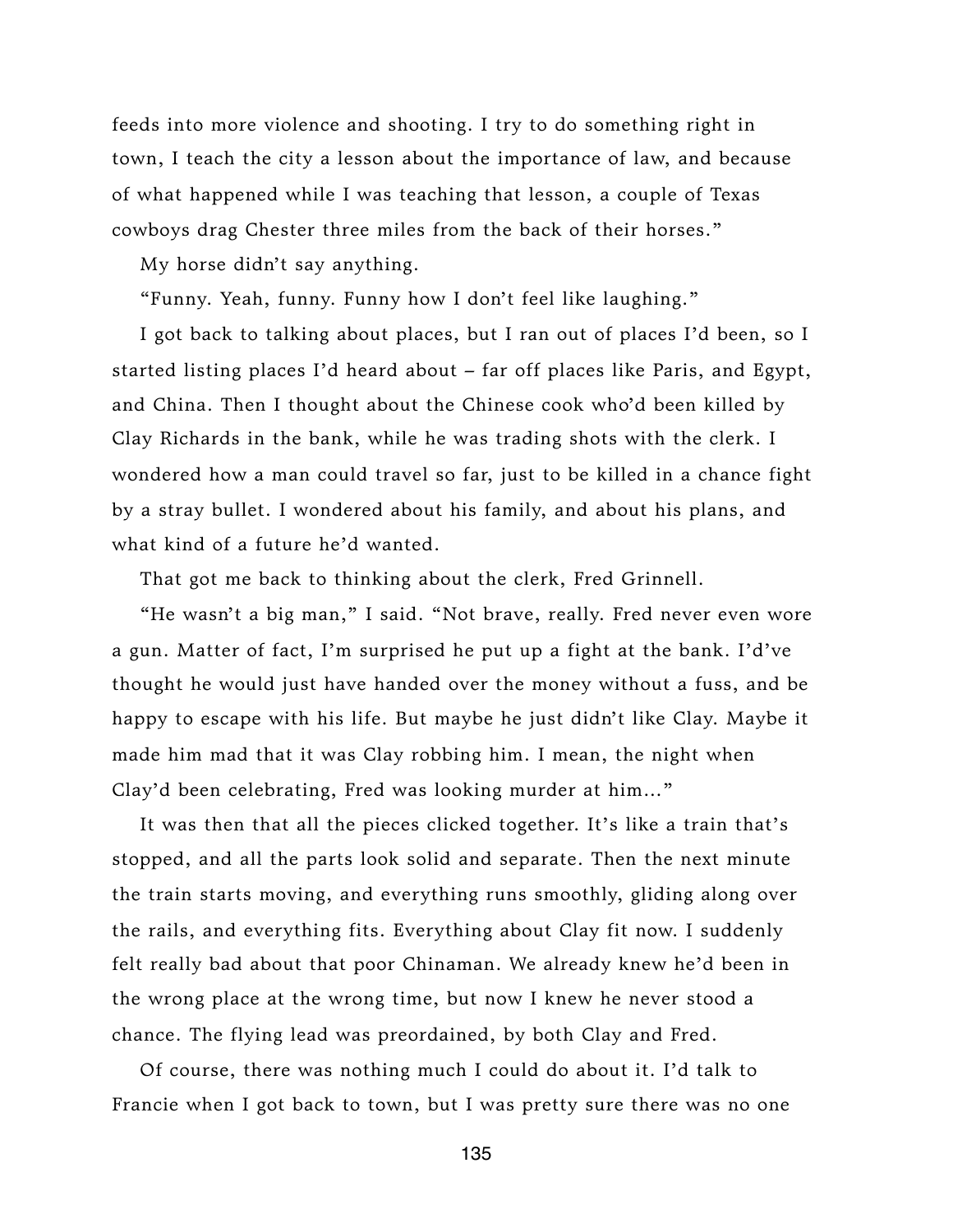left alive to arrest. And the warm feeling solving that puzzle gave me didn't last long. All I had to do was think of Chester lying up at Doc's place, with that horrible wheezing breath, and I was back to the dull anger I'd started with. I stopped talking to my horse, since it wasn't helping. The horse didn't seem to mind.

By nightfall I'd reached the camp of the Crowtrack herd. I rode in slow, looking around, but I knew even if I saw Trevitt and Stobo I probably wouldn't recognize them. One with a weasel-face, one big. That's all I had.

A couple of cowboys saw that I was a stranger and guns appeared.

"Who are ya, mister?" shouted one of them. "Stop there!"

I stopped my horse and dismounted. "Who's the trail boss here?" I asked. "Where is he?"

One of the cowboys stepped forward. He was older than most of the riders, as trail bosses tend to be, and he wore a scruffy beard. Unusual for a Texan. "Here I am," he said. "You might as well turn around, stranger. I don't need any riders."

"Maybe not," I said, "but you got two riders I need."

"How's that?" The bearded trail boss looked confused. "Just what do you want, mister?"

"This is the Crowtrack outfit, isn't it?"

"That's right."

"I'm looking for a couple of your men. Called Stobo and Trevitt."

The beard bristled a little as he looked me up and down. "They ain't here, mister."

"Then where are they?"

The trail boss thought again, then made up his mind. "They come back this afternoon, picked up their gear and left. Didn't even wait to get paid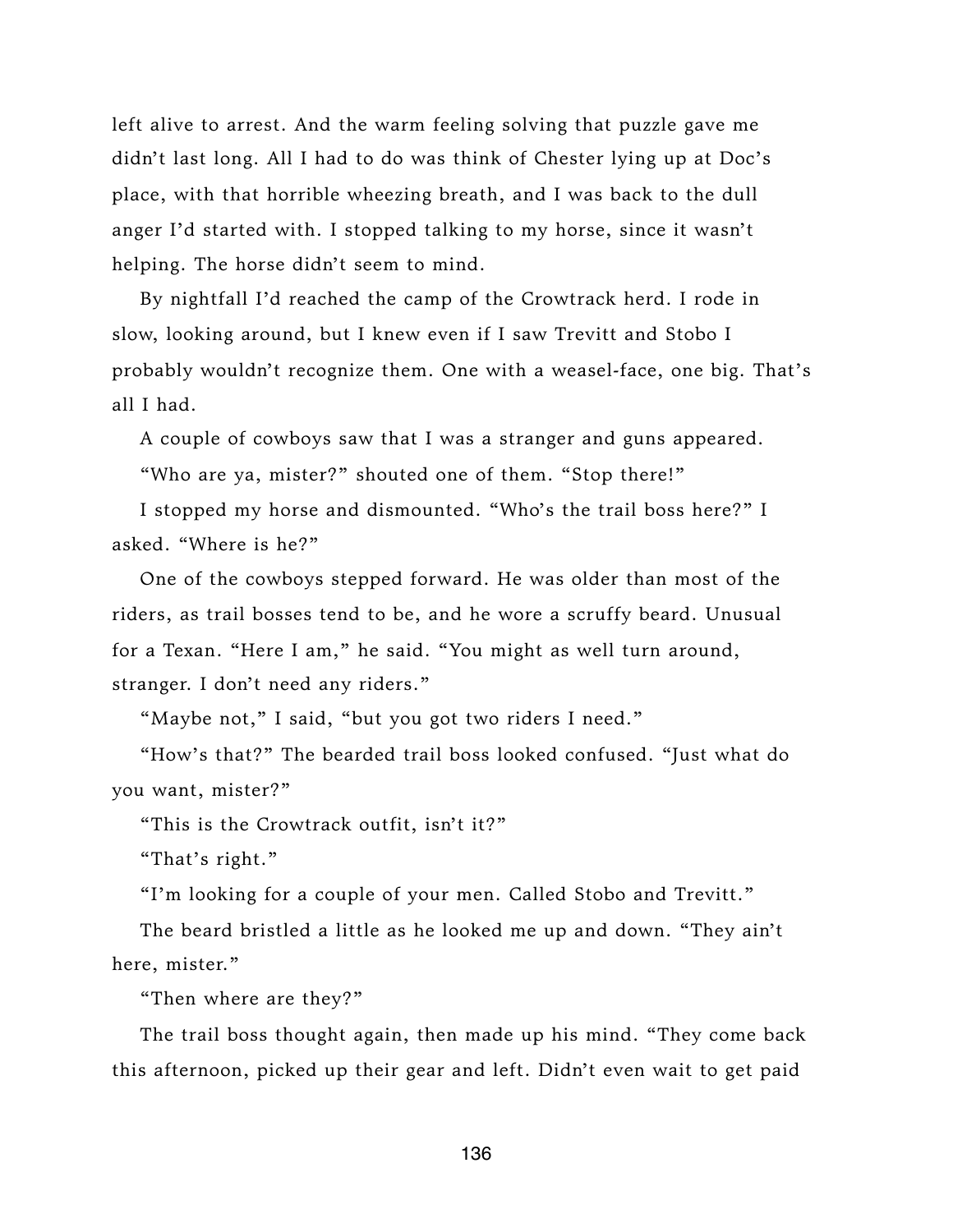off. I'm tellin' you this just 'cause they're no good and I'm glad they're gone."

"Which way'd they go?"

He spat on the ground to show me how much I mattered to him. "I wouldn't tell you if I knew, mister."

"I didn't think you would. Even though I saved one of your men from bleeding to death last night, I didn't come out here expecting any favors."

"Who are you, anyway?"

"I'm a U.S. Marshal out of Dodge."

The man blinked, then looked at my belt. That made him smile. "That so? Well, I don't know what you want them for and I don't care, but how're you gonna take them, Marshal? Put salt on their tails?" Behind him his men laughed. "You ought to at least take a club if you're goin' after that Stobo. He's mean 'n he's big – besides bein' a Texan!"

There were laughs and scoffs and cat-calls from the cowboys. I just stood there, looking at them. I thought I was being pretty Indian-like, standing, waiting, without expression. But there must have been something in my face to let them know what was inside me, because the laughter slowly died away.

"We've hung Texans up here before, mister," I said, then turned my back and remounted my horse. I walked it away from them slowly. I heard the usual whispers behind me, but I was busy wondering which way I should go to follow my quarry. There was still almost no moon, and it was too dark to try and find their tracks in all this mess. I'd probably have to make a camp and wait for morning.

I was pretty well away from the Crowtrack camp when I heard a voice whisper to me. "Marshal?"

137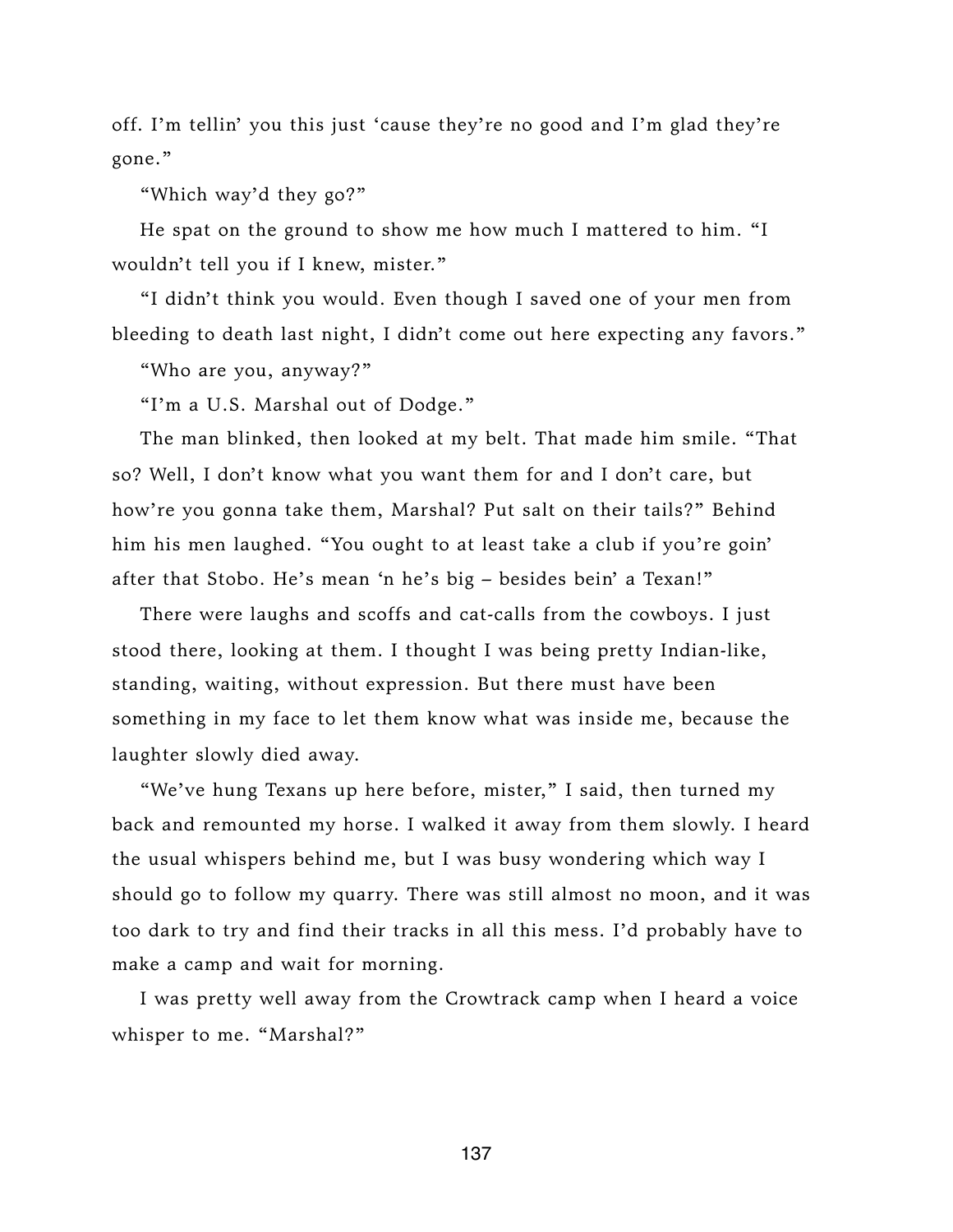I turned in the saddle, and I saw a young man, no more than seventeen. He was thin and reedy and looked like a stiff breeze could knock him over.

"Yeah," I said.

The young cowboy took off his hat and whispered, "I heard Stobo and Trevitt say they were headed west, followin' the Arkansas."

I studied him hard. "Where you from, son?"

He looked down at the ground. "Texas, near Waco."

"What're you sniveling around, informing on these men for?"

The teenager raised his head in anger, then saw my face and ducked it down again. "That Stobo kicked me. Knocked me down and kicked me."

Like I said, I've been lied to before. I get lied to a lot. I'm pretty good at telling when I'm being lied to. I don't always know what the lie means, like with Francie. I just know it's a lie. And this scared, willowy teen wasn't lying. Stobo had kicked him, alright. Probably one of a hundred indignities heaped on him since he left Waco. Hell, the way I was feeling, I wanted to kick him, too.

"Alright, son," I said. "I'll ride along the Arkansas. But you go back to Texas and learn how to fight your own battles."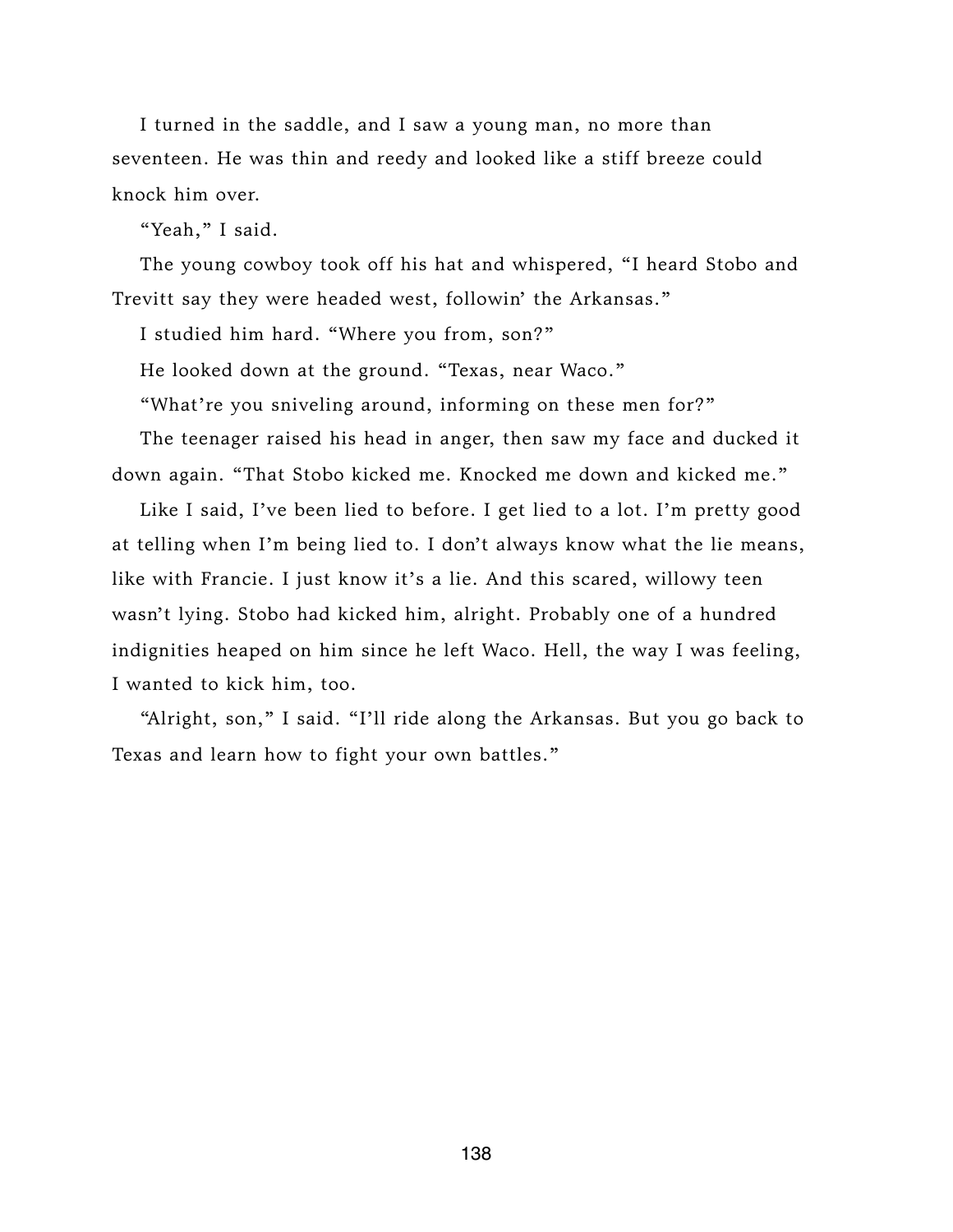### Chapter Twenty-Nine

I cut straight down to the Arkansas and followed it west. I rode close to the water where I could use the sound of it for my cover. It wasn't much of a flow here, but there's something comforting to the sound of running water. Too bad I was in no fit state to be comforted. There were night birds and other animals around, and they were probably friendly to listen to. But all my energy went to slowly stalking along the Arkansas River, looking for two men and their horses. Stobo and Trevitt.

From what people were saying, it didn't sound like I'd have much trouble with Trevitt. It was Stobo who I was going to have to look out for. In my imagination now it was Stobo who threw the rope around Chester's ankles. Big, they said of Stobo. Big and mean.

Good. I didn't want this to be easy. If it was too easy, I'd have to find someone else to break. I hoped Stobo put up a real good fight.

After an hour or two of following the river, I spotted a hobbled horse, alone. It had to be one of them. Stobo and Trevitt must have separated. If they intended to travel together, there was no point in camping away from each other that I could see. Unless it was to trap whoever was chasing them. Because they had to know I'd trace them. Even if Chester never mentioned me, they knew there was a Marshal in Dodge. They'd gone back to camp, gathered their gear, and run for the hills. They had to know I was coming. Maybe this was a trap for me. Maybe I was supposed to think they'd separated, while one lay in wait further back in the trees with a rifle.

Part of me wanted to walk right up to whoever it was and start kicking him until he couldn't walk. But if I got shot that would mean that they would get away scot free. That was something I couldn't abide thinking of. So I dismounted and back-tracked the trail of the hobbled horse until I

139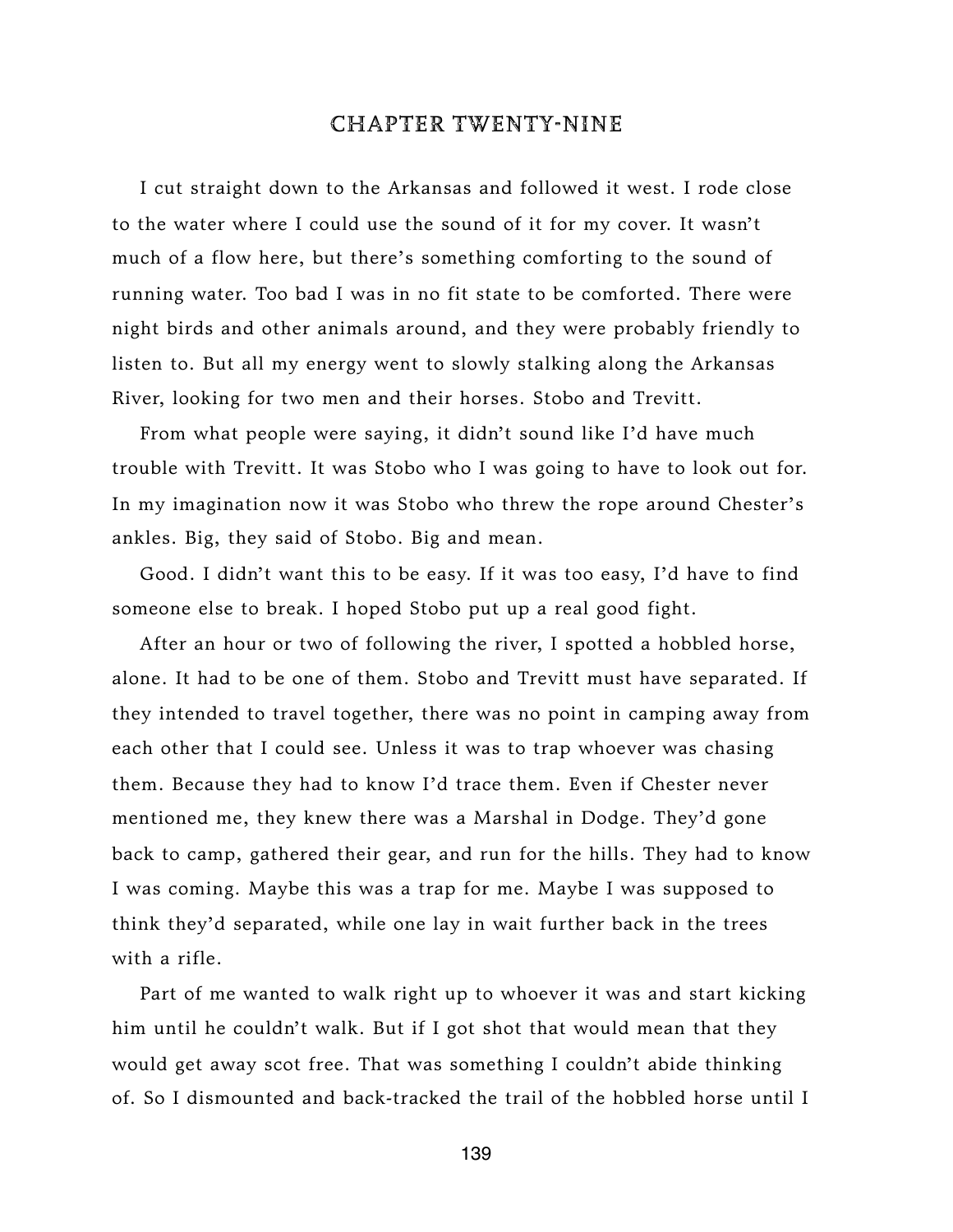saw where the two horses split up. It was hard work and it hurt my eyes, but I finally found the spot – it was a good ways away from the river, and the second horse had made a sharp turn. It wasn't a trap. They had split. I hoped that didn't make it too easy.

I already knew where one of them was, so I decided to retrace my steps and take him first. Whichever one he was, Stobo or Trevitt.

When I got close to the hobbled horse again, I got down off of my horse and followed a man's tracks as best I could until I caught the dying coals of a campfire on the bank ahead. On this side I could make out the huddled figure of a man asleep in his blanket.

I felt the old wildness again. I'd thought that taking a badge would wash it out of me. Guess I was wrong.

It took a long time to crawl to his head. From just four feet away I saw the weasel-face of the man, Trevitt. His gun-belt lay on his saddleblanket, in easy reach. I stood up and heaved it out into the river. Trevitt heard the sound and his eyes opened. As he sat up with a snap I kicked him back down.

"Don't shoot! Don't shoot!" he cried, gasping and blinking at the darkness. All he saw was me looming over him.

"You sit up again and I'll smash your skull, Trevitt!"

"Don't kill me, don't kill me."

"Shut up! Now, where's your rope?" Trevitt started to sit up again and I kicked him in the throat. "I told you to lie down! Now where's your rope?"

Trevitt lay gasping for a minute or so before he could answer. "Under my saddle there," he pointed, this time making sure to stay on the ground. "You gonna lynch me?"

I walked to where his saddle was sitting, a few feet on his other side. Sure enough, there was the rope. I lifted it and walked back towards him.

140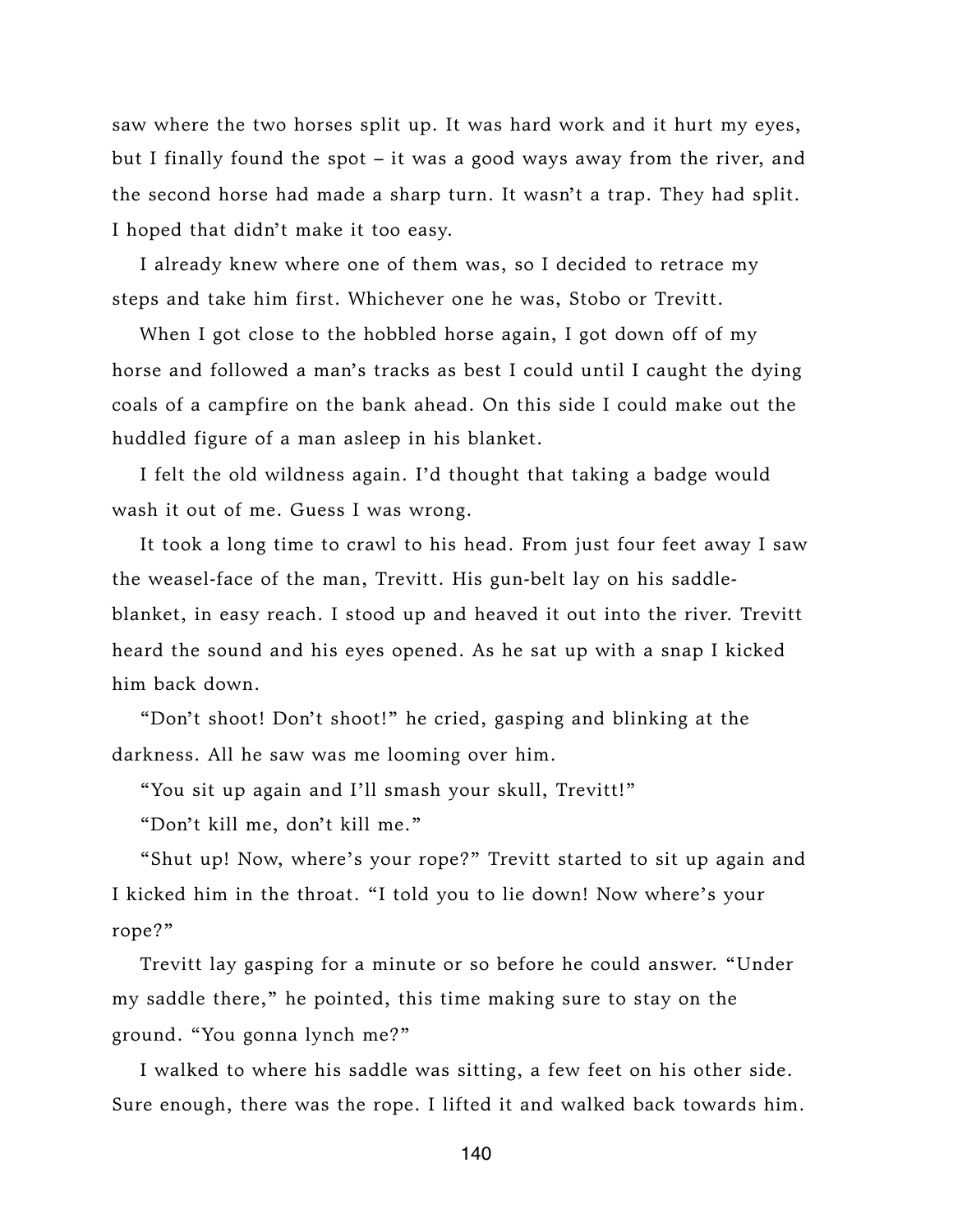"No," I said. "I'm not gonna lynch you. But you may hang legally if you live that long. Now keep your arms in that blanket and lie still while I get you roped up here."

He did as I told him, but that didn't stop him from talking. "Who – who are you mister?"

"Let's just say I'm a good friend of that man you dragged outta Dodge this morning." I finished binding his arms to his sides, then started on his legs. "There, that'll do it."

"Stobo was in on that too," said Trevitt, real fear in his voice. "It was his idea, he did it."

"Don't worry, I'll find Stobo." I stood and walked away.

"Y'ain't – gonna leave me like this?" Trevitt called after me.

"I'll be back," I said.

I walked as far as my horse and Trevitt's, and led them both back to where the little weasel was lying, hog-tied and ready for a little justice.

As I stepped back into the glow of the burning embers he noticed for the first time that I wasn't armed. "You – ain't even carryin' a gun."

"Too bad for you I'm not," I said. I dragged him up to his feet. "Now, Trevitt, I'm gonna throw you across my horse and tie you on. He'll take you into Dodge, right up to the jail. When you get there, tell Shiloh who you are, if you can still talk, and he'll give you a nice, clean cell."

"You're the Marshal," said Trevitt. He was a bright one.

I lifted him up and threw him over my saddle. "I'll be back when I find Stobo," I said.

As I began lashing Trevitt to my horse he kept whining. "You can't do it, Marshal. I'll die in that sun. Ride like that, across a horse? No, no, now listen – Stobo's 'bout a mile upriver. We had a row and I left him. See? I told ya, Marshal. Let me go now?"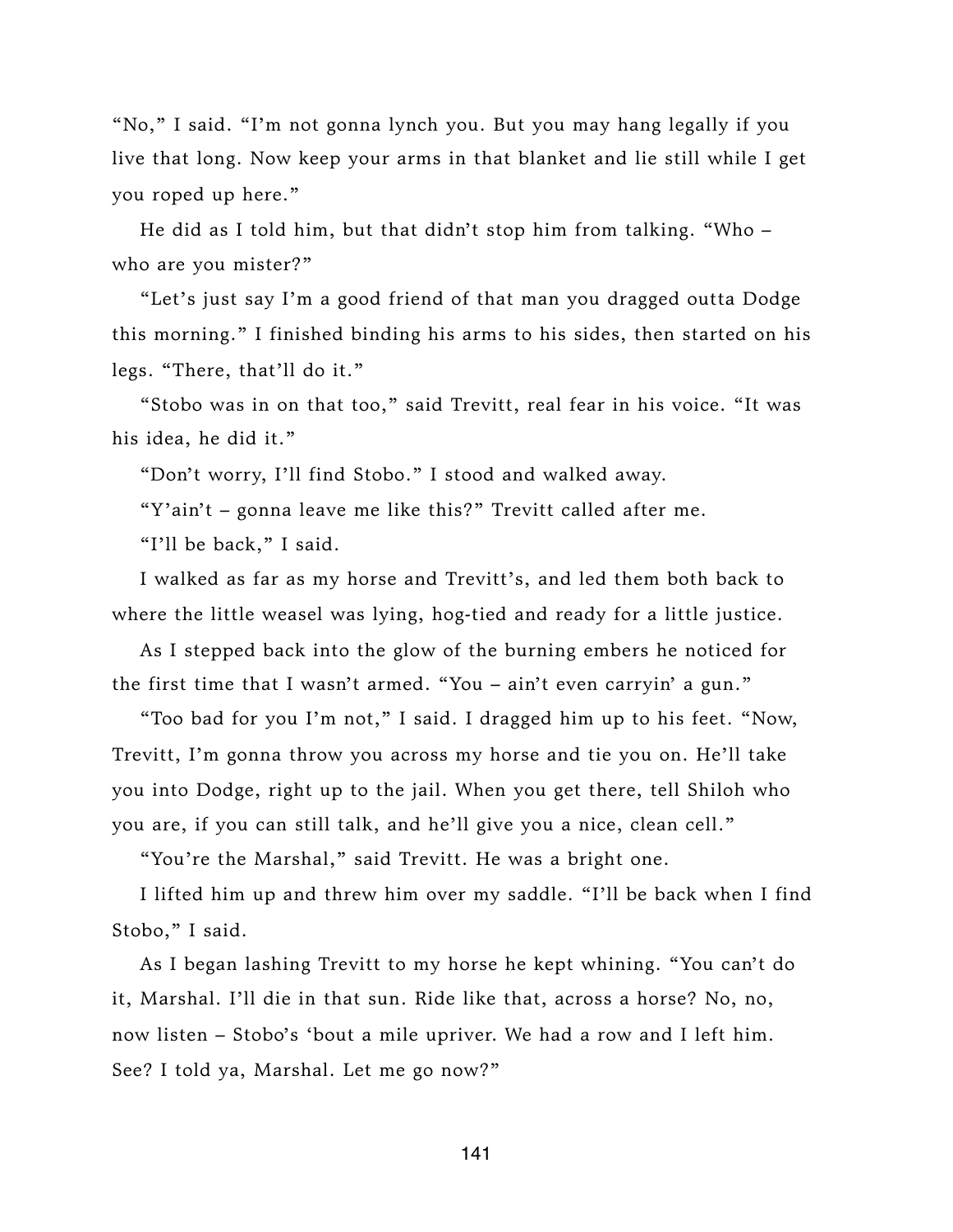I took my own rope from off my saddle and walked around to look Trevitt in the eye. "Trevitt, how'd you like to go back to Dodge behind my horse with a rope around your heels?"

Trevitt began shaking. "No no no, no no! Don't, Marshal, don't kill me!" Any minute now he was going to disgrace himself across my horse. "Save your water," I said. "You're gonna need it."

I slapped my horse's rump and started him off in the direction of Dodge. Then forgot about Trevitt.

Stobo was next.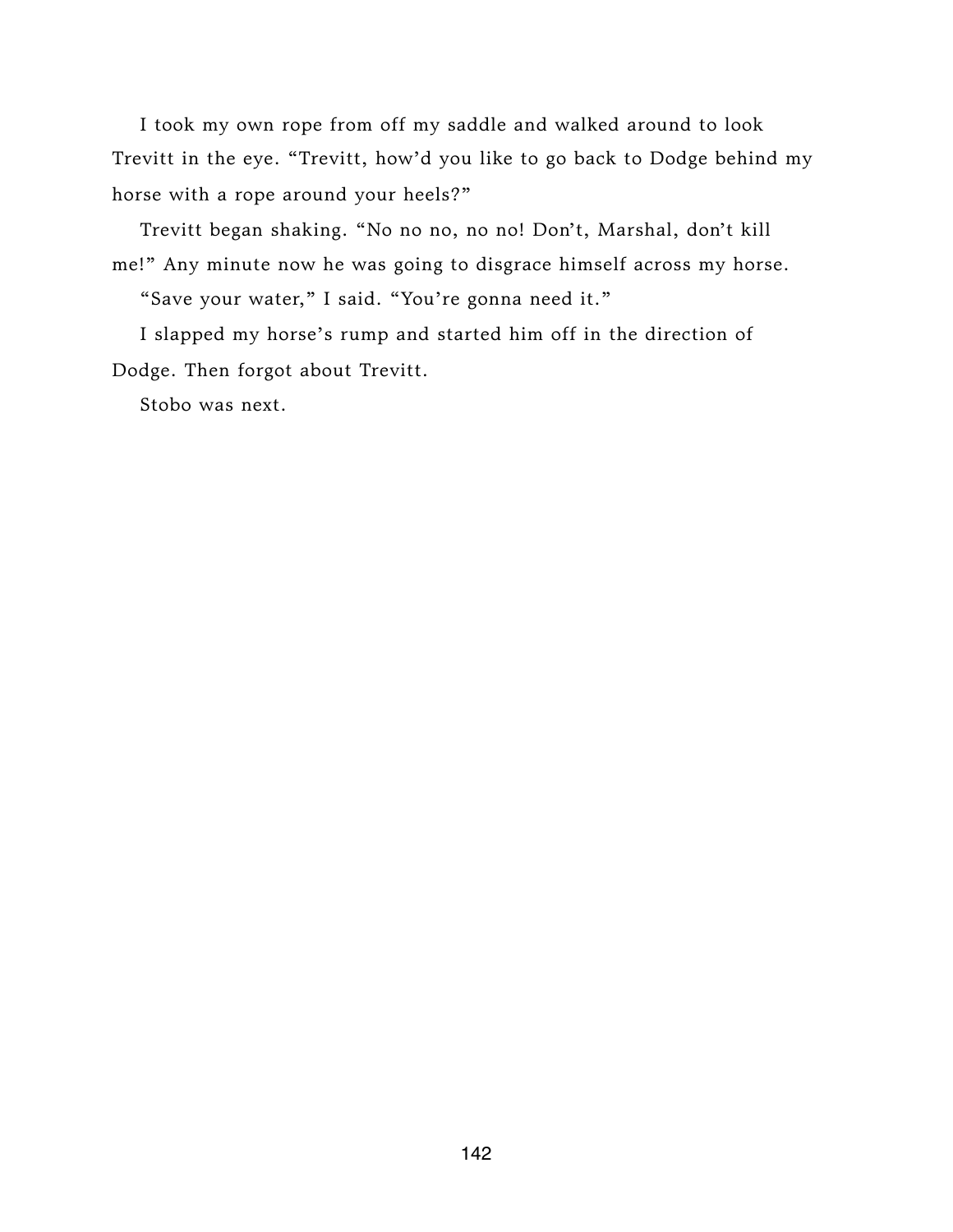#### Chapter Thirty

I rode west on Trevitt's horse, with my own rope hung over his saddlehorn. I was probably going to need it for Stobo, if he was as big as they said. As I rode, I kept fussing with the rope, and before I knew what I'd done, I'd made a noose. It scared me a little. There's nothing I hate more than a lynching, but my hands seemed to have done my thinking for me.

Dawn was just breaking when I saw Stobo, crouched behind a campfire, cooking breakfast. He was big alright, bigger than I'd even hoped. He had meaty paws and a beefy face and shoulders like an ox. He was a good three or four inches taller than me. His nose had been broken, and his face was scarred and veiny.

Yeah. Stobo would do just fine.

His horse was saddled and stood nearby. He must have planned to ride right after breakfast. Too bad for him he'd waited to eat. He might have lasted another day, with me trailing him. But now he was going back to Dodge. Alive. Hurt, but alive. I'd promised.

I rode straight up, got down, and walked over.

Stobo looked at me warily, and kept his gun hand free. "You lost, stranger?"

"No," I said, stopping just across the fire from him. "I'm not lost – Stobo."

Hearing his name he drew his gun and pointed it at my belly. "No tricks, mister," he said. "I don't see a gun, but no tricks."

"Relax, Stobo," I said. Repeating his name was important, like I had to keep reminding myself of who he was. "I'm unarmed."

Stobo wasn't afraid of me, armed or not. But he did like having the advantage. Scornfully he asked, "Who are you?"

"Matt Dillon," I told him. "I'm a U.S. Marshal out of Dodge."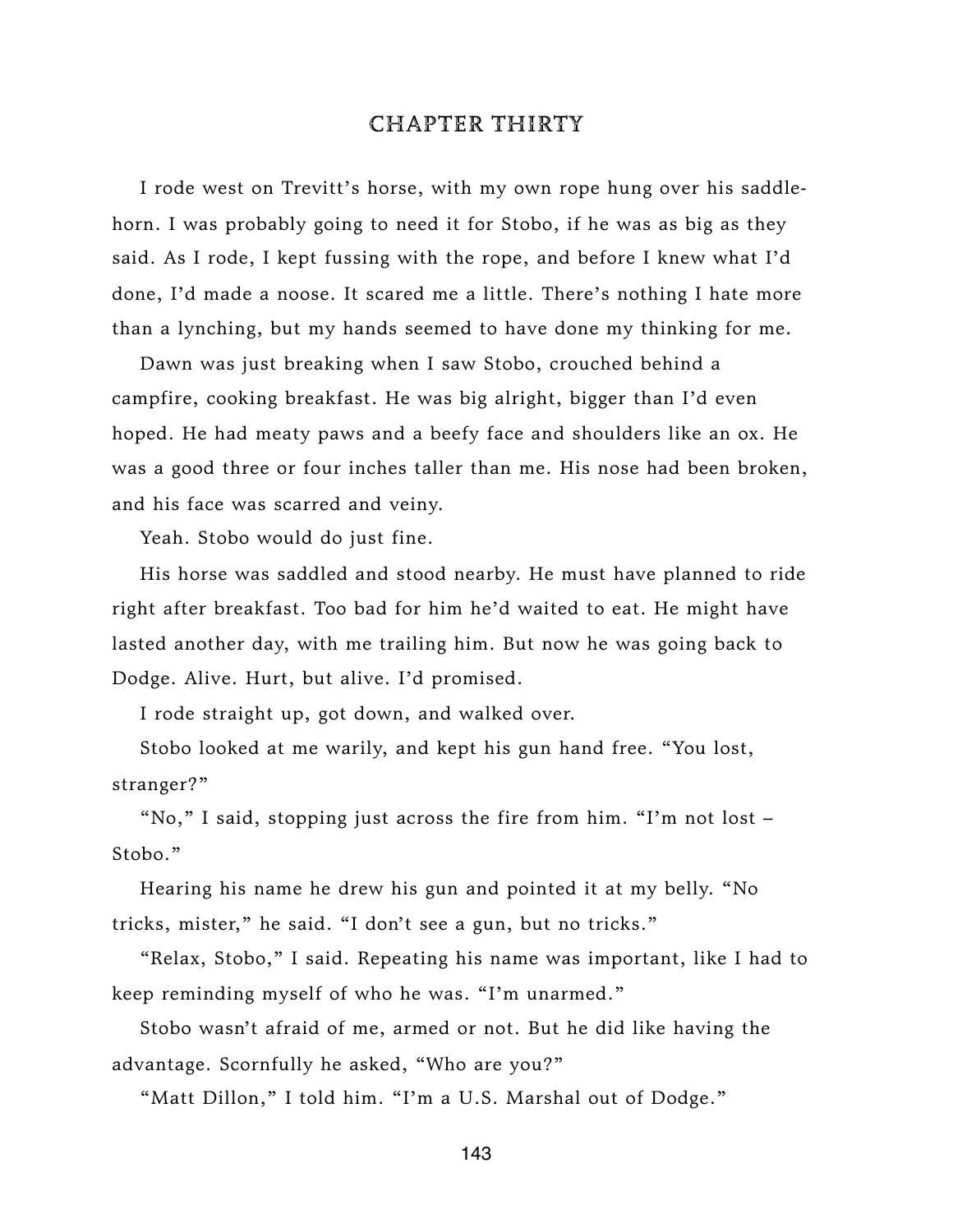"You're a long way from Dodge, Marshal."

"Stobo, you and your pal had some fun with a friend of mine yesterday. You hurt him bad. Maybe you killed him."

Stobo's laugh was ugly. It came in short little fits, then built into something real nasty. "You rode out here without a gun to tell me that? You're the craziest Marshal I ever saw." He laughed in another short triple burst. "I'm gonna shoot you, Marshal, and bury you in the river. What do you think o' that?"

"I expected you would."

That confused him. He was big and he was mean and he had an animal's sense of self-preservation. But he wasn't smart. "Eh?"

"Yeah," I said. "But unless you want it on your conscience you refused to feed a man on the trail, you better give me a piece of that pork first." I nodded to his breakfast.

Stobo smiled like a man who appreciates a good joke. "You're about the coolest man I ever saw, Marshal."

"Do I eat?"

Again with the short little guffaws before he answered. "Sure you do. Sure. You just stand right there across the fire and don't move or I'll have to shoot you before you been fed."

"I know."

He kept his gun out as he moved toward the fire. "It's too bad I only got one dish for your last meal, Marshal."

"A man can keep sassy on meat alone, Stobo."

Again the guffaws. "Yeah, yeah, he sure can." He bent forward and used his left hand to poke at the meat with a stick. "Well, looks about done – at least this here piece is. You can't—"

I kicked the fire, hard. Coals went flying up and struck Stobo in the face and on the arm. As he reeled back screaming I came at him with both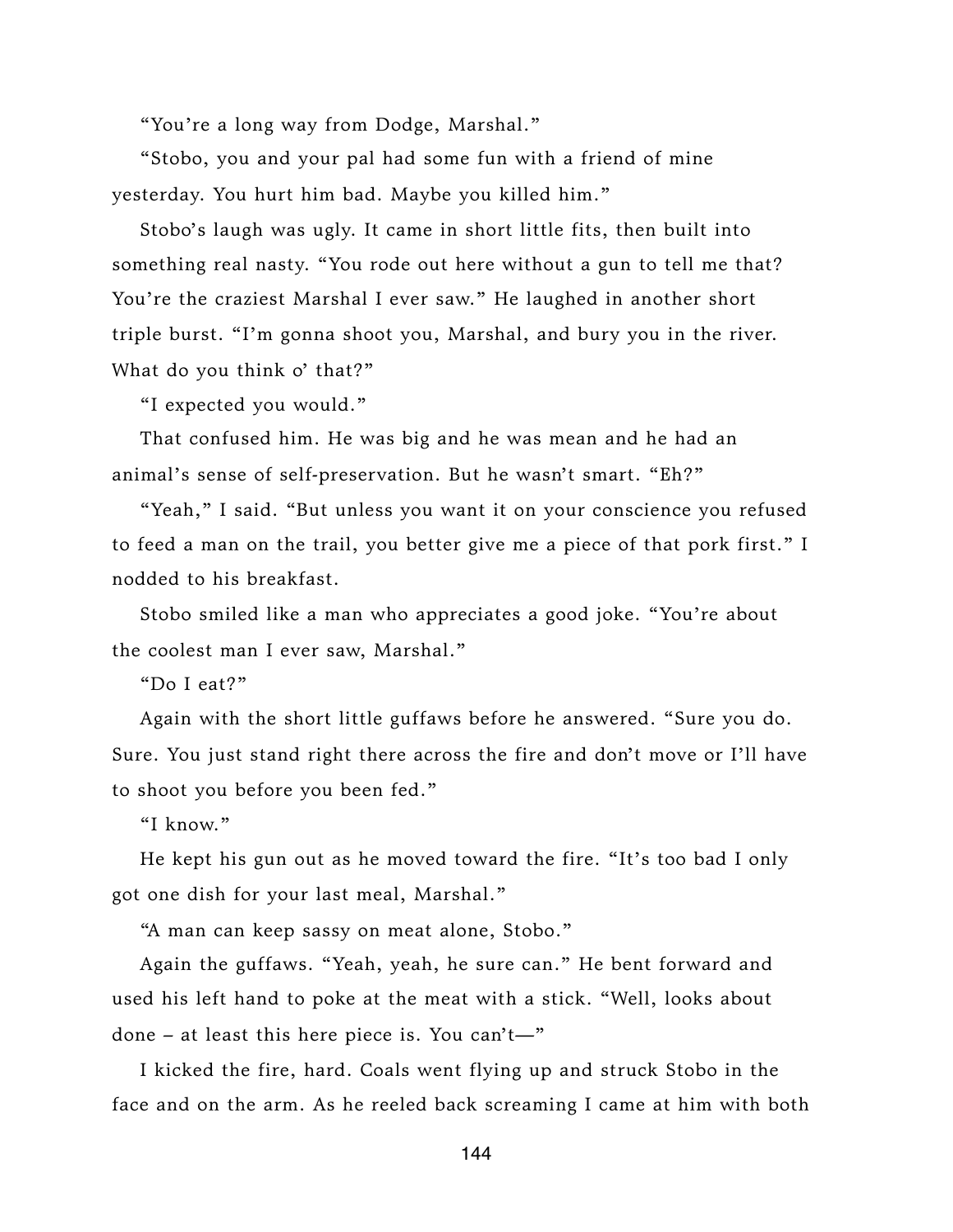fists and hit him four times in the belly. He tried to bring his gun hand around and I slapped it away. His gun fell and I kicked him in the knee. He collapsed to the ground. I picked up his gun and pointed it at him. He couldn't see me because he was still clutching his face.

"Alright, I got your gun, Stobo," I told him, "so don't try anything!" "You burned me, you burned me, you burned me! You sonofa—"

"It's just a few coals," I said. "It won't hurt you. Now shut up and get on your horse!"

Stobo opened his eyes, then, and there was no laughter now, but a pure animal rage. "I'll kill you for this. Marshal! You can't hurt me like that—"

"On your horse!" I shouted. He wasn't afraid of me, but he was afriad of the gun. I waved it at him again. "Go on, now! Get up there!" He did. "Now you just sit there, Stobo."

I remounted and took my rope from the saddle-horn of Trevitt's horse. Now I knew why I'd made the noose. "I'm gonna throw this noose around your neck, so keep your hands down!" One throw and it was on him. "There now. You ride towards Dodge. You do anything I don't like and I'll jerk you off your horse and drag you the rest of the way. Now ride."

We rode that way for the whole morning, Stobo just ahead of me, a noose around his neck, and his gun pointing at his back. It was hot and tiring work, but that was alright. I had plenty of water. For some reason, Stobo didn't ask for any. Maybe he wasn't thirsty. Or maybe he wanted to prove how tough he was. Or maybe he knew that I wouldn't have given him any, even if he begged.

We didn't say a word until we reached Dodge.

"Jail's on the left," I said. "See it?"

Stobo nodded and said in a croaked voice, "I see it."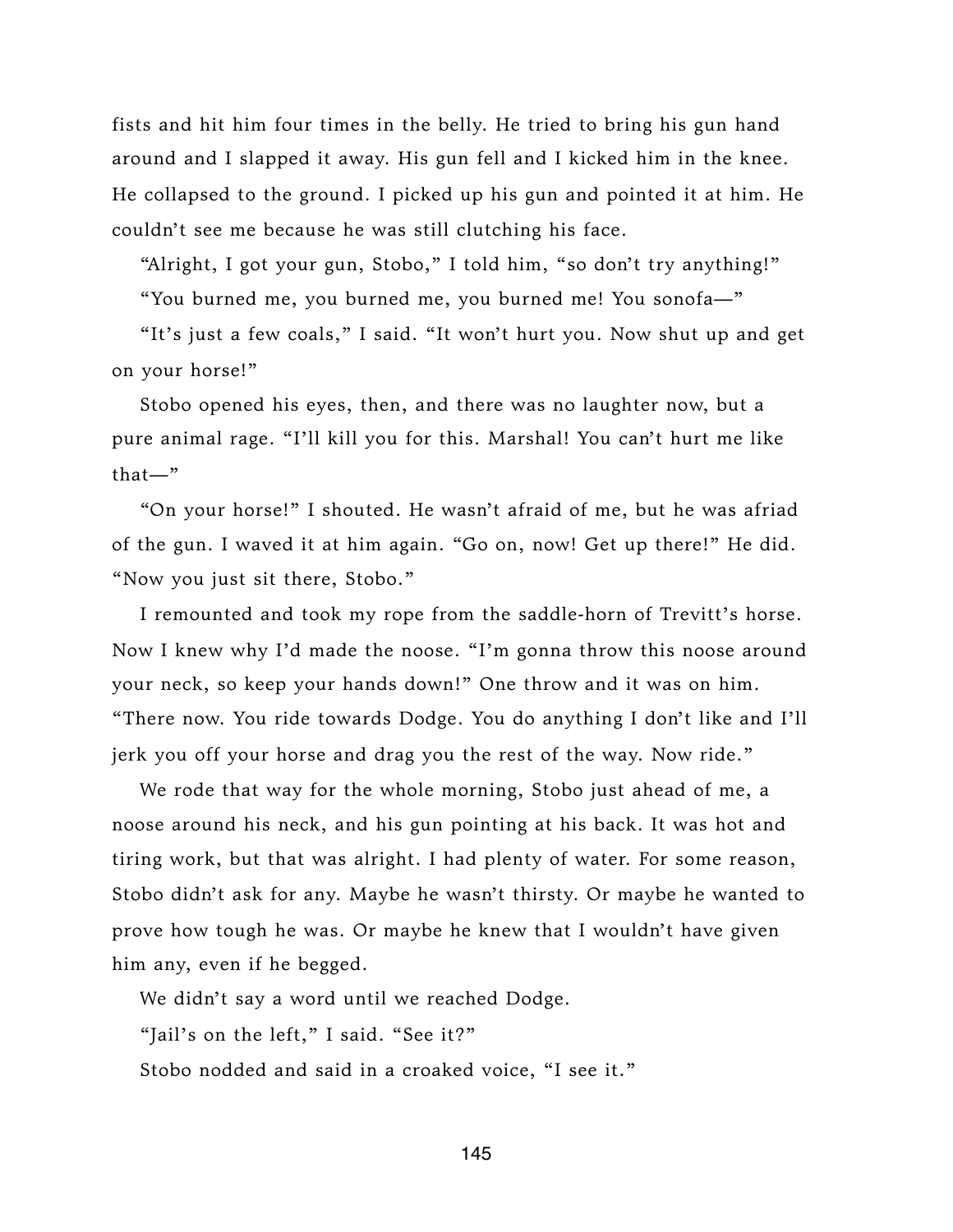I tugged on the noose. "Alright, pull up." Stobo stopped his horse, and I stopped Trevitt's. "Shiloh?" I called. "Bub! Shiloh!"

The kid came tearing out of the jail, with Shiloh trailing along behind him. "Mr. Dillon!" cried the kid.

"Well, hello, Marshal," said Shiloh. "This the other one?"

"Yeah," I said. "Trevitt get here?"

"He sure did!" the kid told me.

Shiloh nodded. "More dead 'n alive, but he's here." Shiloh eyed me in a way he never had before. "It was rough, Marshal. Real rough."

"Yeah," I said. "Shiloh – how 'bout Chester? Tell me."

Shiloh just shook his head. "Doc ain't sure yet, but he's alive."

I nodded. "Lock Stobo up. I'm going over to Doc's."

Shiloh reached down and pulled out his pistol. Stobo was too much of a brute for any sane man to take chances with. "Alright, you, get down! Walk straight or I'll shoot you through both knees."

Chester was asleep, but the Doc let me take a look at him. Seemed to me he had more trouble breathing than before. But Doc said another day might see him out of it. There was nothing I could do, so I went up for a steak at the Texas Trail, where I told Kitty and the kid what I'd done. The kid was real excited, but Kitty just looked at me with a strange look that I didn't really like, so I finished my food and took the kid back to Shiloh. Then I went to bed.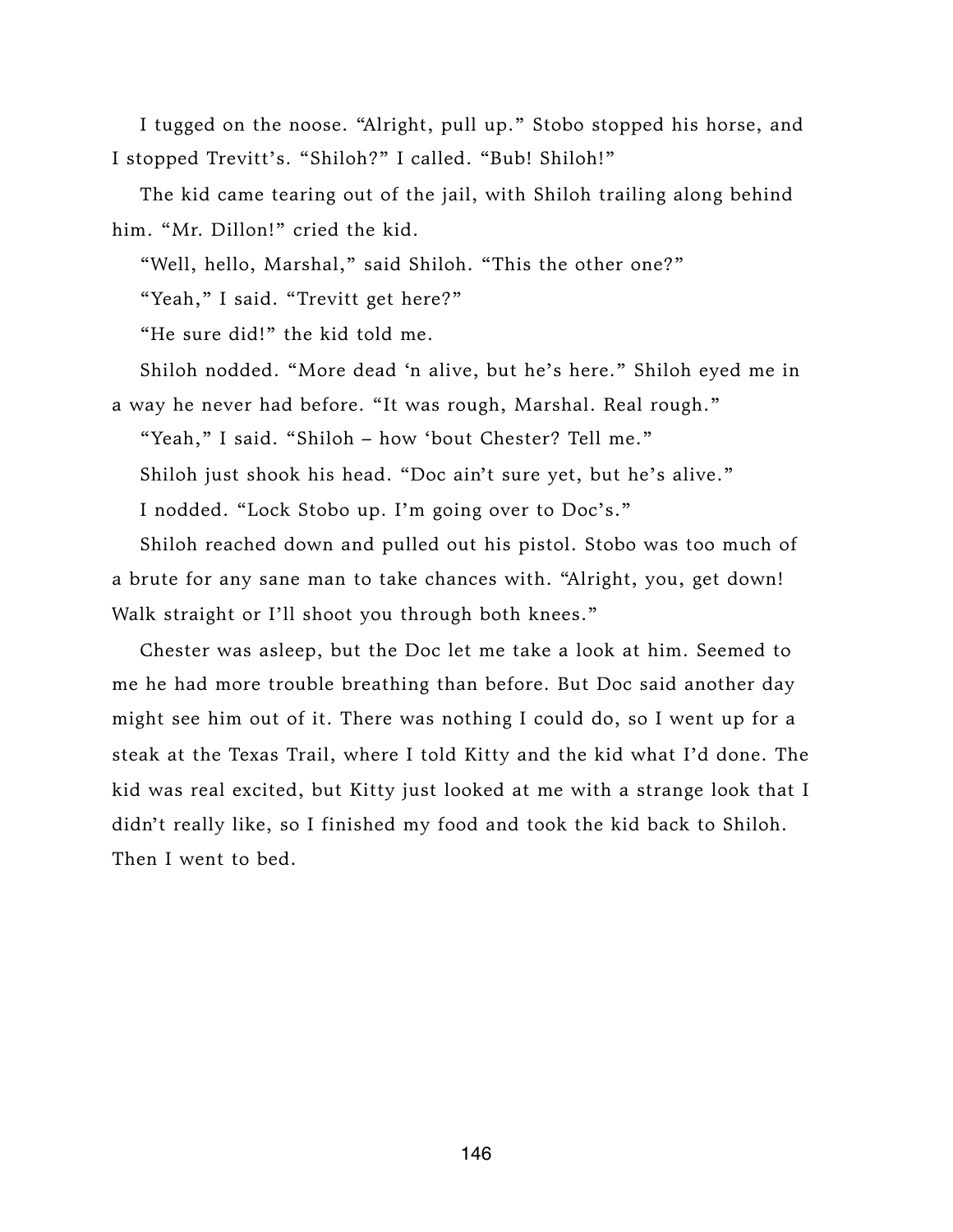#### Chapter Thirty-One

The next morning I woke at dawn and got dressed. I picked out a shirt that Chester had given me the last time he'd gone shopping. He'd ordered one of his fancy shirts, but when it'd come it'd been too big for him, so he'd given it to me. It was brown, and had some fancy stitching over the pockets. I felt a little silly, but Chester had given it to me, so I put it on and skipped breakfast and went straight to the jail. Shiloh was there, waiting for me.

"Mornin', Marshal," he said.

"Everything alright, Shiloh?"

Shiloh shrugged. "Doc looked over your prisoners. Trevitt's pretty sick, but Stobo's alright. He's got a few burns, is all. Nothin' could hurt that moose."

"A hanging might," I said.

"Sure," said Shiloh. "But what if Chester pulls through?"

From the back room, on the cot in the cell, Trevitt had been listening. He called out, "You can't hold us then, Marshal. There's no law that says  $-$ "

I turned my head. "I don't like the sound of your voice, Trevitt."

"But you can't hold us—"

"Be quiet," I told him. And he was.

But Stobo wasn't. "Don't worry, Trevitt. There's nothin' he can—" "You, too, Stobo!"

"Aw, now, Marshal," laughed Stobo. "Don' be that way!"

"Shut the door, Shiloh," I said. "I don't want to look at 'em."

Shiloh did, then looked at me. "That Stobo's a mean one. But I feel kinda sorry for Trevitt."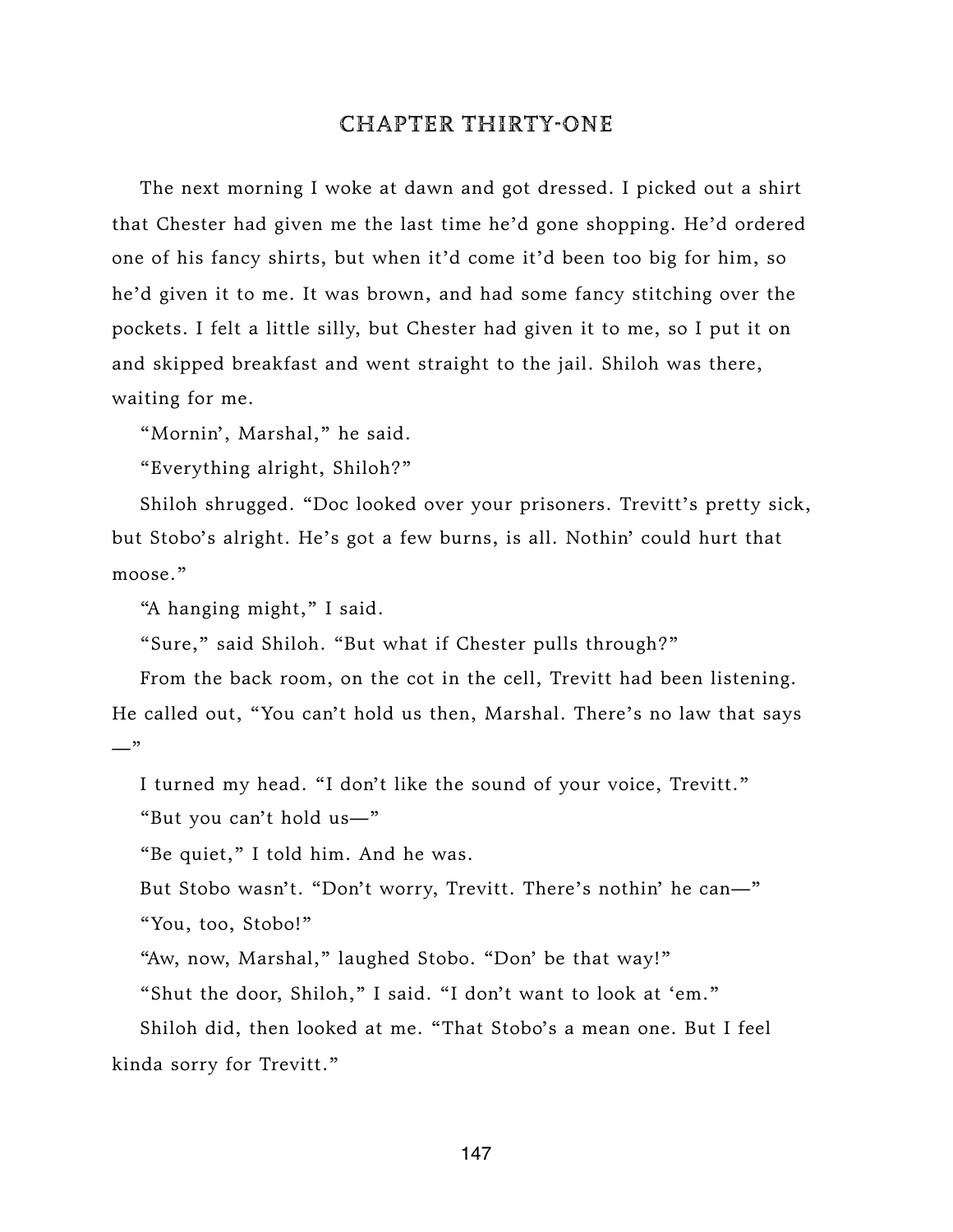I sat down behind my desk. "Then go cry about it someplace else. I don't feel sorry."

Shiloh walked up to my desk and stood opposite me. "Don't you take it out on me, Marshal," he said. "I didn't send Chester off to do my job."

I bit back my first answer. But he wasn't out of line. I was just feeling pretty raw. "I – Yeah. Yeah, you're right, I'm sorry. You've been a big help to me this week. Where's the kid?"

"Sleepin'," said Shiloh. "He likes to sleep late, now that he's got a bed to sleep in. I figured I'd roust 'im about noon."

"That sounds fine, Shiloh. Thanks. Go get some breakfast, eh? I'll, ah, I'll wait here now."

Shiloh nodded. "I'll be back later."

I watched him leave, then sat behind my desk feeling about as low as I ever had. I sat there hating my badge, hating Dodge, hating Shiloh for being right about what was eating me. And I guess I was hating myself most of all. But there was nothing I could do about it until Chester either improved, or… Well, there wasn't anything else I could do about Chester. But I could still follow up on Clay Richards.

I leaned out my office door and got a stablehand from Moss Gremmick's place to run over to Richard's house and tell Francie I wanted to see her. While I waited I spent the time trying to find some balance. I couldn't go around tearing the heads off everyone I saw. As much as I felt like it.

Francie came in, and now, I saw, she was wearing black. She was in mourning. But I was the only person in Dodge who knew what she was really mourning. Or whom.

"Morning, Francie," I said, pulling out a chair. "Have a seat."

"Morning, Marshal," she said, very formal-like. I was glad. I didn't want her to call me Matt. Not today.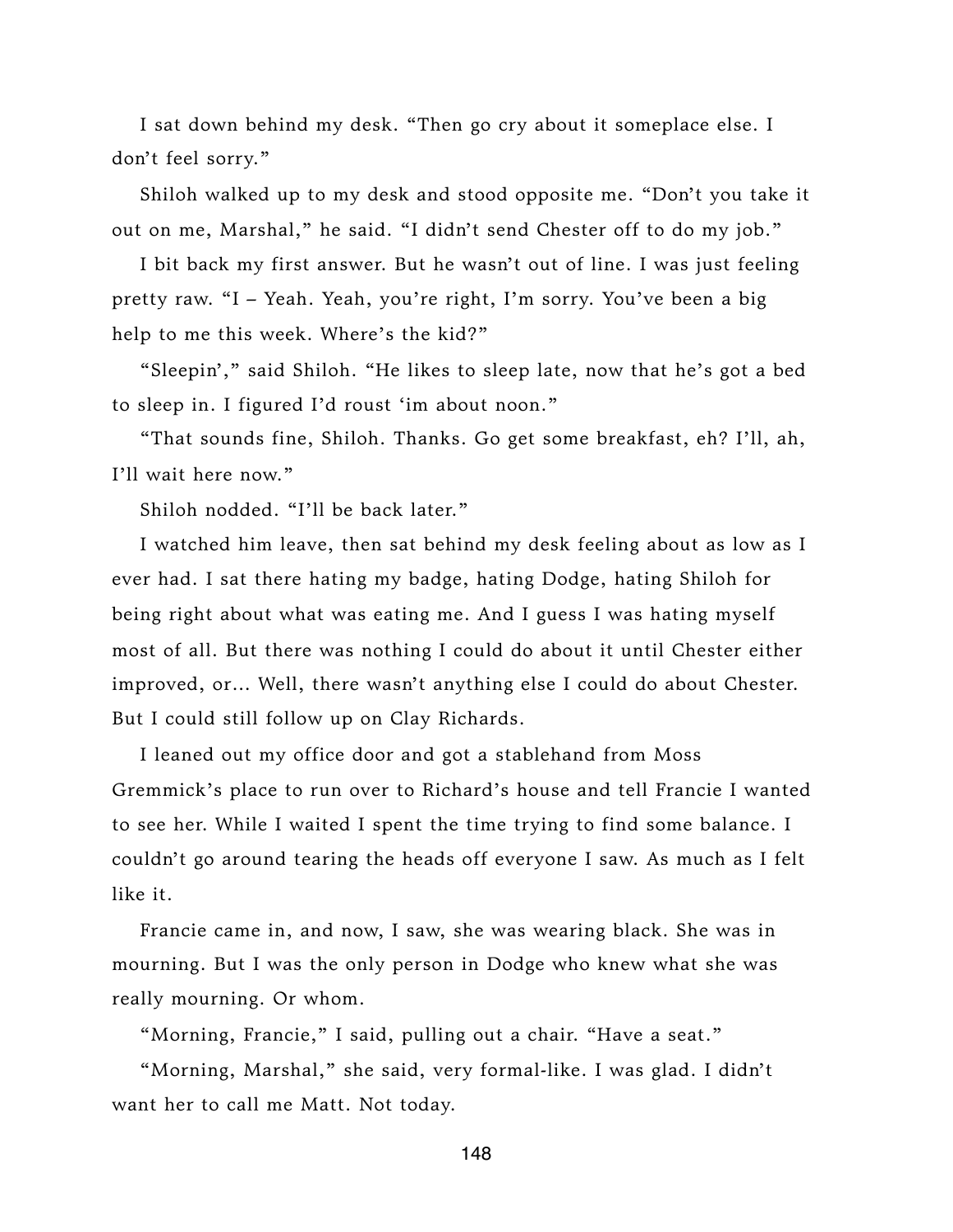"How's Chester?" she asked.

"Doc says he might know later today," I told her.

"I hope he's all right," she said.

"Me too, Francie. Thanks." There was no easy way to start, so I just spurred ahead. "Francie, Ma Schnieder tells me that you're pregnant."

Francie went pale, and for a moment her white face was a perfect contrast to the black dress. Then she flushed and looked at her hands. "I was," she said.

"And Clay knew. That's what he was out celebrating, that night." "Yes."

"But then he kicked you, tried to make you lose the baby," I said. "Why would he do that?"

"I don't know, Marshal." She was still looking at her hands.

There was no other way but to ask. "It's because he found out it wasn't his. Isn't it?"

Francie seemed to shrink in on herself.

"That's it, isn't it, Francie?"

From out of a huddled lady I heard the voice of a frightened little girl. "Yes."

She'd never sounded that way back when we used to go together. She'd been bright and vibrant and full of confidence. It's amazing what just a few years with a man like Clay could do to a woman's spirit.

"It was Fred Grinnell's baby."

That was when she looked up.

"It was, wasn't it?"

"How – how did you—? Matt, how did you know about Fred?"

"I guessed it. Clay didn't go in there to rob the bank, did he?" Francie shook her head.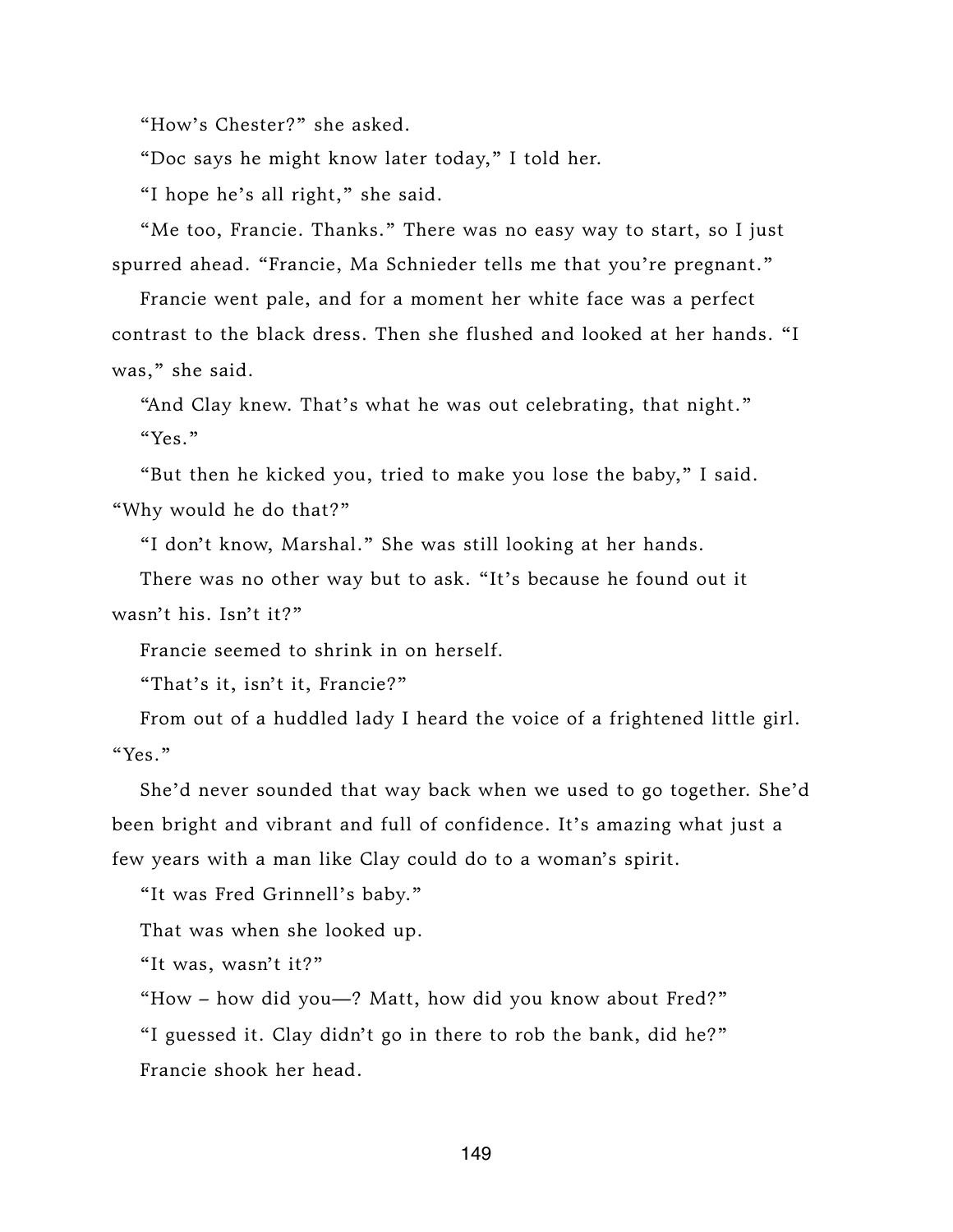"My guess is that somehow after that night at the Texas Trail he figured out that Fred Grinnell was the baby's father, and he tried to get Fred to draw. But Fred never wore a gun – except when he was working at the bank. That's right, isn't it?"

"Yes," said Francie in a dull voice.

"So the only way for Clay to have a fair fight with Fred was to draw on him in the bank. He went in there early, when no one else was supposed to be there—"

Francie went back to looking at her hands.

"And he challenged Fred to draw. But he couldn't've known that some poor Chinese cook would come walking in and think it was a robbery. He probably tried to draw on Clay, and Clay had to kill him. Fred shot once, hitting Clay in the arm, and Clay shot Fred dead."

She was crying now, blubbering little hitch breaths.

"Clay knew that he might've had a case for self-defense against Fred, but by killing the cook, he must've figured that no one would believe he wasn't trying to rob the bank. So he ran. And was killed that night by the Dutchman's knife."

Francie wept outright into her hands.

"Three men dead," I said. "All over you."

She just sat there, weeping and shaking, her body wracked with sobs. Slowly I reached out and lifted her up and held her, letting her cry on me. We stood that way for a long time, her thinking about the men she'd loved, me thinking about the last time I'd held her this way. Back then, I'd thought the world could end, as long as she was in my arms. Now she was just someone I used to know, who'd seen some trouble. No, I stood there, with her clutching me, and there was only one woman I was thinking of. She had red hair and a spirit that just wouldn't quit. And the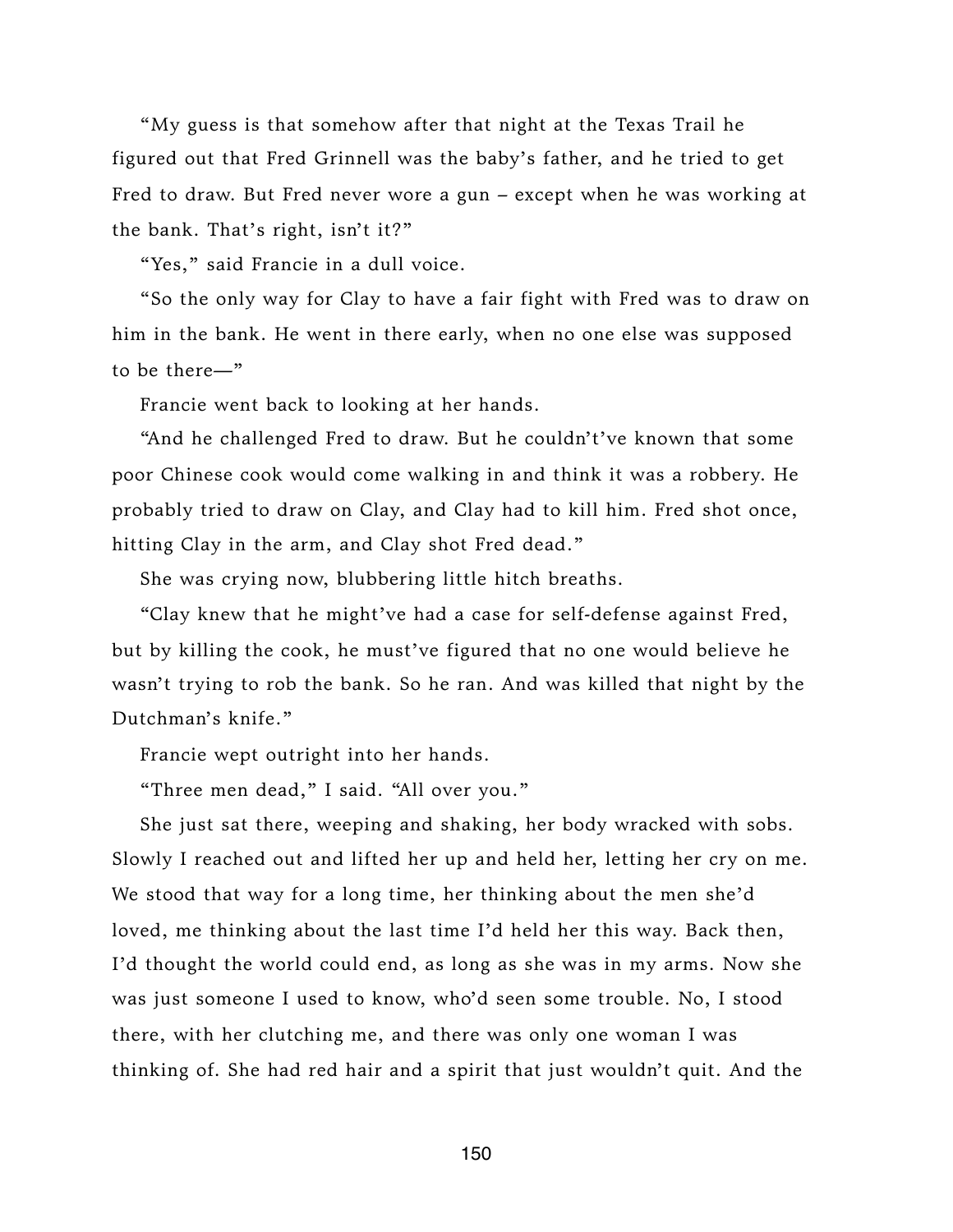way I felt when she looked at me could power a hundred steam engines. It was like the kick of a mule.

But I was the Marshal. There were things I couldn't do.

Francie shifted against me, and brought my thoughts back to her. I sure didn't blame her for seeing Fred Grinnell, who'd been a pretty good man. I hoped he'd been the one to tell Clay whose baby Francie was carrying. I hoped he'd at least tried to step up and take care of things. But I figured it was probably Francie who told her husband. He'd been hurting her for so long, and she finally had a way to hurt him back. She hadn't broken any law – or at least, none that I was going to enforce. She'd paid enough. Her husband, her lover, and her baby, all gone in a week.

I wondered if I should have leaned on Clay a little more. No, probably not. It would just have made him hit her more, which would have sent her running to Grinnell. No, this was one of those times that the law was pretty much a show-horse. All leg, no step.

After awhile Francie's crying slowed, and she stepped back. "You ain't gonna tell anyone, are you, Matt?"

"No, Francie," I said. "Don't see much point. But maybe you want to sell your house and leave Dodge. Start over somewhere else. There's too much history here."

"What about you, Matt?" she asked. "What about your history? Our history?"

This time I knew what she was asking. "I'm here to stay, Francie," I said. "I've got nowhere else to go. Besides," I added, "it's my job."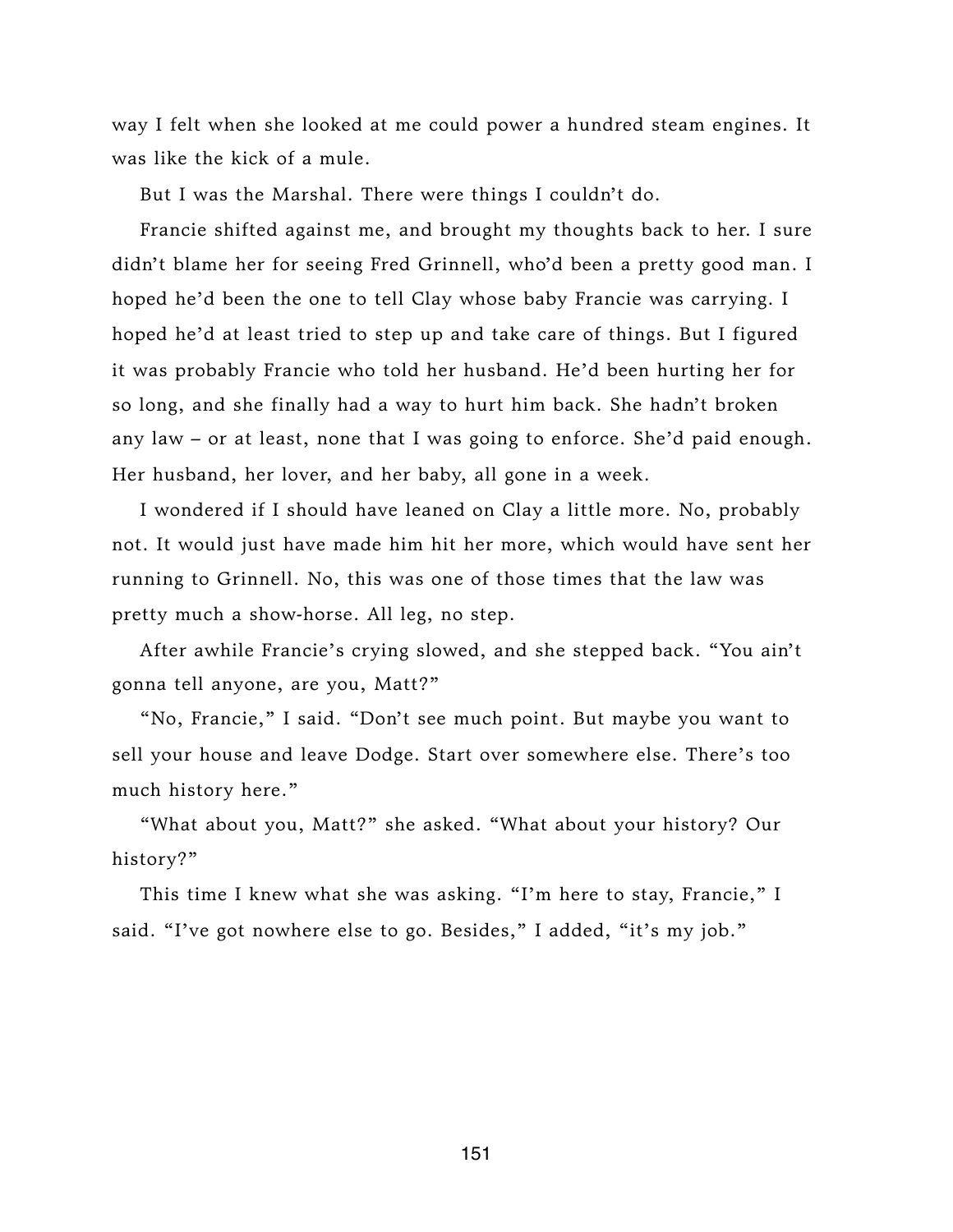#### Chapter Thirty-Two

After lunch Shiloh and the kid came back to the jail and cut me loose from watching Stobo and Trevitt. I went straight up to Doc's.

"Hello, Marshal," said Doc as I came in. He looked tired, but his eyes were bright. I couldn't tell what that meant.

"Doc," I said in greeting. I took off my hat. "Well, what is it? Tell me."

Doc scratched his chin. "Chester," he said. Then he chuckled. "Heh. He's gonna be alright."

It was like I hadn't been breathing for twenty-four hours, and now I had air again. "You sure?"

Doc grinned wide. "Why, o' course, Marshal! His breathing suddenly changed – the pressure's off somewheres. Aw, he's gonna be fine."

I couldn't help but laugh. "That's good, that's good."

Doc shushed me. "Of course, he'll be in some pain for awhile yet, but…"

"Yeah, yeah," I said, grinning.

"And there's something else, Matt," said Doc, his pleasure lessening some. "I was too worried about his breathin' to mention it before – cart before the horse, and all that."

I sobered up. "What is it, Doc?"

"Well, his knee is in pretty rough shape – he'll walk with a limp for awhile yet. But the real problem…"

"Yeah, Doc?"

"It's his hand, Matt," said Doc. "His gun hand. He must've tried to cover up his face with his hands."

I blinked. "Is he going to lose it?"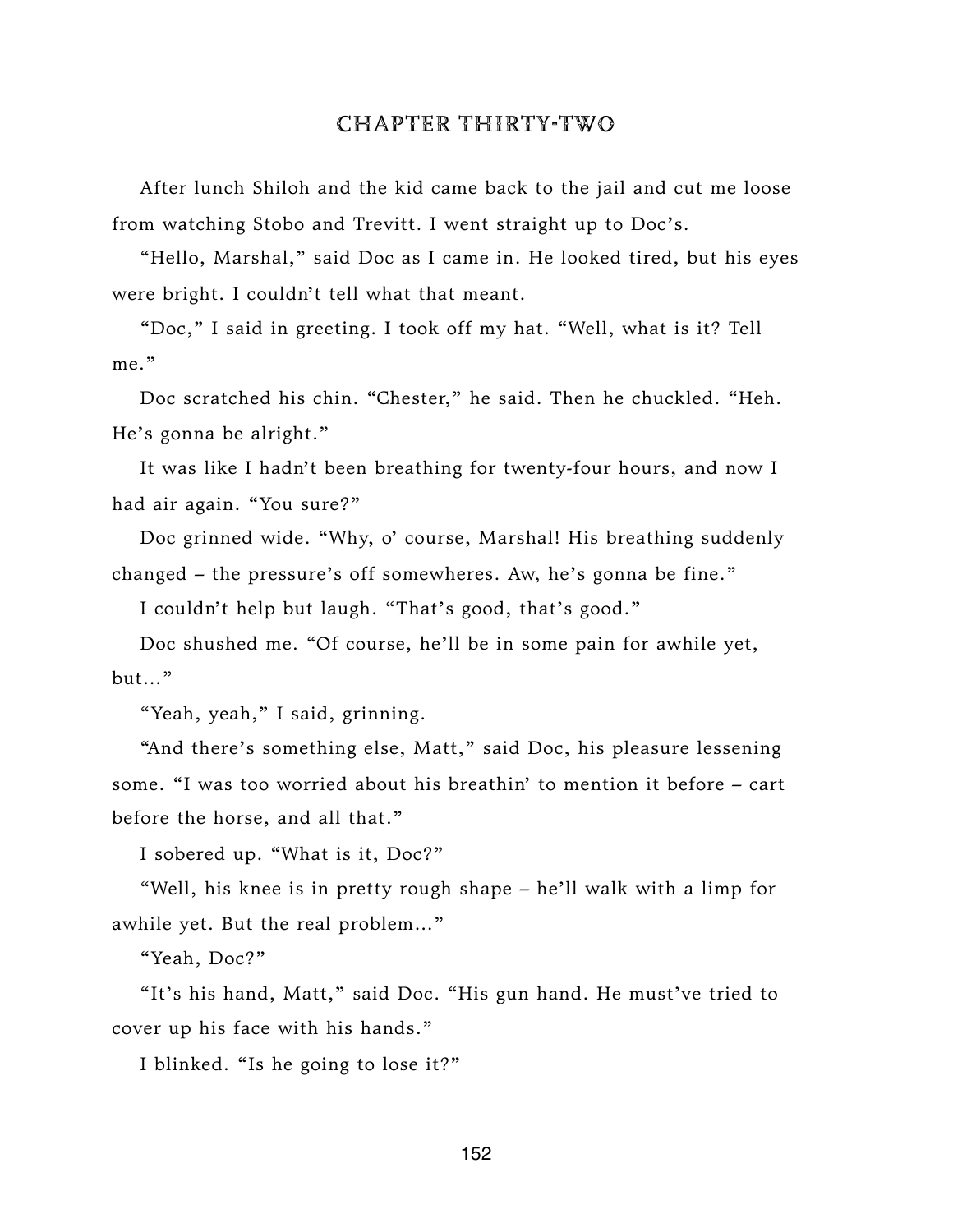"No no, no," Doc said quickly. "But it's been damaged some. Hard to tell how bad, but he can barely move it. Matt – he won't carry a gun no more. I don't know if he'll ever be able to draw one again."

I nodded, and that sick feeling came back. My fault. Chester's hand. My fault.

"Alright, Doc," I said. "I'll come see him in a little while."

"I'll tell him for you, Marshal," said Doc. "Before you go, though, let me take a look at that shoulder."

I took off my shirt and Doc peeled the bandage away. I hadn't changed it since before heading out to look for Stobo and Trevitt, and he clucked his tongue and changed the dressing. When he was done, I put my shirt back on and tucked the tails into my trousers. "Thanks, Doc," I said.

"Just try not to get too banged up for the next couple of days, Matt," he said. "I was thinking about going on a vacation, once Chester's on his feet again."

"Where would you go, Doc?" I asked.

"I was thinkin' of goin' fishing, Marshal," he said.

"Doc," I said, "when Chester's back on his feet, I think we'll both join you. You know how he loves his catfish stew."

Doc chuckled, and for a moment it felt like everything was back to normal. Then I remembered about Chester, and my smile slowed faded. "Tell Chester I'll be back soon," I said. Doc nodded and headed for his back room.

I couldn't talk to him yet. It'd been my laziness that had got him hurt. I couldn't talk to him until I'd made things right. Or at least, as right as I could.

I put my hat on and went downstairs and out into the street. Then I walked around to the front door of the jail and went inside. I looked at the kid. "Bub," I said. "Get me the keys to that cell."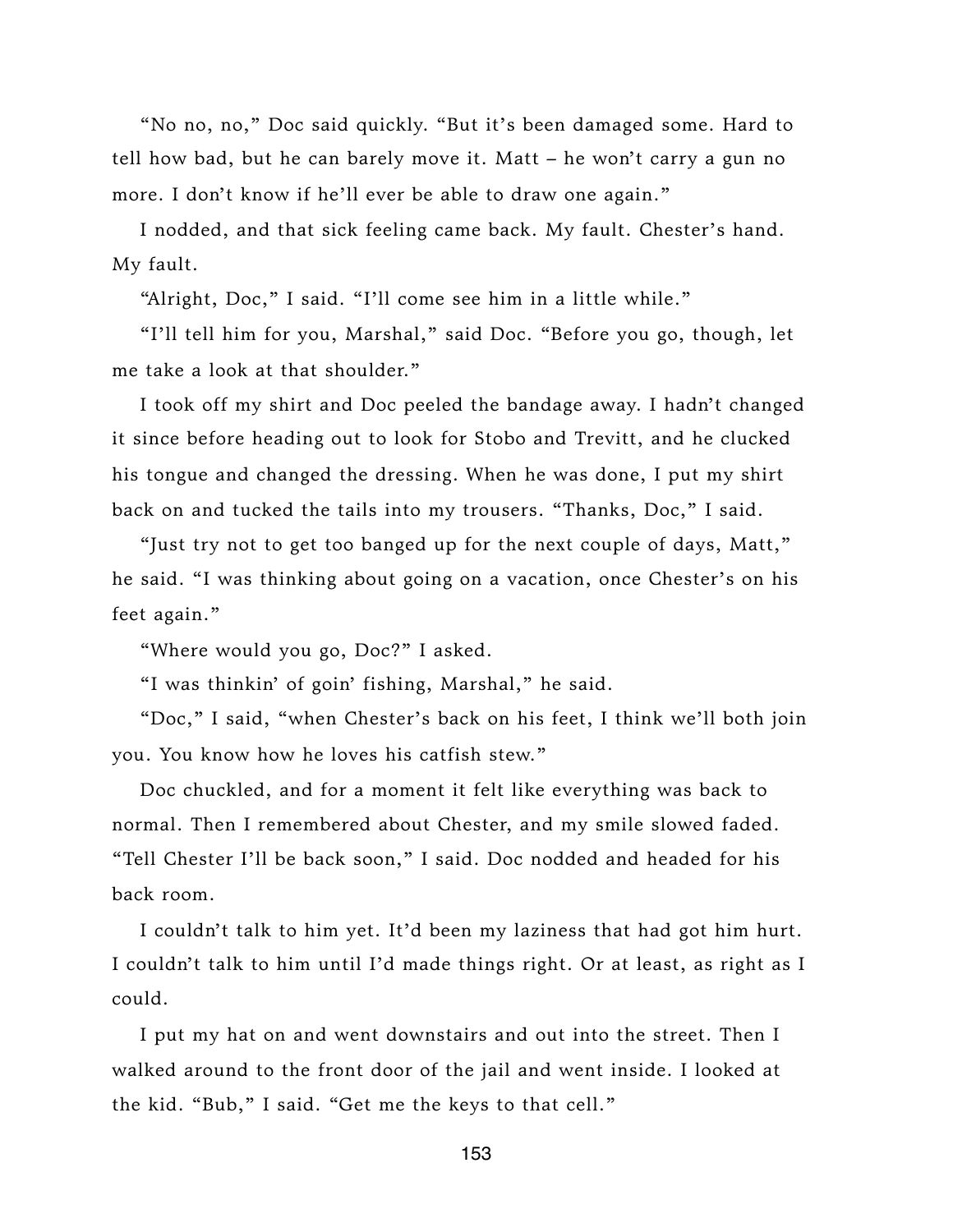The kid walked to the peg they were hanging from and brought them to me without a word. His eyes were wide.

"What's up, Marshal?" asked Shiloh. I didn't answer him as I walked into the back room and unlocked the door to the cell. I pulled out my gun and swung the door wide open.

"Alright," I said, leaving the barrel of the gun floating somewhere between the two of them. "C'mon, Trevitt."

Trevitt stood but didn't move towards me. "Where to?"

"Come on, I said."

Stobo looked at me and said, "What's up, Marshal?"

"I'll be back for you, Stobo. Come on, Trevitt." I jerked my gun and he came out of the cell. I locked it behind him and pointed towards the back door. "Now get going. Go on!" I shoved him a little and he walked to the door and opened it. Once we were outside I closed the door behind me and holstered my gun. Trevitt tried to look at me over his shoulder. He thought I was going to shoot him in the back.

"It was Stobo did it, not me," said Trevitt. "You can't do anything to me—"

"Shut up," I said. I grabbed him and turned him around to face me. "Trevitt, your horse is down at the National stables. Go and get on it."

Trevitt blinked, disbelieving. "You — you're turning me loose?"

"Get on your horse and ride. Don't ever come back to Dodge, not while I'm alive. Now go on before I change my mind."

Trevitt started nodding and running at the same time. "Yeah, yeah, sure. Sure. I'll go!" He was around the corner of the jail and out of sight before I reached the door. One thing about Trevitt – he could run.

I walked back inside and unlocked the cell door again. This time I swung it wide and left it open. We weren't going to need it anymore. "You're next, Stobo." I had my gun out again.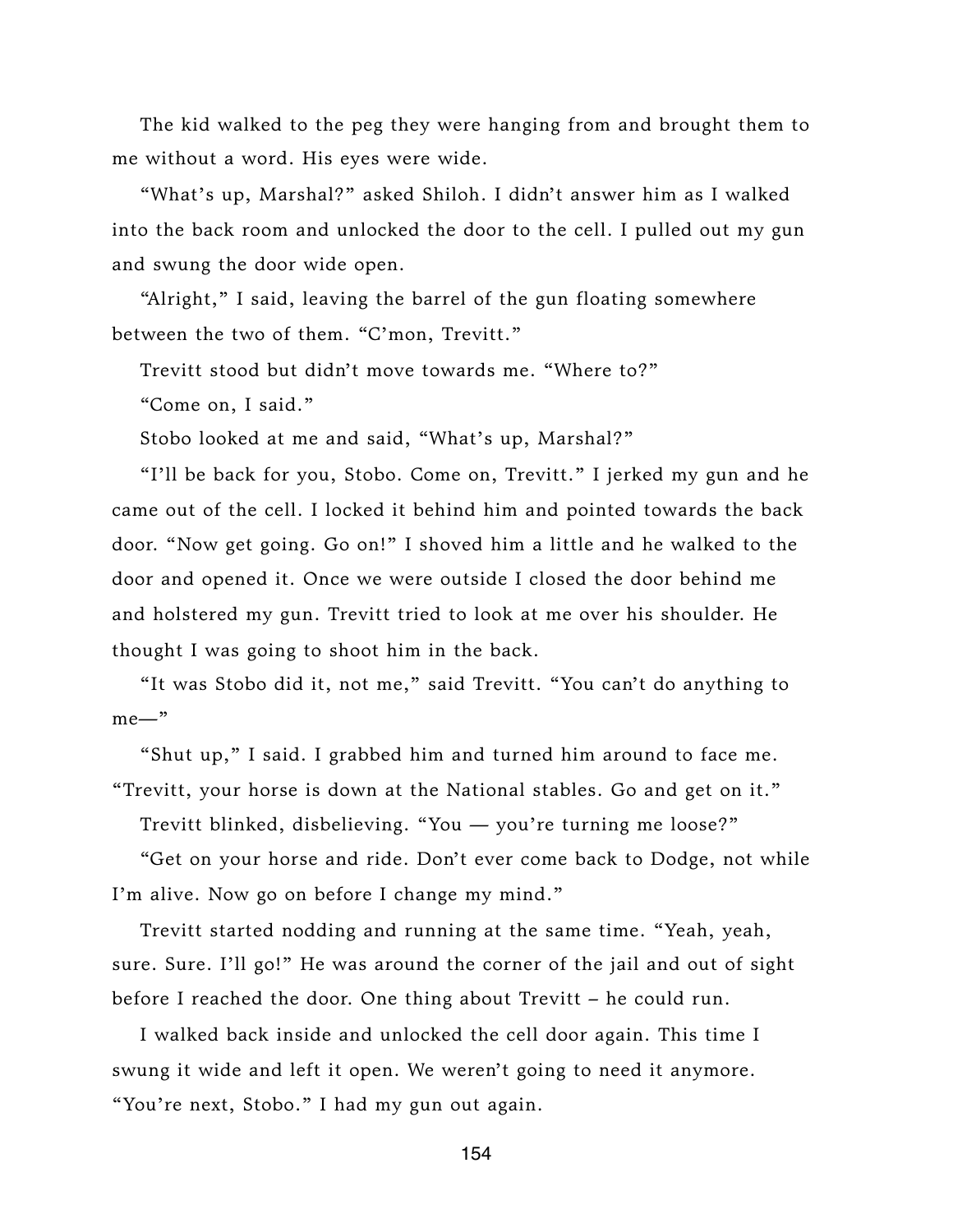Stobo stood, his arms folded. "What'd you do to Trevitt?" he asked. "Put a knife in him? I didn't hear no shot."

"I turned him loose," I said. "Now come on, get out of that cell."

"Am I free, too?"

"You will be," I said. "In a little while."

We walked through the front office and Shiloh said, "Where's Trevitt?" "Turned him loose," I said.

The kid saw the gun and said excitedly, "What're you gonna do with Stobo?"

Stobo grunted. "Gonna shoot me in the back, probably. That right, Marshal?"

"I'm gonna do what I should've done three days ago when I sent Chester after you." I holstered my gun and nodded to Shiloh. "Bring him outside."

Shiloh drew his pistol and prodded Stobo. "Let's go, Stobo. Slow and easy."

"What're you gonna do, Marshal?" asked the kid.

"Bub," I said, "for the week you've been here, you've been gun crazy. I'm gonna show you something that might put an end to that."

By the time I got outside a crowd had already started gathering.

"Bring him over here, Shiloh," I said.

Stobo looked around. Someone was leading a horse and he said,

"You're gonna drag me, is that it? You try that and I'll—"

I cut him off. "That's what you'd do, isn't it, Stobo?"

"Don't try it!" he said.

"Nevermind!" I unbuckled my gun-belt. "Here, Shiloh, hold my guns." Shiloh stared at them and said, "What?"

The kid grabbed my arm. "What're you doin', Mr. Dillon?"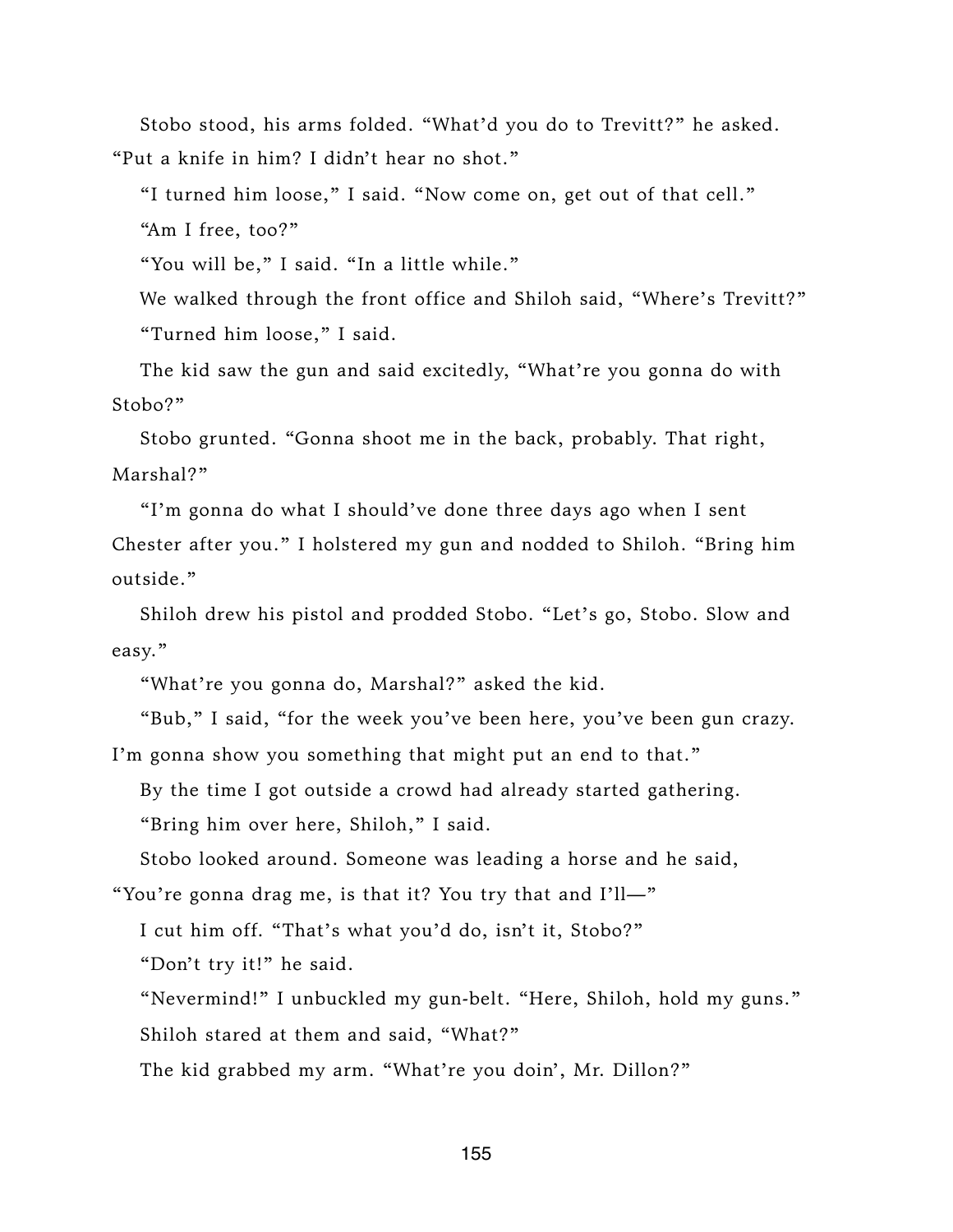Stobo started laughing that sick, rat-tat-tat laugh of his, like a repeating rifle. "Oh-ho-ho! I get it! You're gonna fight me! Marshal, you're crazier than I thought!" He flexed those huge muscles of his. "Why, I'll tear your throat out!"

"If he wins," I said, "let him go, Shiloh."

Shiloh eyed Stobo. "Maybe I will…"

"I said you'll let him go."

Shiloh shrugged. "Alright, Marshal, alright. I guess maybe you are crazy, but this is your party."

The crowd had made a ring for us – a wide ring, considering Stobo's size. Stobo was grinning as he pulled off his shirt and threw it into the dirt. "Come on, Marshal! I'll make it short for you! Real short!" He swung his arms around a couple of times to warm them up.

I took off my hat. And my vest. And my badge. I unbuttoned my collar another button. That was about as much as I was prepared to give.

"Make 'em keep back, Shiloh," I said. The kid had run off, which surprised me. I'd have thought, with his longing to see a fight, he'd have stuck around.

Shiloh walked the perimeter of the crowd, shooing them back like cattle. "You heard the Marshal! Stand back, everybody! Get back, d'ya hear?"

I walked into the center of the street, with the ring of people around me, all watching the show. Well, this time I wanted to give them one.

Stobo was watching me with a huge grin on his face. I decided that was what I'd start with. I'd stop him from grinning.

"You're big, Stobo," I said. "But you're stupid. You're ugly stupid."

Stobo's grin vanished as his lips turned down into an ugly sneer. "Why you…!" And he swung. It was a huge roundhouse, and I'd expected it, but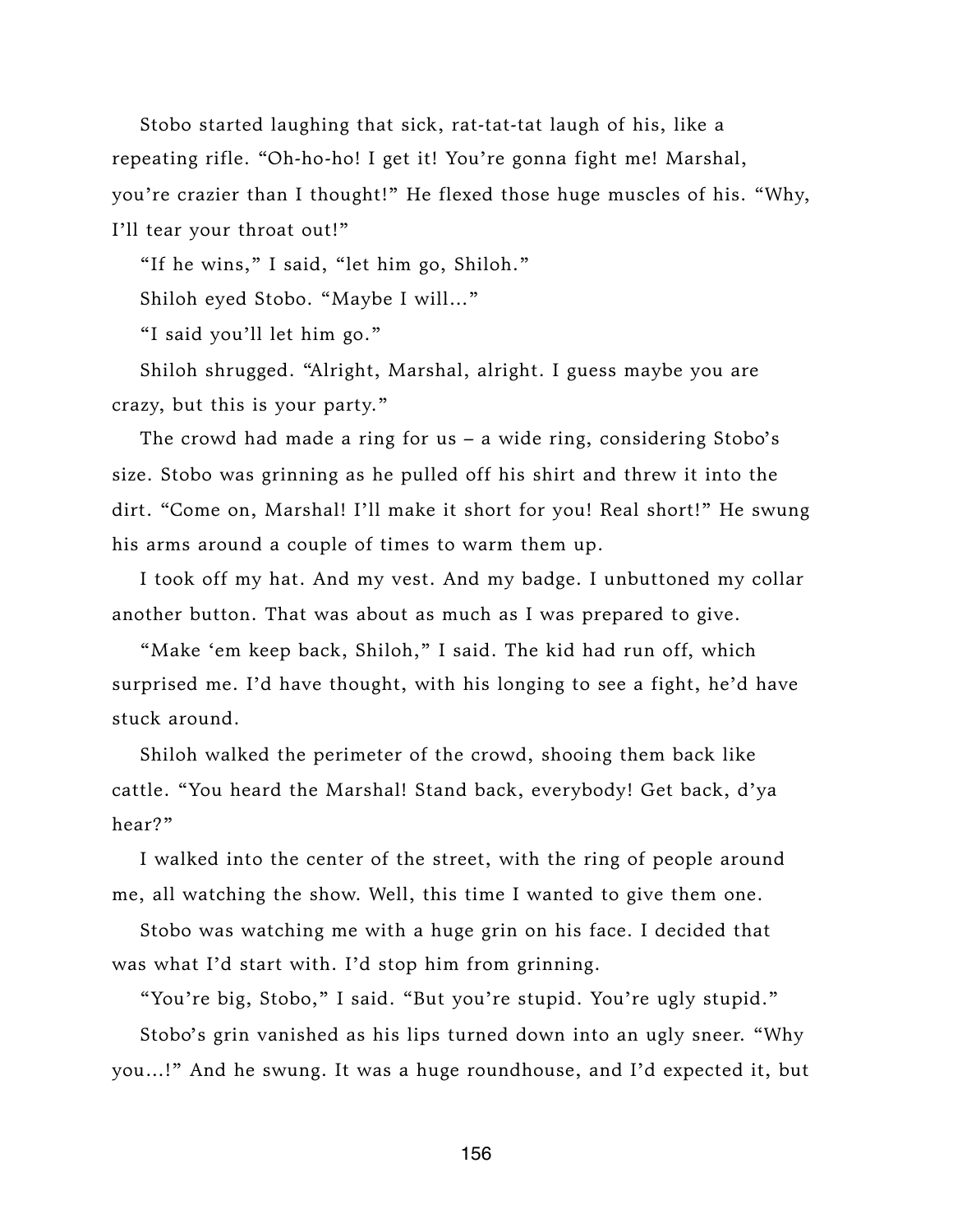Stobo was faster than I'd expected and as I stepped back his knuckles grazed my chin. It turned my head, but my left arm was already moving.

Most men hit with their fists, which is about as dumb as kicking a man if you're not wearing boots. There're too many bones in the hand to break – I know, I'd learned the hard way when I was about fifteen. Sat all summer with a plaster cast on, and I never wanted to do that again.

No, the fist is only if you have to reach out. Instead, I stepped into Stobo and brought my left elbow up into his ear. It's a hit that could knock a normal man off his feet, or at least down to one knee. But Stobo wasn't a normal man. He staggered maybe two steps, then lashed out with the back of his right fist. It was what I'd wanted him to do, and I ducked and gave him two short jabs in the gut. There are no bones in the stomach – nothing to break your hand on. Then I backed away fast as he brought his left hand down to club me. He missed, and I stepped around, circling him. He followed me with his eyes, and he cuffed sweat from his forehead, to keep it for blocking his vision. I felt my own sweat spreading through my shirt already. I was beginning to loosen up. Under the hot Kansas sun, my mouth was still wet. I wasn't parched yet, which is always a good sign. Time was on my side. Stobo was big and quick, but he wasn't too smart. And he was already smacking his lips. He hadn't had enough water – probably refused to drink what Shiloh brought to him. Ornery, that's what Stobo was. Well, I'd have to beat that out of him.

I was busy feeling smart when Stobo lunged, and though I dodged to my right I didn't get away fast enough. Stobo got ahold of my shirt and spun me around. With that meaty paw of his he clubbed my face, first the right side, then the left. I threw up my arms to block him, trying to angle them so his fist would bounce off without breaking my forearms. He still had hold of me with his right hand. I ducked down, but he hauled me back up. Again with the clubbing, right, then left. My lip split open, and I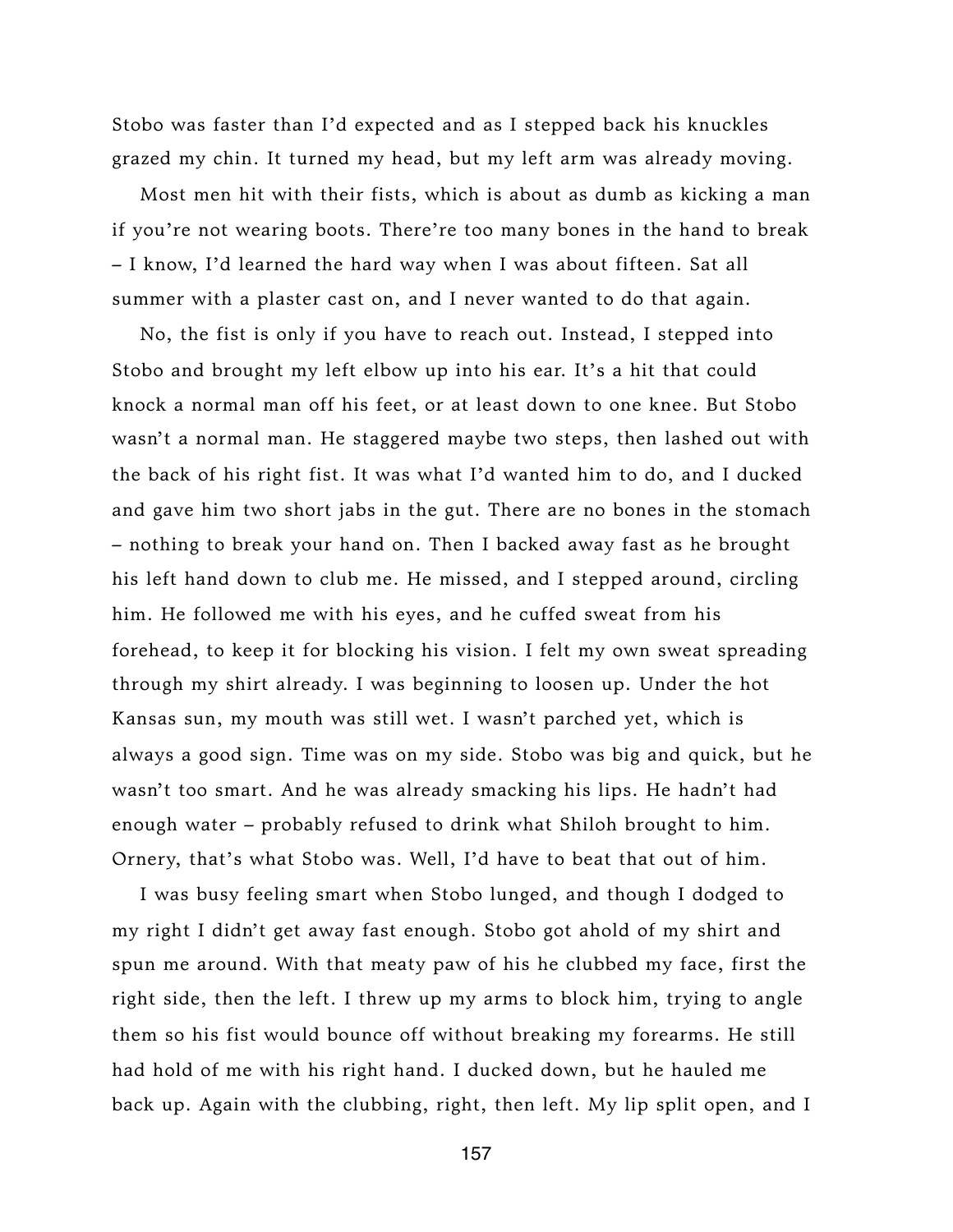knew my eyes were going to puff shut in a minute. The crowd was cheering, but if they were cheering him or me I couldn't tell. Again with the club. Another minute and I was going down. I pushed backwards, trying to get out of reach, while my left arm tried to break the grip he had on my shirt. If I didn't buy such good shirts it would've ripped by now, and I'd've been free. Then I remembered, it'd been Chester who'd bought this shirt. Chester and his new shirts.

Stobo was pulling me towards him, and he was laughing that evil, sick twitter of his. He pulled back his arm to club me again, and I lunged forward and pushed up off my feet. I drove my forehead up into his nose. He howled and reeled back. I stumbled off to the side, my vision blurred with dancing lights. Head-butting a man is never without those stars, and I hate doing it. But I was back in the fight before Stobo was. He was holding his head, or maybe just his nose, and there was his belly, wide open. I didn't feel like getting in close again, so I put the heel of my boot into Stobo's soft middle. His air rushed out of him with hardly any voice to it, just the wind from a bellows, and he went down, landing on his backside. The crowd gasped.

I staggered. For some reason I had trouble getting that leg back under me. But I managed to straighten myself. I spat some blood out of my mouth, tasting that strange copper flavor blood has. It hit the dirt and made a little sound. It was hotter now and I imagined that the sound was my blood boiling right there on Front Street.

"Come on, Stobo," I said. My words weren't slurred, but that's because I was working hard at it. "Get up." My eyes were both puffing up, and it was getting harder to keep them both open. But the right one was worse than the left, so I focused on keeping the left one wide.

Stobo clambered off his tail and stood holding his gut, shaking his head clear. I'd rung his bells pretty hard, but he wasn't a man who'd stay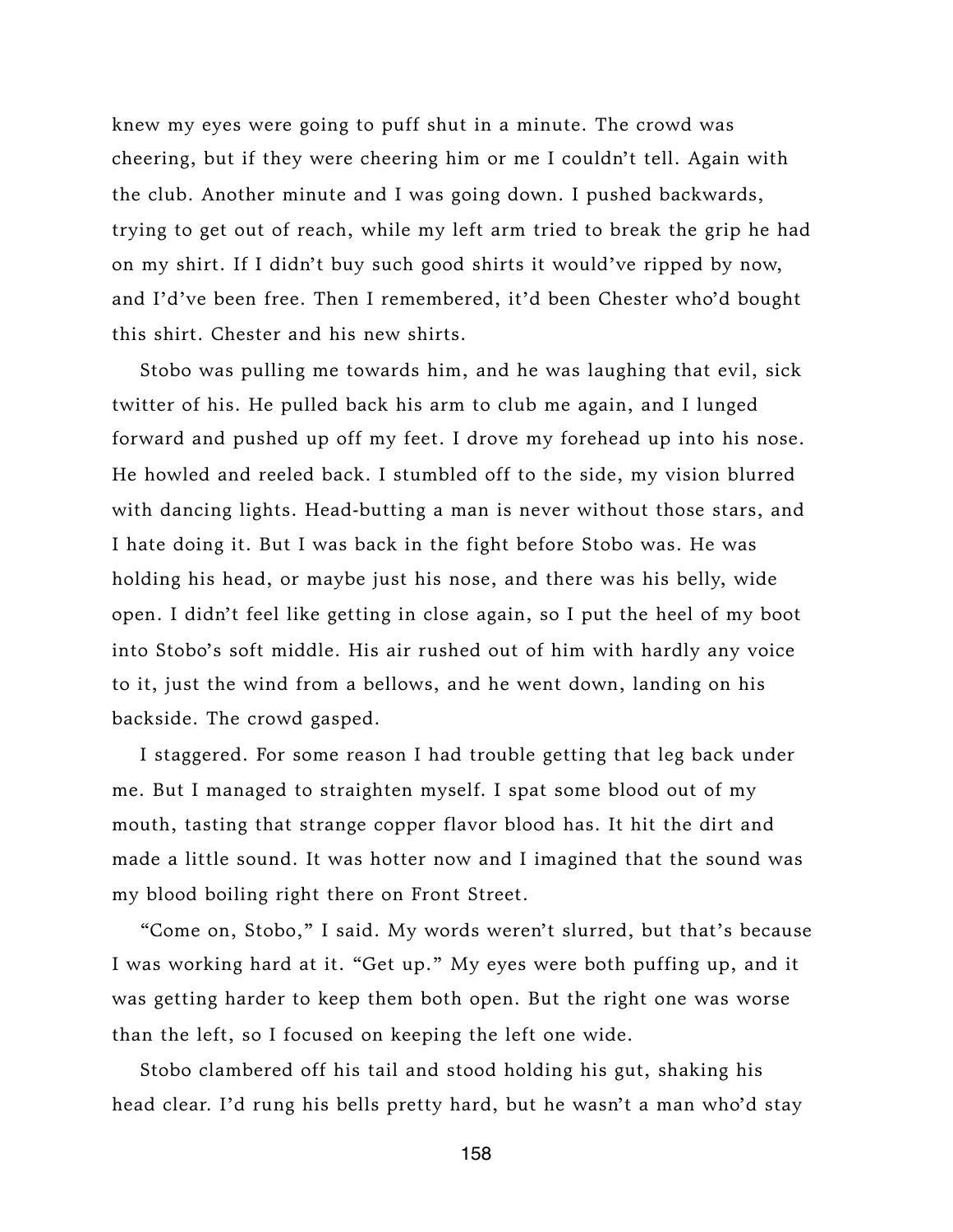down long. He wasn't even bleeding yet, except from his nose. I'd probably broken it. But noses bleed a lot, and when he cuffed his face he saw the blood and stared at me and growled. "I'll. Kill. You!"

This time I didn't have to say anything to egg him on. He came at me like a locomotive, his huge arms open so he could grab me and squeeze me to death. I feinted to the right. He fell for it, and I slipped around his other side and punched him in the kidneys with everything I had behind it. He arched his back and grunted, and the big arms came backhanding at my head again. I caught it against my right elbow and my whole arm shuddered and my hand went numb. I brought my knee up into his belly, and as he doubled over I brought my left elbow down where his shoulder met his neck. He folded, but he folded over me, his arms around my waist. With the cry of an angry buffalo he surged forward, carrying me off my feet and flat on my back. I tried to roll away, but he held me down with one hand and his other fist went back. My only luck was that he was a brute scrapper. He only thought about big swinging punches. If he'd taken the straight shot at me from his shoulder I'd've been done. But he brought that beefy paw around at my head. I hunched up and took the blow on my left shoulder. I couldn't help yelling when he hit the wound made my Howard's bullet the other night, but I was already reaching for his eyes. My arms weren't as big as his, but they were just as long. I jabbed at his face with my fingers, and between gouging at his eyes and twisting his broken nose, his grip on my shirt loosened. I felt it and threw my weight against that arm. He was using it for balance, so he fell and I rolled over him and back to my feet.

"Kick 'im!" shouted someone in the crowd. "Kick 'im, Marshal!" It soon became a chant. "Kick him! Kick him!"

I stood back to let him find his feet. I don't care what a man's done. I won't kick him while he's down. Even though Stobo deserved it. It wasn't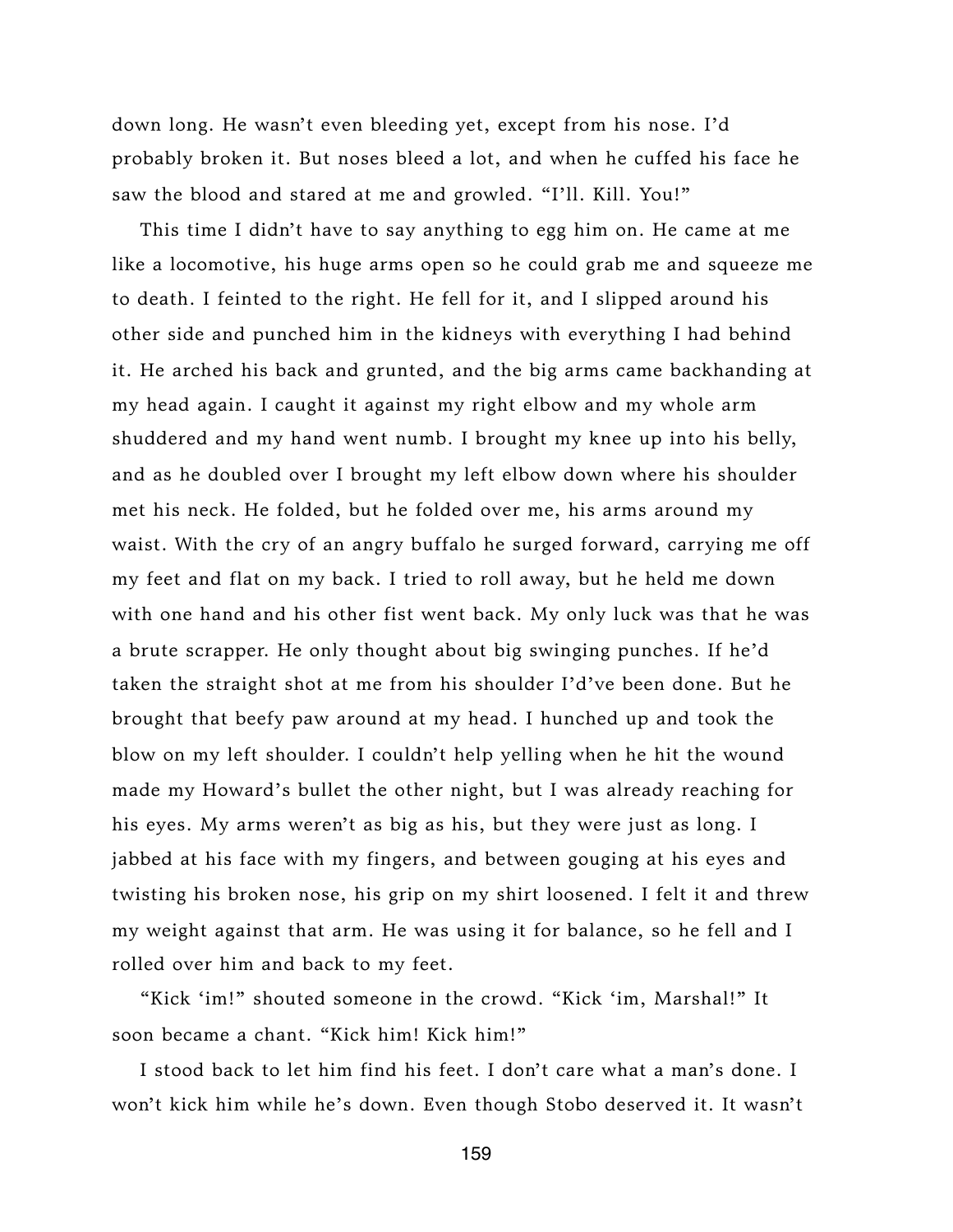a matter of who he was, or what he'd done. It mattered who I was, and what I was willing to do.

Stobo didn't get up, though. He lay there on the ground, his hands out in front of him grasping the dirt, like I'd hurt him bad.

"Are we done, Stobo?" I asked. He said something, but it was muffled, and I took a step closer to hear him. When he saw my shadow near him he spun and threw the dirt in his hands into my face. My right eye was still shut, but the dirt got into my good left eye. I pulled back, and knowing what was coming, I dropped to my knees and rolled. He must have surged right past me, because I breathed in a cloud of his dust as I heard his scream of anger. I cuffed at my left eye and pried my right eye open. Stobo had turned and was about to come at me again. I stood up and ran forward and put a shot into his broken nose. It surprised him, me coming at him. I hit him again, right in the face, trying to puff up his eyes the same way he'd closed mine. I wasn't worried about breaking my hand anymore. I wasn't worried about much of anything. My blood was pumping and my face felt like a raw steak but my arms and legs were loose and my breathing was coming easy. Stobo was panting. I figured that any fight he'd ever been in had ended after the first couple punches. If I could last longer than him, I would win.

But that wouldn't be much of a victory. It was the kind of win that a man like Stobo would scorn. And I wanted him to know he'd been beat.

He tried to bring his arm around to grab me but I slapped it away and in the same move elbowed him in the jaw. He turned, and I hit him with my fist in the side of his huge neck. His hands came up, but to hit me or stop me I couldn't tell. I hit him again, a backhand to the face, then three good punches to his stomach. He folded and went down to his knees.

"Stay down, Stobo," I said. My words sounded strange in my ears, and I realized that they didn't sound much like words at all.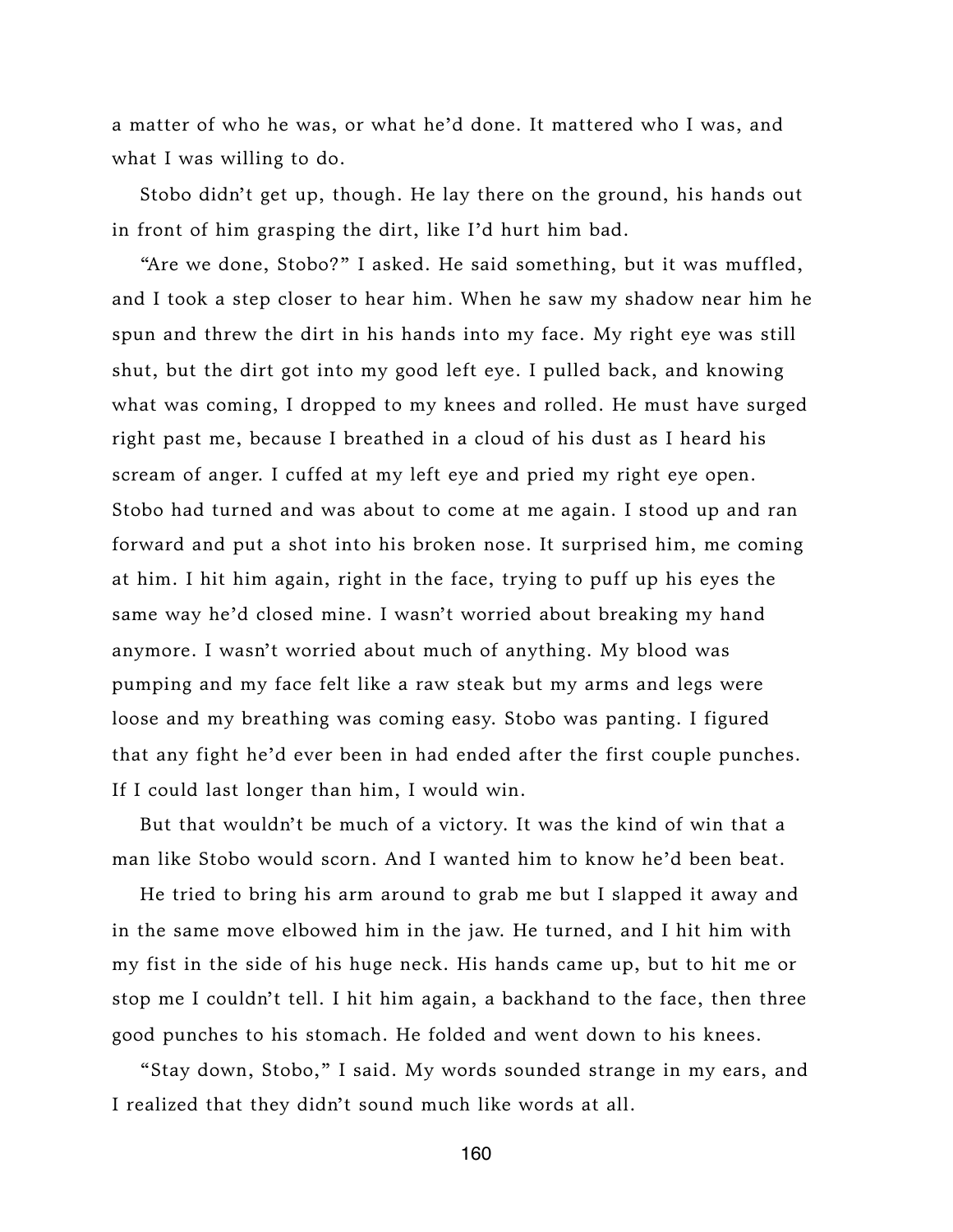Stobo must've understood, though, because he shook his head and struggled up to his feet again. I let him come for me, though now it was his turn to have trouble seeing and he tried to find me more by feel than by sight. I ducked under his arms and put two good punches into his ribs, a right then a left. He staggered, and his huge arms came around limply, like he wanted to swing at me but just couldn't muster the energy. I stepped back out of his reach, then walked right up to him and gave him a solid straight arm punch to the jaw. I was lucky I didn't break every bone in my hand. But it worked. He stumbled back a few paces then fell on his back, barely breathing, his eyes closed.

I could hardly stand, and my feet were weaving under me. My nose was broken, and probably a couple of ribs. The sweat stung my swollen eyes and the tips of my hair hung down and half-blocked my sight. But I was still standing. Stobo wasn't.

"Gimme my guns, Shiloh," I said through my broken lip.

Shiloh handed them to me. "Here," he said. He looked down at Stobo. "He don't look too good, Marshal. I better get the Doc—"

"He's hurt but he isn't dead," I said, buckling my guns back on. "If he can't ride, throw him on a stage, but get him outta here. If I see him again, I'll shoot him."

The crowd made way for me as I walked back into my office. Even the kid didn't come with me.

Always something to prove.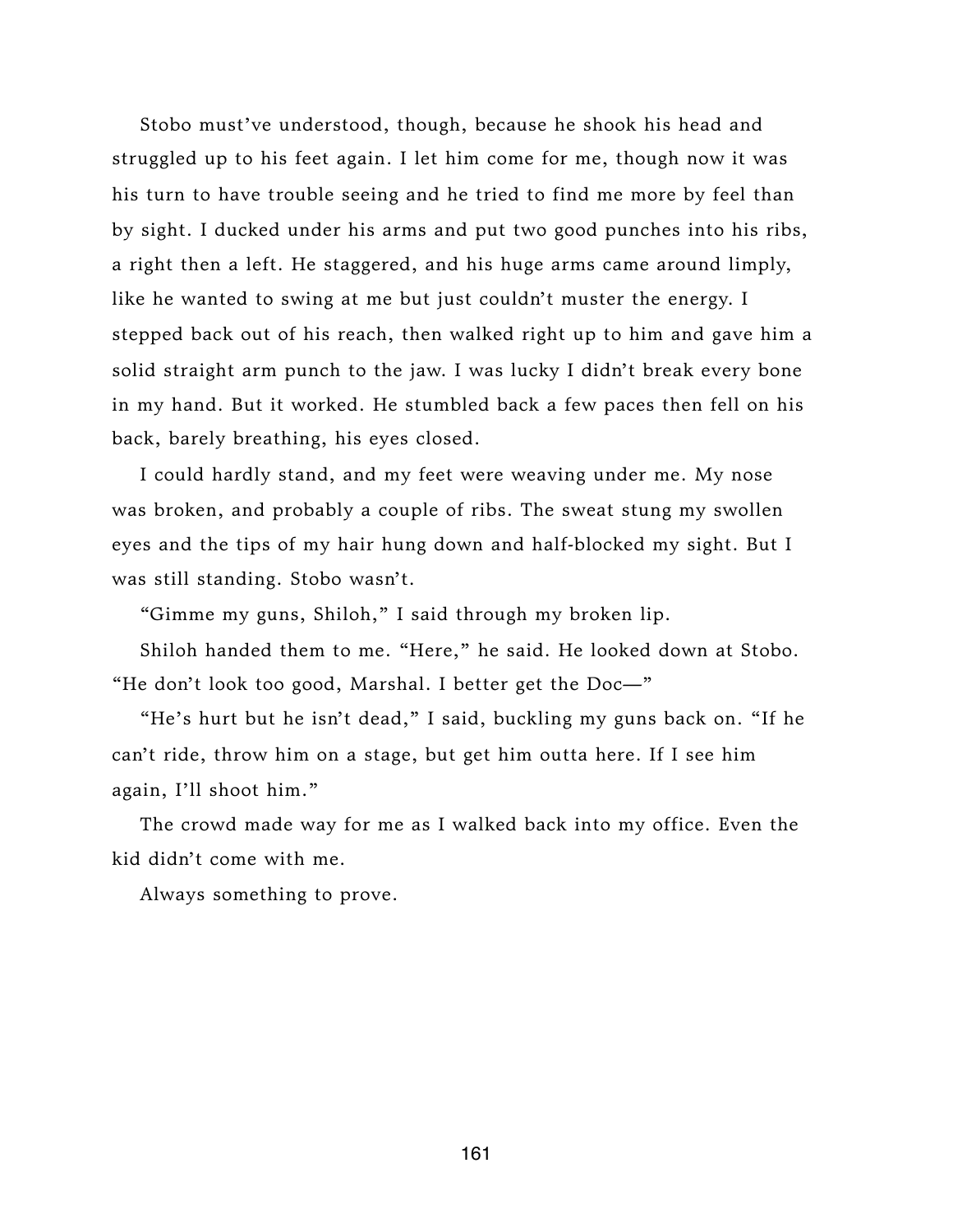#### Chapter Thirty-Three

Kitty came into my office a few minutes later, after the crowd had gone.

"Matt?" she said.

"Yeah, Kitty." I had a bottle open, and I was gingerly sipping at my glass. The whiskey wasn't doing my lip any good, but it warmed my middle. There are worse trade-offs in life.

"You oughta have the Doc take a look at you," she said.

"In a few minutes," I said. "I'll go up and talk to him in a few minutes."

"And see Chester," she said.

"Yeah. And see Chester."

"You two'll make quite a pair. A matched set."

I squinted up at her. "That bad?"

"Well," she shrugged, "I wasn't drawn to you for your looks anyway."

I laughed. It hurt, so I stopped pretty quickly. Even smiling was

painful, but around Kitty I had trouble not smiling.

She pulled a chair towards my desk. "Are you all right?"

"Sure," I said. "The face always hurts, but it's not anything that won't

heal. Stobo will be in pain a lot longer than I am."

Kitty took in a breath. "That was pretty incredible."

"You didn't think I could take him?"

"No," she said. "I was pretty sure you could. But I think the townsfolk were pretty impressed."

"Yeah," I said. "They thought that Washington had sent them just a shooter."

"Now they know you're something more," said Kitty.

"Yeah," I said sourly. "Now they know I'm a bigger brute than Stobo."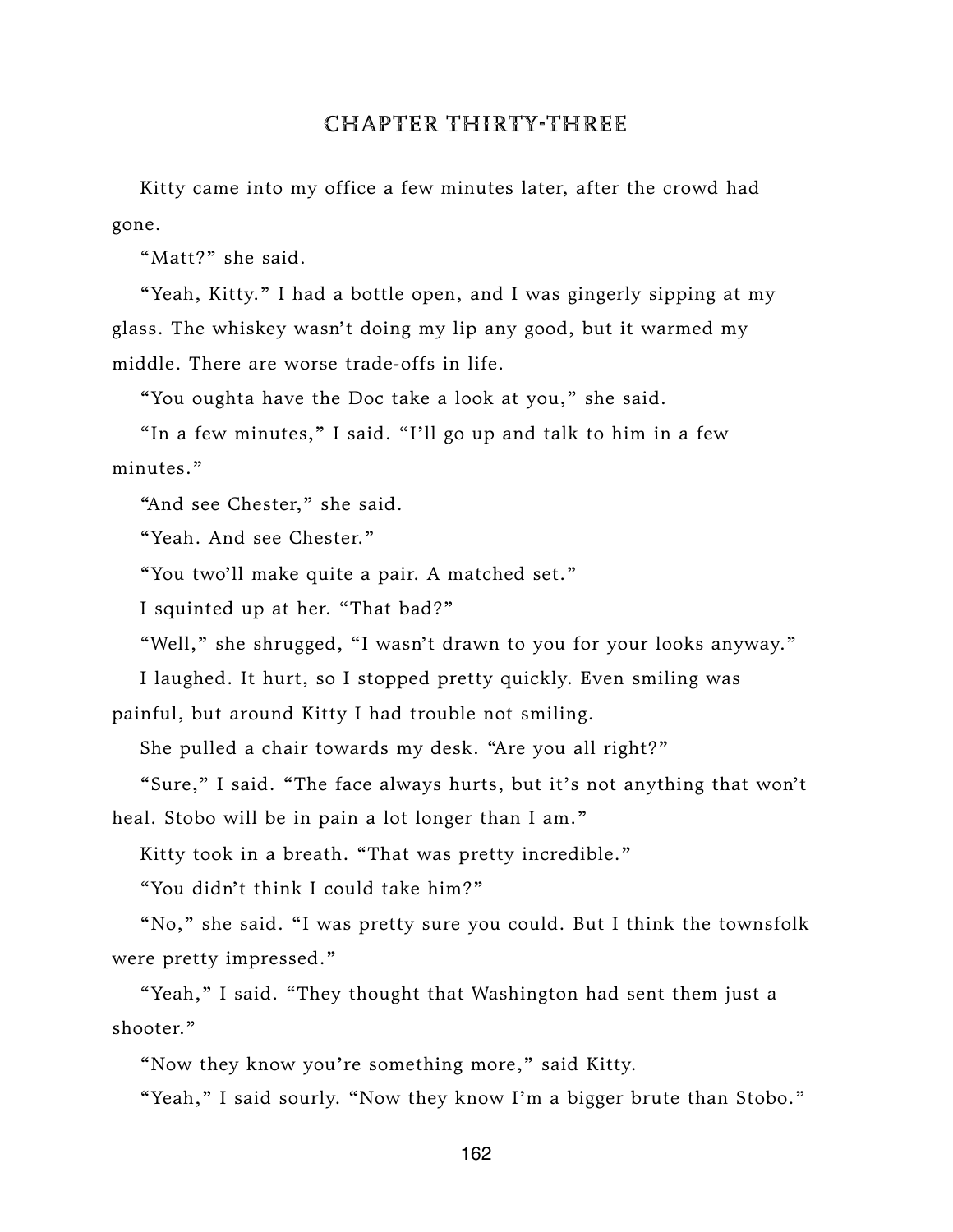Kitty leaned forward and took my bruised hand. "No," she said. "Matt, you know what they're saying? They talking about how lucky they are. They didn't know before, but they do now. You taking the side of the cowboys the other night with Howard, you letting the town council have their way even when you knew they were being fools, you taking on Stobo without a gun, because of the way he'd taken Chester – they're proud of you, Matt. They're proud to have you."

I looked at Kitty out of my one open eye. "Yeah?"

She nodded, then that wicked smile came out and she laughed. "Of course, you better lay low until your face heals up. They may be proud of you, but they won't want to be seen with you until you look a little more human!"

I laughed again, careful not to take my hand out from under hers. I placed my other hand on top of her hand, and grinned at her. "I suppose that's true," I said.

She patted my hand, then stood. "You go see Chester, then come by the Texas Trail. I'm sure Sam and Big Kate'll want to buy you a few drinks."

I stood and looked into her bright green eyes. "I'll be by," I said.

"Good," she said. Then, with a smile and a swing to her hips, she left. Watching her go, I felt warm inside. It wasn't the whiskey, which I locked up in my desk. As I stowed it away, I saw the bundle that little runaway had had when Chester'd brought him in. I wondered if I should give it back to him. It'd been almost a week, and there was no sign of anyone looking for a runaway. There had been no answers to the telegrams Chester had sent out. And the kid seemed to be settling in all right, hanging around with Shiloh and Chester and me. It might be nice to have a kid around town. Maybe we could get him a job at one of the stables. He'd certainly taken to Clay Richard's strawberry roan – though that was hardly a surprise. It was one of the fastest horses I'd ever seen.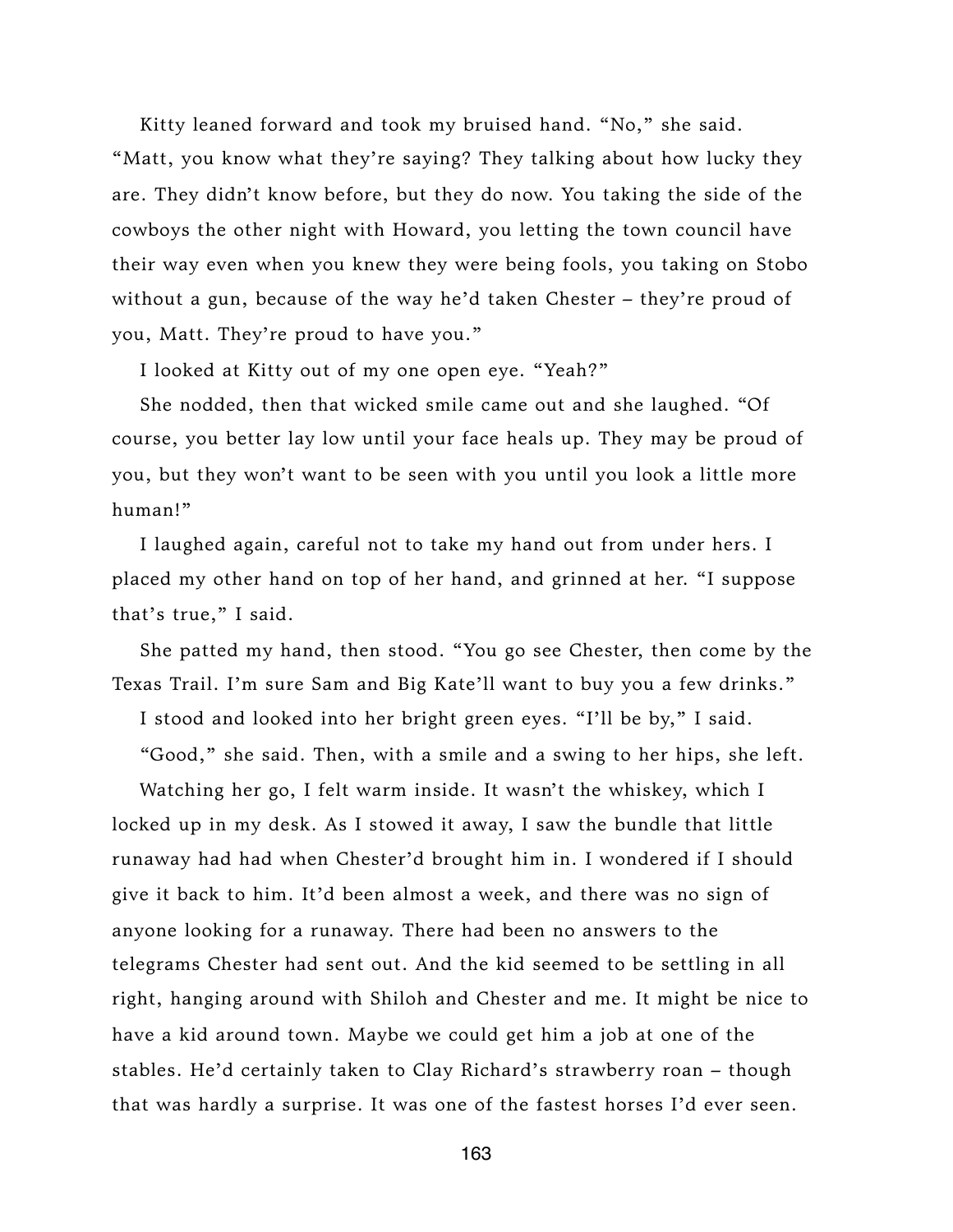Yeah, I thought as I left the jail and walked up the stairs to Doc's, if we can get him thinking about horses and not guns, maybe the kid'll settle down and like it here.

Doc wasn't in when I got to his office, so I walked up to the door of the back room and knocked. "Chester? Can I come in?"

"Yessir, Mr. Dillon." I came over and sat by the side of Doc's sickbed. Chester's face was a mass of cuts and yellow and purple bruises, but his eyes were clear. He saw my face, which must've looked a little like a mirror to his own just then. If anything, mine was probably worse.

"My," he said. "What happened to you?"

"I, ah – I been lecturing a couple of hard-nosed cowboys," I said. "One in particular."

"Oh," said Chester. "I see. Well, I'm sorry, Mr. Dillon. Those two sure got the drop on me."

"Yeah, they sure did."

"Mr. Dillon?"

"Yeah?"

"I been – thinkin'. And – and I—"

"What is it, Chester?"

"Well, Mr. Dillon  $- I - I$ 'm not much help to you here. An' with my hands all a mess, and my knee – Doc says maybe I won't ever draw the way I used to. I wasn't no help before, and now…maybe I better just…"

"That's enough, Chester," I said.

"Well, but I been thinkin'—" he said.

"Well, just stop thinking."

"Yessir, Mr. Dillon."

"Now, look, Chester," I said, "I'm gonna tell you something. I, ah – I need you, here. You see — you're the only man in Dodge I can really trust. The only one."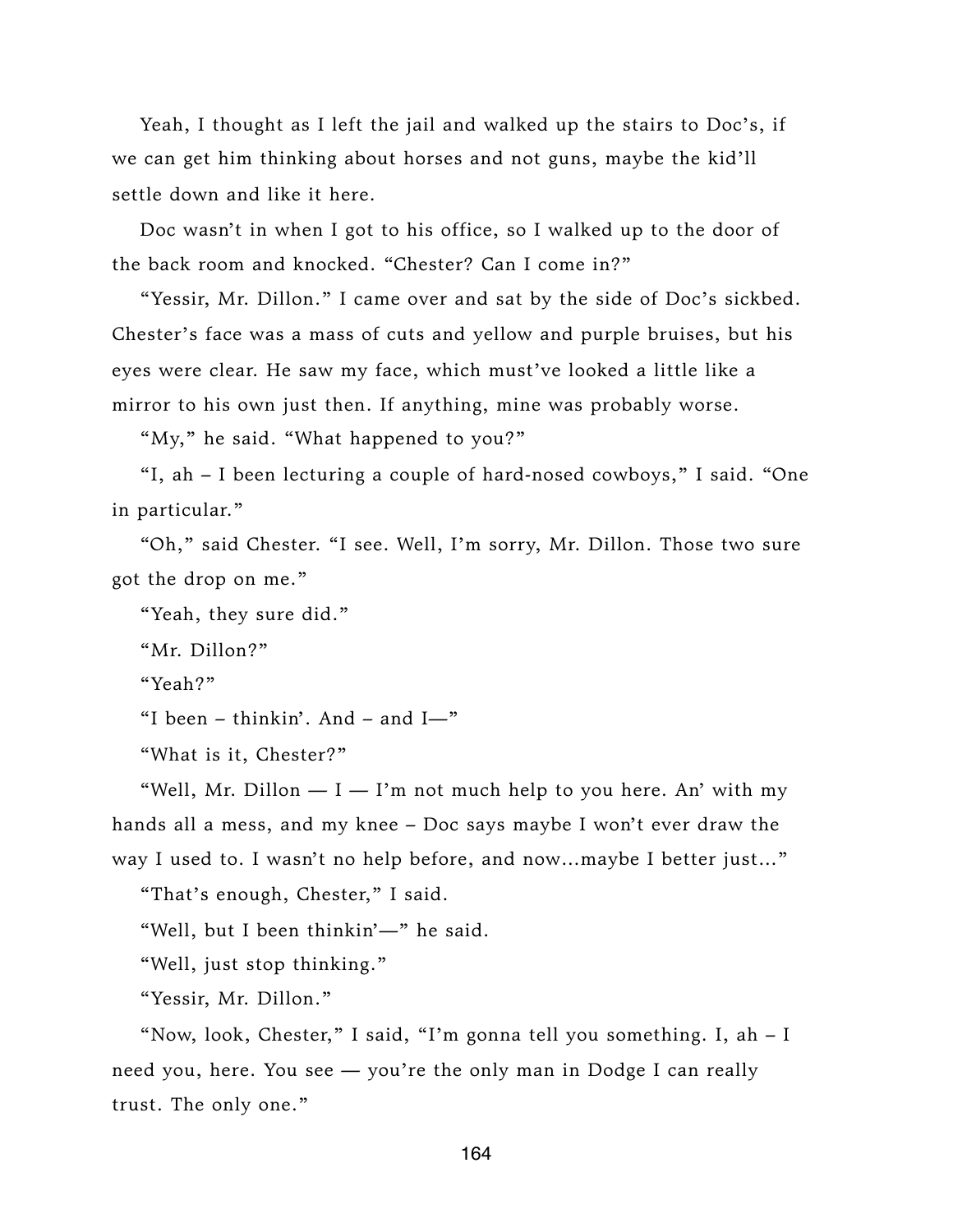It was true. There was Doc and there was Shiloh and a half-dozen other decent men, men I'd have a drink with, or play a game of cards with, or maybe go to if there were some easy trouble. But if for anything real – anything I didn't think I could handle alone – well, there was only one man I wanted at my back.

Chester's voice was quiet at first. "Yessir. Well, you — you can trust me, Mr. Dillon."

"Yeah, I know I can. I'm – thanking you, Chester." I slapped my hand on my knee. "But, listen, you're sure no help to me lying there, y'know! No help at all!"

"Well, I don't aim to stay here long. The Doc says I'll be up and around again in—"

"Look, Chester," I said, "I'll tell you what. I'll go get patched up, then we'll get Kitty to come over and fix us some steaks, and we'll have us some beer too, eh? What do you say?"

"My, that'd be fine, Mr. Dillon," he said. "My, I'd sure like that." He studied me for a moment. "Say – isn't that the shirt I gave you?"

"Yes, Chester. Yes, it is."

"That was a new shirt, straight from Boston," he told me. "Well," I said, "it still is."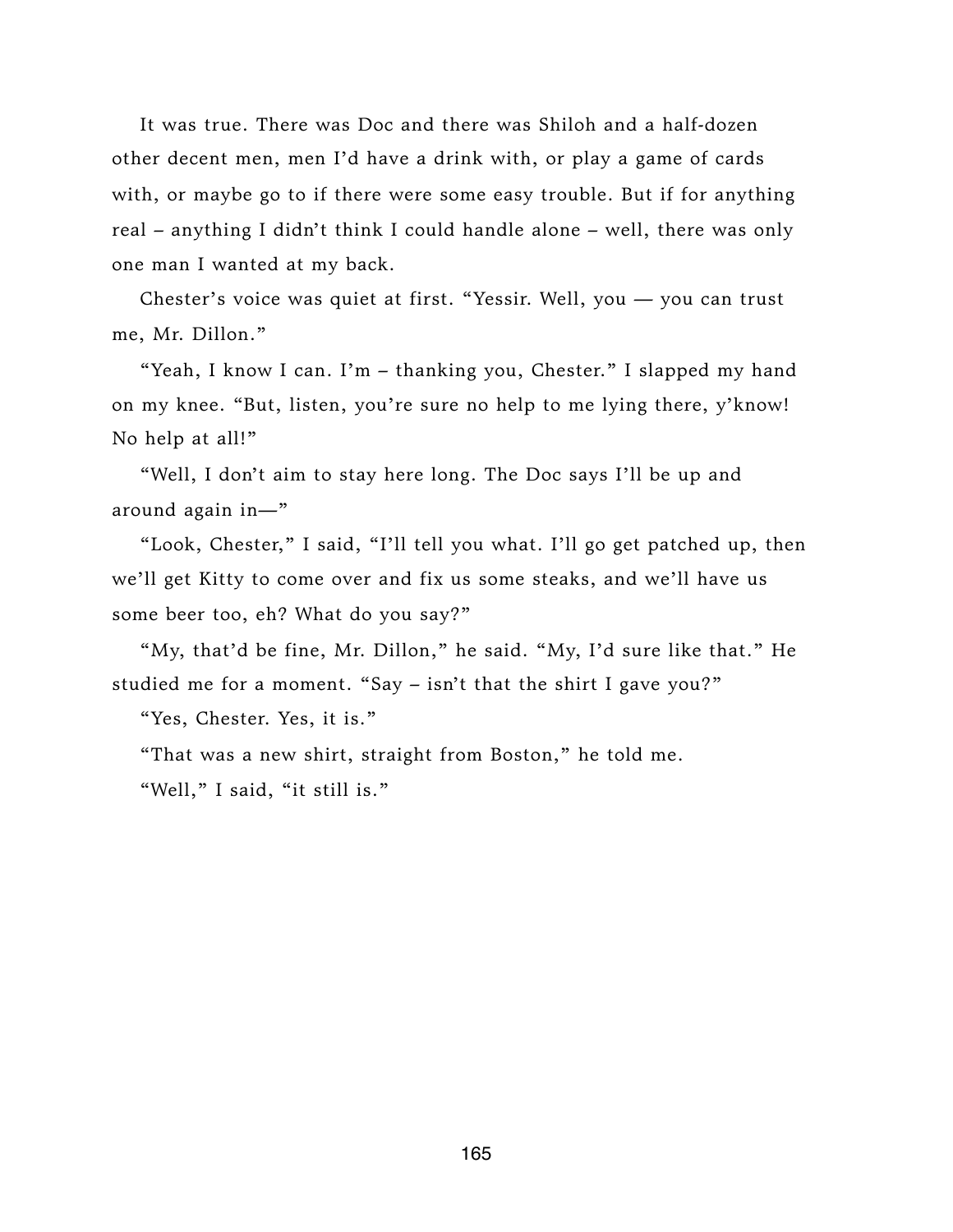#### Chapter Thirty-Four

A half hour later I was walking back to my rooms to change clothes before heading to the Texas Trail when Doc saw me and cornered me. "You going to let me take a look at you?" he asked. "Or do you want to go on bleeding?"

"Doc, I'd rather bleed to death, if I didn't know you'd get a fee for my body."

He laughed. "Come along, then, Matt. I'll sew you up. Who knows, with a new shirt and the miracle of my medicine, you might even look human again." His wicked old eyes gleamed at me. "Or maybe you were hoping Kitty could doctor you."

I sighed. "Lead the way, you old buzzard."

A buggy came riding down Front street. Perched on the seat was a pretty homely looking woman in her working clothes. She wore a decent bonnet, but she had an apron over her dress and looked like she'd just come from a barn. She stopped the buggy and looked down at Doc. "Can you direct me to the Marshal's office?" She pretty well ignored me.

Doc smiled at her and pointed. "Yes, ma'am, right there, on the corner."

I shot Doc a dark look. "Can I help you, ma'am?" I said. "I'm Marshal Dillon."

She looked me up and down like I'd made a mess in her kitchen. I suppose I wasn't much to look at just then. She said, "I left home as soon as I got your telegram. Where's my boy?"

"Oh!" I said, smiling. "We have him, ma'am, safe and sound. Here, let me help you down." I reached up a hand. She looked at it dubiously, then thanked me and stepped down. I hitched the horse to a rail, buggy and all, and led her towards the jail. It was the last place I'd seen him, and I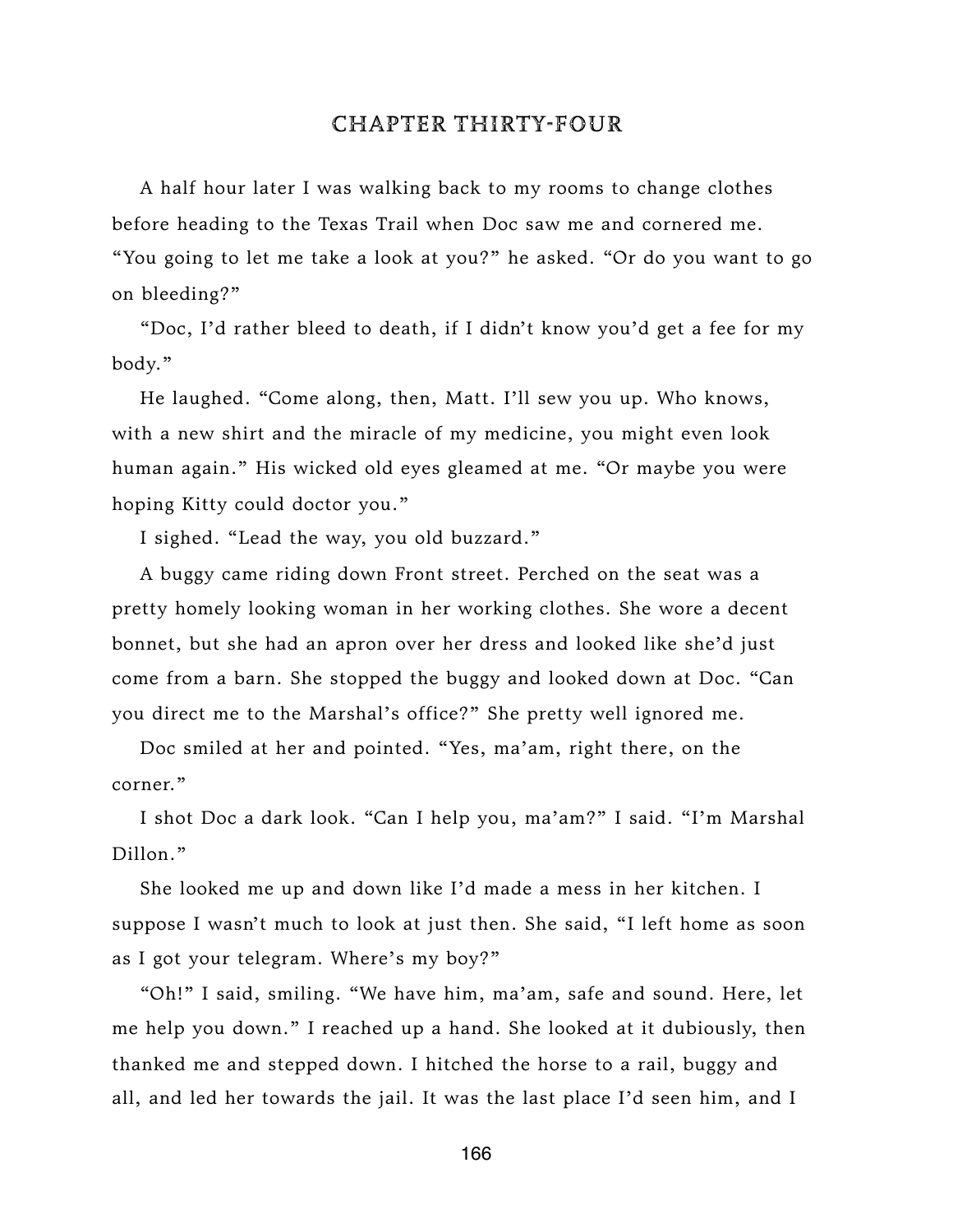figured he'd be waiting there to tell me again how I should have just shot Stobo and had done with it.

"Right this way, ma'am," I said, opening the door to the office. She followed me in, with Doc trailing behind.

The kid's mother seemed to thaw a little to me when she saw that I really was who I said I was. "I'm sorry he put you to all that trouble, Marshal," she said. "Truth of the matter is, he's a wild one, and no mistake. Takes after his father, one scrape after another."

"He was no trouble at all," I said. "I like children fine – like to have 'em around. And he was fine – not a mite of trouble. Isn't that right, Doc."

Doc smiled at her, his best undertaker's grin. "Oh, yes, a real angel, that's your boy."

"Bub?" I called. "Bub, your ma's here. Son?"

Just then Shiloh came walking in to the office. "You lookin' for the kid, Marshal?"

"Yeah, Shiloh. This is his mother, come to take him back. Ma'am, this is Shiloh – he's been looking after your boy the past couple days."

The woman nodded. "Thank you, mister."

"Shiloh," I said, "is the kid over at the Dodge House?"

"That's what I wanted to ask you, Marshal. Have you seen him?"

"No – I thought he'd either be here, or with you."

"Well, I left him here after that ruckus earlier – I figured he'd rather be with you for the day."

"Yeah," I said, walking into the back room, past the cells. The back door was open.

"He gone, Marshal?" asked Shiloh.

"Looks that way," I said.

The woman said, "He seen me and he high-tailed it, the devil."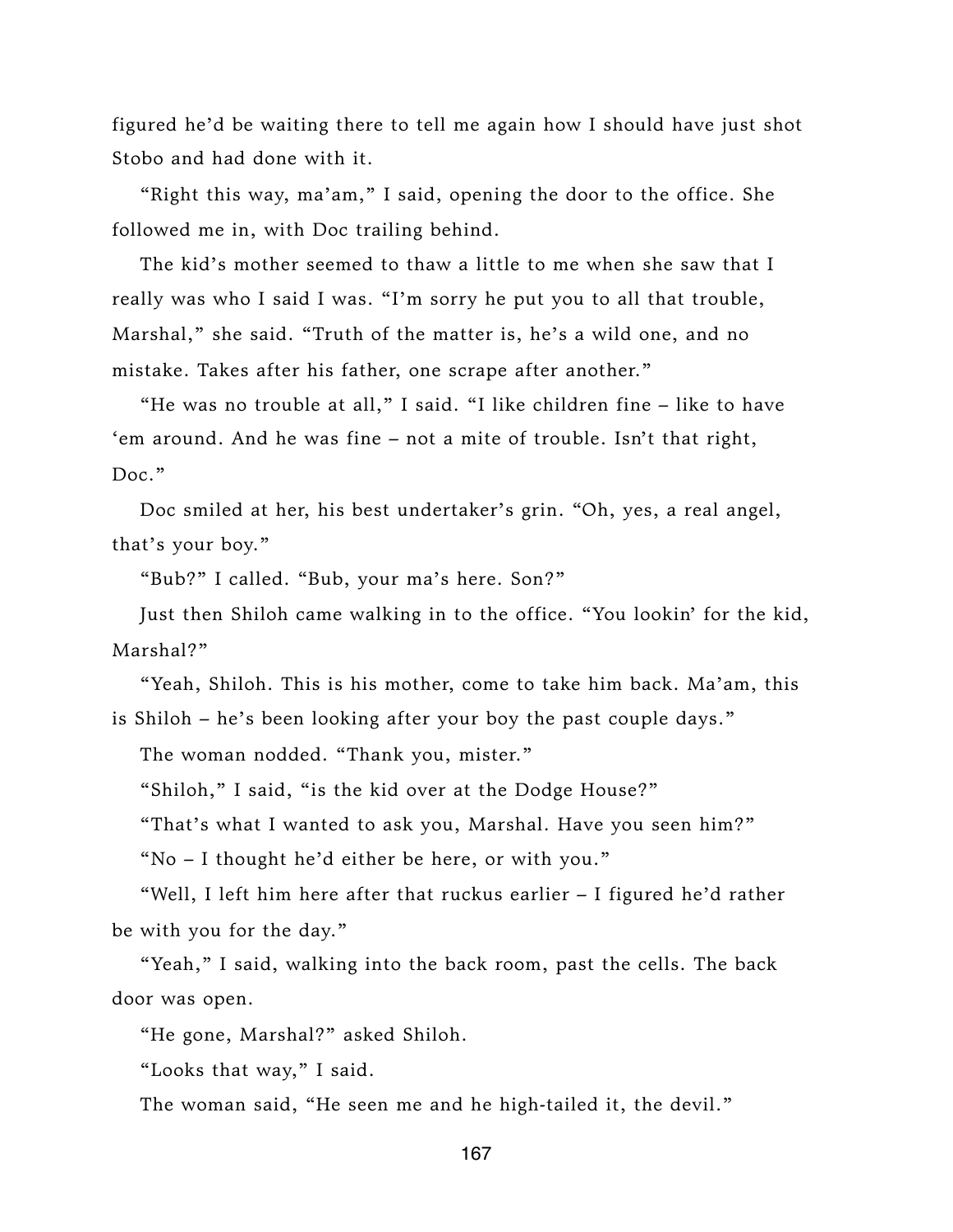I chuckled. "We'll round him up for you, ma'am, don't worry." I pulled out a chair for her, and she sat down heavily.

"Oh, I don't know why I bother hauling him back," she said. "If he's run away once he's run away a thousand times. This time he ran 'cause I wouldn't buy him a gun. He wanted a real one. That boy's just gun crazy, I swear. I got him a nice Bowie knife instead."

Doc looked over at me, his eyes wide. They weren't full of laughter anymore.

"Bowie knife?" I said, my stomach sinking.

The woman nodded. "I reckon it wouldn't signify, and off he run."

"Bowie knife?" asked Shiloh. Between Doc's expression and my voice, we'd tipped him off that something was wrong.

"Shiloh," I said grimly, "find that kid."

The mother looked up at me, her face real worried. "Marshal? Has he done somethin' bad with it? I told him to use it careful. He promised to use it careful!"

That was when we heard the hoofbeats outside. They weren't the slow pace of a casual rider. It was someone getting out of Dodge as fast as a horse could carry him.

Shiloh was over at the door and he saw the rider. I saw him too, from the window. It was the kid.

Shiloh bolted through the door, then looked back at me. "Marshal!"

"Nevermind, Shiloh," I said. "He's got Clay Richard's strawberry roan. He's a lot lighter than we are. Even if I was in any shape to chase him, we'd never catch up. He's gone."

The mother was still talking, more to herself than to us. "I try to bring him up right, I tell him to be good, but he don't listen! He just don't listen!"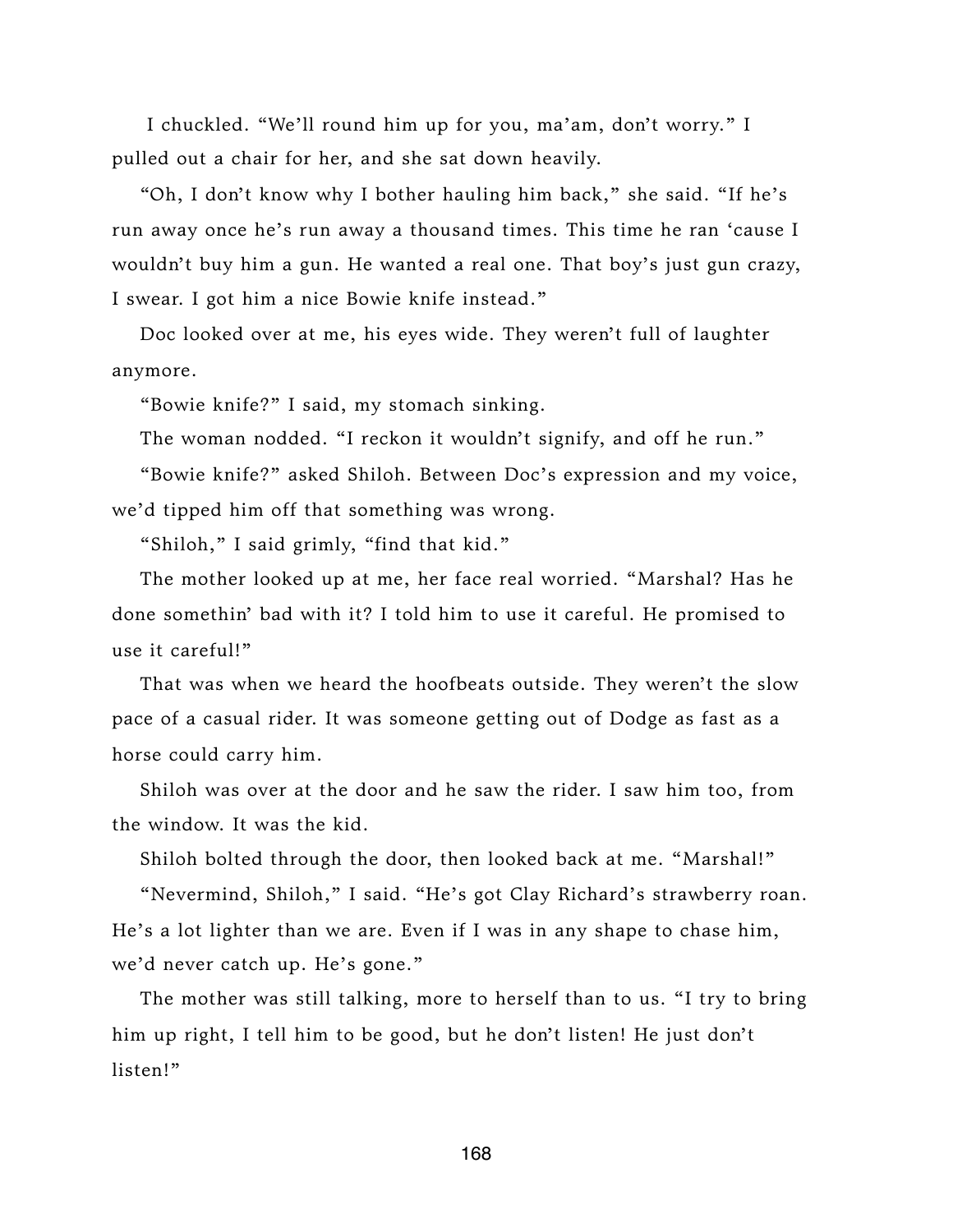"Now calm yourself, ma'am," I said, "just calm yourself. Doc," I said, tossing him my keys. "Open my desk drawer and look inside, will you? Chester locked the kid's little bundle in there. I want to have a look at it."

Doc unlocked the drawer and pulled out a little bundle, roughly tied with twine. "Here it is," he said, handing it over.

It was pretty heavy. I felt sick. "Here," I said, passing it back to him. "You're better at knots than I am. Open it, will you?"

The woman just kept on talking. "Since the moment he was born he's been nothing but tribulation to me."

"Now, please, ma'am," I said, patting her arm. "What's he got in there, Doc?"

"Shirt, stockings, piece o' sausage. An' this." Doc pulled out a pistol. "44 double-action," I said.

"Why, so it is. Does that mean something, Matt?"

"Yeah, Doc," I said. "I guess Ziegler was telling the truth from the start. It's Clay Richard's gun."

Shiloh looked at it, and his face showed what I felt. "Sonny didn't manage to keep it long, did he?"

"No," I said. "Well, if he wants a gun that bad he's bound to get hold of another one somewhere, somehow. Shiloh, will you call Mr. Hightower over."

Shiloh nodded and stepped outside into the hot sun. He was gone less than a minute, and during that time Doc and I were quiet. The kid's mother kept mumbling to herself, but I didn't want to hear what she had to say.

Hightower, all five foot four of him, came into my office, with Shiloh trailing behind. "Yes, Marshal?"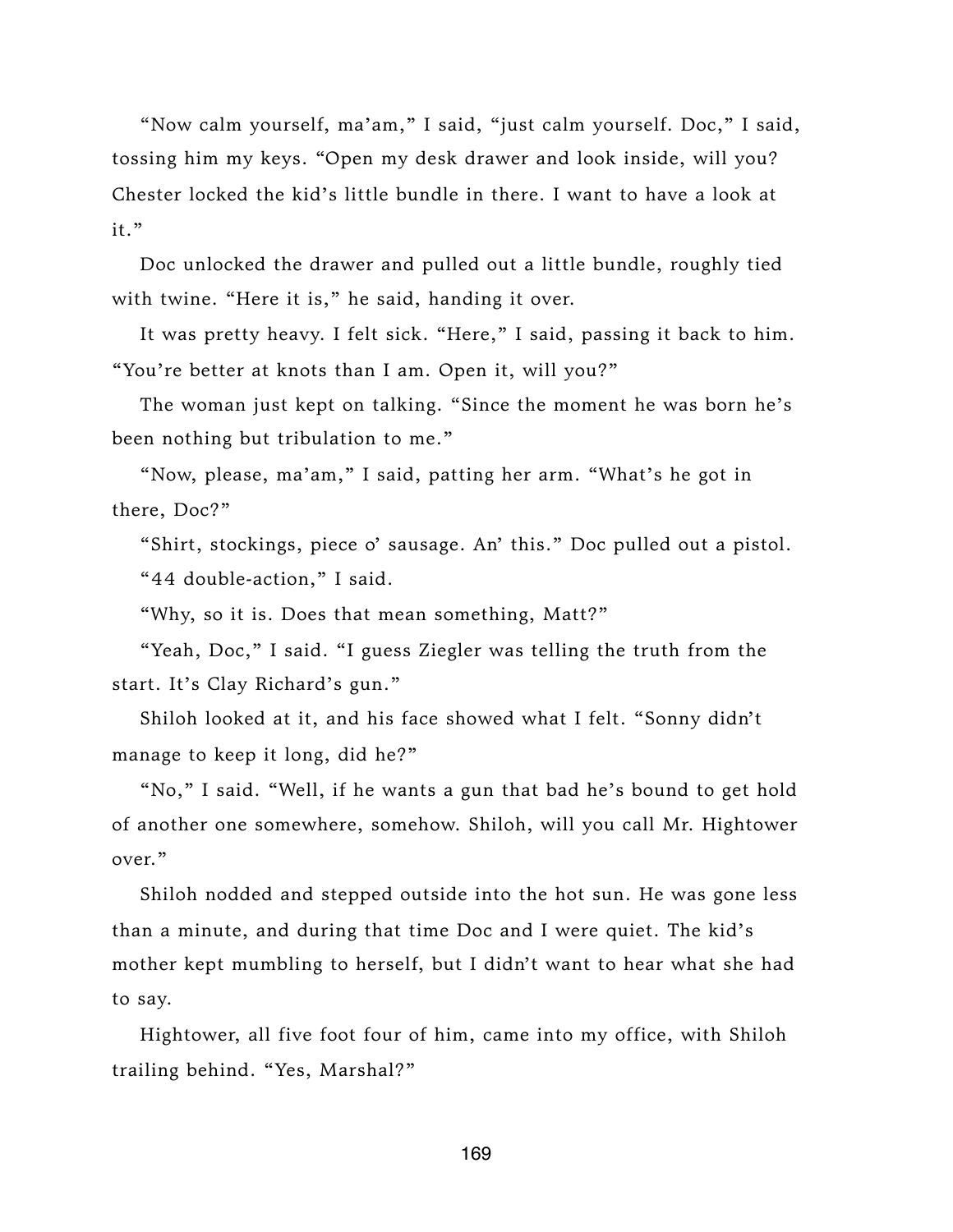"Mr. Hightower, it appears that I have business for you after all. Get some paper and a pencil. I want some notices printed."

"Right away," said Hightower with that mercenary gleam in his eye. Last week it had made me angry. Now I just felt old. Old and tired.

Hightower sat on the edge of my desk, licked his pencil, and said, "Go ahead, Marshal."

"Wanted for murder—"

"Wanted for murder…"

I turned to the boy's mother. "What's the boy's name?"

She sniffled and looked at me. "Same as mine. Bonnie. William Bonnie."

"William Bonnie."

"William Bonnie…"

"Age twelve, height, about five feet. Hair light. Eyes blue." I looked at Mrs. Bonnie. "I don't suppose he's known by any other name?"

Bonnie shook her head. "No. Everyone just called him Billy. Or the kid."

"Also known as Billy, the Kid."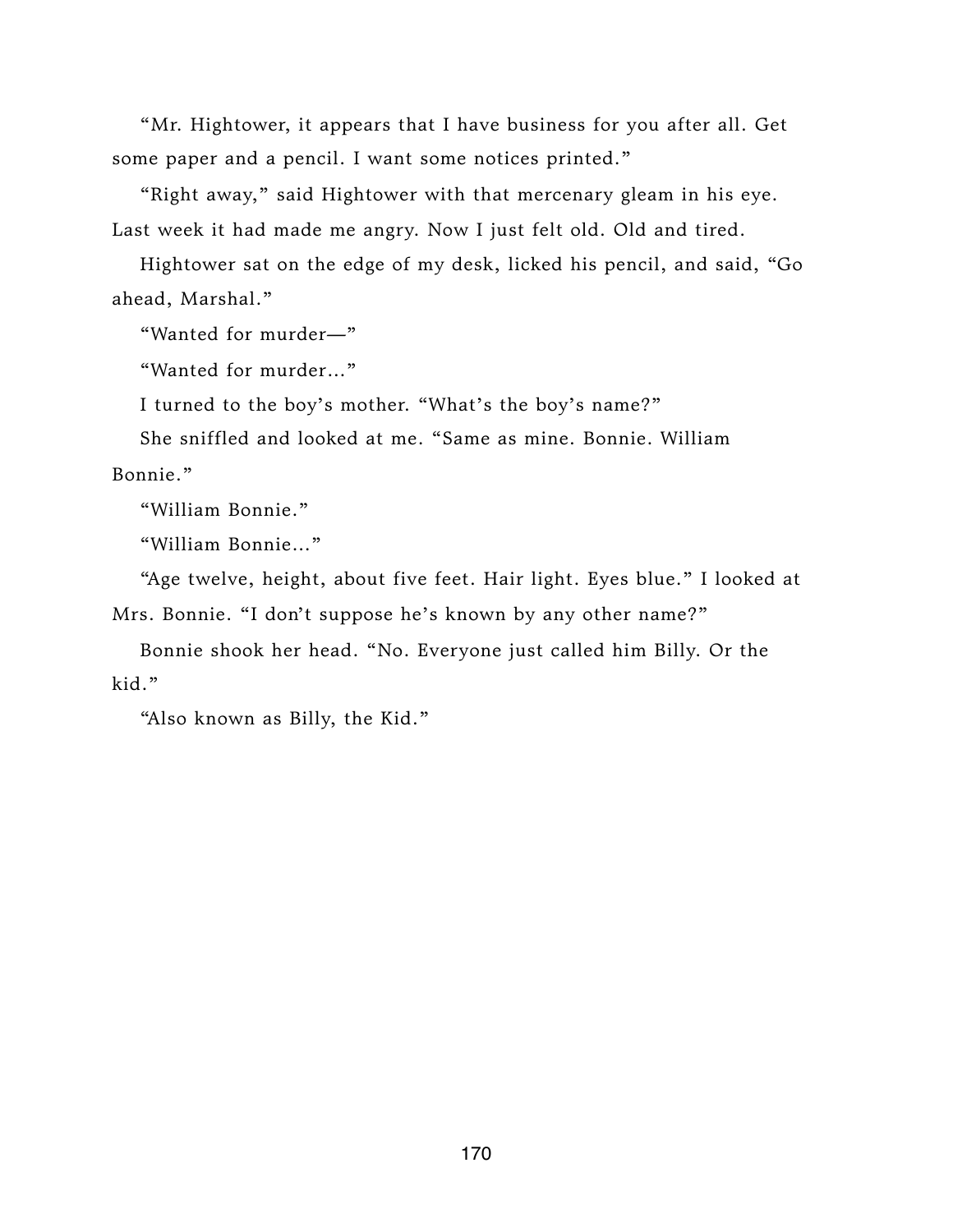### **About David Blixt**

David Blixt is an acclaimed author and actor living in Chicago. An Artistic Associate of the Michigan Shakespeare Festival, where he serves as the resident Fight Director, he is also co-founder of A Crew Of Patches Theatre Company, a Shakespearean repertory based in Chicago. He has acted and done fight work for the Goodman Theatre, Chicago Shakespeare Theatre, Steppenwolf, the Shakespeare Theatre of Washington DC, First Folio Shakespeare, and the Performance Network, among many others.

As a writer, his Star-Cross'd series of novels place the characters of Shakespeare's Italian plays in their historical setting, drawing in figures such as Dante, Giotto, and Petrarch to create an epic of warfare, ingrigue, and romance. In Her Majesty's Will, Shakespeare himself becomes a character as Blixt explores Shakespeare's "Lost Years," teaming the young Will with the dark and devious Kit Marlowe to hilarious effect. In the Colossus series, Blixt brings first century Rome and Judea to life as he relates the fall of Jerusalem, the building of the Colosseum, and the coming of Christianity to Rome.

David continues to write, act, and travel. He has ridden camels around the pyramids at Giza, been thrown out of the Vatican Museum and been blessed by John-Paul II, scaled the Roman ramp at Masada, crashed a hot-air balloon, leapt from cliffs on small Greek islands, dined with Counts and criminals, climbed to the top of Mount Sinai, and sat in the Prince's chair in Verona's palace. But David is happiest at his desk, weaving tales of brilliant people in dire and dramatic straits. Living with his wife and two children, David describes himself as "actor, author, father, husband - in reverse order."